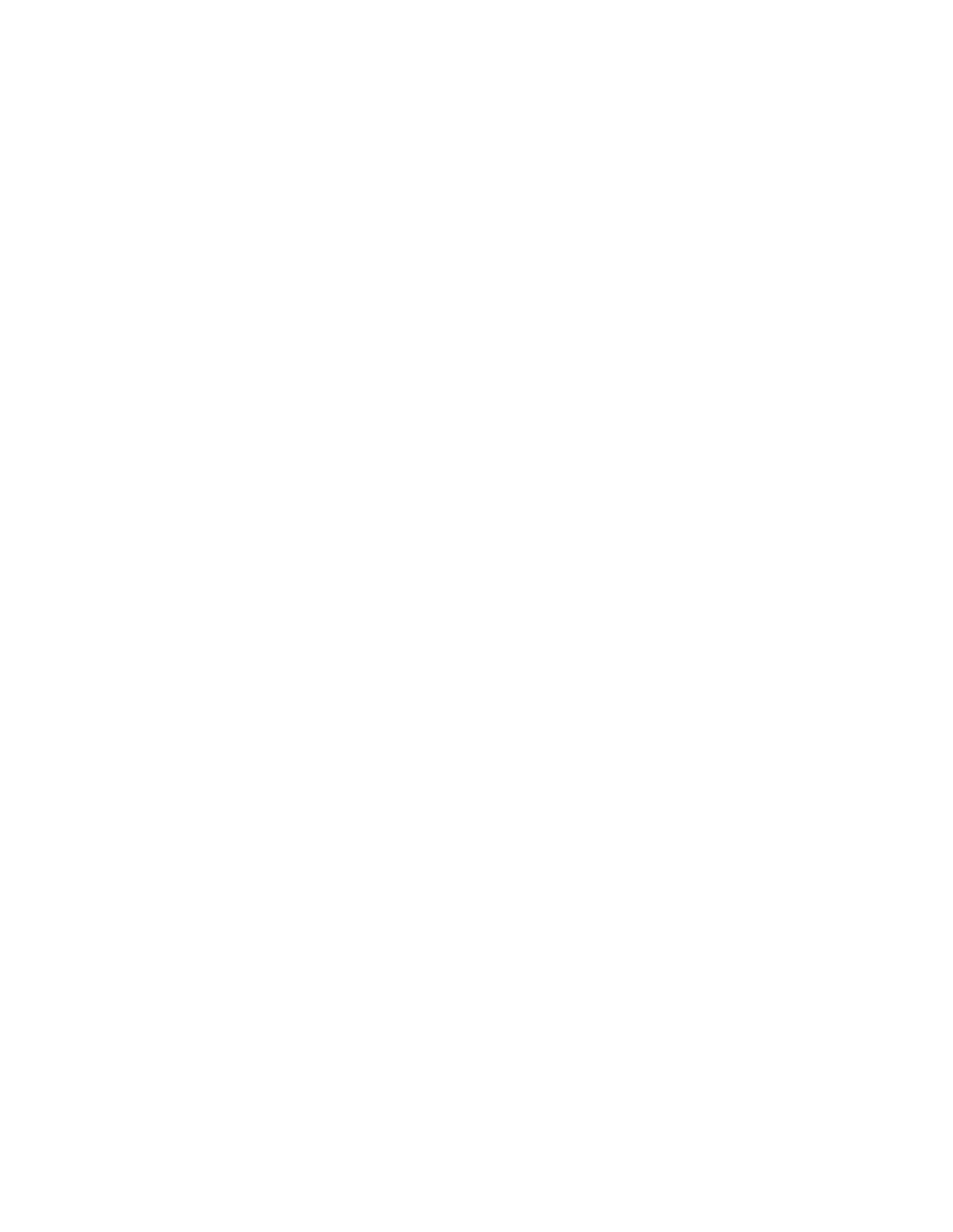University of Washington Graduate School

This is to certify that I have examined this copy of a doctoral dissertation by

Sean Holman

and have found that it is complete and satisfactory in all respects, and that any and all revisions required by the final examining committee have been made.

Chair of the Supervisory Committee:

Gunther Uhlmann

Reading Committee:

Gunther Uhlmann

Robin Graham

Yu Yuan

Date: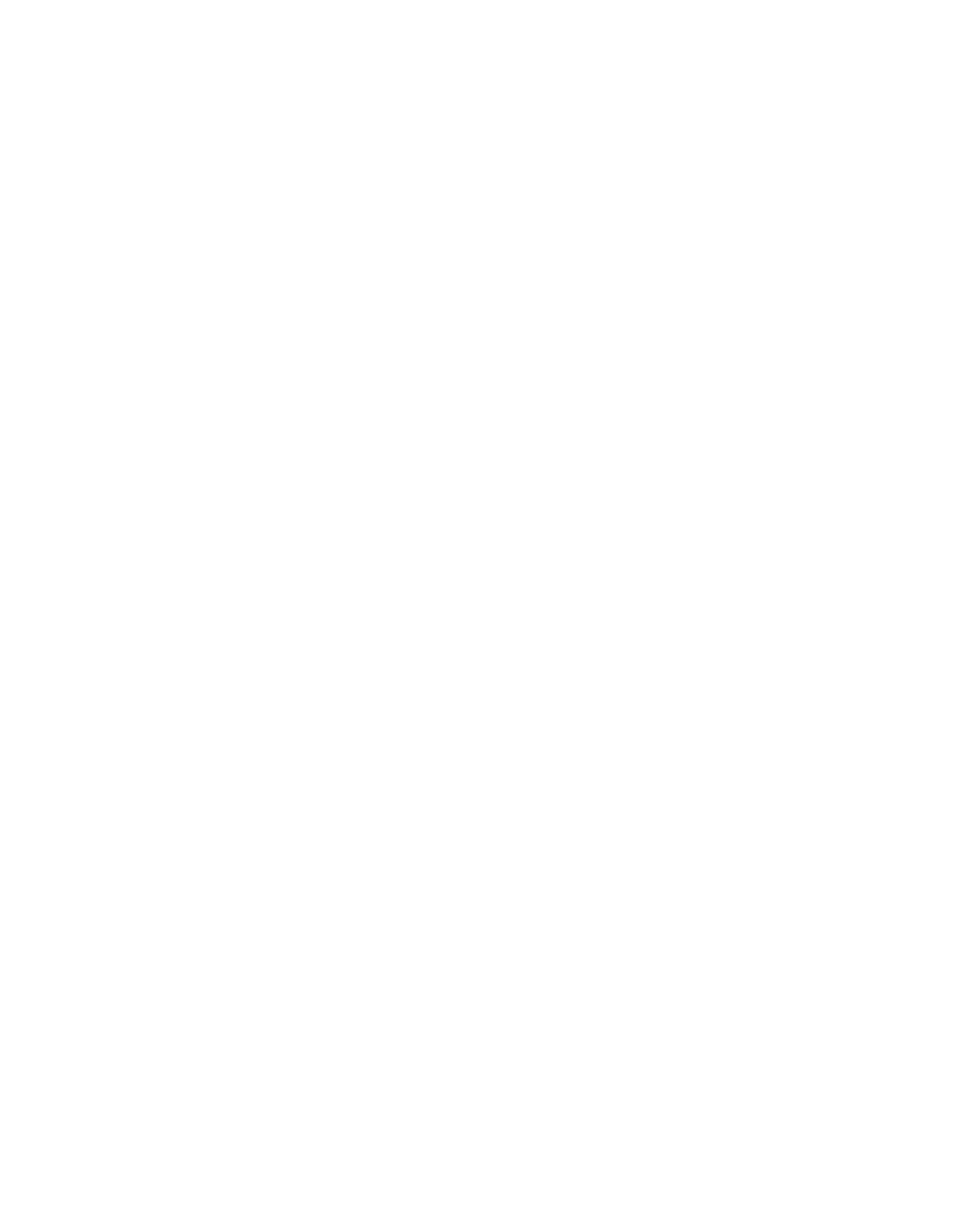In presenting this dissertation in partial fulfillment of the requirements for the doctoral degree at the University of Washington, I agree that the Library shall make its copies freely available for inspection. I further agree that extensive copying of this dissertation is allowable only for scholarly purposes, consistent with "fair use" as prescribed in the U.S. Copyright Law. Requests for copying or reproduction of this dissertation may be referred to Proquest Information and Learning, 300 North Zeeb Road, Ann Arbor, MI 48106-1346, 1-800-521-0600, to whom the author has granted "the right to reproduce and sell (a) copies of the manuscript in microform and/or (b) printed copies of the manuscript made from microform."

Signature

Date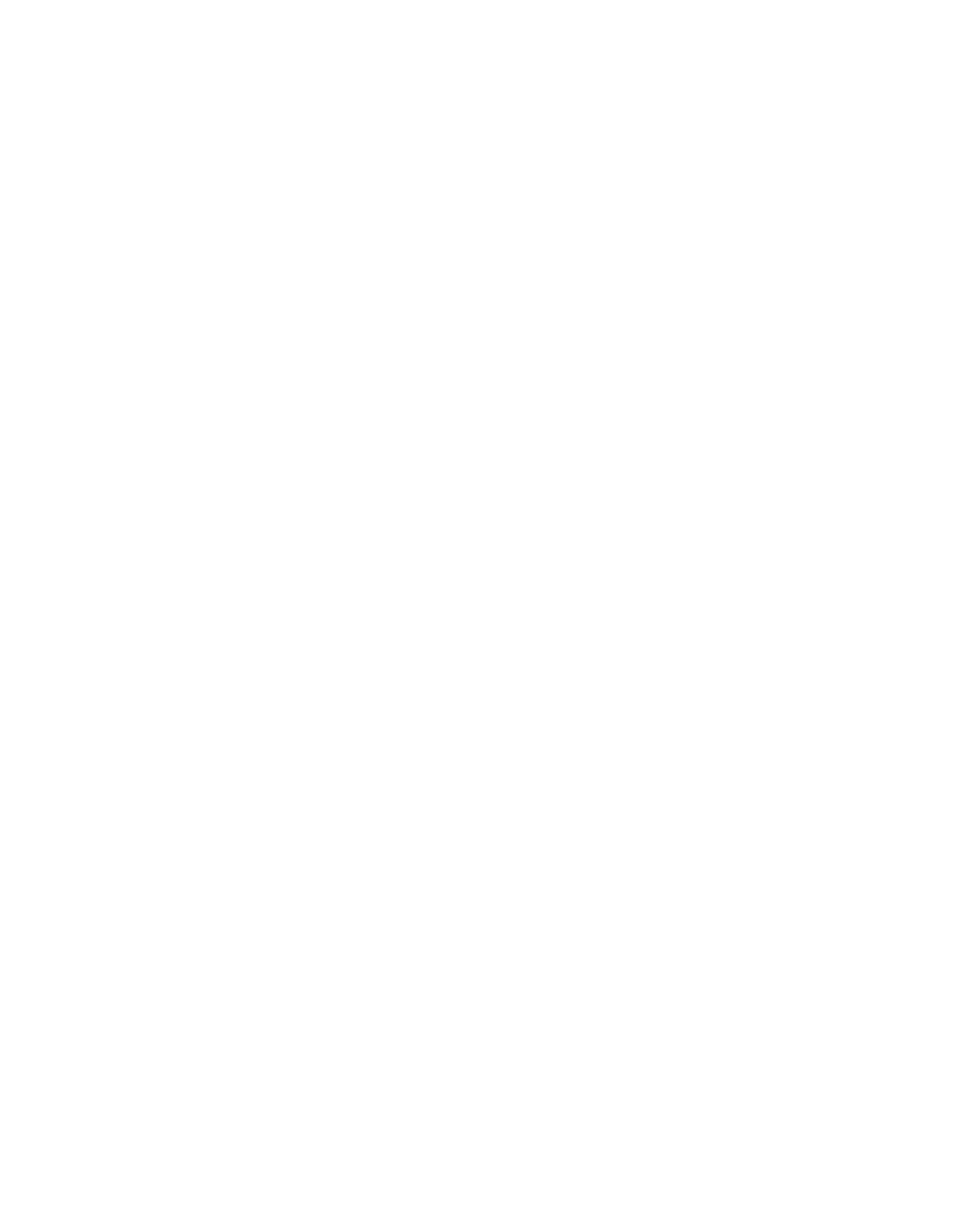#### University of Washington

### Abstract

Generic Uniqueness in Polarization Tomography

Sean Holman

Chair of the Supervisory Committee: Professor Gunther Uhlmann Department of Mathematics

The problem of polarization tomography is considered on a Riemannian manifold. This problem comes from the physical problem of recovering the anisotropic part of the dielectric permittivity tensor of a quasi-isotropic medium from polarization measurements made around the boundary, but is more general. In greater than three dimensions local uniqueness and stability are established for generic background metrics, and near generic tensor fields through the study of a related linear inverse problem. The same results are established on a natural subspace of tensor fields in dimension three.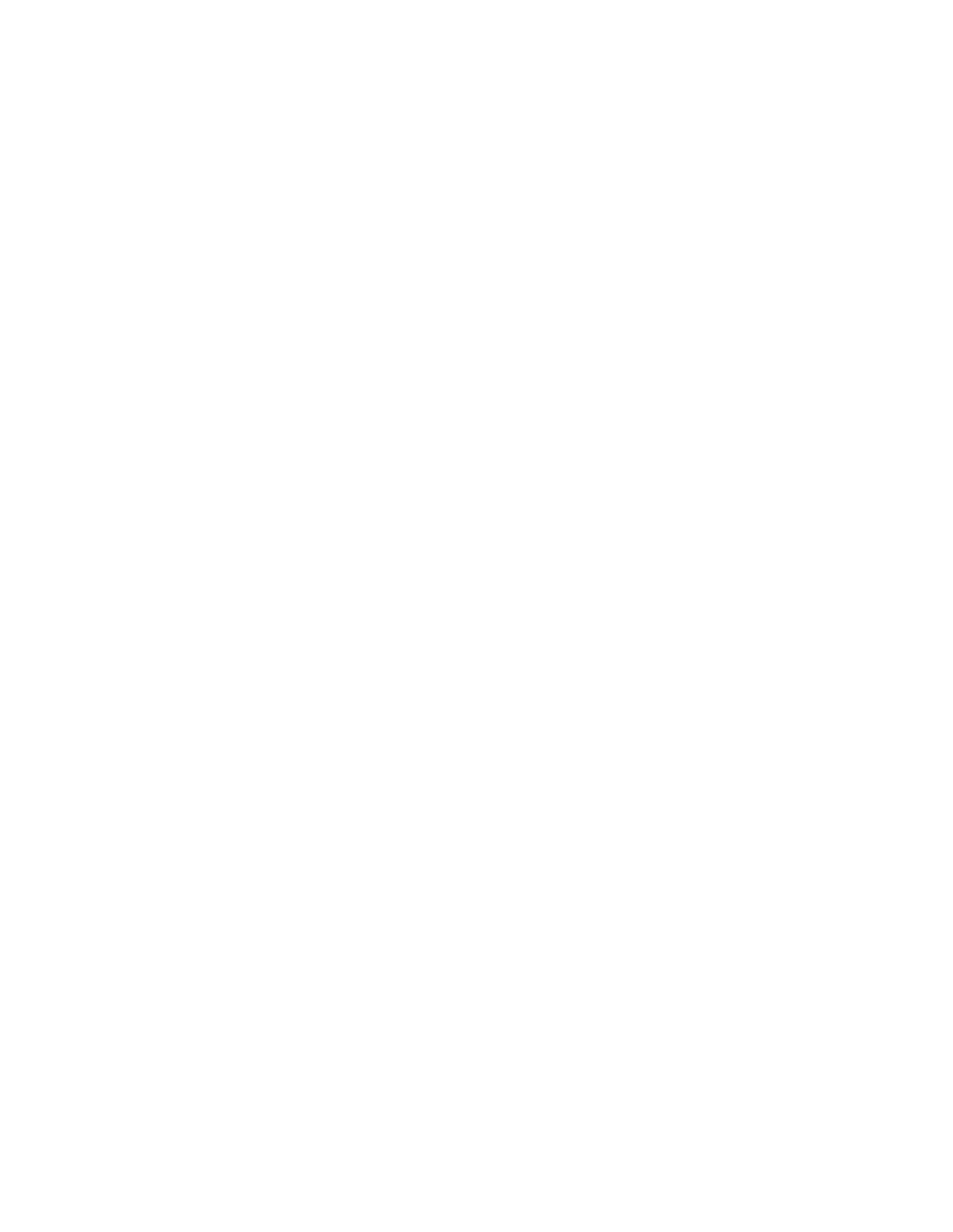## TABLE OF CONTENTS

## Page

| Chapter 1: | $\overline{1}$                                                                                  |  |
|------------|-------------------------------------------------------------------------------------------------|--|
| 1.1        | Polarization tomography in the Euclidean case $\ldots \ldots \ldots \ldots \ldots$ 3            |  |
| 1.2        | Polarization tomography on a Riemannian manifold $\dots \dots \dots \dots \dots$                |  |
| 1.3        | Non-uniqueness in the three dimensional case $\dots \dots \dots \dots \dots \dots \dots$<br>10  |  |
| 1.4        | 13                                                                                              |  |
| 1.5        | 15                                                                                              |  |
| Chapter 2: | Weighted X-Ray Transforms<br>17                                                                 |  |
| 2.1        | <b>20</b>                                                                                       |  |
| 2.2        | 24                                                                                              |  |
| 2.3        | 26                                                                                              |  |
| 2.4        | 28                                                                                              |  |
| Chapter 3: |                                                                                                 |  |
| 3.1        |                                                                                                 |  |
| 3.2        | 47                                                                                              |  |
| 3.3        | 64                                                                                              |  |
| Chapter 4: | 79                                                                                              |  |
| 4.1        | -80                                                                                             |  |
| 4.2        | 84                                                                                              |  |
| 4.3        | Local invertibility of the non-linear problem $\dots \dots \dots \dots \dots \dots \dots$<br>86 |  |
|            |                                                                                                 |  |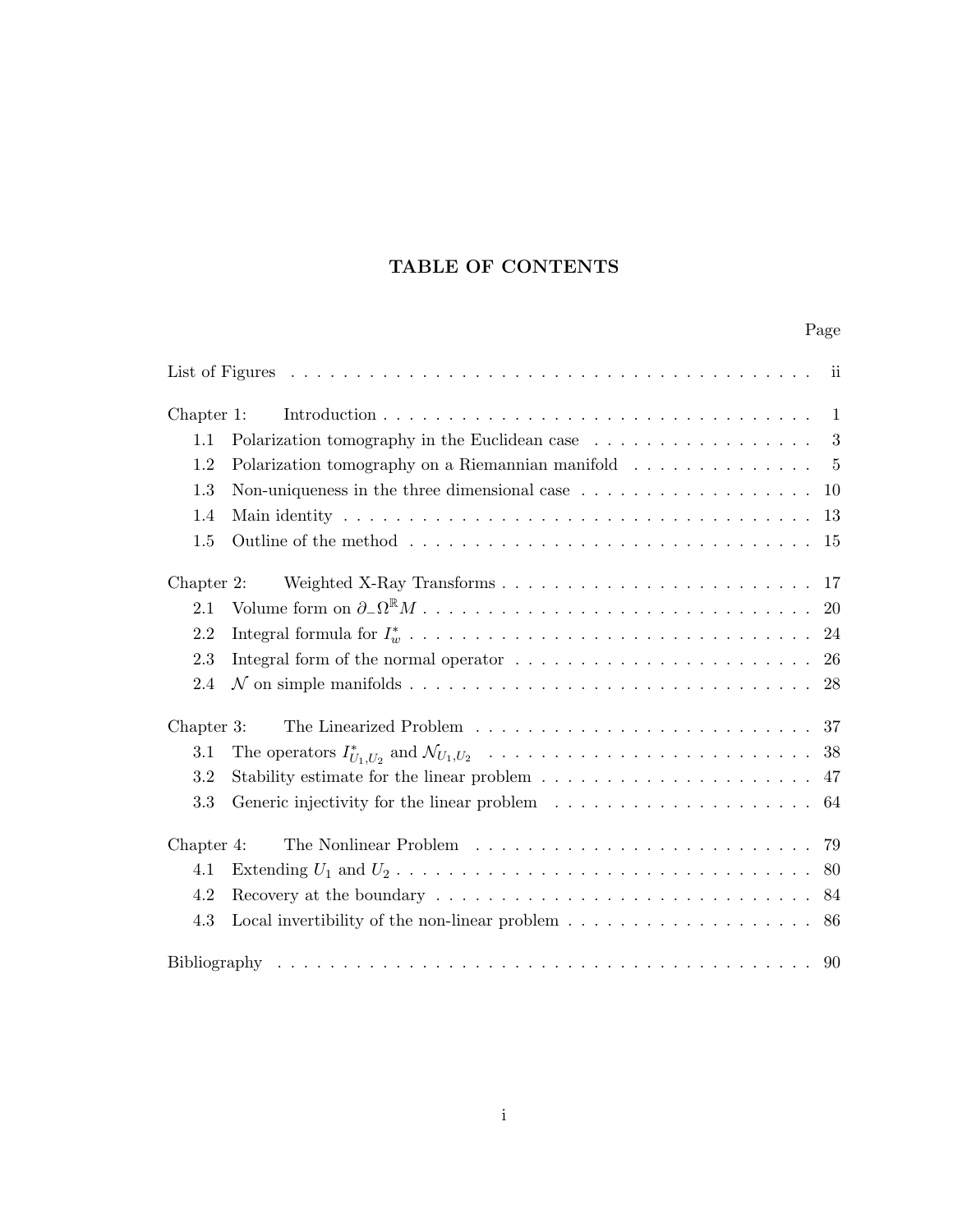# LIST OF FIGURES

| Figure Number | Page |
|---------------|------|
|               |      |
|               |      |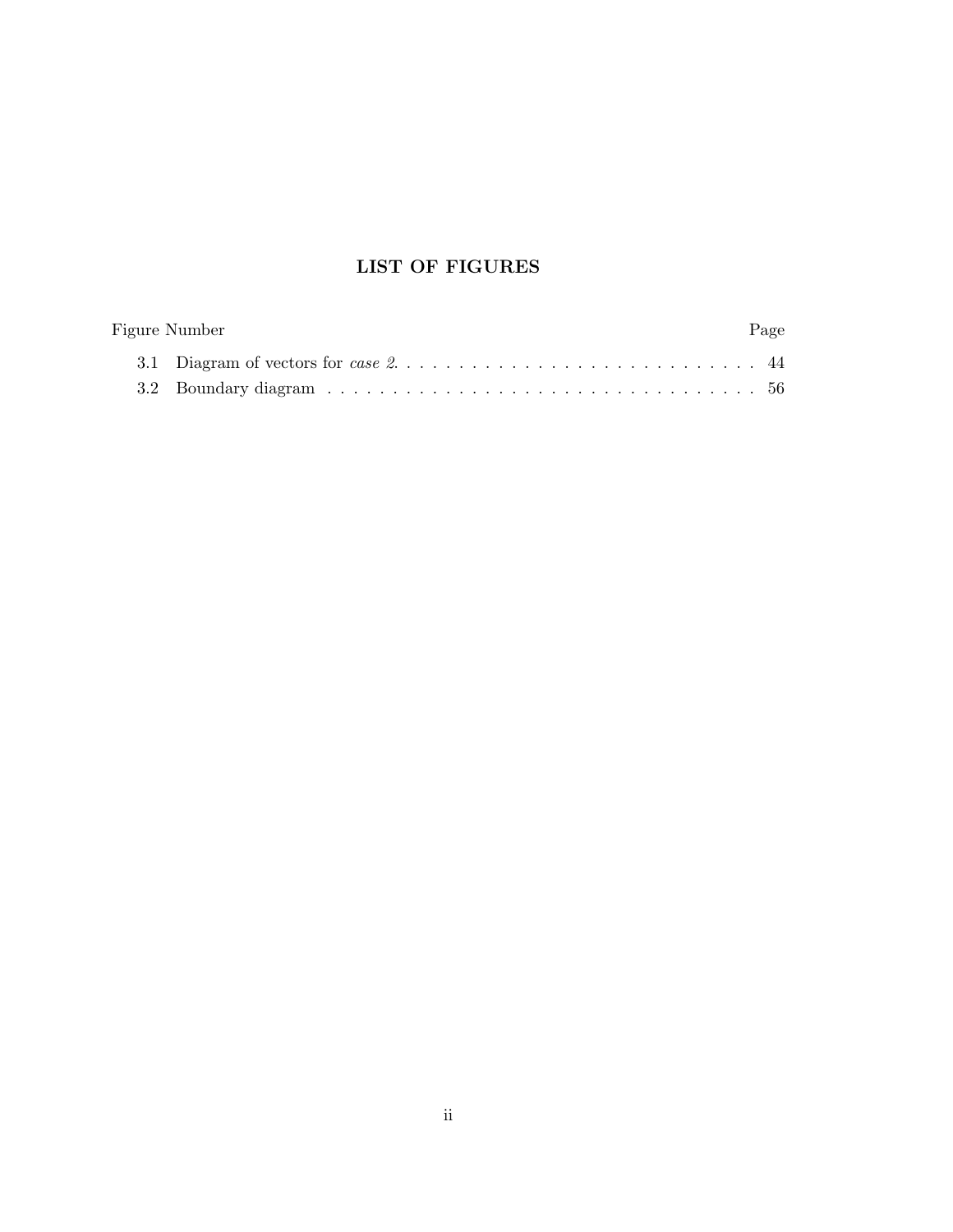### ACKNOWLEDGMENTS

I would like to thank my advisor Gunther Uhlmann for suggesting this problem to me, and giving much useful advice along the way. I would also like to thank Plamen Stefanov for working with me on another project that provided with many of the techniques used in this thesis. Thanks also to Elizabeth for putting up with me.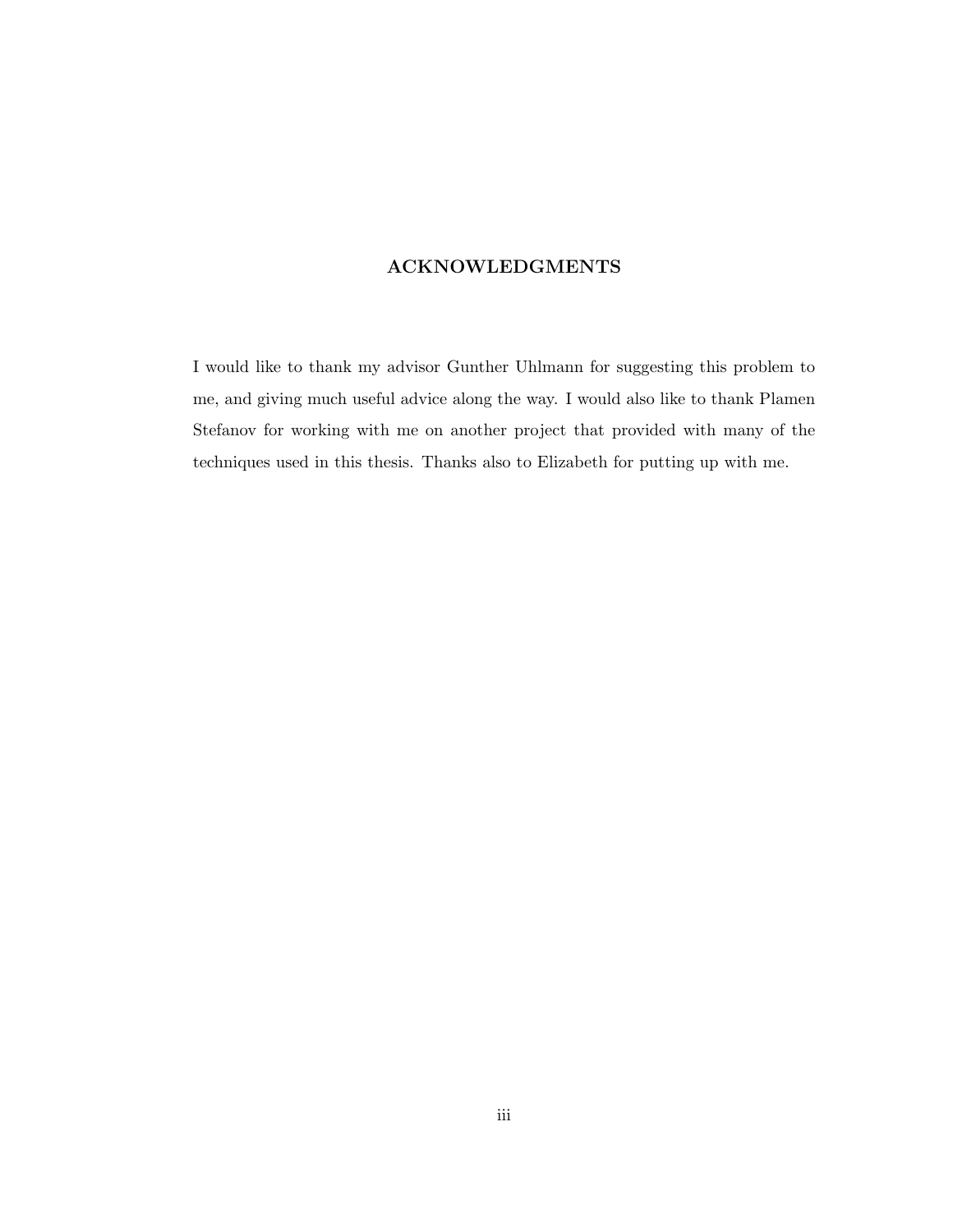## DEDICATION

Dedicated to Elizabeth and Katie.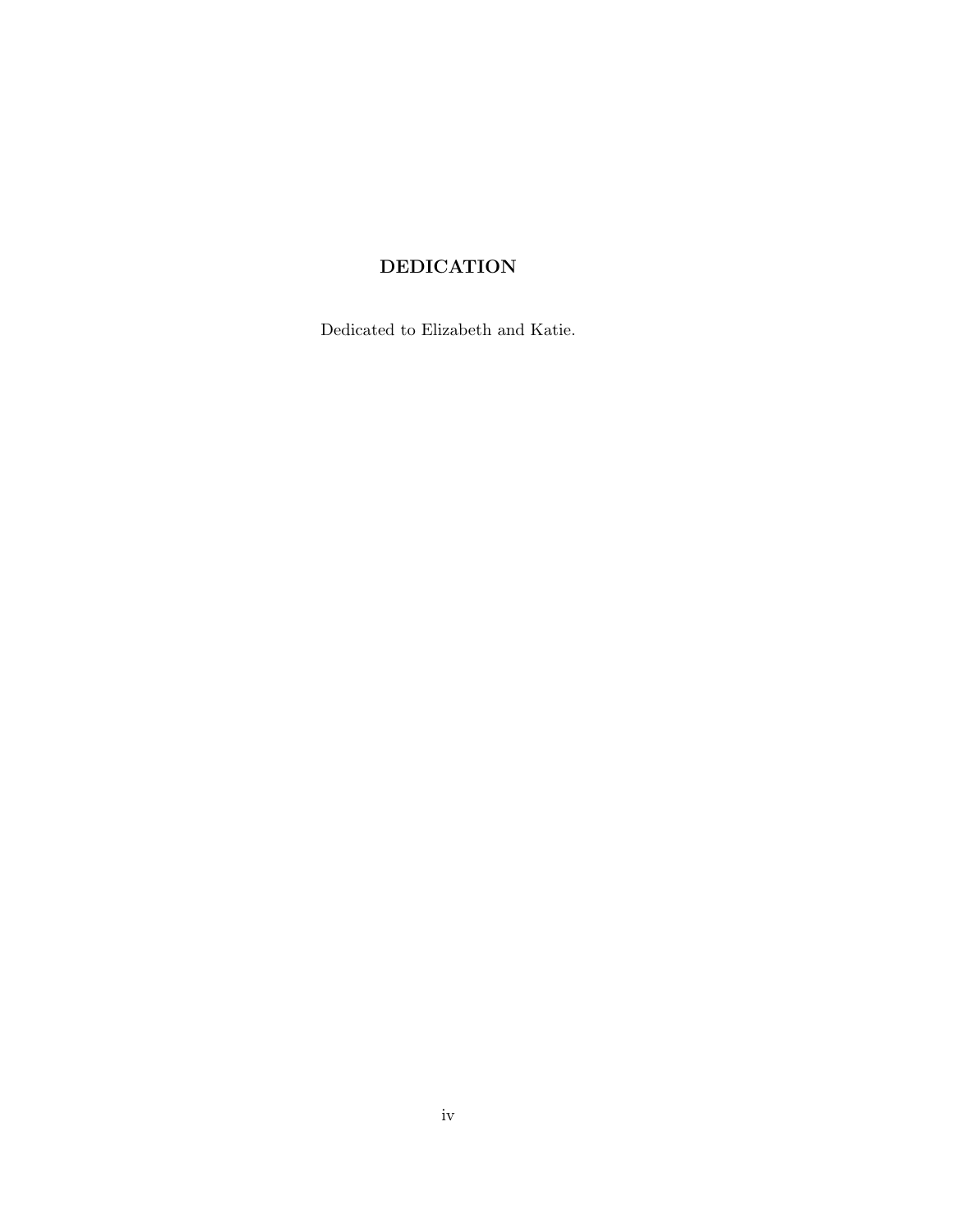### Chapter 1

### INTRODUCTION

Suppose we have high-frequency monochromatic light passing through an anisotropic medium. In general, light emerging from such a medium will have a different polarization from that entering, and by measuring the polarization of the emerging light we might hope to determine some information about the anisotropy. This inverse problem is known as polarization tomography  $(15]$ ,  $[18]$ ,  $[20]$ ). There exists a significant amount of work in the optics literature on the practical aspects of this problem, and in particular much work has been done in the context of the photoelastic effect, where one well known technique of inversion is *integrated photoelasticity* ([1], [2], [3], [8], [7]). In the case that the anisotropy is sufficiently weak we may hope to apply the methods of geometric optics to reduce the problem to examining the behavior along "rays," and indeed study how the polarization evolves as light travels along a given ray. To model such a weak anisotropy we assume that the medium is not magnetic, and that the dieletric permittivity in the interior is given by

$$
\epsilon_l^j(x) = \epsilon(x)\delta_l^j + \frac{1}{k}\chi_l^j(x). \tag{1.1}
$$

Here k is the wave number, and because of the presence of the factor  $1/k$  in front of the anisotropic part  $\chi_l^j$  $\ell_l^j$  the equation of the zero approximation of geometric optics is the same as that of the isotropic medium  $\epsilon_l^j = \epsilon(x)\delta_l^j$  $\ell_l^j$ . Such a medium is called *quasi-isotropic* and was originally proposed for study by Kravstov  $([12], [13])$ . Physical media with sufficiently weak anisotropies such as plasmas and weakly stressed elastic media may be well modeled by quasi-isotropic media (see [13]). In such physical media  $\chi_l^j$  may be complex valued, but is Hermitian.

The inverse problem of determining  $\chi_l^j$  $\mu_l^j$ , the anisotropic part of  $\epsilon_l^j$  $\ell$  from polarization measurements of light with wave number k on the boundary of a given region  $\Omega \subset \mathbb{R}^3$ containing a quasi-isotropic medium is considered in [18] and [20]. The same problem with phase information is also considered in both [15] and [18]. Through the method of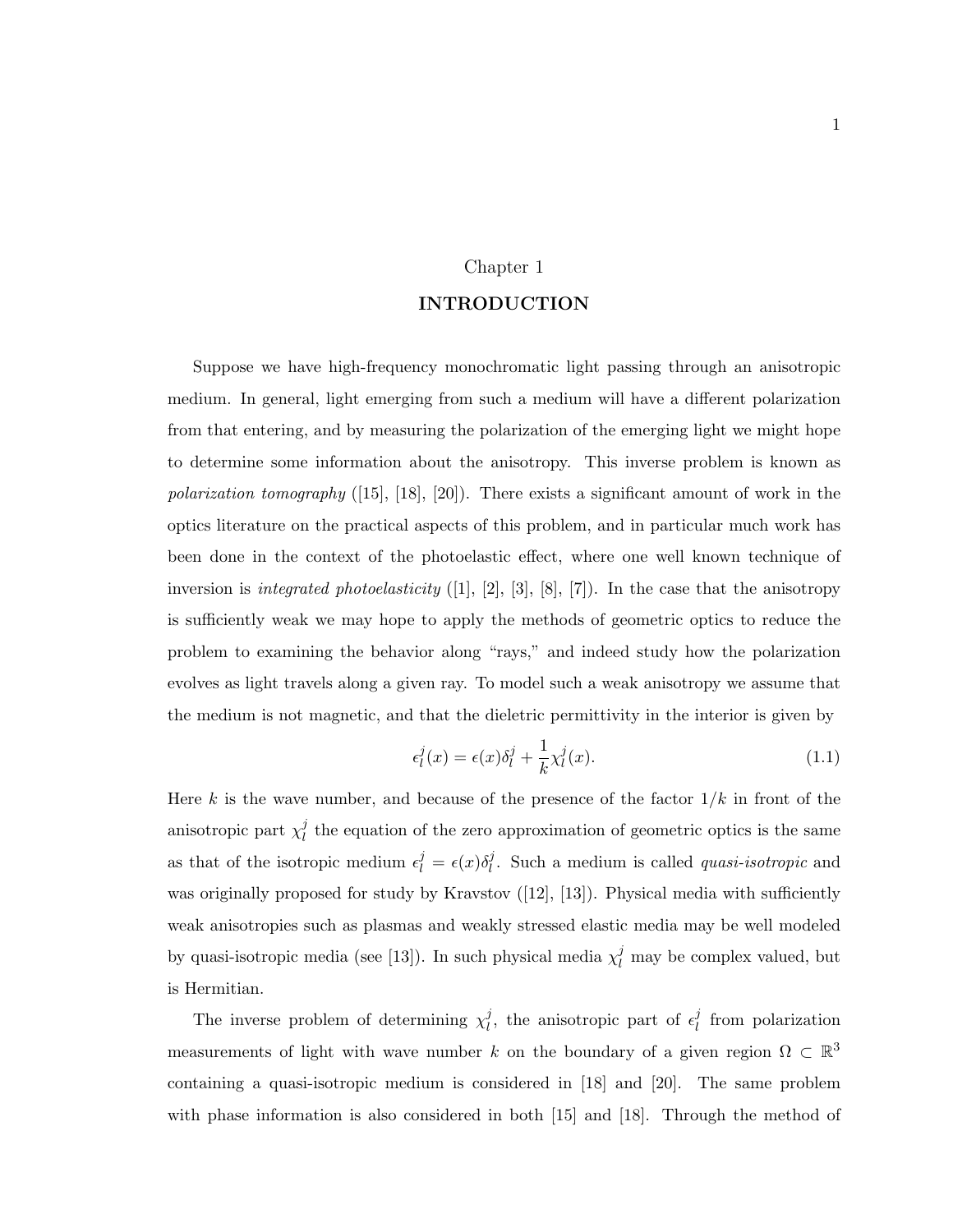geometric optics this problem, with phase information, is changed to the geometric problem on a Riemannian manifold, possibly of dimension greater than 3, described below, and it is this geometric problem that we will consider in the majority of the present work. For details of this conversion, and also further details of all the objects defined below, see [18]. The polarization vector  $\eta$  introduced below corresponds physically to the zero approximation electrical field normalized to unit length in the background isotropic metric  $\epsilon(x)e$  where e is the Euclidean metric. It is measurements of this vector that we will consider here, although it should be noted that this vector actually contains both phase and polarization information.

The following theorem is the main result of the present work.

**Theorem 1** Assume that  $(M, g)$  is a real-analytic simple manifold of dimension greater than 3 with real-analytic metric g. If  $\hat{f} \in \tau_1^1(M)$  is real-analytic, then there exists an  $\epsilon > 0$ such that whenever  $g' \in S_2(M)$  is another metric on M and  $f_1, f_2 \in \tau_1^1(M)$  are such that

$$
||g - g'||_{C^4S_2(M)} < \epsilon
$$
, and  $||\hat{f} - f_i||_{C^3\tau_1^1(M)} < \epsilon$  for  $i = 1$  and 2,

if the polarization data of  $f_1$  and  $f_2$  with respect to the metric g' are the same then  $f_1 = f_2$ . Furthermore, there is a stability estimate for such  $f_1$  and  $f_2$ 

$$
||f_1 - f_2||_{L^2 \tau_1^1(M)} \leq C||U'_2 - U'_1||_{H^1 \beta_1^1((\partial_+ \Omega^{\mathbb{R}})^\prime M)}
$$

for some constant  $C > 0$ . If the dimension is 3, then the statement of local injectivity still holds if we also assume that  $d_{\beta}(f_1-f_2) = 0$  and that  $f_1-f_2$  satisfies the tangential boundary condition with respect to the metric g. The stability estimate also holds if  $f_1$  and  $f_2$  are further restricted to have support within a given compact set  $K \subseteq M$  where the constant C in  $(4.16)$  may then depend on the set K.

Roughly speaking this theorem says that there is local uniqueness and stability for this inverse problem near a generic set of tensor fields in a natural subspace of  $L^2$ , and for a generic set of background metrics including real-analytic ones. Of course some of the terms in this statement have not been defined yet. The *polarization data* of the tensor fields  $f_1$  and  $f_2$  is defined in section 1.2, and corresponds to polarization and phase measurements of rays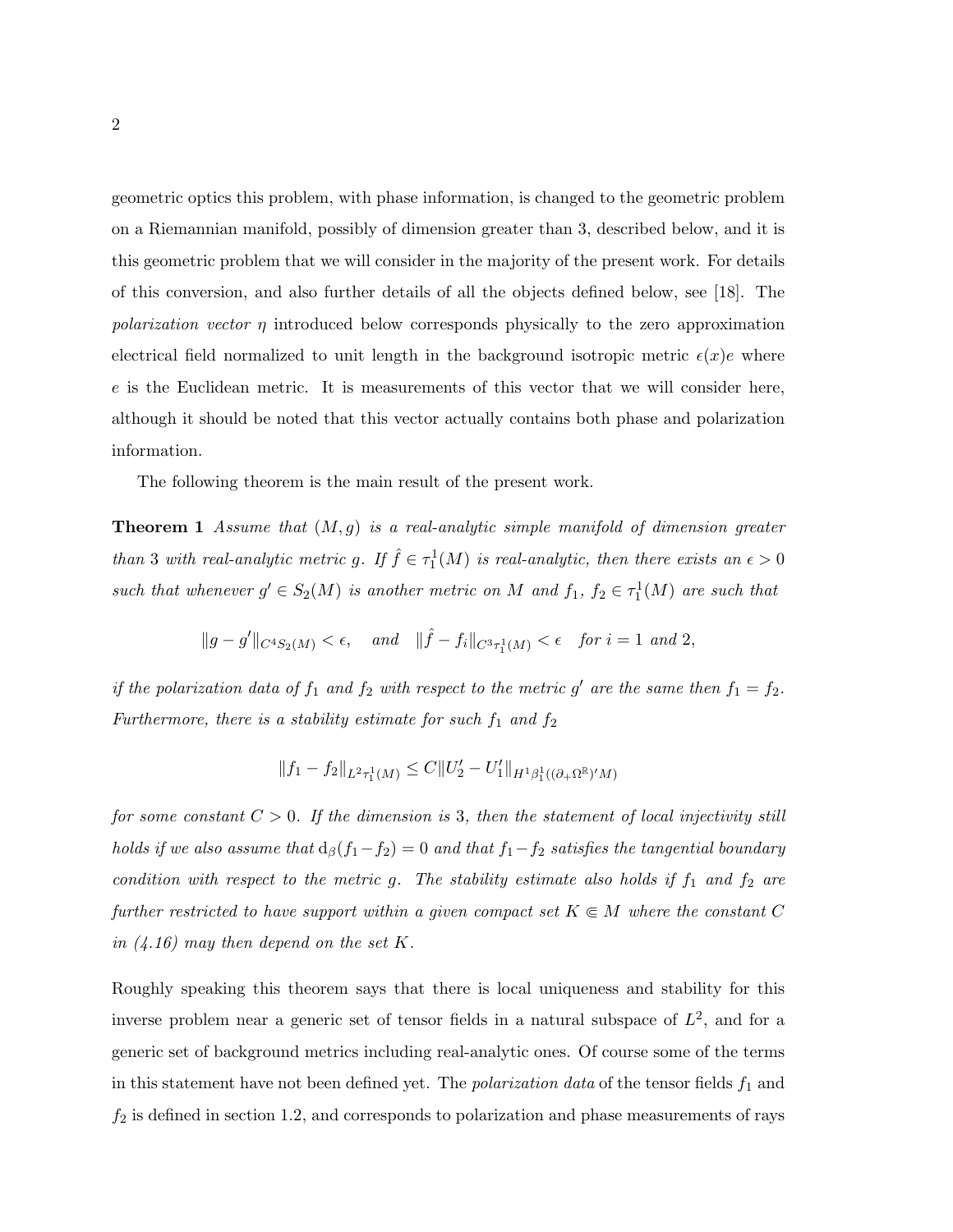passing through a medium with anisotropy corresponding to either  $f_1$  or  $f_2$  respectively. The kernel of the differential operator  $d_{\beta}$ , which is defined in section 1.3, gives the "natural" subspace of  $L^2$ ."

In section 1.1 we will briefly review the problem and results in the case where the background metric is Euclidean (when  $\epsilon(x) = 1$ ) and we work on a region of  $\mathbb{R}^3$ . Section 1.2 then introduces the more general problem on a Riemannian manifold that will be the subject of the rest of the work, and discusses the main results in that case. In section 1.3 we discuss a natural non-uniqueness in the inverse problem that occurs in dimension 3. Finally in section 1.4 we derive the main identity which provides the linearization that we will use to analyze the general problem.

#### 1.1 Polarization tomography in the Euclidean case

If in (1.1) we assume that  $\epsilon(x) = 1$  is constant, then we are in the case where the background metric is Euclidean, and the rays, or geodesics, are simply straight lines. In this case we can consider the evolution of the length normalized complex electrical field vector in the zero approximation of geometrical optics along each ray. As mentioned above, we will call this the *polarization vector*, and will consistently refer to it with the notation  $\eta$ . If we choose Cartesian coordinates on  $\mathbb{R}^3$  so that the ray in question is given by  $\{(x^1, x^2, x^3) \in \mathbb{R}^3 | x^1 =$  $a, x^2 = b$  where a and b are constants, then, as shown in [18], the vector  $\eta(x^3)$  is always perpendicular to the ray, and evolves according to the system of differential equations

$$
\begin{pmatrix}\n\frac{\partial \eta^1}{\partial x^3} \\
\frac{\partial \eta^2}{\partial x^3}\n\end{pmatrix} = \frac{i}{2} \begin{pmatrix}\n\chi_1^1(a, b, x^3) \eta^1(x^3) + \chi_2^1(a, b, x^3) \eta^2(x^3) \\
\chi_1^2(a, b, x^3) \eta^1(x^3) + \chi_2^2(a, b, x^3) \eta^2(x^3)\n\end{pmatrix}.
$$

This equation may also be written in a simpler form using the notation  $P_{e_3}\chi = \pi_{e_3} \circ \chi \circ \pi_{e_3}$ where  $\pi_{e_3}$  is the orthogonal projection onto the plane perpendicular to the  $x^3$  axis. With this the previous equation becomes

$$
\frac{\partial \eta}{\partial x^3}(x^3) = (P_{e_3}\chi(a,b,x^3))\eta(x^3). \tag{1.2}
$$

It is in this form that we present the equation in the more general case below (see (1.6)).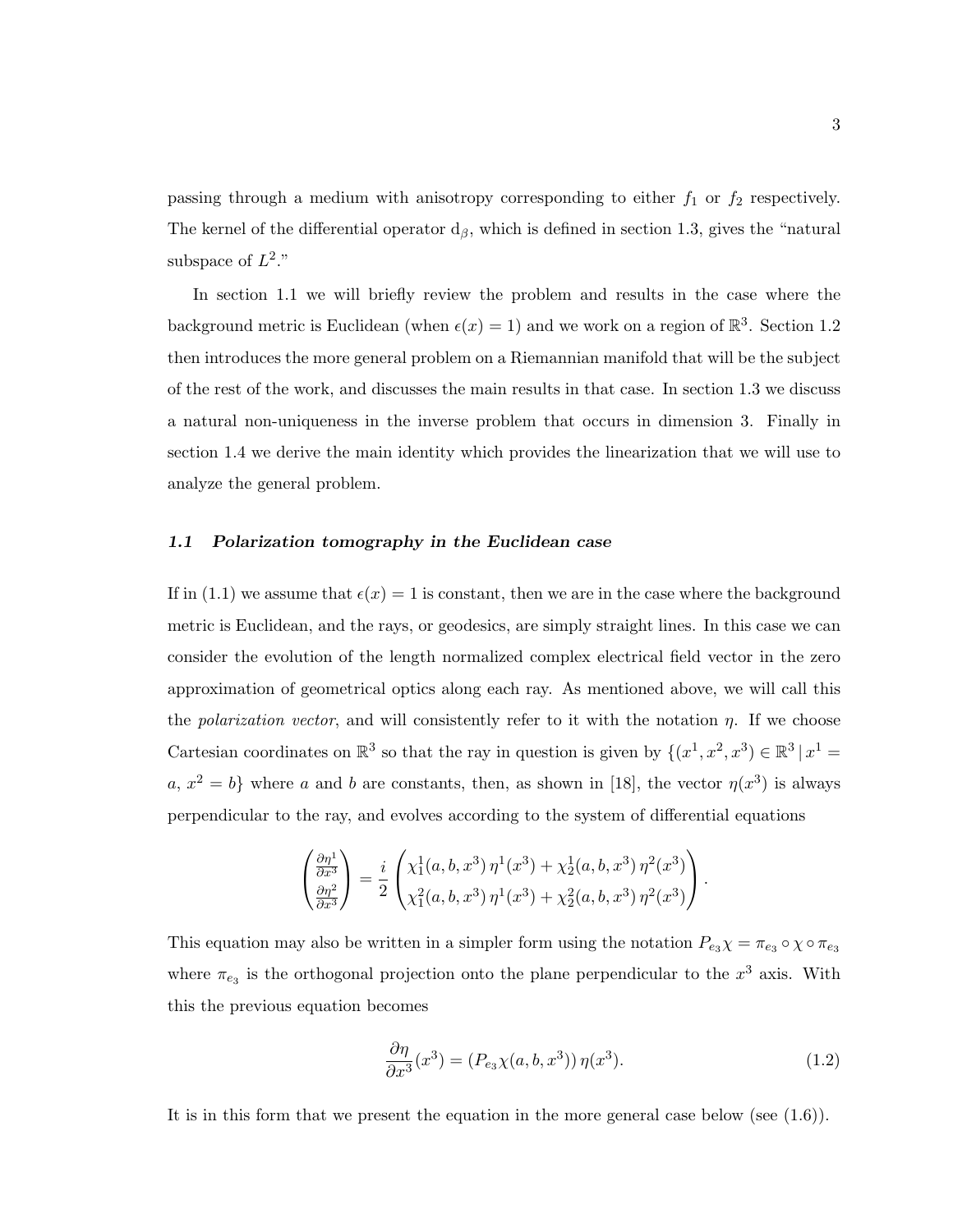The physical field vector (at least in the geometric optics approximation) at a given point along the ray is actually given by

$$
\xi(t, x^3) = \text{Re}\left[\eta(x^3)e^{i(kx^3 - \omega t + \phi_0)}\right]
$$

where  $\phi_0 \in \mathbb{R}$  is arbitrarily chosen to set the initial phase. The tip of the vector  $\xi(t)$ traverses the so called polarization ellipse as time progresses. Measurement of the physical parameters of this ellipse together with the phase  $\phi_0$  precisely gives the vector  $\eta(x^3)$ , and we assume that we can make these measurements. Thus, if  $\chi$  is compactly supported in  $\mathbb{R}^3$ , then the inverse problem is to recover  $\chi$  based on knowing the solution of (1.2) along any line and for any initial data outside the support of  $\chi$ , evaluated at any point after the ray has passed through this support.

This inverse problem is nonlinear, and so we would like to study a linearization. In order to do this let us consider the fundamental matrix for (1.2) along any line. For  $\xi \in \mathbb{S}^2$  we will write  $U(x,\xi)$  for the solution of

$$
\xi \cdot \nabla_x U(x,\xi) = \frac{i}{2} \left( P_\xi \chi(x) \right) \, U(x,\xi) \tag{1.3}
$$

and  $U(x,\xi) = \text{Id}$  for  $x \cdot \xi$  sufficiently negative so that x is not in the support of  $\chi$ . As above,  $P_{\xi}\chi = \pi_{\xi} \circ \chi \circ \pi_{\xi}$  where  $\pi_{\xi}$  is the orthogonal projection onto the plane perpendicular to  $\xi$ . This matrix  $U(x,\xi)$  is indeed the fundamental matrix for (1.2) along each ray. By integrating (1.3) we have

$$
\int_{-\infty}^{t} \frac{i}{2} \left( P_{\xi} \chi(x + s\xi) \right) U(x + s\xi, \xi) \, \mathrm{d}s = U(x + t\xi, \xi) - \mathrm{Id}.\tag{1.4}
$$

For t sufficiently large, the right hand side of  $(1.4)$  is precisely the data of our inverse problem. We can rewrite (1.4) as

$$
\int_{-\infty}^{t} \frac{i}{2} (P_{\xi} \chi(x+s\xi)) (U(x+s\xi, \xi) - \text{Id}) ds + \int_{-\infty}^{t} \frac{i}{2} (P_{\xi} \chi(x+s\xi)) ds = U(x+t\xi, \xi) - \text{Id}.
$$

If we assume a priori that  $\chi$  is sufficiently small, then it is possible to show that  $||U - Id|| \approx$  $\|\chi\|$ , and so the previous identity looks like

$$
\int_{-\infty}^{t} \frac{i}{2} (P_{\xi} \chi(x + s\xi)) ds + \mathcal{O}(\|\chi\|^{2}) = U(x + t\xi, \xi) - \text{Id}.
$$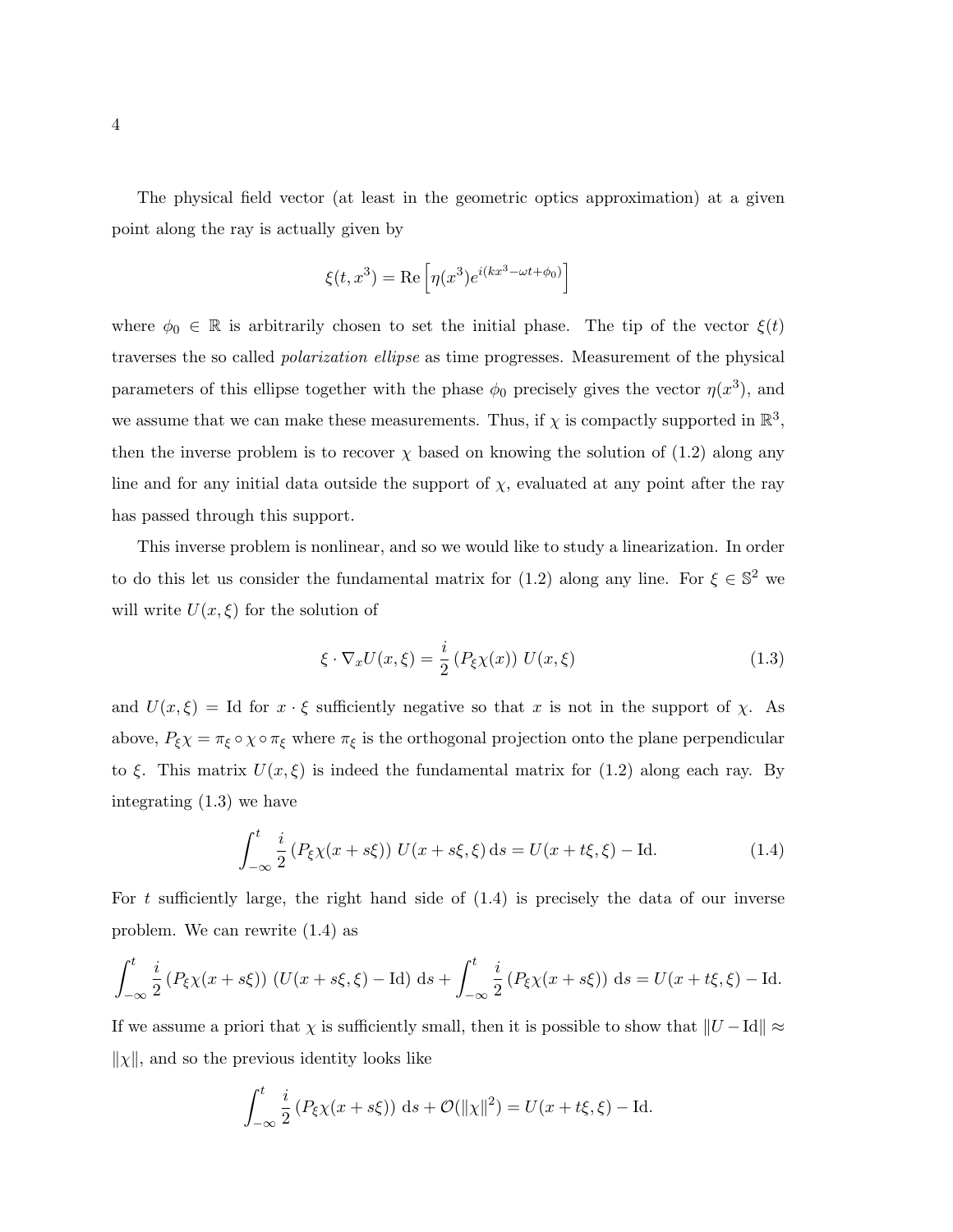Of course I am being imprecise here, but the details will be given below. From the previous formula we see that a linearization of the inverse problem is the inversion of the integral transform which takes  $\chi$  to

$$
J[\chi](x,\xi) = \int_{-\infty}^{\infty} \frac{i}{2} \left( P_{\xi} \chi(x+s\xi) \right) \, \mathrm{d}s. \tag{1.5}
$$

This linearization is studied in [18] and [15] where it is referred to as the transverse ray transform. The problem may be studied in dimensions greater than 3 as well, and in such dimensions the transform is invertible, and there is a stability estimate. In dimension 3 the transform has a kernel which may be explicitly identified (see [15]), but is invertible on the orthogonal complement of this kernel, and there is a stability estimate there. Furthermore, local uniqueness and stability for the nonlinear problem have been established previously in [15] (actually the results in that work are more general- see below). In the present work we will study a similar linearization, but we will not just linearize the problem near the zero tensor field as we have done here. In fact we will study the linearized problem near arbitrary tensor fields on generic simple Riemannian manifolds, and establish stability in those cases (Theorems 12 and 13) and uniqueness when the linearization is done near a generic class of fields (Theorem 15). Here generic means sufficiently close to a real-analytic field or metric. Using these results we will also show local uniqueness in the nonlinear problem for  $\chi$  a priori sufficiently close to some real-analytic reference tensor field.

We now continue to present the same problem in the more general context of a Riemannian manifold.

#### 1.2 Polarization tomography on a Riemannian manifold

The problem of polarization tomography that we will consider here is an inverse problem defined on a certain class of Riemannian manifolds called compact non-trapping.

**Definition 1** A compact, connected Riemannian manifold  $(M, g)$  with nonempty, strictly convex boundary such that no geodesic has infinite length will be called compact non-trapping, or simply CNT.

The quantities involved in the physical problem of polarization tomography generally are complex valued, and so we will be considering the complexifications of most of the various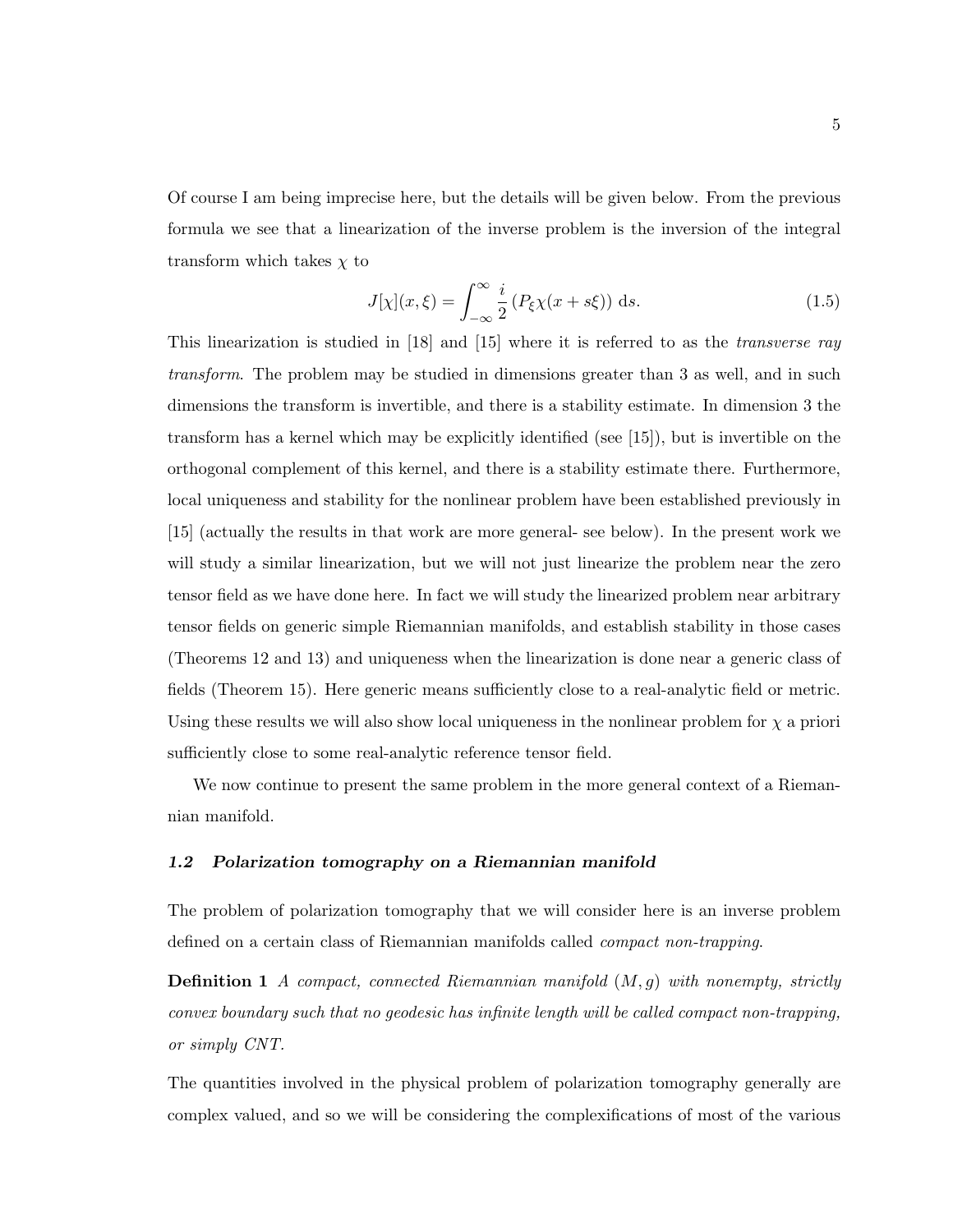vector bundles discussed below. To reduce notation we will omit the customary notation of C for complexification, and for the remainder of this work it will simply be understood that any real vector bundle is complexified unless a notation such as  $T^{R}M$  is used. Also, the notation  $\langle \cdot, \cdot \rangle_g$  will refer to the sesquilinear inner product on TM (which, in accordance with the comments above, is really  $T^{\mathbb{C}}M$ ) defined by

$$
\langle \eta, \zeta \rangle_g = \eta^i g_{ij} \overline{\zeta^j}
$$

in coordinates.

Let  $(M, g)$  be a CNT manifold of dimension  $n \geq 3$ . Let  $i : \partial M \to M$  be the inclusion mapping, and first consider  $i^*(T^{\mathbb{R}}M \bigoplus TM)$ , the direct sum bundle over  $\partial M$ . Define the two subsets of this bundle

$$
\Psi_{\pm}(\partial M) = \left\{ (\xi, \eta) \in i^*(T^{\mathbb{R}}M \bigoplus TM) \; : \; \|\xi\|_g = 1 \; , \; \pm \langle \xi, \nu \rangle_g \ge 0 \right\}
$$

where  $\nu$  is the outward pointing normal vector to  $\partial M$ . Now, take any  $f \in \tau_1^1(M)$ , the space of smooth  $(1,1)$  tensor fields on M. The problem we will consider is that of determining f given g and the map  $\mathcal{F}[f]: \Psi_-(\partial M) \to \Psi_+(\partial M)$  defined as follows. For  $(\xi, \eta_0) \in \Psi_-(\partial M)$ let  $\gamma_{\xi}$  be the unit speed geodesic in  $(M, g)$  with initial data  $\xi$ . Assume this geodesic has length l so that  $\gamma_{\xi}(l) \in \partial M$ . Now consider the vector field  $\eta$  along  $\gamma_{\xi}$  that solves the initial value problem

$$
\frac{D\eta}{\text{ds}} = (P_{\dot{\gamma}_{\xi}}f)\eta \quad , \quad \eta(\gamma_{\xi}(0)) = \eta_0. \tag{1.6}
$$

Here  $D\eta/\text{ds}$  is the covariant derivative of  $\eta$  along  $\gamma_{\xi}$ , and  $P_{\gamma_{\xi}}f = \pi_{\gamma_{\xi}}f\pi_{\gamma_{\xi}}$  where  $\pi_{\gamma_{\xi}}$  is the orthogonal projection onto the subspace of  $T_{\gamma_{\xi}}M$  perpendicular to  $\dot{\gamma}_{\xi}$ . This formula corresponds to (1.2) in the Euclidean case. Now we define  $\mathcal{F}[f](\xi, \eta_0) = (\dot{\gamma}_{\xi}(l), \eta(\gamma_{\xi}(l))).$ 

Note that, just as in the Euclidean case, from (1.6) we can see that this inverse problem is nonlinear. In [15] and [18] the authors show that a linearization of the problem is given by the inversion of the so called *transverse ray transformation*. If we choose a geodesic  $\gamma$  of g with length l, and a parallel orthonormal frame  $\{e_1(t), \ldots, e_n(t)\}$  along the geodesic  $\gamma$  with  $e_n(t) = \dot{\gamma}(t)$ , then in the coordinates given by this frame the transverse ray transformation is

$$
J[f](\gamma;\xi,\eta) = \int_0^l \sum_{i,j=1}^{n-1} f_{ij}(\gamma(t))\xi^i \eta^j dt \qquad (1.7)
$$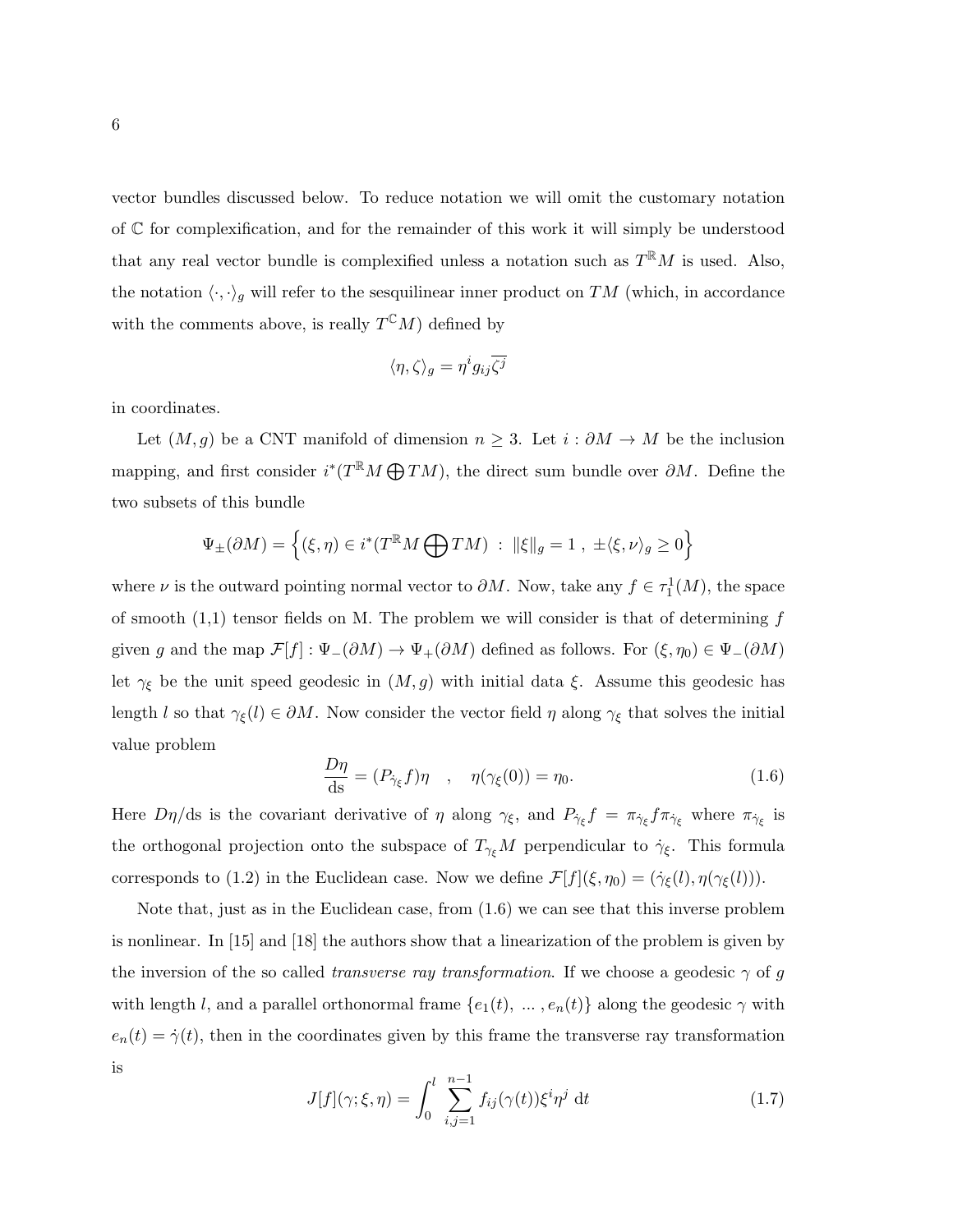where  $\xi = \xi^i e_i(t)$  and  $\eta = \eta^j e_j(t)$  are vector fields parallel along  $\gamma$ . In the Euclidean case this transform is precisely (1.5). This linearization is actually a special case of the linearized problems that we will consider in this work. In fact, (1.7) in some sense corresponds to our linearization near  $f = 0$ . Indeed, our method will produce an integral that appears similar to the transverse ray transform with the addition of weight functions depending on  $f$  in a nonlinear way. We will then fix these weight functions at particular values, and consider this as a linearization. Using this we will then be able to find results for the nonlinear problem.

When the dimension  $n$  is 3, this inverse problem corresponds to the physical problem described above of determining the anisotropic part of the dielectric permittivity of a quasiisotropic medium from polarization and phase data recorded around the boundary. In this setting the geodesics are considered to be light rays, and the vector field  $\eta$  along  $\gamma_{\xi}$  given by  $(1.6)$  is the polarization vector mentioned above. The tensor f and the anisotropic part of the dielectric permittivity are related by the formula

$$
f = \frac{i}{2\epsilon}\chi.
$$
 (1.8)

We imagine that we can set the initial polarization vector,  $\eta_0$ , as any light ray enters the medium, and then measure the polarization vector,  $\eta(l)$ , as that ray leaves the medium. In [15] uniqueness and stability of this inverse problem are established under curvature assumptions on  $g$  and a priori smallness assumptions on  $f$ . In the present work we establish local uniqueness and stability results for this inverse problem for generic metrics g, and for f a priori close to an analytic tensor field. An inverse problem corresponding to  $(1.6)$ without the projection  $P_{\dot{\gamma}_{\xi}}$  is also considered in [31].

Next we reformulate the geometric inverse problem presented above. First we must introduce some new notation and terminology.

**Definition 2** A semi-basic  $(m,n)$  tensor field on M is a tensor field U on  $T^{\mathbb{R}}M$  whose representation in any natural coordinates  $(x, \xi)$  is of the form

$$
U=u_{i_1\,\ldots\,i_n}^{j_1\,\ldots\,j_m}(x,\xi)\; \frac{\partial}{\partial\xi^{j_1}}\otimes\ldots\otimes \frac{\partial}{\partial\xi^{j_m}}\otimes \mathrm{d} x^{i_1}\otimes\ldots\otimes \mathrm{d} x^{i_n}.
$$

The bundle of  $(m,n)$  semi-basic tensors over  $T^{R}M$  is naturally isomorphic to the pullback bundle  $\pi^*(T_n^mM)$  where  $\pi: T^{\mathbb{R}}M \to M$  is the projection mapping. Thus an intuitive way to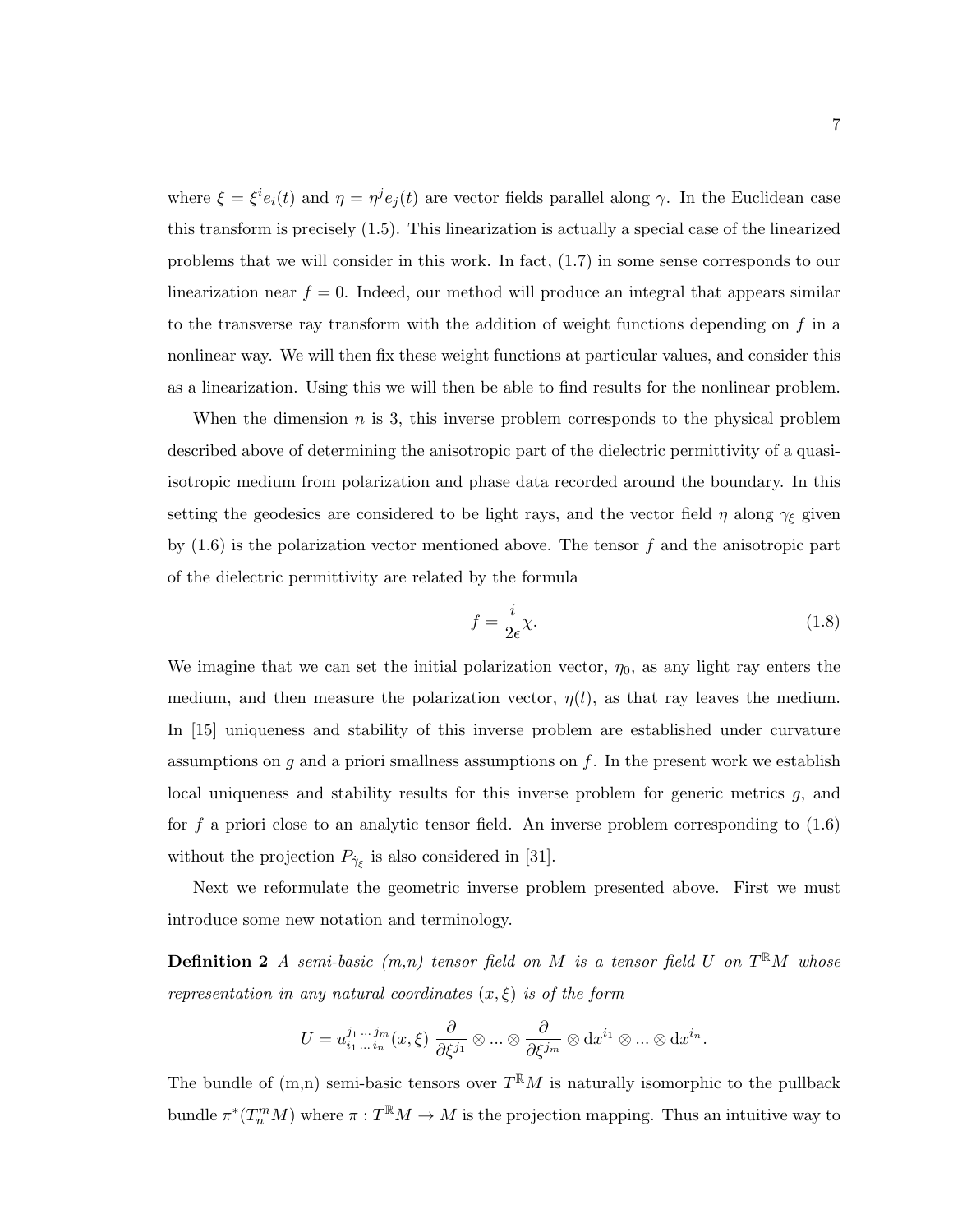understand semi-basic tensor fields is as tensor fields on M that are also allowed to depend on the fiber variables  $\xi$ . We will most commonly use  $(1, 1)$  semi-basic tensors, which at a given point  $(x,\xi) \in T^{\mathbb{R}}M$  may be identified with linear maps on  $T_xM$ . The vector space of (m,n) semi-basic tensors at a given point  $(x,\xi) \in T^{\mathbb{R}}M$  will be denoted by  $(B_n^m)_{(x,\xi)}(T^{\mathbb{R}}M)$ , the vector bundle over  $T^{\mathbb{R}}M$  of  $(m,n)$  semi-basic tensors will be  $B_n^m(T^{\mathbb{R}}M)$ , and the set of (m,n) semi-basic tensor fields will be  $\beta_n^m(T^{\mathbb{R}}M)$ . If G is a submanifold of  $T^{\mathbb{R}}M$ , then we will denote the set of  $(m,n)$  semi-basic tensor fields restricted to  $\mathcal G$  as  $\beta_n^m(\mathcal G)$ , which is the set of smooth sections of the vector bundle  $B_n^m(G)$ . In particular, we will commonly work with the set of (1,1) semi-basic tensor fields restricted to the unit sphere bundle  $\Omega^{\mathbb{R}}M$ , which is  $\beta_1^1(\Omega^{\R}M)$ .

At this point I would like to make a remark on the notation  $(x,\xi)$  for points in TM. Unless we are working in a set of local coordinates,  $\xi$  is interpreted as the point in TM, and x is merely a label for  $\pi(\xi)$  used so that we can avoid having to write  $\pi(\xi)$  when we wish to refer to the base point. Thus the notation  $(x, \xi) \in TM$  is actually an abuse that means  $\xi \in TM$  and  $x = \pi(\xi)$ . This makes the notation in the next paragraph consistent with that of the previous paragraph. When we work in coordinates we may also write  $(x, \xi)$ for a 2n-tuple where x refers to the n coordinates on the base manifold, and  $\xi$  refers to the fiber coordinates.

Given any tensor field  $f \in \tau_1^1(M)$  consider the following equation for  $U \in \beta_1^1(\Omega^{\mathbb{R}}M \setminus$ T $\partial M$ ) where H is differentiation with respect to the geodesic flow (see [18]),  $\partial_-\Omega^{\mathbb{R}}M$  is the space of inward pointing unit vectors on  $\partial M$ , and E is the identity.

$$
HU(\xi) = [(P_{\xi}f)(x)]U(\xi) \quad \text{on } \Omega^{\mathbb{R}}M \setminus T\partial M, \quad U|_{\partial_{-\Omega} \mathbb{R}}M = E. \tag{1.9}
$$

U can be thought of as the "fundamental matrix" for  $(1.6)$ . In fact problems  $(1.6)$  and  $(1.9)$ are related as follows.

$$
\eta(\gamma_{\xi}(t)) = U(\dot{\gamma}_{\xi}(t)) \mathcal{I}_{0,t}^{\gamma_{\xi}} \eta_{0}. \qquad (1.10)
$$

Here  $\mathcal{I}_{0,t}^{\gamma_{\xi}}$  is parallel translation along  $\gamma_{\xi}$ . In the context of (1.9), the inverse problem is to determine f from the metric g and  $U|_{\partial_{+}\Omega^{\mathbb{R}}M}$  (where  $\partial_{+}\Omega^{\mathbb{R}}M$  is the space of outward pointing unit vectors). We will call  $U|_{\partial_{+}\Omega^{R}M}$  the *polarization data* corresponding to f (recall the use of this term in the statement of Theorem 1). The main problem in which we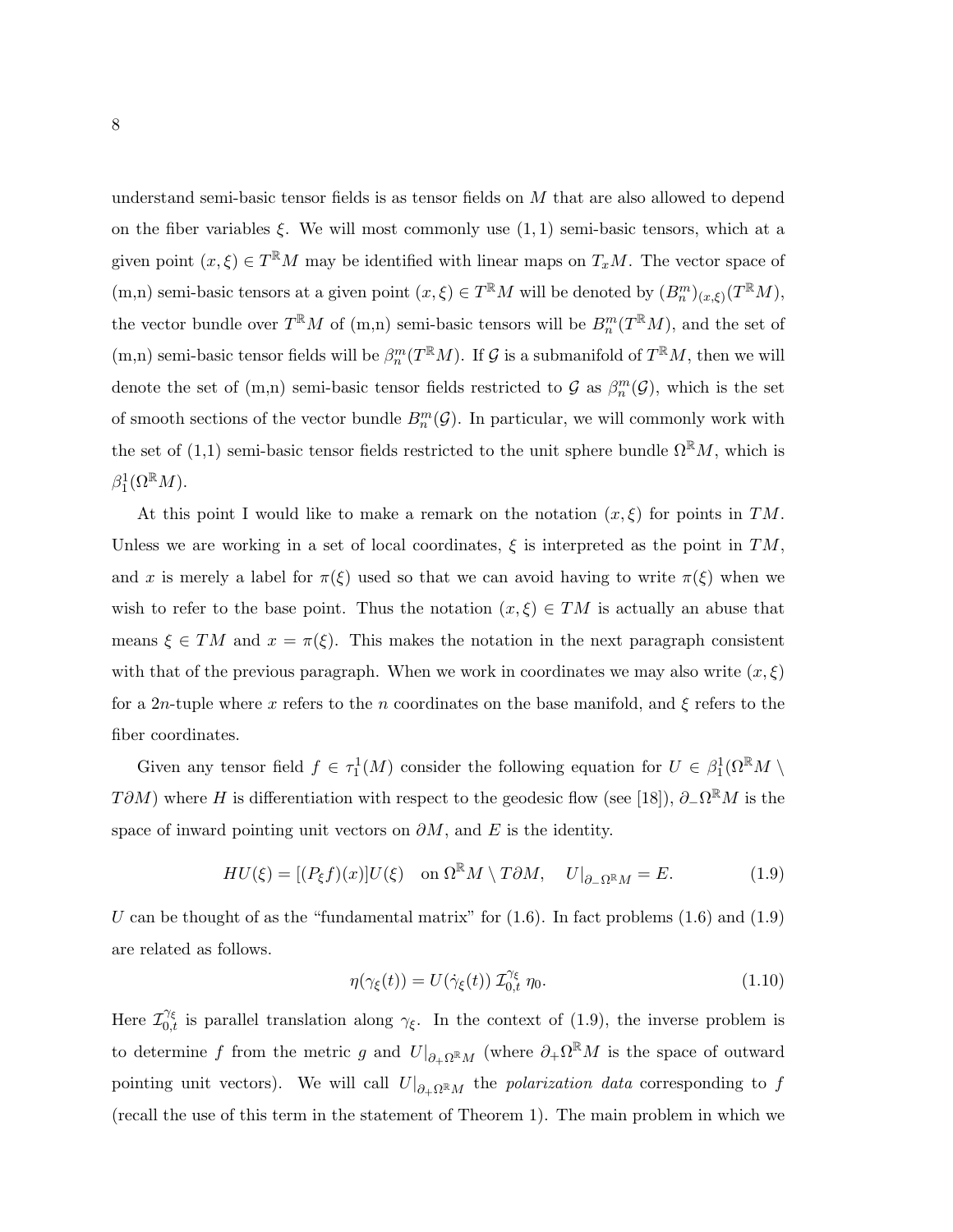will be interested is that of establishing uniqueness for this nonlinear inverse problem, or equivalently showing that the map  $f \mapsto U|_{\partial_{+}\Omega^{R}M}$  is injective. The main results are given in Theorem 1.

Before proceeding further we prove one small lemma which gives a few properties of U.

**Lemma 1** If U is the solution of (1.9) for some  $f \in \tau_1^1(M)$ , then for every  $v \in \Omega^{\mathbb{R}}M \setminus T\partial M$  $U(v) : T_{\pi(v)}M \to T_{\pi(v)}M$  is invertible and

$$
U(v)|_{\text{span}(v)} = Id \quad and \quad U(v) : \text{span}(v)^{\perp} \to \text{span}(v)^{\perp}.
$$
 (1.11)

Furthermore, if we assume that f is of the form  $(1.8)$  where  $\epsilon$  is real valued and  $\chi$  is Hermitian (which is the physical case), then U is unitary.

*Proof:* Suppose  $v = \dot{\gamma}_{\xi}(t)$ , which is always true for some  $\xi \in \partial_{-}\Omega^{\mathbb{R}}M$  and  $t \in \mathbb{R}$ , and let  ${e_1(s), ..., e_n(s)}$  be a parallel set of vector fields along  $\gamma_{\xi}$  which are orthonormal for every s, and such that  $e_n(s) = \dot{\gamma}_{\xi}(s)$  for every s. It is always possible to find such a set of vector fields by taking a frame at the point  $\gamma_{\xi}(t)$ , and then using parallel translation along  $\gamma_{\xi}$ . If  $\eta$ is a solution of (1.6) and  $\eta(s) = \eta^{i}(s) e_i(s)$ , then the differential equation in (1.6) becomes the system

$$
\frac{\partial \eta^i}{\partial s}(s) = \sum_{j=1}^{n-1} f_j^i(\gamma(s)) \eta^j(s) \quad \text{for } i = 1, \dots, n-1
$$

and

$$
\frac{\partial \eta^n}{\partial s}(s) = 0.
$$

Therefore  $\eta^n$  is constant, and so  $\eta^n(s) = (\eta_0)^n$ , and in light of (1.10) and the uniqueness of solutions to initial value problems the first part of the lemma is proven.

To prove the second statement, assume that f has the form  $(1.8)$  with  $\epsilon$  real valued and  $\chi$  Hermitian. Then we can easily see that f is skew-Hermitian. Therefore

$$
H(U^*U) = U^*[P_{\xi}f]^*U + U^*[P_{\xi}f]U = -U^*[P_{\xi}f]U + U^*[P_{\xi}f]U = 0,
$$

and so  $U^*U = E$  everywhere.

The last statement of this lemma is actually of little interest in the present work since all of the results found here apply to general  $f \in \tau_1^1(M)$ .

 $\Box$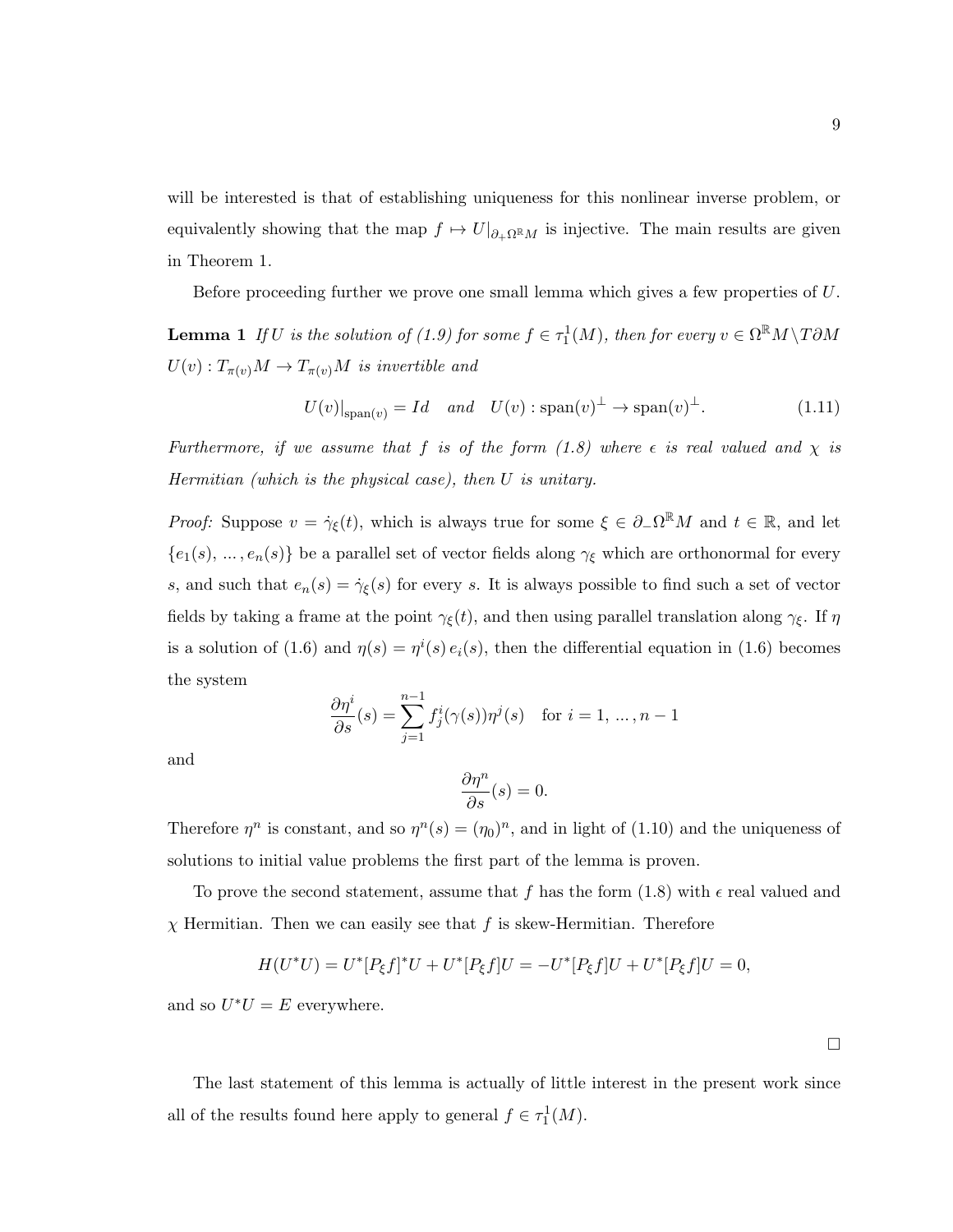### 1.3 Non-uniqueness in the three dimensional case

In dimension  $n = 3$  there is a natural non-uniqueness to the inverse problem which we will now describe. This is a reformulated and slightly expanded version of what can be found in [15]. We first of all make the additional assumption that  $(M, g)$  is oriented in which case we may define the Hodge star operator  $*: \Lambda^k T^*M \to \Lambda^{3-k} T^*M$  from k forms to  $3-k$  forms on M (see for example [16]), and also the adjoint of the exterior derivative  $\delta = *d*$  where d is the exterior derivative. Loosely speaking, the non-uniqueness now results from the fact that, as we will see below, for any "coexact" tensor field,  $f \approx \delta h$ , the polarization data of f is entirely determined by the values of the potential h at the boundary. More precisely, we have the following theorem.

**Theorem 2** If a CNT manifold  $M^3$  is orientable and  $h_1$ ,  $h_2 \in C^{\infty}(M)$  are such that  $h_1|_{\partial M} = h_2|_{\partial M}$ , then the polarization data for  $f_i = (\delta(h_i \, dv_g))^{\#}$   $(i = 1, 2)$  are the same. The # indicates that the first index of  $\delta(h dv_g)$  has been raised, and  $dv_g$  is the Riemannian volume form.

Remark 1: The orientability hypothesis here arises because of the need to globally define δ. However, it is possible to find a similar non-uniqueness result in the case where M is not orientable by applying this theorem on a three dimensional orientable submanifold of M with boundary.

*Proof:* Let  $\gamma$  be any unit speed geodesic in M starting at  $x \in \partial M$  with length l. As in the proof of Lemma 1, we can choose a set of vector fields  $\{\partial_{x_1}, \partial_{x_2}, \partial_{x_3}\}\$  that is a parallel orthonormal frame along the entire length of  $\gamma$ . These vector fields may not actually come from a single coordinate system, but using cylindrical coordinates along  $\gamma$  we can see that they can be chosen to be coordinate vectors at least locally. If  $h_i$  is as in the statement of the theorem for  $i = 1$  or 2, then we can calculate  $f_i = (\delta(h_i \, dv_g))^{\#}$  at points on  $\gamma$  as follows. Letting  $h = h_1$  or  $h_2$  we have

$$
\delta(h dv_g) = *d(h) = *(\partial_{x^1} h dx^1 + \partial_{x^2} h dx^2 + \partial_{x^3} h dx^3)
$$
  
= 
$$
\partial_{x^1} h dx^2 \wedge dx^3 - \partial_{x^2} h dx^1 \wedge dx^3 + \partial_{x^3} h dx^1 \wedge dx^2.
$$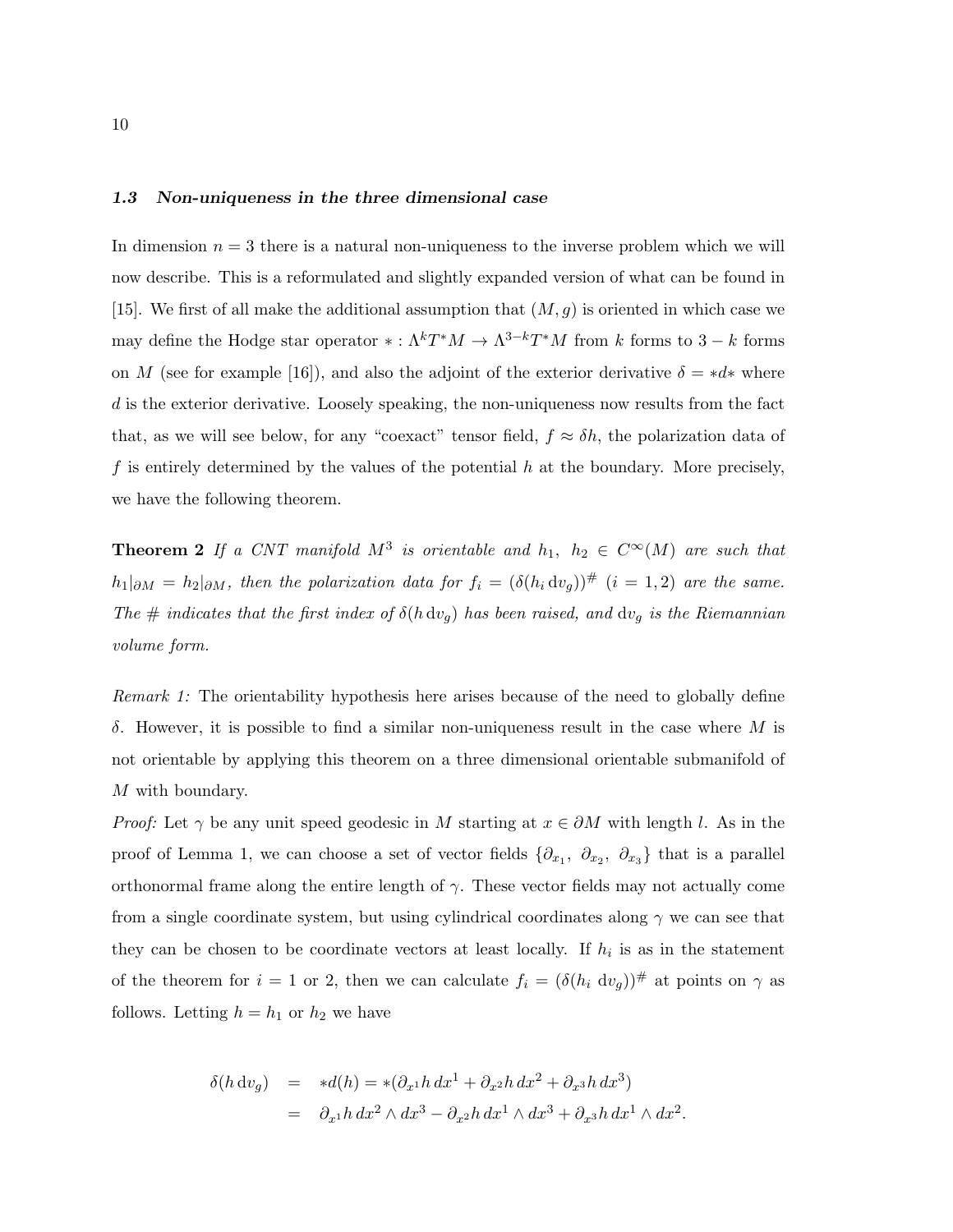Thus at points on  $\gamma$ 

$$
[P_{\dot{\gamma}}((\delta(h \, \mathrm{d} v_g))^{\#})] = \frac{\partial_{x^3}h}{2} (\partial_{x^1} \otimes dx^2 - \partial_{x^2} \otimes dx^1).
$$

Note that here and in the remainder of this work we use the convention that  $dx^{i} \wedge dx^{j} =$  $(\mathrm{d} x^i \otimes \mathrm{d} x^j - \mathrm{d} x^j \otimes \mathrm{d} x^i)/2$ . Now take any  $\eta_0 \in T_xM$  as an initial vector. We must solve the following system of equations along  $\gamma$ 

$$
\frac{\partial \eta}{\partial t} = \frac{\partial_{x^3} h}{2} \left( \partial_{x^1} \otimes dx^2 - \partial_{x^2} \otimes dx^1 \right) \eta \quad , \quad \eta(0) = \eta_0.
$$

It is not hard to see that the solution to this system is given with respect to the frame  $\{\partial_{x^1}, \partial_{x^2}, \partial_{x^3}\}\$  by

$$
\eta(t) = \begin{pmatrix} \cos((h(\gamma(t)) - h(x))/2) \eta_0^1 + \sin((h(\gamma(t)) - h(x))/2) \eta_0^2 \\ \cos((h(\gamma(t)) - h(x))/2) \eta_0^2 - \sin((h(\gamma(t)) - h(x))/2) \eta_0^1 \\ \eta_0^3 \end{pmatrix}.
$$

Finally, let  $\gamma(l) = y$ , and note that  $x, y \in \partial M$ . Then we have

$$
\eta(l) = \begin{pmatrix} \cos((h(y) - h(x))/2) \eta_0^1 + \sin((h(y) - h(x))/2) \eta_0^2 \\ \cos((h(y) - h(x))/2) \eta_0^2 - \sin((h(y) - h(x))/2) \eta_0^1 \\ \eta_0^3 \end{pmatrix}.
$$

Now we can see that since  $h_1|_{\partial M} = h_2|_{\partial M}$ , in fact the polarization data for  $f_1$  and  $f_2$  as defined in the statement of the theorem are the same.

$$
\Box
$$

In view of the previous theorem we make the following definition. A tensor field  $f \in$  $\tau_1^1(M)$  will be called *coexact* if  $f = (\delta(h \, dv_g))^{\#}$  for some  $h \in C^{\infty}(M)$ . We now consider how to determine a subspace of  $\tau_1^1(M)$  that is complementary to the space of coexact tensor fields.

First we define the *tangential component* of  $f \in \tau_1^1(M)$  to be the section of the vector bundle  $i^*(T_1^1M)$  over  $\partial M$  given by  $\mathbf{t}f = P_{\nu}(f)$ , and the normal component of f to be (with a small abuse of notation)  $nf = f - tf$ . Recall that  $i : \partial M \to M$  is the inclusion map, and  $\nu$  is the outward pointing unit normal to  $\partial M$ . The tangential and normal parts of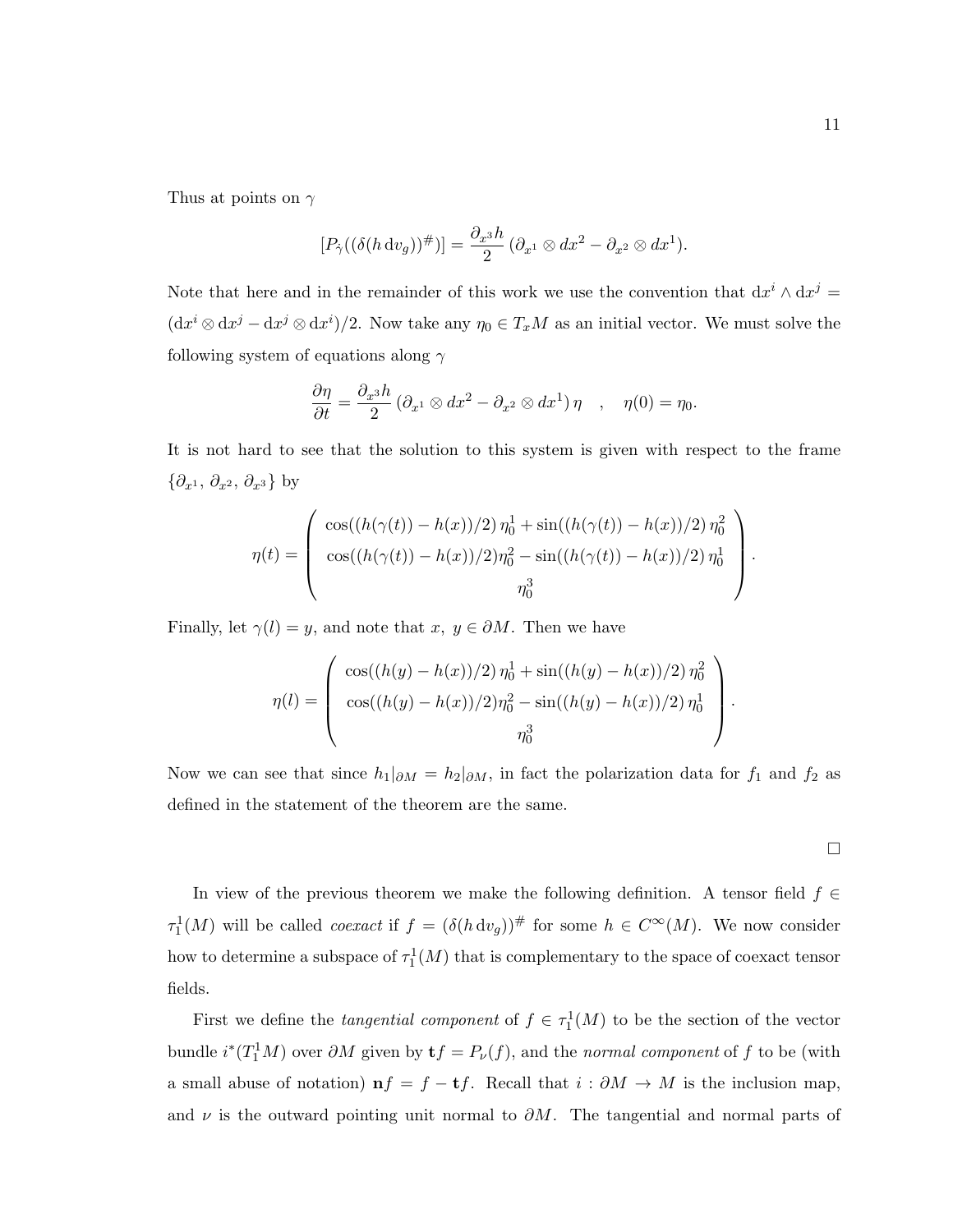2-forms can also be defined in a similar way. Indeed, if  $h \in \tau_2(M)$  is a  $(0, 2)$ -tensor and  $\xi$ ,  $\eta \in i^*(TM)$ , then  $\mathbf{t}h(\xi,\eta) = h(\pi_\nu(\xi),\pi_\nu(\eta))$  and  $\mathbf{n}h = h - \mathbf{t}h$ . With these definitions the following formulas hold for  $f \in \tau_1^1(M)$ .

$$
(\mathbf{t}f)^{\flat} = \mathbf{t}f^{\flat} \quad \text{and} \quad (\mathbf{n}f)^{\flat} = \mathbf{n}f^{\flat}.\tag{1.12}
$$

Now consider the Helmholtz decomposition (see [16]) which says that any  $h \in \Lambda^2(M)$ can be uniquely written as the sum of a coexact form with zero normal part, and a closed form. We can identify antisymmetric tensors in  $\tau_1^1(M)$  with elements of  $\Lambda^2(M)$  through the metric, and so in fact for any  $f \in \tau_1^1(M)$  we can decompose f as

$$
f = f^s + (\alpha)^\sharp + (*d\beta)^\sharp \tag{1.13}
$$

where  $f^s = (f + f^t)/2$  is the symmetric part of  $f, \alpha \in \Lambda^2(M)$  is closed,  $\beta \in C^{\infty}(M)$ , and  $*d\beta$  has zero normal component. This last property is equivalent to the property that  $\beta$  is constant on the boundary. The decomposition is also unique up to possibly changing  $\beta$  by a constant, and so if we add the requirement that  $\beta|_{\partial M} = 0$ , then the decomposition (1.13) is unique. The transpose of f,  $f^t$ , used to define  $f^s$  is the transpose with respect to the non-sesquilinear inner product corresponding to g. In coordinates this is given by

$$
(f^t)_i^j = g_{ik} f_s^k g^{sj}.
$$
\n(1.14)

Note that  $(*d\beta) = (\delta * \beta)$ , and so according to theorem 2 we cannot expect to recover  $(*d\beta)^\sharp$ from the polarization data. However, we expect to be able to find at least the normal part of f at the boundary since this part does not depend on  $(*d\beta)^\#$ . Furthermore, we might expect to be able to recover f fully when the coexact part of f,  $(*d\beta)^\sharp$ , is zero. In light of this, we now record the condition on f which will guarantee that  $*d\beta$  is zero. To this end, let Alt :  $\tau_2(M) \to \Lambda^2(M)$  denote the projection onto the alternating tensor fields, which is given in coordinates by

$$
\mathrm{Alt}(f_{ij} \, \mathrm{d} x^i \otimes \mathrm{d} x^j) = \sum_{j>i} (f_{ij} - f_{ji}) \, \mathrm{d} x^i \wedge \mathrm{d} x^j.
$$

Now define  $d_{\beta}: \tau_1^1(M) \to C^{\infty}(M)$  by

$$
d_{\beta}(f) = * d \text{Alt}(f^{\flat}). \tag{1.15}
$$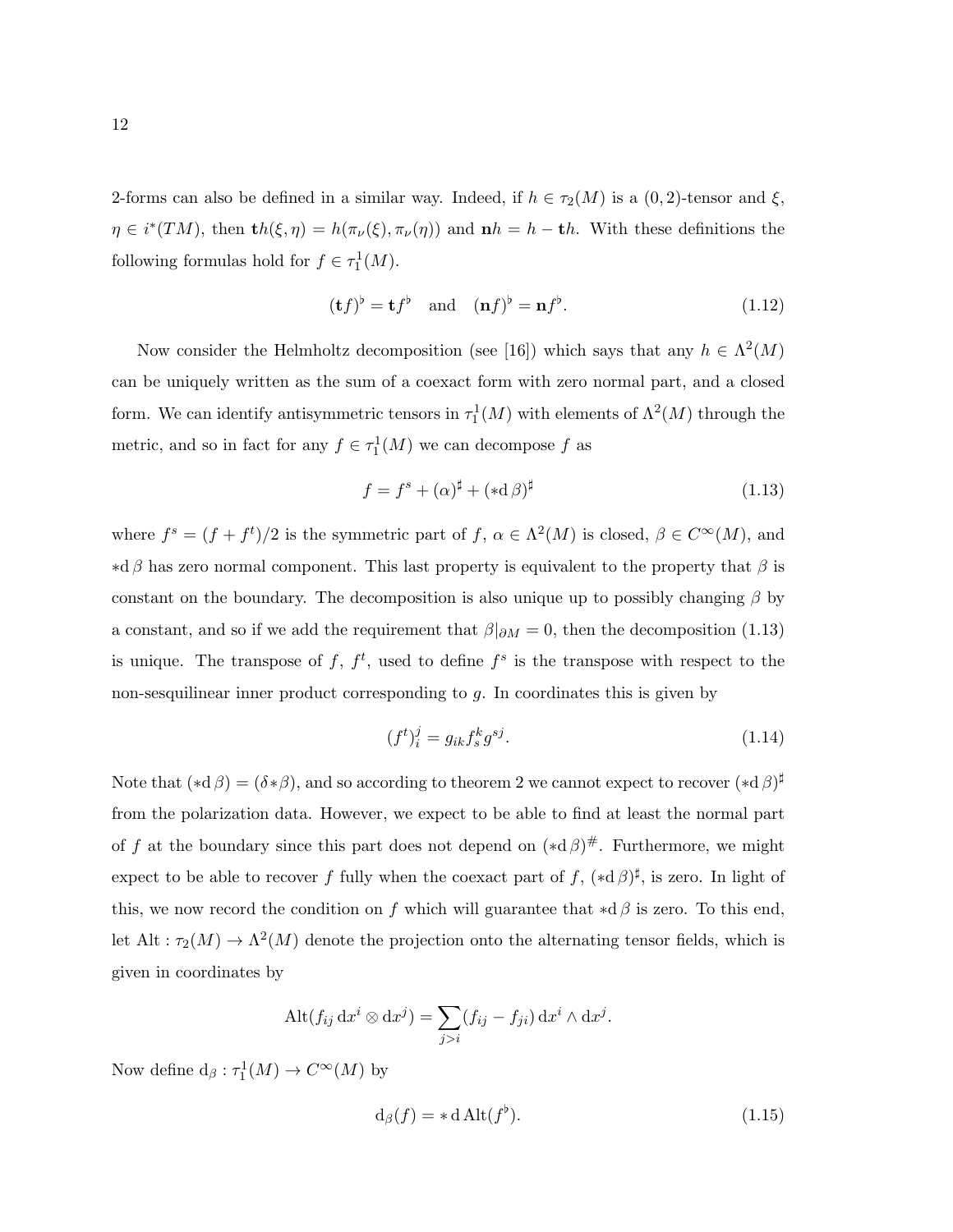Since  $\alpha$  is closed, from (1.13) we see that

$$
\Delta_g \beta = \mathrm{d}_{\beta} f. \tag{1.16}
$$

If we also require that  $\beta|_{\partial M} = 0$ , then ∗d  $\beta$  will have normal part zero, and so  $\beta$  is given by the solution of the Dirichlet problem corresponding to (1.16). By uniqueness of solutions to the Dirichlet problem it is clear that  $\star d \beta = 0$  if and only if  $d_{\beta} f = 0$ .

#### 1.4 Main identity

The proofs in this work are based upon an integral identity along the geodesics of  $(M, g)$ . The technique is inspired by the work of Stefanov and Uhlmann [22], and Uhlmann and Wang [30] on the boundary rigidity problem. Our formula can also be obtained by integrating the identity used by Novikov and Sharafutdinov in [15] along geodesics. The identity is obtained as follows. Let  $(M, g)$  be as above and  $f_1, f_2 \in \tau_1^1(M)$ . Let  $U_1$  and  $U_2$  be the solutions to (1.9) corresponding to  $f_1$  and  $f_2$  respectively. Now fix any unit speed geodesic  $\gamma$  between points  $x, y \in \partial M$ . In particular, assume that  $\gamma(0) = x$ , and  $\gamma(l) = y$ . Also, let us define  $\dot{\gamma}(t) = \xi(t) \in T_{\gamma(t)}M$ . Now the idea is to start with any polarization vector  $\eta_0 \in T_xM$ , evolve this vector according to  $f_1$  along  $\gamma$  for some amount of time s, and then evolve the resulting vector along  $\gamma$  for some amount of time according to  $f_2$ .

Following the strategy outlined above we first note that by  $(1.10)$  when we evolve  $\eta_0$ according to  $f_1$  along  $\gamma$  for time s the resulting vector is

$$
U_1(\xi(s))\mathcal{I}_{0,s}^{\gamma}\eta_0 \in T_{\gamma(s)}M.
$$

Now when we evolve this vector by  $f_2$  along the remainder of  $\gamma$ , once again using (1.10) we obtain

$$
U_2(\xi(l))\mathcal{I}_{s,l}^{\gamma}U_2^{-1}(\xi(s))\,U_1(\xi(s))\mathcal{I}_{0,s}^{\gamma}\,\eta_0\in T_yM.
$$

Now choose any  $t_1$  and  $t_2$  with  $0 \le t_1 \le t_2 \le l$ , and let  $\zeta \in T_yM$ . Then by the fundamental theorem of calculus

$$
\left\langle U_2(\xi(l)) \left( \mathcal{I}_{t_2,l}^{\gamma} U_2^{-1}(\xi(t_2)) U_1(\xi(t_2)) \mathcal{I}_{0,t_2}^{\gamma} - \mathcal{I}_{t_1,l}^{\gamma} U_2^{-1}(\xi(t_1)) U_1(\xi(t_1)) \mathcal{I}_{0,t_1}^{\gamma} \right) \eta_0, \zeta \right\rangle_{g(y)}
$$
  

$$
= \int_{t_1}^{t_2} \frac{\partial}{\partial s} \left\langle U_2(\xi(l)) \mathcal{I}_{s,l}^{\gamma} U_2^{-1}(\xi(s)) U_1(\xi(s)) \mathcal{I}_{0,s}^{\gamma} \eta_0, \zeta \right\rangle_{g(y)} ds.
$$
 (1.17)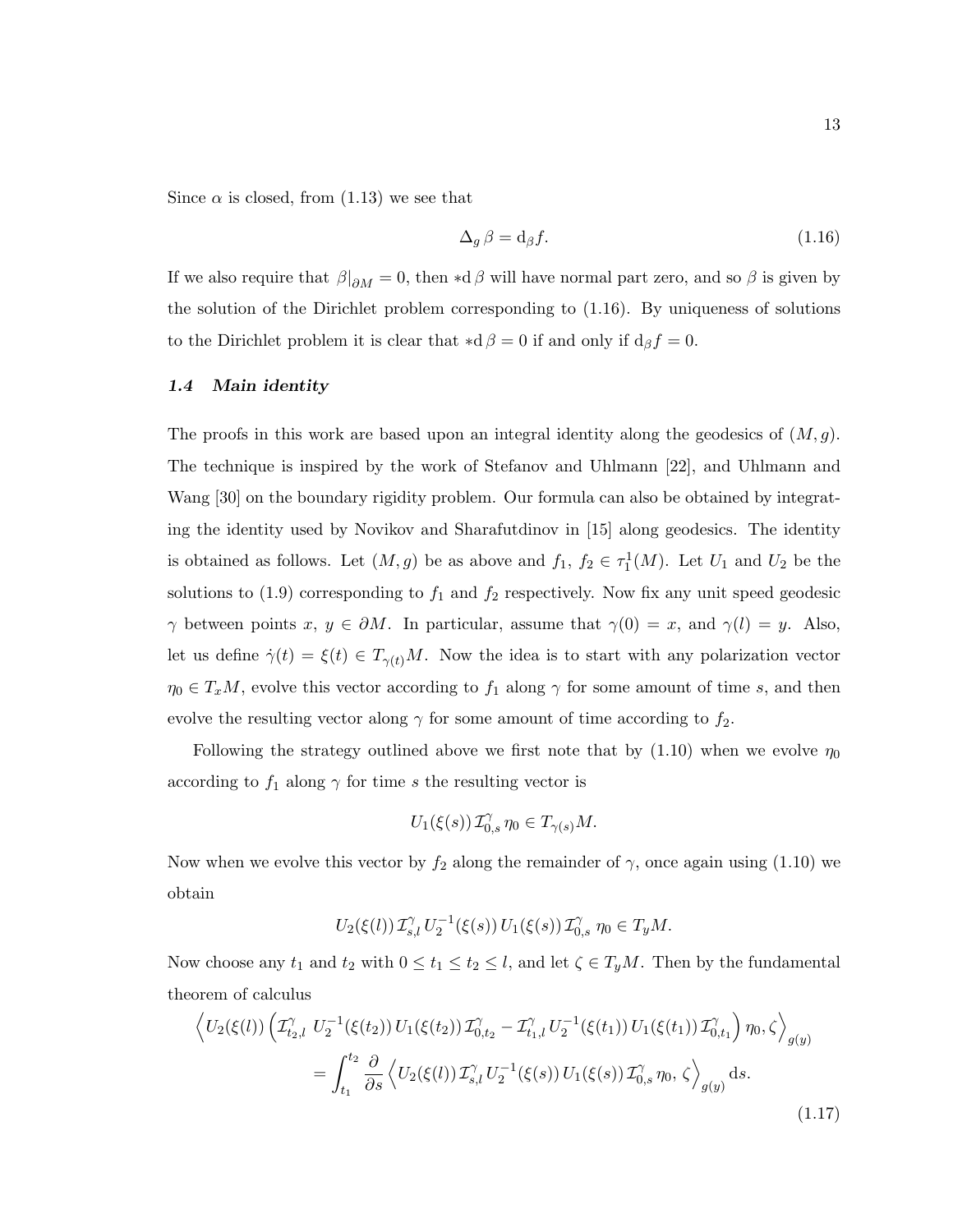Now we will evaluate the derivative on the right side of this equation. First we transpose the first two operators to get

$$
\frac{\partial}{\partial s} \left\langle U_2(\xi(l)) \mathcal{I}_{s,l}^{\gamma} U_2^{-1}(\xi(s)) U_1(\xi(s)) \mathcal{I}_{0,s}^{\gamma} \eta_0, \zeta \right\rangle_{g(y)} \n= \frac{\partial}{\partial s} \left\langle U_2^{-1}(\xi(s)) U_1(\xi(s)) \mathcal{I}_{0,s}^{\gamma} \eta_0, \mathcal{I}_{l,s}^{\gamma} U_2^*(\xi(l)) \zeta \right\rangle_{g(\gamma(s))}.
$$

We simplify this by replacing  $\zeta$  with  $(U_2^*)^{-1}(\xi(l))$   $\zeta$ , and then use the compatibility of the metric  $g$  with the covariant derivative along with  $(1.9)$  to obtain

$$
\frac{\partial}{\partial s} \left\langle U_2^{-1} U_1 \mathcal{I}_{0,s}^{\gamma} \eta_0, \mathcal{I}_{l,s}^{\gamma} \zeta \right\rangle_{g(\gamma(s))} \n= \left\langle \left( U_2^{-1} \left[ P_{\xi(s)} f_1 \right] (\gamma(s)) U_1 - U_2^{-1} \left[ P_{\xi(s)} f_2 \right] (\gamma(s)) U_1 \right) \mathcal{I}_{0,s}^{\gamma} \eta_0, \mathcal{I}_{l,s}^{\gamma} \zeta \right\rangle_{g(\gamma(s))}.
$$

Simplifying this last expression and plugging it into (1.17) we obtain

$$
\left\langle \left( \mathcal{I}_{t_2,l}^{\gamma} U_2^{-1}(\xi(t_2)) U_1(\xi(t_2)) \mathcal{I}_{0,t_2}^{\gamma} - \mathcal{I}_{t_1,l}^{\gamma} U_2^{-1}(\xi(t_1)) U_1(\xi(t_1)) \mathcal{I}_{0,t_1}^{\gamma} \right) \eta_0, \zeta \right\rangle_{g(y)} \n= \int_{t_1}^{t_2} \left\langle U_2^{-1} \left[ P_{\xi(s)} \left( f_1 - f_2 \right) \right] (\gamma(s)) U_1 \mathcal{I}_{0,s}^{\gamma} \eta_0, \mathcal{I}_{l,s}^{\gamma} \zeta \right\rangle_{g(\gamma(s))} ds.
$$
\n(1.18)

Note that the left hand side has changed since we replaced  $\zeta$  by  $(U_2^*)^{-1}(\xi(l))\zeta$ . Formula (1.18) is the main identity for which we were searching. It's utility becomes more apparent if we consider the special case when  $t_1 = 0$  and  $t_2 = l$ . In this case (1.18) is

$$
\left\langle \left( U_2^{-1}(\xi(l)) U_1(\xi(l)) - E \right) \mathcal{I}_{0,l}^{\gamma} \eta_0, \zeta \right\rangle_{g(y)} \n= \int_0^l \left\langle U_2^{-1} \left[ P_{\xi(s)} \left( f_1 - f_2 \right) \right] (\gamma(s)) U_1 \mathcal{I}_{0,s}^{\gamma} \eta_0, \mathcal{I}_{l,s}^{\gamma} \zeta \right\rangle_{g(\gamma(s))} ds
$$
\n(1.19)

where E is the identity map. Since  $\xi(l) \in \partial_{+}\Omega M$ , when  $f_1$  and  $f_2$  have the same polarization data the left hand side of (1.19) vanishes. Thus, when the polarization data are the same we have

$$
0 = \int_0^l \left\langle U_2^{-1}(\xi(s)) \left[ P_{\xi(s)} \left( f_1 - f_2 \right) \right] (\gamma(s)) U_1(\xi(s)) \mathcal{I}_{0,s}^{\gamma} \eta_0, \mathcal{I}_{l,s}^{\gamma} \zeta \right\rangle_{g(\gamma(s))} ds. \tag{1.20}
$$

We would like to make the integral in  $(1.20)$  into a bilinear form on  $T_xM$ , and so we replace  $\zeta$  by  $\mathcal{I}_{0,l}^{\gamma} \zeta$  where now  $\zeta \in T_xM$ . This gives

$$
0 = \int_0^l \left\langle U_2^{-1}(\xi(s)) \left[ P_{\xi(s)} \left( f_1 - f_2 \right) \right] (\gamma(s)) U_1(\xi(s)) \mathcal{I}_{0,s}^{\gamma} \eta_0, \mathcal{I}_{0,s}^{\gamma} \zeta \right\rangle_{g(\gamma(s))} ds. \tag{1.21}
$$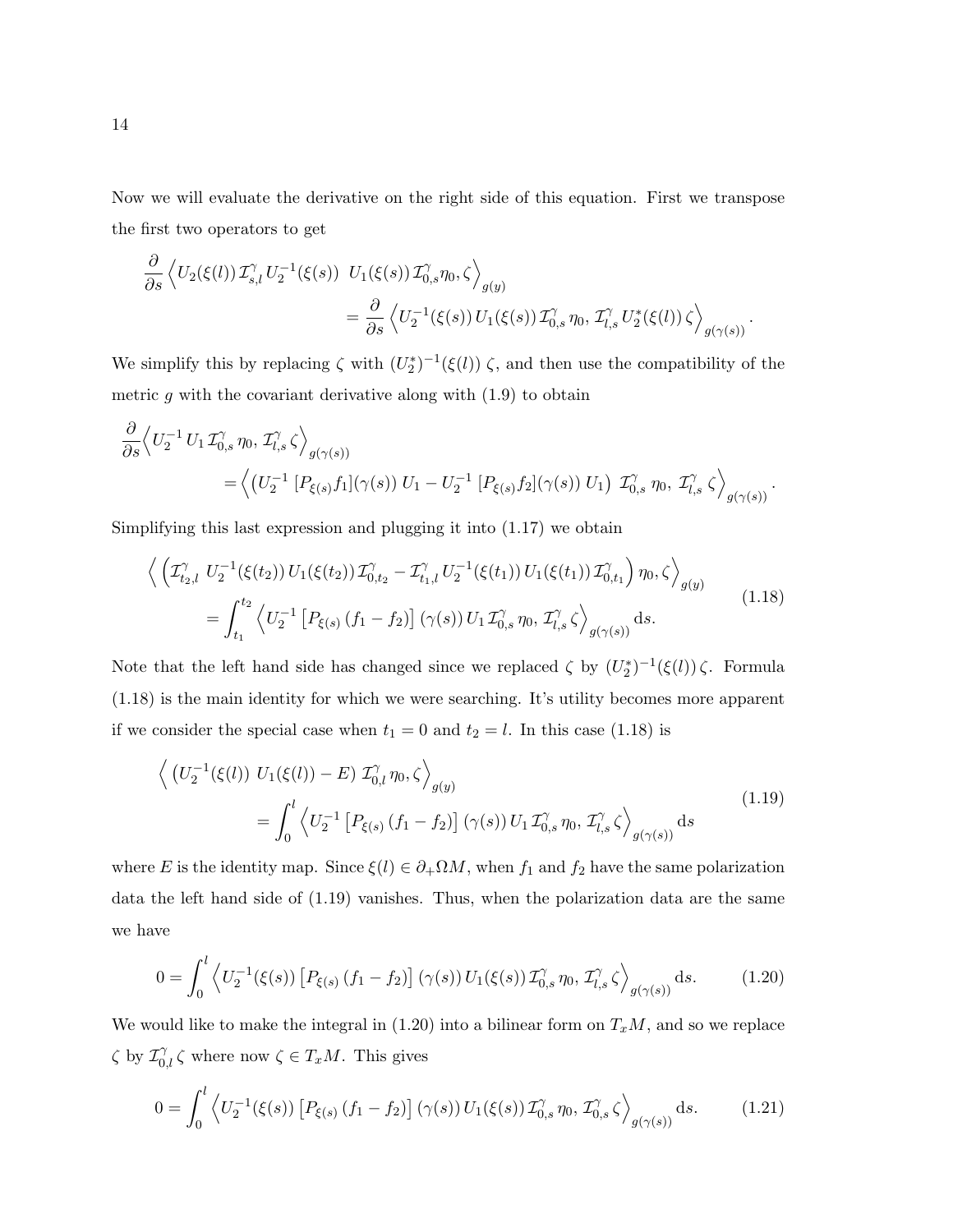This last formula shows that when the polarization data of  $f_1$  and  $f_2$  are equal, then  $f = f_1 - f_2$  is in the kernel of the X-ray transform defined by the right hand side of (1.21) when  $U_1$  and  $U_2$  are fixed as weights. Since it will be useful later we also replace  $\zeta$  by  $\mathcal{I}_{0,l}^{\gamma}$ in (1.18). Doing this we obtain

$$
\left\langle \left( \mathcal{I}_{t_2,0}^{\gamma} U_2^{-1}(\xi(t_2)) U_1(\xi(t_2)) \mathcal{I}_{0,t_2}^{\gamma} - \mathcal{I}_{t_1,0}^{\gamma} U_2^{-1}(\xi(t_1)) U_1(\xi(t_1)) \mathcal{I}_{0,t_1}^{\gamma} \right) \eta_0, \zeta \right\rangle_{g(x)}
$$
\n
$$
= \int_{t_1}^{t_2} \left\langle U_2^{-1} \left[ P_{\xi(s)} \left( f_1 - f_2 \right) \right] \left( \gamma(s) \right) U_1 \mathcal{I}_{0,s}^{\gamma} \eta_0, \mathcal{I}_{0,s}^{\gamma} \zeta \right\rangle_{g(\gamma(s))} ds \tag{1.22}
$$

for any  $\eta_0$  and  $\zeta \in T_xM$ .

### 1.5 Outline of the method

Our first step towards the proof of the Theorem 1 will be to fix  $U_1$  and  $U_2$  as some specific pair of semi-basic tensor fields, and then consider the linear transform given by the right hand side of (1.21) acting on  $f = f_1 - f_2$ . This transform will be written as

$$
I_{U_1,U_2}[f].
$$

See (2.1). In coordinates  $I_{U_1,U_2}[f]$  is a sum of weighted X-ray transforms acting on the components of  $f$ , and so in chapter 2 we study in detail such transforms acting only on functions.

In particular, if  $I_{w_1}$  and  $I_{w_2}$  are two such transforms with weights given respectively by  $w_1$  and  $w_2$ , then we consider the normal operator  $N_{w_1,w_2} = I_{w_1} \circ I_{w_2}$ . We show that on a simple manifold it is a pseudodifferential operator ( $\Psi$ DO) of order  $-1$ , and also calculate the full symbol of  $\mathcal{N}_{w_1,w_2}$  for arbitrary weights (see Theorem 6 and corollary 1).

In chapter 3 we return to analyzing  $I_{U_1,U_2}$  by using the results of chapter 2. As in the case of the scalar X-ray transform, we may introduce a normal operator  $\mathcal{N}_{U_1,U_2} = I_{U_1,U_2}^* \circ I_{U_1,U_2}$ and show that on a simple manifold  $\mathcal{N}_{U_1,U_2}$  is a  $\Psi$ DO of order -1. In fact, on a simple manifold of dimension greater than 3 this operator is an elliptic ΨDO (see Theorem 9). In that case we apply a left parametrix to  $\mathcal{N}_{U_1,U_2}$  to show that it has finite dimensional kernel, and prove a stability estimate, from  $L^2$  to  $H^1$ , under the additional assumption that it is injective (see Theorem 12). In dimension three we must add an additional ΨDO corresponding to the requirement that  $d_{\beta}(f) = 0$  in order to obtain an elliptic system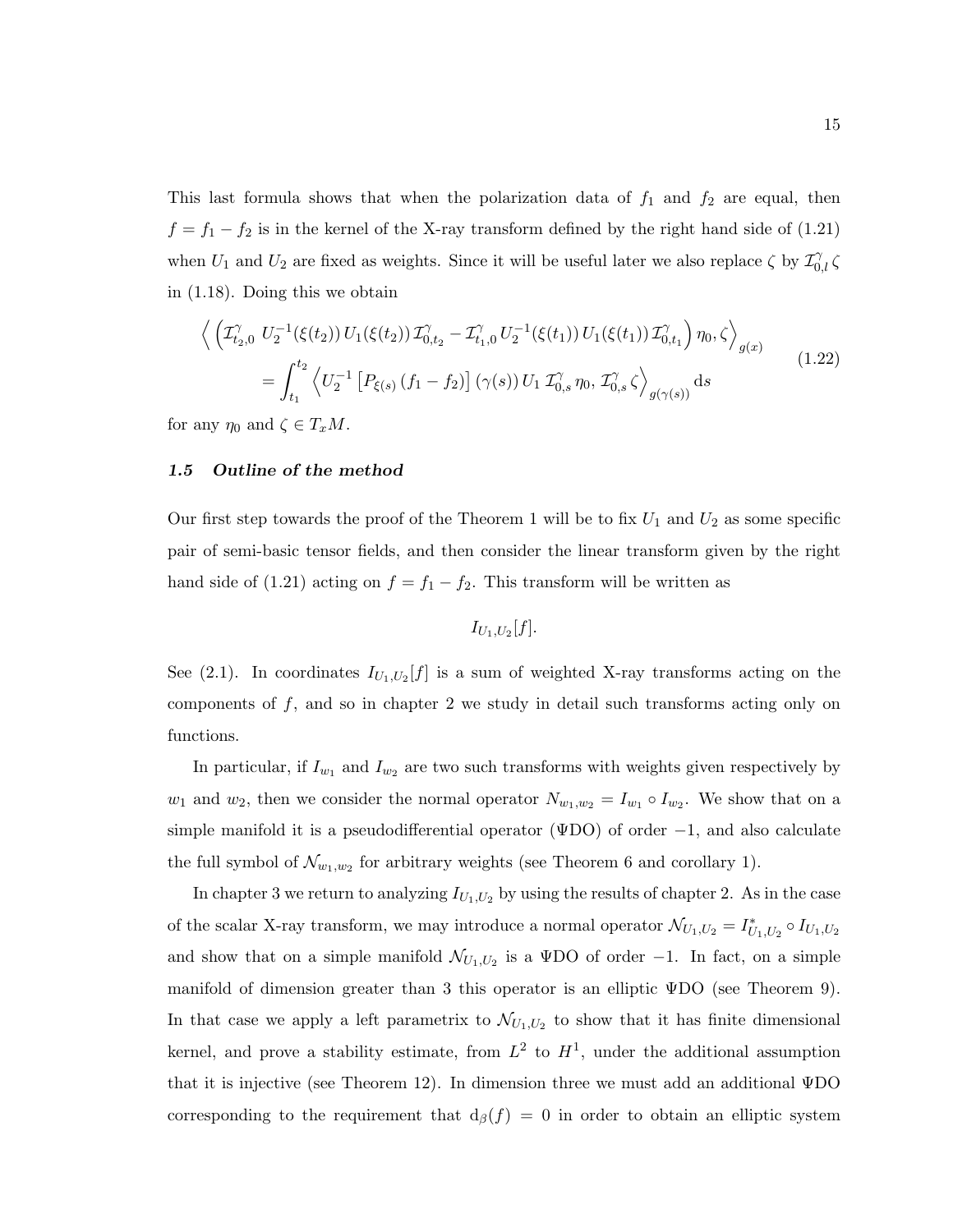(Theorem 10), and then apply a parametrix for this system to obtain the same types of results as in the higher dimensional case (Theorem 13). Theorems 12 and 13 also include a stability result for perturbations of  $U_1$ ,  $U_2$ , and g about a given set of tensor fields for which the corresponding normal operator is known to be injective.

In Theorem 15 we finally establish injectivity of  $I_{U_1,U_2}$  when  $U_1, U_2$ , and g are realanalytic. The proof of this theorem uses analytic microlocal analysis, and essentially functions by showing that for f in the kernel of  $I_{U_1,U_2}$ , the analytic wavefront set of f must be empty. Of course in the three dimensional case we must also assume that  $d_{\beta}(f) = 0$ . Combining this injectivity result with Theorems 12 and 13 shows that  $I_{U_1,U_2}$  is injective with a stability estimate for any  $U_1$ ,  $U_2$ , and g sufficiently close to any given real-analytic tensor fields. This is what we mean by "generic uniqueness."

Finally, in chapter 4 we examine again the nonlinear problem. To do this, we initially show that when  $f_1$  and  $f_2$  are sufficiently close to a given real-analytic tensor field  $f$ , and  $g'$ is a metric sufficiently close to a real-analytic metric  $g$ , then the corresponding semi-basic tensor fields  $U'_1$  and  $U'_2$  given by  $f_1$  and  $f_2$  with respect to  $g'$  are close to the field U given by f with respect to g. Then  $U'_1, U'_2$ , and g' lie in the generic set where the linear transform  $I_{U_1',U_1'}$  is injective. Combined with the identity (1.22), which relates the polarization data of  $f_1$  and  $f_2$  to  $I_{U_1', U_2'}[f_1 - f_2]$ , this allows us to use the results for the linear problem to analyze the nonlinear problem, and prove Theorem 1.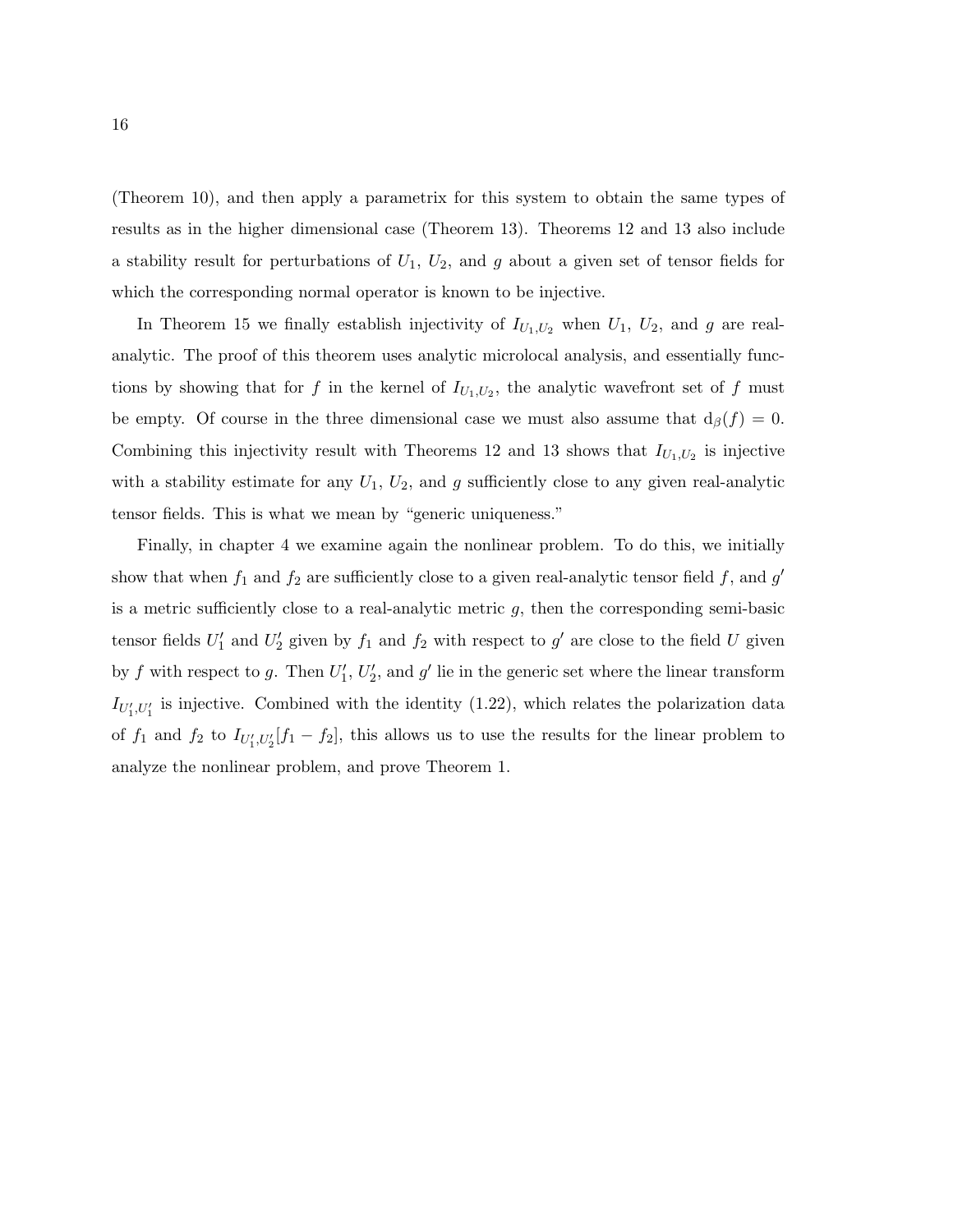#### Chapter 2

### WEIGHTED X-RAY TRANSFORMS

In Chapter 3 we will be considering the linearization of the polarization tomography problem obtained by fixing the weights in (1.21) as some specific pair of semi-basic tensor fields  $U_1$  and  $U_2 \in \beta_1^1(\Omega^{\mathbb{R}}M)$  which are both invertible maps on  $T_{\pi(\xi)}M$  for every  $\xi \in \Omega^{\mathbb{R}}M$ . Replacing  $f_1 - f_2$  by f in (1.21), we see that for every  $\xi \in \partial_-\Omega^{\mathbb{R}}M$ , f is in the kernel of the linear map  $(I_{U_1,U_2})_\xi : \tau_1^1(M) \to (B_2)_\xi (\partial_- \Omega^{\mathbb{R}} M)$  defined by

$$
(I_{U_1,U_2})_{\xi}[f](\eta,\zeta) = \int_0^l \left\langle U_2^{-1}(\dot{\gamma}_{\xi}(s)) \left[ P_{\dot{\gamma}_{\xi}(s)}(f) \right] (\gamma_{\xi}(s)) U_1(\dot{\gamma}_{\xi}(s)) \mathcal{I}_{0,s}^{\gamma_{\xi}} \eta, \mathcal{I}_{0,s}^{\gamma_{\xi}} \zeta \right\rangle_{g(\gamma_{\xi}(s))} ds.
$$
\n(2.1)

In Chapter 3 we will analyze this map directly in coordinates by considering how it acts on each of the components of  $f$  separately. The action on each of these components is the weighted X-ray transform of a function, and so we will now study in detail the weighted X-ray transform for functions. The development given here largely follows methods used in [23], [5], and [6], although I have tried to reformulate some of the arguments to give them a more geometric flavor. This is also done in considerably more generality than is needed for the problem of polarization tomography that we are considering. Indeed, except for section 2.3, in this chapter we will continue to assume only that  $M$  is a CNT manifold.

We shall refer to the space of maximally extended, directed, unit speed geodesics on M as Γ. We emphasize that the curves are directed, and so two parametrizations of the same point set in opposite directions are considered to be different elements of Γ. In the course of our analysis we will have occasion to require a smooth manifold structure and measure on Γ, which we will obtain by identifying Γ with the space of inward pointing unit vectors,  $\partial_-\Omega^{\mathbb{R}}M$ , as follows.

Since M is a CNT manifold, every  $\gamma \in \Gamma$  must begin on the boundary  $\partial M$ , and, since the boundary is strictly convex, the initial tangent vector must be inward pointing. Thus we can define a bijective map  $F: \partial_{-}\Omega^{\mathbb{R}}M \to \Gamma$ . For  $(x, v) \in \partial_{-}\Omega^{\mathbb{R}}M$  we will write  $F(x, v) = \gamma_{x,v}$ ,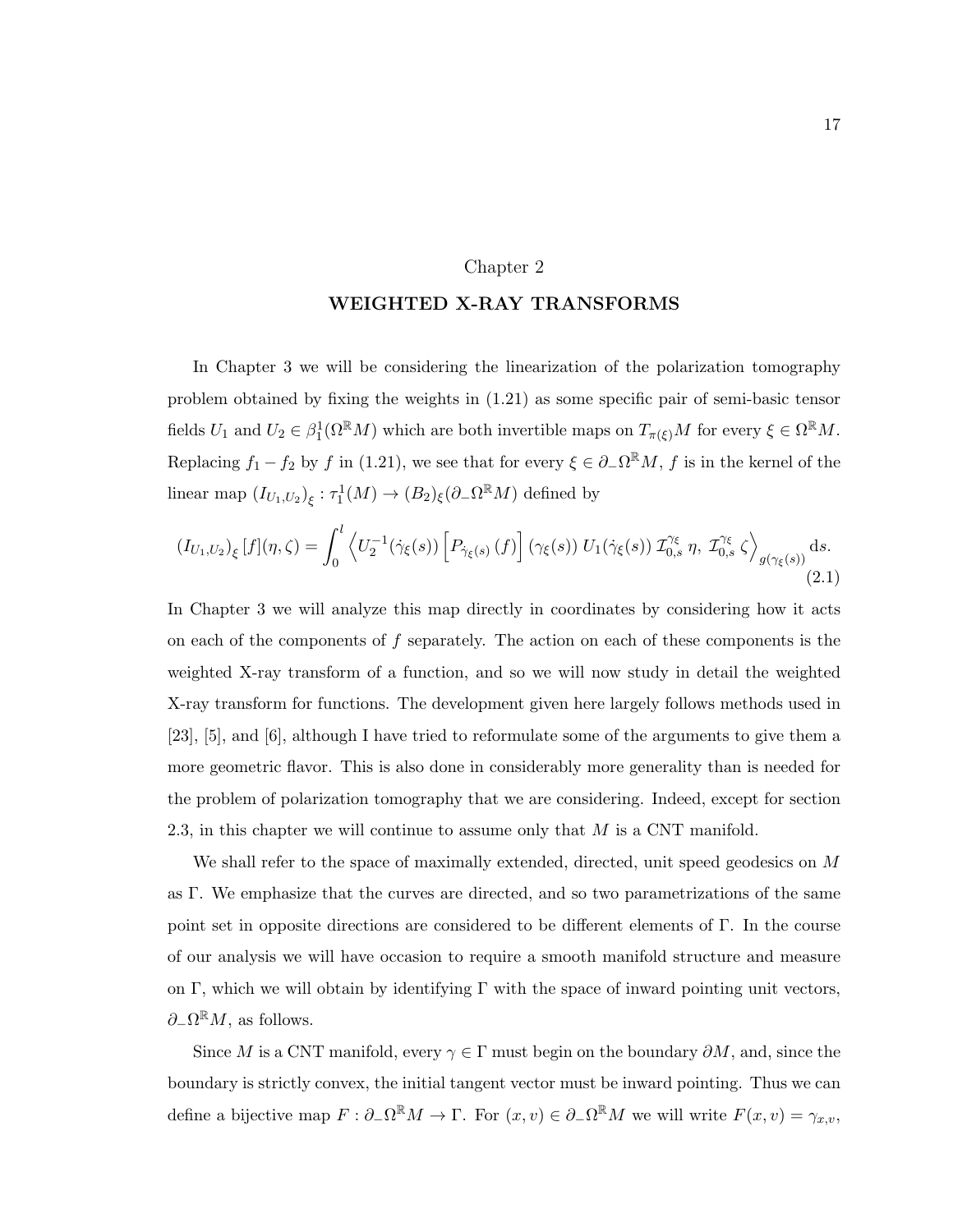and more generally for any  $\xi \in T^{\mathbb{R}}M$  we will write  $\gamma_{\xi}$  for the maximally extended geodesic with initial conditions  $\dot{\gamma}_{\xi}(0) = \xi$ . We will also make use of the four different "exponential" maps defined as follows:

$$
\exp : \mathcal{F} \subset T^{\mathbb{R}}M \to M \qquad \exp(\xi) \equiv \gamma_{\xi}(1)
$$
  
\n
$$
\exp_x : \mathcal{F}_x = \mathcal{F} \cap T_x^{\mathbb{R}}M \to M \qquad \exp_x \equiv \exp \big|_{\mathcal{F}_x}
$$
  
\n
$$
\exp : \mathcal{F} \setminus \{0\} \to T^{\mathbb{R}}M \qquad \qquad \exp(\xi) \equiv \frac{\dot{\gamma}_{\xi}(1)}{|\dot{\gamma}_{\xi}(1)|_g}
$$
  
\n
$$
\exp_x : \mathcal{F}_x \setminus \{0\} \to T^{\mathbb{R}}M \qquad \qquad \exp_x = \exp \big|_{\mathcal{F}_x}.
$$

We will identify  $\Gamma$  with  $\partial_{-}\Omega^{\mathbb{R}}M$  through the map F, and in fact will refer to  $\Gamma$  and  $\partial_{-}\Omega^{\mathbb{R}}M$ interchangeably. In particular, we may define a smooth structure on  $\Gamma$  by declaring that F is a diffeomorphism, and we may pull back any form or measure on  $\partial_{-}\Omega^{\mathbb{R}}M$  by  $F^{-1}$  to obtain a form or measure on Γ. With such a measure we may then define  $L^2(\Gamma)$ , and make use of the inner product  $\langle \cdot, \cdot \rangle_{L^2(\Gamma)}$ .

In what follows, whenever  $N$  is a manifold with boundary we will use the notation  $C_c^{\infty}(N)$  to refer to those smooth functions with support compactly contained in  $N^{int} =$  $N \setminus \partial N$ . The same notation will also be used in other function spaces (e.g. we will refer to  $L_c^2(N)$ ). Let  $w \in C^{\infty}(T^{\mathbb{R}}M)$ . Then for any  $f \in C_c^{\infty}(M)$  we define the weigthed x-ray transform of f, which is a function on  $\Gamma$ , as

$$
I_w[f](\gamma) = \int_0^l w(\dot{\gamma}(s)) f(\gamma(s)) ds.
$$
 (2.2)

Here  $\gamma \in \Gamma$  has length l. We have the following theorem.

**Theorem 3** The map  $I_w : C_c^{\infty}(M) \to C_c^{\infty}(\Gamma)$  is continuous.

Remark 2: The topologies on  $C_c^{\infty}(M)$  and  $C_c^{\infty}(\Gamma)$  are defined by fixing a set of local coordinates charts and a partition of unity. When I say below that the derivatives of a function can be bounded, I mean that there is a single uniform bound for each derivative that applies within the support of each element of the partition of unity in the corresponding coordinate chart.

*Proof:* For any  $(x, v) \in \partial_{-}\Omega^{\mathbb{R}}M$ , let  $l(x, v)$  be the positive endpoint of the domain of the maximally extended geodesic  $\gamma_{x,v}$  (when v is a unit vector this is the length). The first step in the proof is to show that l is a smooth function on  $\partial_-\Omega^{\mathbb{R}}M$ , which is identified with  $\Gamma$ .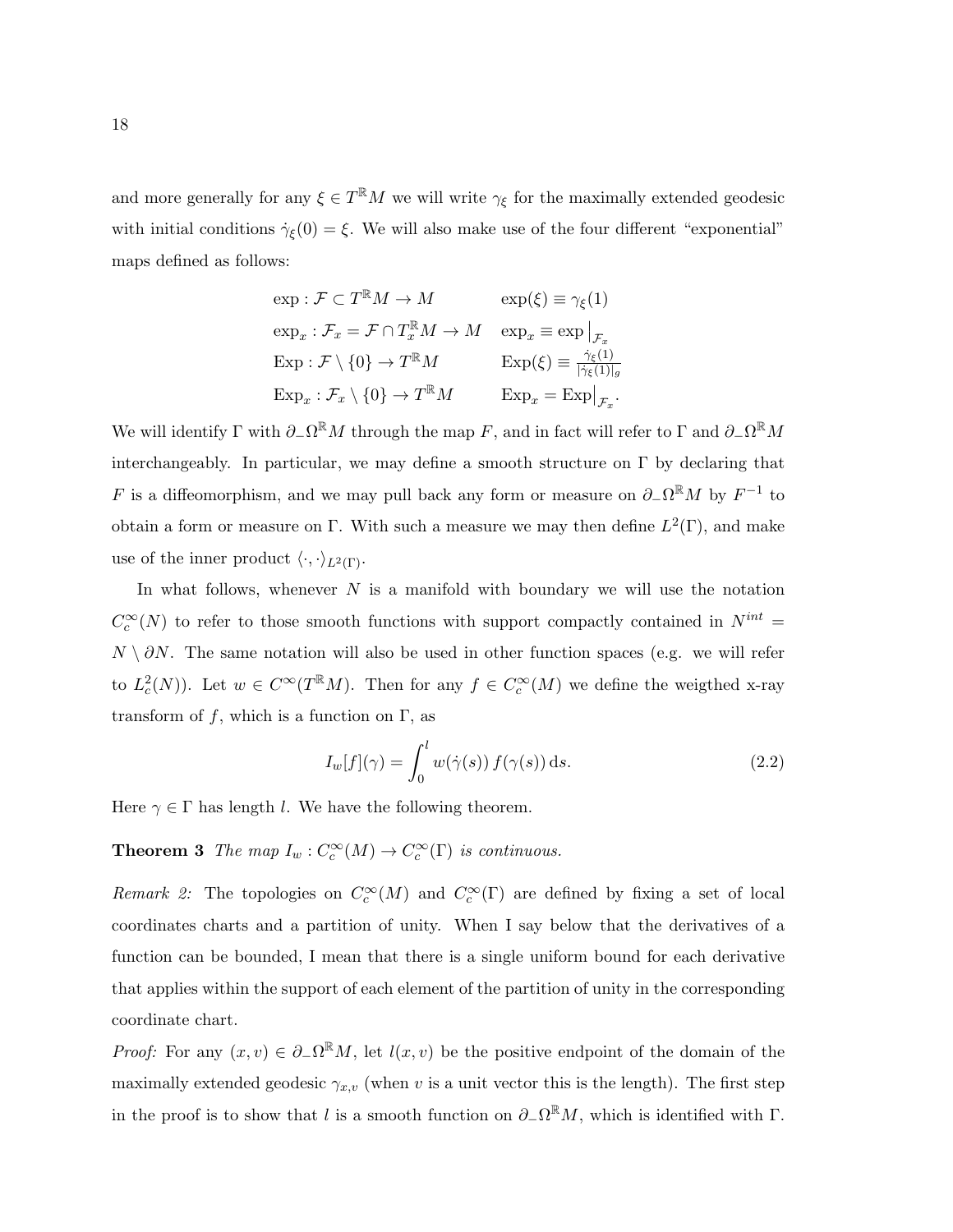To accomplish this, let  $\rho \in C^{\infty}(M)$  be a defining function for  $\partial M$  (ie. a function such that  $\partial M = {\rho = 0}$ , and  $d\rho|_{\partial M} \neq 0$ . Then consider the equation

$$
\rho(\exp_x(lv)) = 0. \tag{2.3}
$$

By convexity of the boundary,  $\dot{\gamma}_{x,v}(l(x,v))$  is transverse to  $\partial M$  for every  $(x,v) \in \partial \Omega^{\mathbb{R}} M$ , and so

$$
\left. \frac{\mathrm{d}}{\mathrm{d}l} \right|_{l(x,v)} \rho(\exp_x(lv)) = \mathrm{d}\rho(\dot{\gamma}_{x,v}(l(x,v))) \neq 0
$$

since  $d\rho$  is the conormal to  $\partial M$ . Therefore, by the implicit function theorem (2.3) shows that l is a smooth function of  $(x, v) \in \partial_-\Omega^{\mathbb{R}}M$ .

Next, by the basic theory of ODEs (see for example [28] or [4]),  $\gamma_{x,v}(s)$  and  $\dot{\gamma}_{x,v}(s)$ are smooth functions of  $(x, v)$  and s. Thus there is no problem differentiating the integral in (2.2) which defines  $I_w[f]$ , and we see that it is a smooth function of  $(x, v) \in \partial_- \Omega^{\mathbb{R}} M$ . Further, in any particular system of coordinates we can perform this differentiation and bound derivatives of  $I_w[f]$  in terms of derivatives of f and w, and derivatives of l at points  $(x, v)$  such that  $\gamma_{x, v}$  intersects the support of f. Thus in order to complete the proof we must show that the support of  $I_w[f]$  is compact, and that on the set of  $(x, v)$  where  $\gamma_{x,v}$ intersects any given compact set  $K \in M^{int}$  the derivatives of  $l(x, v)$  can be bounded.

From (2.3) it is possible to bound the derivatives of  $l(x, v)$  on any subset of  $\partial_-\Omega^{\mathbb{R}}M$ where the quantity  $d\rho(\dot{\gamma}_{x,v}(l(x,v)))$  is bounded away from zero. On the other hand, looking in local coordinates and using the convexity of the boundary it is clear that a subset of  $\partial_{-}\Omega^{\mathbb{R}}M$  is compact if and only if  $d\rho(\dot{\gamma}_{x,v}(l(x,v)))$  is uniformly bounded away from zero on that set. Finally, if we fix a compact subset  $K \in M^{int}$  where the support of f lies, then K must be at a positive distance from  $\partial M$  and from this we can show, using local coordinates once again, that on the set of  $(x, v) \in \partial_{-}\Omega^{\mathbb{R}}M$  such that  $\gamma_{x,v}$  passes through K,  $d\rho(\dot{\gamma}_{x,v}(l(x,v)))$  must be bounded away from zero. Therefore the support of  $I_w[f]$  is compact, and the map is continuous as claimed.

 $\Box$ 

Next we would like to define an adjoint of  $I_w$ , but in order to do this we need an  $L^2$ structure on Γ. There is a way to define such a structure by taking a "natural" measure on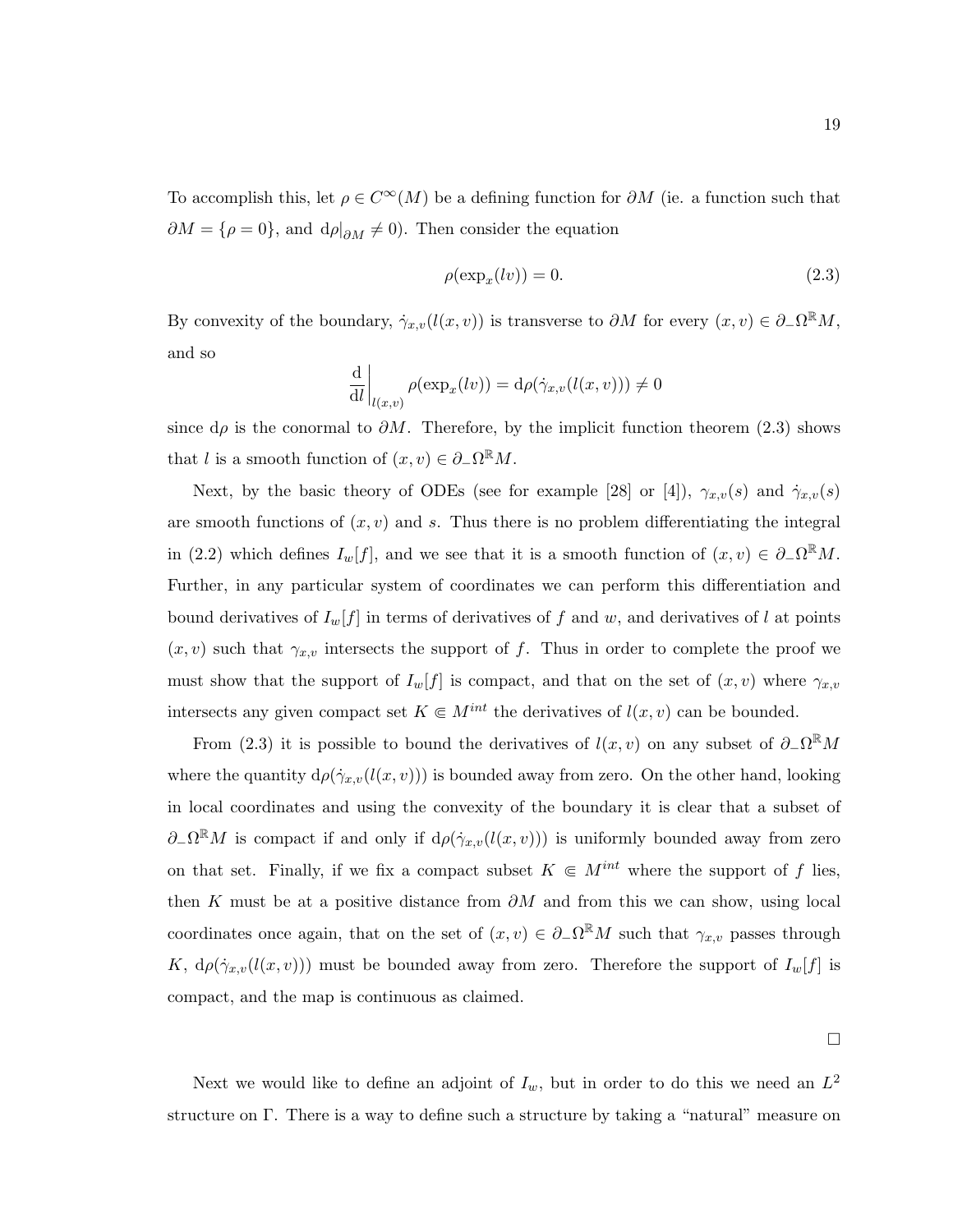$\partial_-\Omega^{\mathbb{R}}M$  which we will now describe.

# 2.1 Volume form on  $\partial_-\Omega^{\R}M$

Locally  $\partial_-\Omega^{\R}M$  is a product of an open neighborhood in  $\partial M,$  and the open  $n-1$  dimensional unit ball. We will use this fact to define an orientation form on  $\partial_-\Omega^{\mathbb{R}}M$ , and then show that this form behaves well in relation to the volume form on TM induced by the metric g. This orientation form will be our volume form on  $\partial_-\Omega^{\mathbb{R}}M$ , and thus provide us with our "natural" measure on  $\partial_-\Omega^{\mathbb{R}}M$ .

Let  $(x^1, ..., x^n)$  be a set of boundary normal coordinates for  $\partial M$  defined on a set  $U \subset M$ so that on the domain of the coordinates  $\partial M = \{x^n = 0\}$ , and the inward pointing unit normal to  $\partial M$  is given by  $\partial/\partial x^n$ . Let  $(x^1, ..., x^n, v^1, ..., v^n)$  denote the corresponding natural coordinates on  $T^{\mathbb{R}}U$ . Then we may parametrize  $\partial_{-}\Omega^{\mathbb{R}}M\cap T^{\mathbb{R}}U$  by the set

$$
\{(x,v)\in T^{\mathbb{R}}\partial M\,:\,v^iv^jg_{ij}(x)<1\}
$$

via the map

$$
\phi^{-1}(x^1, \dots, x^{n-1}, v^1, \dots, v^{n-1}) = \left( \sqrt{1 - \sum_{i,j=1}^{n-1} v^i v^j g_{ij}} \frac{\partial}{\partial x^n} + \sum_{i=1}^{n-1} v^i \frac{\partial}{\partial x^i} \Bigg|_{(x^1, \dots, x^{n-1}, 0)} \right).
$$

This expresses  $\partial_-\Omega^{\mathbb{R}}M$  locally as a product of an open neighborhood in  $\partial M$ , and an open  $n-1$  dimensional ball. The inverse of this map,  $\phi$ , provides a local coordinate system on  $\partial_-\Omega^{\mathbb{R}}M\cap T^{\mathbb{R}}U$ . In these coordinates we define locally a  $2n-2$  form by

$$
dV_{\partial_{-}\Omega^{R}M} = \det(g) dx^{1} \wedge \dots \wedge dx^{n-1} \wedge dv^{1} \wedge \dots \wedge dv^{n-1}
$$

Since  $(x^1, \ldots, x^{n-1}, x^n)$  are boundary normal coordinates,  $dV_{\partial_{-}\Omega^{R}M}$  actually does not depend on the choice of coordinates and is thus invariantly defined on all of  $\partial_-\Omega^{\mathbb{R}}M$ . Therefore  $dV_{\partial-\Omega}$ <sub>RM</sub> is an orientation form for  $\partial-\Omega$ <sup>R</sup>M. It is this form that we will use to define our measure and  $L^2$  structure on  $\Gamma$  (which we identify with  $\partial_{-}\Omega^{\mathbb{R}}M$ ). Indeed, for f and  $h \in C_c^{\infty}(\partial_{-}\Omega^{\mathbb{R}}M)$  we set

$$
\langle f, h \rangle_{L^2(\partial_- \Omega^{\mathbb{R}} M)} = \int_{\partial_- \Omega^{\mathbb{R}} M} f(x, v) \overline{h(x, v)} \, \left| \mathrm{d}V_{\partial_- \Omega^{\mathbb{R}} M}(x, v) \right|.
$$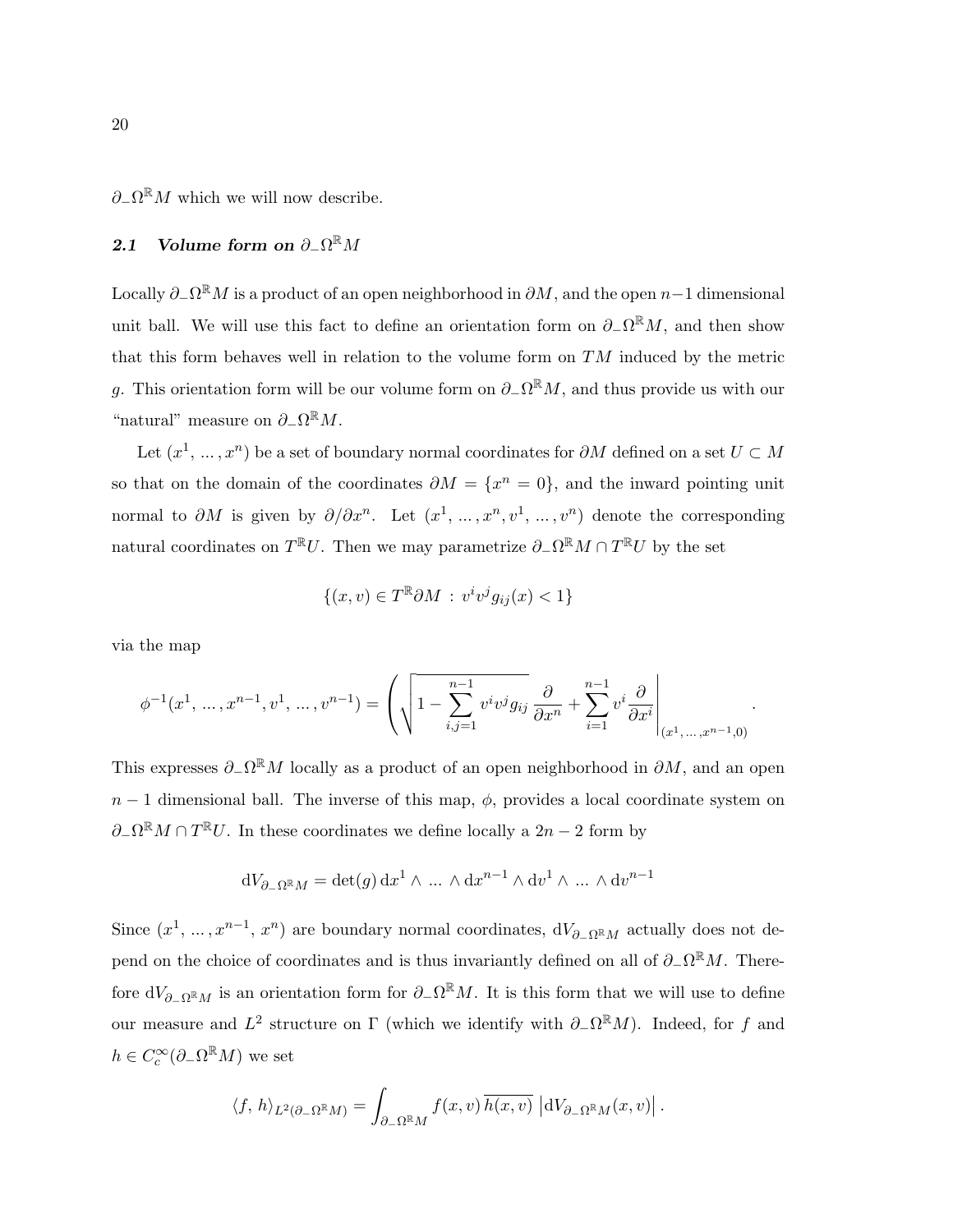Here  $|dV_{\partial-\Omega^{\mathbb{R}}M}(x,v)|$  is the density defined from  $dV_{\partial-\Omega^{\mathbb{R}}M}$ . The completion of  $C_c^{\infty}(\partial-\Omega^{\mathbb{R}}M)$ with respect to the norm coming from this inner product is  $L^2(\partial_-\Omega^{\mathbb{R}}M)$ .

With the assistance of  $dV_{\partial-\Omega}$ <sub>RM</sub>, we are now able to define the adjoint  $I^*_{w}$  of the transform I<sub>w</sub>. Indeed for  $h \in C_c^{\infty}(M)$  and  $f \in C_c^{\infty}(\partial_{-}\Omega^{\mathbb{R}}M)$  we set

$$
\langle I_w^*[f],h\rangle_{L^2(M)} = \langle f, I_w[h]\rangle_{L^2(\partial_-\Omega^{\mathbb{R}}M)}.
$$

By Theorem 3 this defines a continuous map  $I_w^* : \mathcal{D}'(\partial_{-}\Omega^{\mathbb{R}}M) \to \mathcal{D}'(M)$ . In the next few sections we will be concerned with so called *normal operators*. If  $w_1$  and  $w_2 \in C^{\infty}(TM)$ are two, potentially different, weight functions, then the normal operator with respect to  $w_1$  and  $w_2, \mathcal{N}_{w_1,w_2}$ , is defined by

$$
\mathcal{N}_{w_1, w_2} = I_{w_1}^* \circ I_{w_2}.
$$
\n(2.4)

At present we only know that  $\mathcal{N}_{w_1,w_2}: C_c^{\infty}(M) \to \mathcal{D}'(M)$ , but below in section 2.3 we will derive an integral formula for  $\mathcal{N}_{w_1,w_2}$  which shows that the operator has better regularity properties. We will also do the same for  $I_w^*$  in section 2.2. Furthermore, we will show that with the additional assumption that M is a simple manifold,  $\mathcal{N}_{w_1,w_2}$  is a Pseudo-Differential Operator (ΨDO).

As a first step towards deriving the integral formulae for  $\mathcal{N}_{w_1,w_2}$  and  $I^*_w$  mentioned above, we will now show that  $dV_{\partial-\Omega^{\mathbb{R}}M}$  behaves well with respect to the 2n-form on  $T^{\mathbb{R}}M$ obtained by pulling back the natural 2n-form on  $(T^*)^{\mathbb{R}}M$  by the musical isomorphism  $\phi: T^{\mathbb{R}}M \to (T^*)^{\mathbb{R}}M$  corresponding to the metric g. The natural 2n-form on  $(T^*)^{\mathbb{R}}M$  is defined in natural coordinates  $(x^1, ..., x^n, \xi_1, ..., \xi_n)$  by

$$
dx^{1} \wedge \ldots \wedge dx^{n} \wedge d\xi_{1} \wedge \ldots \wedge d\xi_{n} = (-1)^{\text{floor}(n/2)} \frac{\omega^{\wedge n}}{n!}.
$$
 (2.5)

Here  $\omega$  is the canonical symplectic form on  $(T^*)^{\mathbb{R}}(M)$ . If we work in a set of local coordinates  $(x^1, ..., x^n)$  on M, then in the corresponding natural coordinates  $(x^1, ..., x^n, v^1, ..., v^n)$  for  $T^{\mathbb{R}}M$  a calculation shows that the so obtained 2n-form is given by

$$
dV = det(g) dx1 \wedge \dots \wedge dxn \wedge dv1 \wedge \dots dvn.
$$
 (2.6)

We will show that  $T^{\mathbb{R}}M \setminus (\{0\} \cup T\partial M)$  is given, loosely speaking, as a product of  $\partial_{-}\Omega^{\mathbb{R}}M$ with another manifold, and that dV is given by the product of  $dV_{\partial-\Omega}{}^R_M$  with a form on the other manifold. To do this we must first introduce some notations and definitions.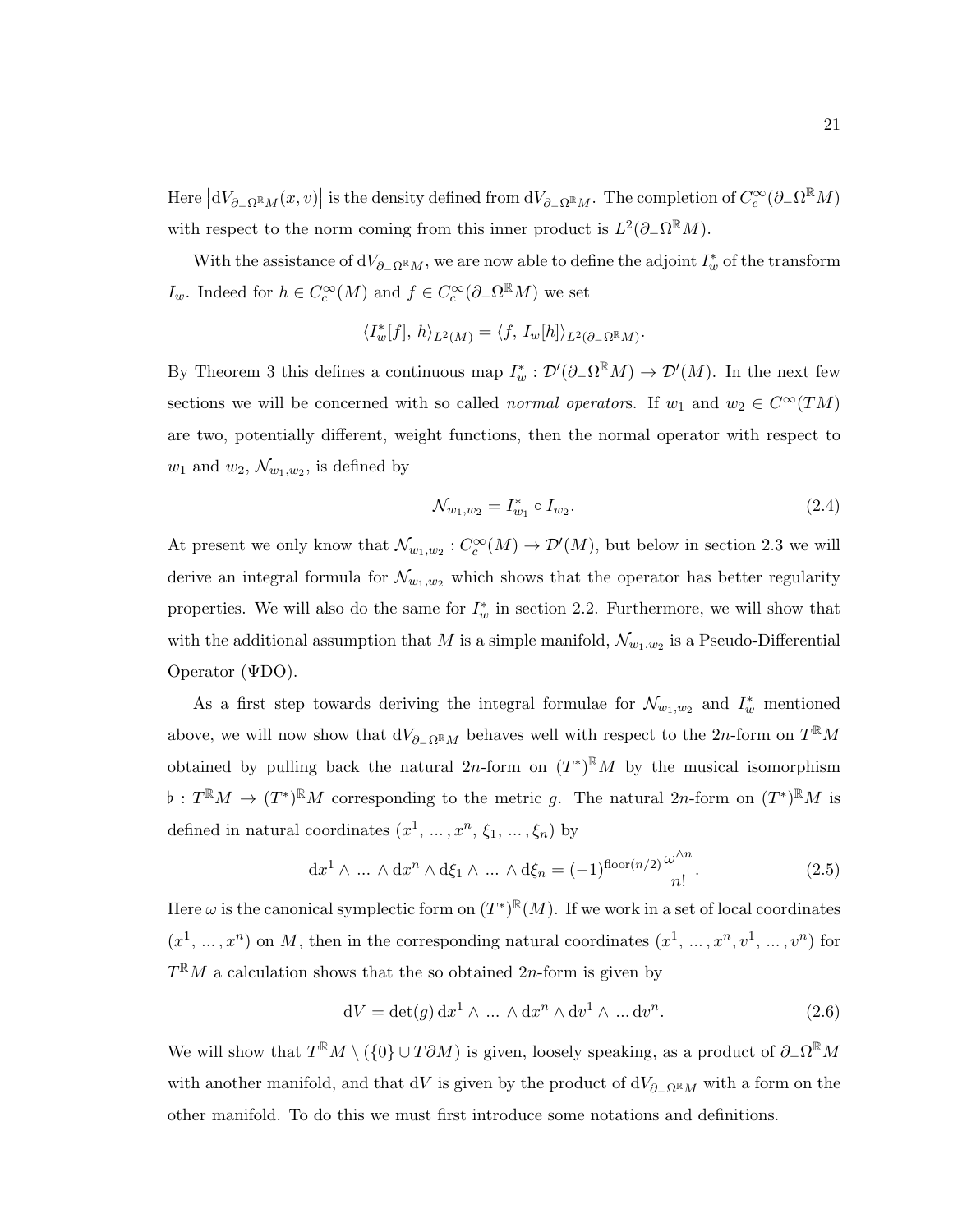Let  $m : \mathbb{R} \times \partial_{-}\Omega^{\mathbb{R}}M \to T^{\mathbb{R}}M$  be defined by  $m(t,(x,v)) = (x,tv)$ , and let  $\mathcal{F}_R = m^{-1}(\mathcal{F})$ . Recall that F is the domain of the exponential map. Define  $p_{\Omega}: \mathcal{F}_R \to \Omega^{\mathbb{R}}M$  by

$$
p_{\Omega}(t,(x,v)) = \dot{\gamma}_{x,v}(t).
$$

Observe that  $p_{\Omega}$  is the flow of the geodesic vector field on TM restricted to  $\Omega^{\mathbb{R}}M$  beginning at points in  $\partial_-\Omega^{\mathbb{R}}M$ , and so is smooth up to the boundary of  $\mathcal{F}_R$ . Further, since  $\partial_-\Omega^{\mathbb{R}}M$ is transverse to the geodesic vector field,  $p_{\Omega}$  is a local diffeomorphism. From this and the non-trapping assumption we see that  $p_{\Omega}$  is a diffeomorphism onto its image which is all of  $\Omega^{\R}M \setminus T\partial M.$ 

Next we introduce two related maps  $p_\pm : \mathbb{R}^+ \times \mathcal{F}_R \to T^\mathbb{R} M \setminus (\{0\} \cup T\partial M)$  which provide the "product structure" for  $T^{\mathbb{R}}M \setminus (\{0\} \cup T\partial M)$  mentioned above. These maps are defined respectively by

$$
p_{\pm}(s,(t,(x,v))) = \pm s \dot{\gamma}_{x,v}(t).
$$

Since both  $p_{\pm}$  are injective and  $(p_{\pm})_*\frac{\partial}{\partial s}$  is transverse to  $\Omega M$ ,  $p_{\pm}$  are both diffeomorphisms onto their images. Therefore, if  $(x^1, ..., x^{n-1}, v^1, ..., v^{n-1})$  are one of the sets of local coordinates for  $\partial_-\Omega^{\mathbb{R}}M$  used to define  $dV_{\partial_-\Omega^{\mathbb{R}}M}$  above, then the maps

$$
(x^1,\,\ldots,x^{n-1},\,t,v^1,\,\ldots,v^{n-1},\,s)\mapsto p_\pm(s,(t,(x^1,\,\ldots,x^{n-1},v^1,\,\ldots,v^{n-1})
$$

are the inverses of two different coordinate maps on some subsets of  $T^{\mathbb{R}}M \setminus (\{0\} \cup T\partial M)$ . We will now calculate  $dV$  in these coordinates. Indeed, we will calculate  $dV$  first in these coordinates at points where  $t = 0$ , which correspond to the points in  $\partial_{\pm} T^{\mathbb{R}} M$  respectively. Starting from (2.6) we have

$$
dV = (\pm 1)^n \det(g) d(\gamma_{x,v}^1(t)) \wedge \dots \wedge d(\gamma_{x,v}^n(t)) \wedge d(s \dot{\gamma}_{x,v}^1(t)) \wedge \dots d(s \dot{\gamma}_{x,v}^n(t))
$$
 (2.7)

where

$$
(x,v) = \left(x^1, \dots, x^{n-1}, 0, v^1, \dots, v^{n-1}, \sqrt{1 - \sum_{i,j=1}^{n-1} v^i v^j g_{ij}}\right).
$$

When we evaluate at  $t = 0$ , after some simplification (2.7) becomes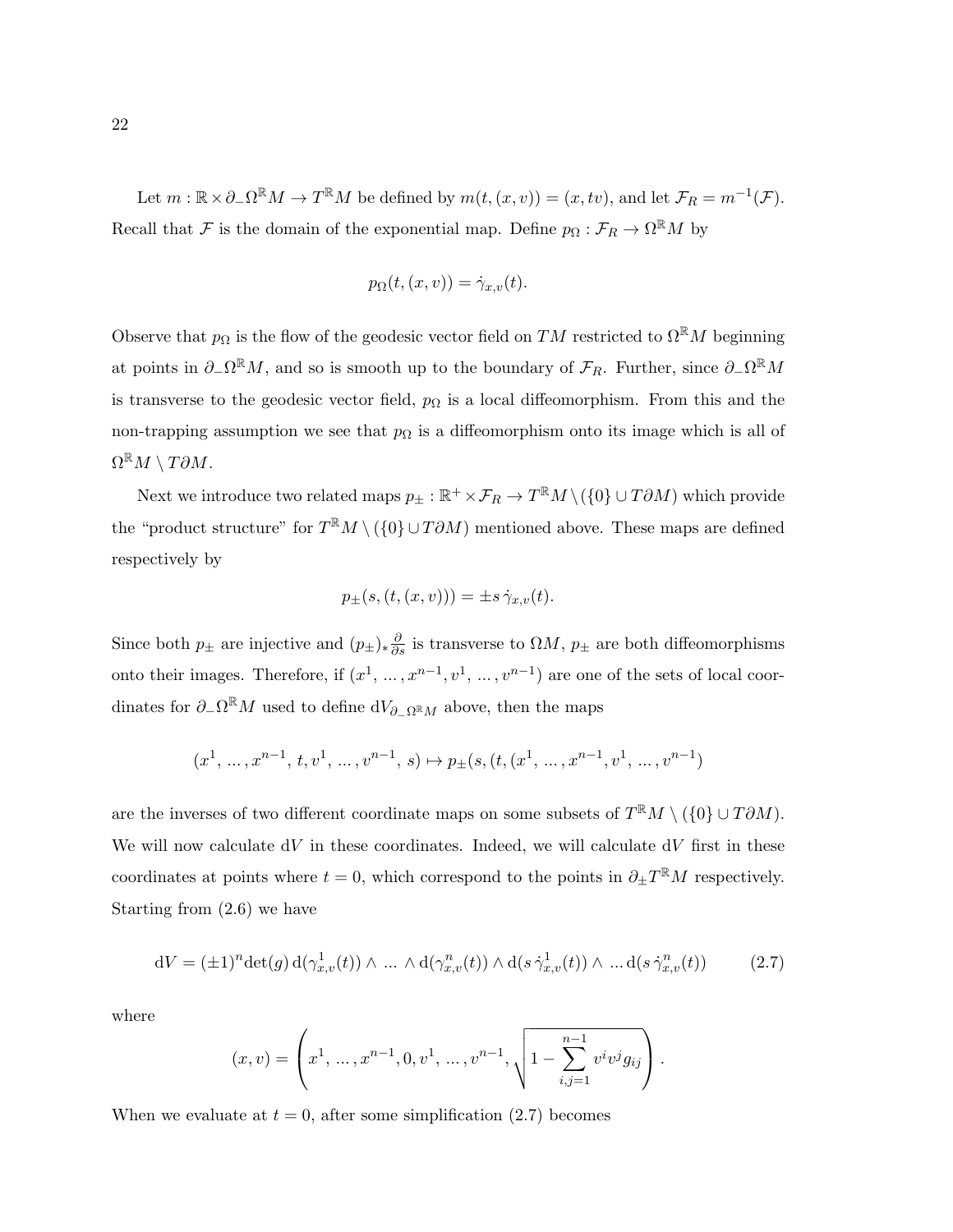$$
dV = (\pm 1)^n \det(g) dx^1 \wedge \dots \wedge dx^{n-1} \wedge \left(\sqrt{1 - \sum_{i,j=1}^{n-1} v^i v^j g_{ij}} dt\right)
$$
  

$$
\wedge (v^1 ds + s dv^1) \wedge \dots \wedge \left(\left(\sqrt{1 - \sum_{i,j=1}^{n-1} v^i v^j g_{ij}}\right) ds - s \sum_{i,j=1}^{n-1} \frac{v^i g_{ij} dv^j}{\sqrt{1 - \sum_{i,j=1}^{n-1} v^i v^j g_{ij}}}\right)
$$
  

$$
= (\pm 1)^n s^{n-1} \det(g) dx^1 \wedge \dots \wedge dx^{n-1} \wedge dt \wedge dv^1 \dots \wedge dv^{n-1} \wedge ds.
$$

Now, from (2.5) we see that dV can be written in terms of the symplectic form  $\flat^* \omega$  on  $T^{\mathbb{R}}M$ . Since the geodesic flow is the Hamiltonian flow for  $H(x,v) = \frac{1}{2}g_{ij}v^iv^j$  relative to this symplectic form, by Liouville's theorem  $dV$  is invariant under the geodesic flow (see [28]). In each of the coordinate systems  $(x^1, \ldots, x^{n-1}, t, v^1, \ldots, v^{n-1}, s)$ , flowing by time  $\tilde{t}$ is simply given by

$$
(x^1, \, \ldots, \, x^{n-1}, \, t, \, v^1, \, \ldots, v^{n-1}, \, s) \mapsto (x^1, \, \ldots, x^{n-1}, \, t \pm s \tilde t, \, v^1, \, \ldots, v^{n-1}, s),
$$

and so we see that

$$
dV = (\pm 1)^n s^{n-1} \left( \det(g) \right|_{(x^1, \dots, x^{n-1}, 0)} dx^1 \wedge \dots \wedge dx^{n-1} \wedge dt \wedge dv^1 \dots \wedge dv^{n-1} \wedge ds \quad (2.8)
$$

everywhere that the coordinates are defined (not just when  $t = 0$ ). At this point we note that the two coordinate systems, corresponding to  $p_+$  and  $p_-,$  have the same orientation exactly when n is even, and that the one corresponding to  $p_+$  is always positively oriented (this explains the  $(\pm 1)^n$  in  $(2.8)$ ).

By identifying  $dV_{\partial-\Omega}$ <sub>RM</sub> with its pullback by the projection map

$$
(s,(t,(x,v))) \mapsto (x,v)
$$

from  $\mathbb{R}^+ \times \mathcal{F}_R$  to  $\partial_-\Omega^{\mathbb{R}}M$ , we see from (2.8) that

$$
p_{\pm}^*(\mathrm{d}V) = (\mp 1)^n s^{n-1} \,\mathrm{d} s \wedge \mathrm{d}t \wedge \mathrm{d}V_{\partial_{\Omega} \mathbb{R}^n} \tag{2.9}
$$

at least on the domain of the coordinates used in (2.8). Since  $T^{\mathbb{R}}M \setminus (\{0\} \cup T\partial M)$  can be covered by such coordinate patches this formula actually holds on all of  $\mathbb{R}^+ \times \mathcal{F}_R$ .

There is also a "natural" orientation form on  $\Omega^{\mathbb{R}}M$  which is obtained by considering  $\Omega^{\mathbb{R}}M$  as the boundary of the closed unit ball bundle over M. Indeed we define an orientation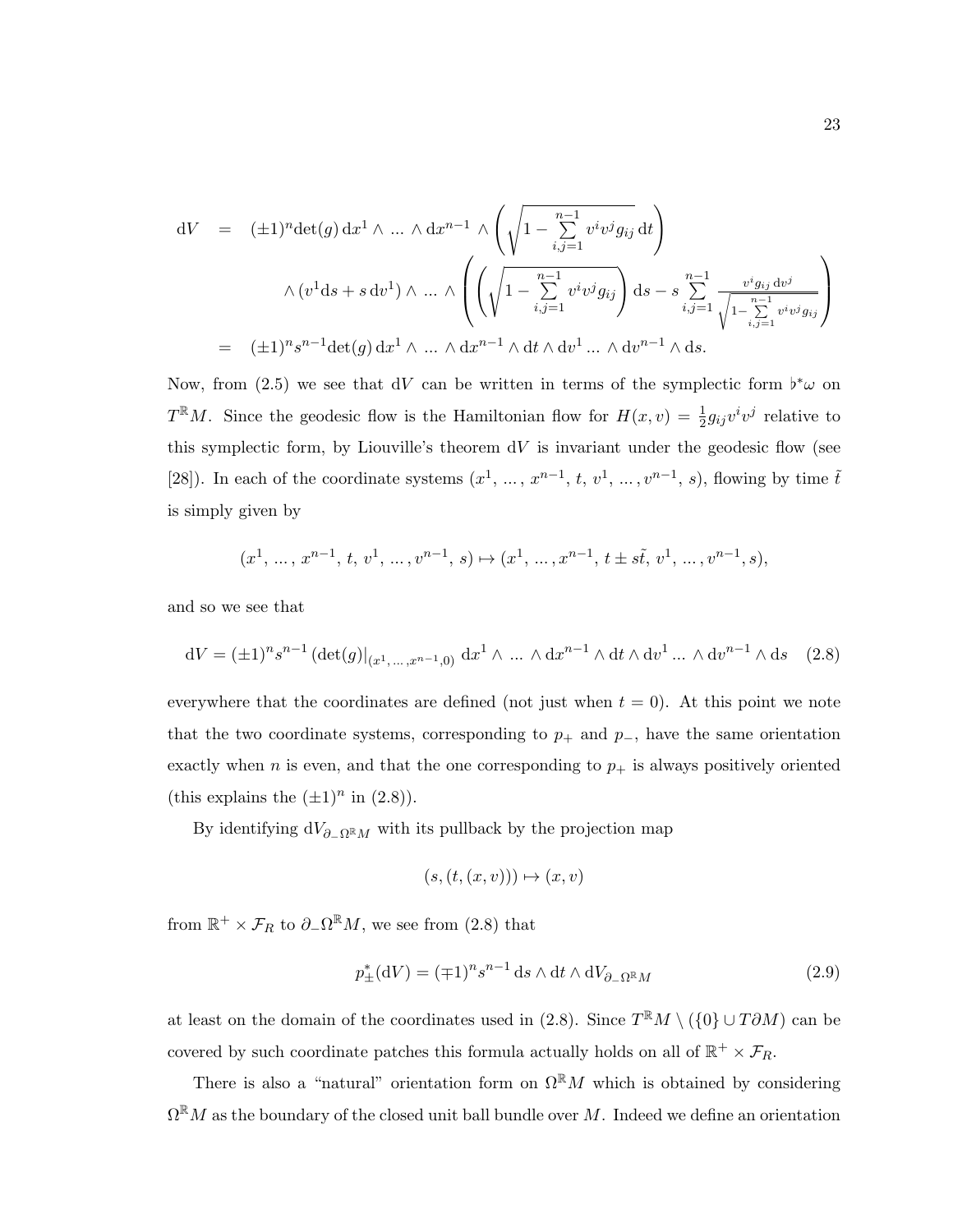$$
dV_{\Omega^{\mathbb{R}}M} = \left( i_{(p_+)_*\frac{\partial}{\partial s}}(\mathrm{d}V) \right|_{\Omega^{\mathbb{R}}M}
$$

where  $i_{(p_+)_*\frac{\partial}{\partial s}}$  denotes interior multiplication by  $\frac{\partial}{\partial s}$ . Using (2.9) and the relationship between  $p_{\Omega}$  and  $p_{+}$  this becomes

$$
p_{\Omega}^*(\mathrm{d}V_{\Omega^{\mathbb{R}}M}) = (-1)^n \, \mathrm{d}t \wedge \mathrm{d}V_{\partial_{-\Omega^{\mathbb{R}}M}} \tag{2.10}
$$

where now we identify  $dV_{\partial-\Omega^{\mathbb{R}}M}$  with the form on  $\mathcal{F}_R$  obtained from pull-back by the obvious projection. Rewriting (2.9) and (2.10) in terms of the corresponding densities we have

$$
p_{\pm}^*(|\mathrm{d}V|) = s^{n-1} |\mathrm{d}s \wedge \mathrm{d}t \wedge \mathrm{d}V_{\partial_{-}\Omega^{\mathbb{R}}M}| \tag{2.11}
$$

and

$$
p_{\omega}^* (|\mathrm{d}V_{\Omega^{\mathbb{R}}}|) = |\mathrm{d}t \wedge \mathrm{d}V_{\partial_{-\Omega^{\mathbb{R}}}M}|.
$$
\n(2.12)

## 2.2 Integral formula for  $I_w^*$

In section 4.3 we will need one result concerning the continuity of  $I^*_{w}$ , and in order to establish this we will derive an integral formula for this adjoint operator. The method here is almost exactly the same as the method used in the next section to derive a formula for  $\mathcal{N}_{w_1,w_2}$ , and so this also serves as a warm-up to that slightly more difficult problem.

Let  $f \in C_c^{\infty}(\partial_{-}\Omega^{\mathbb{R}}M)$  and  $h \in C_c^{\infty}(M)$ . Then from the definition of  $I_w^*$  we have

$$
\langle I_w^*[f], h \rangle_{L^2(M)} = \langle f, I_w[h] \rangle_{L^2(\partial_- \Omega^{\mathbb{R}} M)} \n= \int_{\partial_- \Omega^{\mathbb{R}} M} \int_0^{l(x,v)} f(x,v) \overline{w(\dot{\gamma}_{x,v}(t)) h(\gamma_{x,v}(t))} dt |dV_{\partial_- \Omega^{\mathbb{R}} M}(x,v)| \n= \int_{\Omega^{\mathbb{R}} M} f(\pi_{\partial_- \Omega^{\mathbb{R}} M}(p_{\Omega}^{-1}(\xi))) \overline{w(\xi) h(\pi(\xi))} |dV_{\Omega^{\mathbb{R}} M}(\xi)|
$$

where  $\pi_{\partial_{-}\Omega^{R}M}: \mathcal{F}_R \to \partial_{-}\Omega^{R}M$  is the projection mapping. The last equality in the previous calculation follows from (2.12). The equivalent equality for general functions defined on  $\Omega^{\mathbb{R}}M$  is called Santaló's formula (see [19]). Suppose now that we have local coordinates  $x = (x^1, ..., x^n)$  defined on a set  $U \subset M$  where an orthonormal frame  $\{e_1, ..., e_n\}$  is also defined. Let  $(x,\xi) = (x^1, \ldots, x^n, \xi^1, \ldots, \xi^n)$  be the corresponding coordinates on TU, and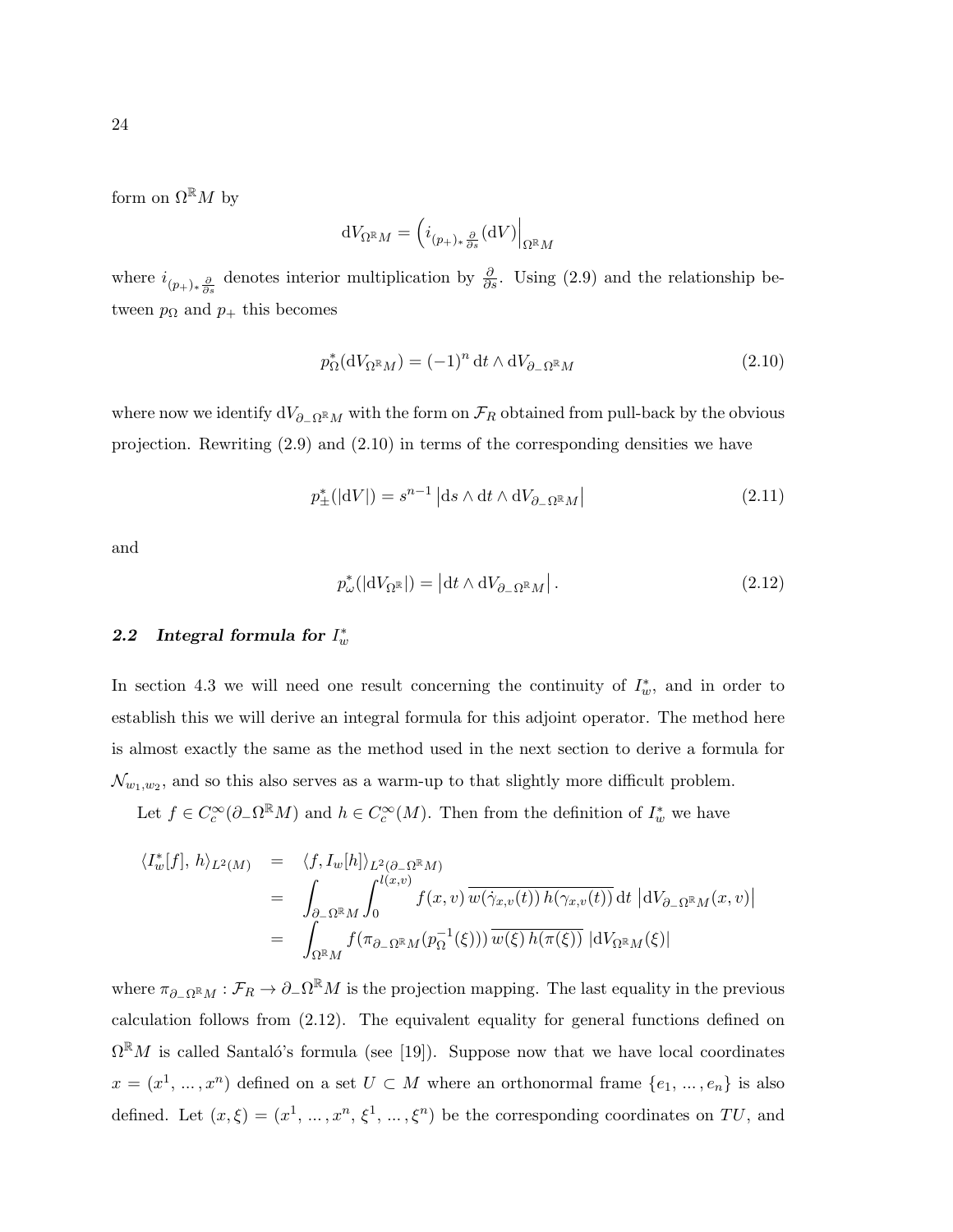note that  $(p_+)_*\frac{\partial}{\partial s} = \xi^i \frac{\partial}{\partial \xi^i}$  is the radial vector field at points on  $\Omega^{\mathbb{R}}M$ . Thus the portion of the previous integral in  $U$  is given in coordinates by

$$
\int_{U} \overline{h(x)} \left( \int_{\mathbb{S}^{n-1}} \overline{w(x,\xi)} f(\pi_{\partial_{-}\Omega^{\mathbb{R}} M}(p_{\Omega}^{-1}(x,\xi)) d\mathbb{H}_{\mathbb{S}^{n-1}}(\xi) \right) \sqrt{\det(g)} dx.
$$

Therefore

$$
I_w^*[f](x) = \int_{\Omega_x^{\mathbb{R}} M} \overline{w(\xi)} f(\pi_{\partial_- \Omega^{\mathbb{R}} M}(p_{\Omega}^{-1}(\xi)) \left| dV_{\Omega_x^{\mathbb{R}} M}(\xi) \right|.
$$
 (2.13)

We can use this formula to prove the following theorem.

# **Theorem 4**  $I_w^*$  maps  $C_c^{\infty}(\partial_{-\Omega} \mathbb{R}M)$  continuously to  $C^{\infty}(M)$ .

*Proof:* Let  $f \in C_c^{\infty}(\partial_{-}\Omega^{\mathbb{R}}M)$  have support contained within a given compact set  $K' \in$  $\partial_-\Omega^{\mathbb{R}}M$ . From (2.13) it is immediately clear that  $||I_w^*[f]||_{C^0(M)} \leq C||f||_{C^0(\partial_-\Omega^{\mathbb{R}}M)}$ . Derivatives of  $||I_w^*[f]||$  may be similarly estimated from (2.13) as we show in the next paragraph.

Let  $U \subset M$  be the domain of some coordinates  $(x^1, ..., x^n)$ . Also assume that we have an orthonormal frame  $\{e_1, \ldots, e_n\}$  for TU, and that  $(x^1, \ldots, x^n, \xi^1, \ldots, \xi^n)$  are the corresponding coordinates for  $TU$ . In order to take derivatives of f we also introduce a partition of unity on K' consisting of functions  $\{\psi_j\}_{j=1}^l$  which all lie in  $C_c^{\infty}(\partial_{-}\Omega^{\mathbb{R}}M)$ , and such that the support of each  $\psi_j$  is contained within the domain of a single coordinate chart on  $\partial_-\Omega^{\mathbb{R}}M$ . Using the coordinates  $(x,\xi)=(x^1,\ldots,x^n,\xi^1,\ldots,\xi^n)$  on  $TU$ , (2.13) becomes

$$
I_w^*[f](x) = \sum_{j=1}^l \int_{\mathbb{S}^{n-1}} \overline{w(x,\xi)} \, \psi_j(\pi_{\partial_- \Omega^{\mathbb{R}} M}(p_{\Omega}^{-1}(x,\xi))) \, f(\pi_{\partial_- \Omega^{\mathbb{R}} M}(p_{\Omega}^{-1}(x,\xi))) \, d\mathbb{H}_{\mathbb{S}^{n-1}}(\xi).
$$
\n(2.14)

From this formula we may estimate derivatives of  $I_w^*[f]$  in these coordinates in terms of derivatives of f in various coordinate charts, derivatives of the functions  $\psi_i$ , derivatives of  $\overline{w}$ , and derivatives of  $p_{\Omega}^{-1}$  $\overline{\Omega}^{-1}$ . Since all of the  $\psi_j$  are zero except on a compact set we only need bounds on the derivatives of  $p_{\Omega}^{-1}$  ${}^{-1}_{Ω}$  on a compact subset of  $∂_Ω<sup>ℝ</sup>M$ , which certainly exist since  $p_{\rm O}^{-1}$  $\overline{\Omega}^{-1}$  is a diffeomorphism. This completes the proof.

 $\Box$ 

Of course it is an immediate corollary of this result that  $I_w$  extends to a continuous operator from  $\mathcal{E}'(M)$  to  $\mathcal{D}'(\partial_{-}\Omega^{\mathbb{R}}M)$ . Later in Theorem 7 we will also use (2.13) to show that  $I_w^*: H_c^1(\partial_-\Omega^{\mathbb{R}}M) \to H_{loc}^1(M)$  continuously.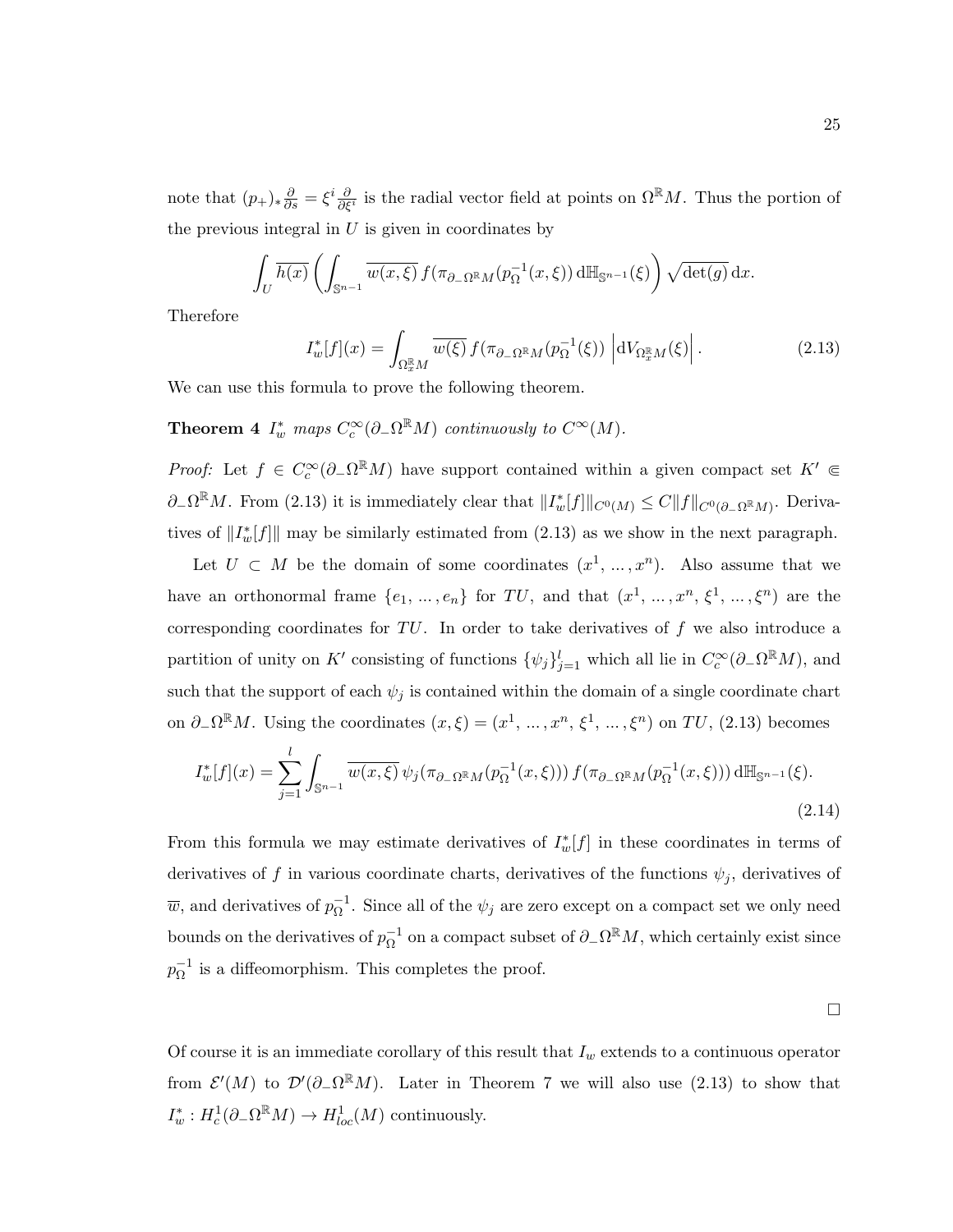### 2.3 Integral form of the normal operator

We will now find an integral formula for the normal operator  $\mathcal{N}_{w_1,w_2} = I_{w_1}^* \circ I_{w_2}$  introduced above. Let f and  $h \in C_c^{\infty}(M)$ . From the definition of  $I_{w_1}^*$  we have

$$
\langle \mathcal{N}_{w_1,w_2}[f], h \rangle_{L^2(M)} = \langle I_{w_2}[f], I_{w_1}[h] \rangle_{L^2(\partial_{-}\Omega^{\mathbb{R}}M)} \n= \int_{\partial_{-}\Omega^{\mathbb{R}}M} \left( \int_0^{l(x,v)} w_2(\dot{\gamma}_{x,v}(s)) f(\gamma_{x,v}(s)) ds \right) \times \n\overline{\left( \int_0^{l(x,v)} w_1(\dot{\gamma}_{x,v}(t)) h(\gamma_{x,v}(t)) dt \right)} |dV_{\partial_{-}\Omega^{\mathbb{R}}M}(x,v)| \n= \int_{\partial_{-}\Omega^{\mathbb{R}}M} \int_0^{l(x,v)} \int_0^{l(x,v)} w_2(\dot{\gamma}_{x,v}(s)) \overline{w_1(\dot{\gamma}_{x,v}(t))} f(\gamma_{x,v}(s)) \times \n\overline{h(\gamma_{x,v}(t))} ds dt |dV_{\partial_{-}\Omega^{\mathbb{R}}M}(x,v)|.
$$

We next split this integral into two parts and make the change of variables  $s \mapsto -s$  in one of the parts to obtain

$$
\langle \mathcal{N}_{w_1,w_2}[f], h \rangle_{L^2(M)} = \int_{\partial_{-\Omega} \mathbb{R}_M} \int_0^{l(x,v)} \int_0^t w_2(\dot{\gamma}_{\dot{\gamma}_{x,v}(t)}(-s)) \overline{w_1(\dot{\gamma}_{x,v}(t))} f(\gamma_{\dot{\gamma}_{x,v}(t)}(-s)) \times \frac{\overline{h(\gamma_{x,v}(t))}}{h(\gamma_{x,v}(t))} ds dt \, |dV_{\partial_{-\Omega} \mathbb{R}_M}(x,v)| + \int_{\partial_{-\Omega} \mathbb{R}_M} \int_0^{l(x,v)} \int_0^{l(x,v)-t} w_2(\dot{\gamma}_{\dot{\gamma}_{x,v}(t)}(s)) \overline{w_1(\dot{\gamma}_{x,v}(t))} f(\gamma_{\dot{\gamma}_{x,v}(t)}(s)) \times \frac{\overline{h(\gamma_{x,v}(t))}}{h(\gamma_{x,v}(t))} ds dt \, |dV_{\partial_{-\Omega} \mathbb{R}_M}(x,v)|.
$$

Recall that  $\mathcal{F} \subset T^{\mathbb{R}}M$  is the domain of the exponential map, and for each  $x \in M$ ,  $\mathcal{F}_x =$  $\mathcal{F} \cap T_x^{\mathbb{R}}M$ . Using (2.11) we see that each of these two parts is an integral over  $\mathcal{F} \setminus \{0\}$  in the coordinates corresponding to the maps  $p_-\$  and  $p_+\$  respectively. Thus we have

$$
\langle \mathcal{N}_{w_1, w_2}[f], h \rangle_{L^2(M)} = \int_{\mathcal{F}\backslash\{0\}} w_2(\text{Exp}(\xi)) \overline{w_1(\xi/|\xi|_g)} f(\exp(\xi)) \overline{h(\pi(\xi))} \frac{|\mathrm{d}V(\xi)|}{|\xi|_g^{n-1}} + \int_{\mathcal{F}\backslash\{0\}} w_2(-\text{Exp}(\xi)) \overline{w_1(-\xi/|\xi|_g)} f(\exp(\xi)) \overline{h(\pi(\xi))} \frac{|\mathrm{d}V(\xi)|}{|\xi|_g^{n-1}}.
$$
\n(2.15)

In any set of natural coordinates  $(x^1, ..., x^n, v^1, ..., v^n)$  for  $T^{\mathbb{R}}M$ , we have that dV is given by  $(2.6)$ . Thus, if U is the domain of this coordinate chart, then the portion of the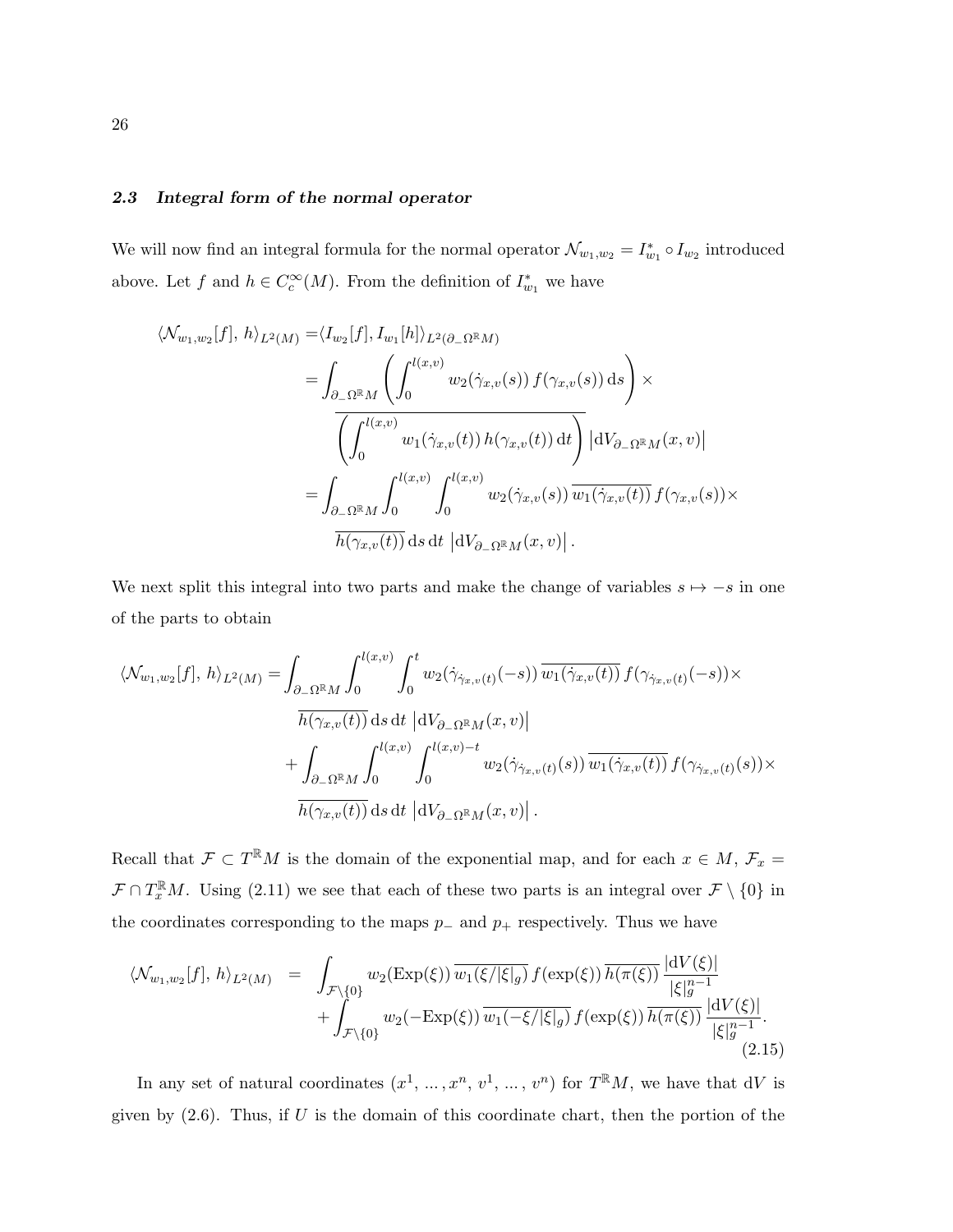integrals from (2.15) contained in  $\pi^{-1}(U)$  is given by

$$
\int_{\pi(U)} \overline{h(x)} \left( \int_{\mathcal{F}_x \backslash \{0\}} w_2(\text{Exp}_x(v)) \overline{w_1(v/|v|_g)} f(\exp_x(v)) \sqrt{\det(g)} \frac{\mathrm{d}v}{|v|_g^{n-1}} \right) \sqrt{\det(g)} \, \mathrm{d}x \n+ \int_{\pi(U)} \overline{h(x)} \left( \int_{\mathcal{F}_x \backslash \{0\}} w_2(-\text{Exp}_x(v)) \overline{w_1(-v/|v|_g)} f(\exp_x(v)) \sqrt{\det(g)} \frac{\mathrm{d}v}{|v|_g^{n-1}} \right) \sqrt{\det(g)} \, \mathrm{d}x.
$$
\n(2.16)

From this we see that

$$
\mathcal{N}_{w_1, w_2}[f](x) = \int_{\mathcal{F}_x \setminus \{0\}} w_2(\text{Exp}_x(v)) \overline{w_1(v/|v|_g)} f(\exp_x(v)) \sqrt{\det(g)} \frac{\mathrm{d}v}{|v|_g^{n-1}} + \int_{\mathcal{F}_x \setminus \{0\}} w_2(-\text{Exp}_x(v)) \overline{w_1(-v/|v|_g)} f(\exp_x(v)) \sqrt{\det(g)} \frac{\mathrm{d}v}{|v|_g^{n-1}}.
$$
\n(2.17)

For ease of notation we combine these integrals into one by setting

$$
A_x(v) = w_2(\text{Exp}_x(v)) \overline{w_1(v/|v|_g)} + w_2(-\text{Exp}_x(v)) \overline{w_1(-v/|v|_g)}
$$

so that (2.17) becomes

$$
\mathcal{N}_{w_1, w_2}[f](x) = \int_{\mathcal{F}_x \setminus \{0\}} A_x(v) f(\exp_x(v)) \sqrt{\det(g)} \frac{\mathrm{d}v}{|v|_g^{n-1}}.
$$
\n(2.18)

Now let  $(t, \omega) \in \mathbb{R} \times \Omega^{\mathbb{R}} M$ , and note that  $A_x(t\omega)$  can be written as

$$
A_x(t\omega) = w_2(\dot{\gamma}_{x,\omega}(t))\overline{w_1(\omega)} + w_2(-\dot{\gamma}_{x,\omega}(t))\overline{w_1(-\omega)}
$$

which is a smooth function of  $(x, t, \omega) \in M \times \mathbb{R} \times \Omega^{\mathbb{R}}M$  even if we extend the domain to include  $\{t = 0\}$ . If we take  $t > 0$  and  $\omega$  as polar coordinates on  $\mathcal{F}_x \setminus \{0\}$ , then (2.18) becomes

$$
\mathcal{N}_{w_1, w_2}[f](x) = \int_{\Omega_x^{\mathbb{R}} M} \int_0^{l(x, \omega)} A_x(t\omega) f(\exp_x(t\omega)) dt d\omega \qquad (2.19)
$$

where d $\omega$  is the natural measure on  $\Omega_x M$ . If we assume that  $f \in C_c^{\infty}(M)$ , then we can extend the integration in (2.19) to

$$
\mathcal{N}_{w_1, w_2}[f](x) = \int_{\Omega_x^{\mathbb{R}} M} \int_0^\infty A_x(t\omega) f(\exp_x(t\omega)) dt d\omega.
$$
 (2.20)

Since the integrand in (2.20) is compactly supported and is a smooth function of all variables we can use this formula to establish the following theorem by differentiating under the integral.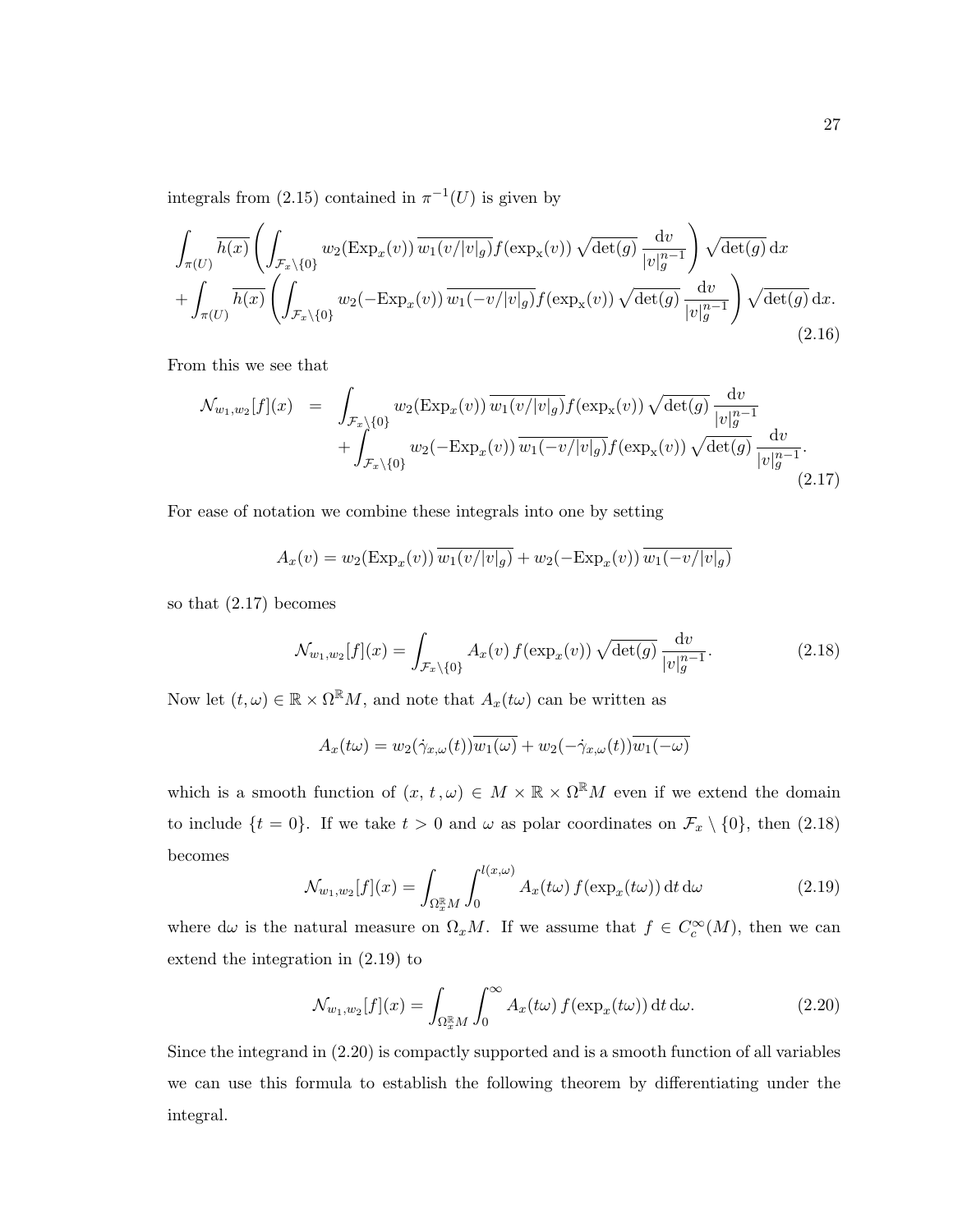**Theorem 5** The map  $\mathcal{N}_{w_1,w_2}: C_c^{\infty}(M) \to C^{\infty}(M)$  is continuous.

Of course this result also follows from Theorems 3 and 4.

### 2.4  $\mathcal N$  on simple manifolds

The purpose of this section is to prove that when the manifold  $M$  is simple, the operator  $\mathcal{N}_{w_1,w_2}$  is a  $\operatorname{\Psi DO}$ , and to record a few simple corollaries of this result. To make the notation simpler and streamline the presentation we will simply write  $N$  for some operator of the form (2.20). As part of the proof we will also calculate the symbol of such operators  $\mathcal{N}$ , which will in turn give us the symbol of  $\mathcal{N}_{w_1,w_2}$  for any particular choice of the weights  $w_1$ and  $w_2$ .

We first recall the definition of a simple manifold.

**Definition 3** A Riemannian manifold  $(M, g)$  with boundary is called simple if the following two conditions are met.

- 1. The boundary of  $M$  is convex with respect to  $q$ .
- 2. For every  $x \in M$ ,  $\exp_x$  is a diffeomorphism.

If there is only one metric g defined on M and  $(M, g)$  is simple, we will say only that M is simple. Also, when we vary the metric  $g$  on a given manifold  $M$ , we will say that  $g$  is a simple metric when  $(M, g)$  is simple.

By taking the exponential map based at a point in the interior of  $M$ , and then transferring the domain of this map to a closed ball we can see that any simple manifold is diffeomorphic to a closed ball, and thus there is in particular a global coordinate system. For the remainder of this section we will assume that we have such a set of global coordinates  $(x^1, ..., x^n)$ , and that their range  $B \subset \mathbb{R}^n$  is a closed ball. In the case when M is simple we may take advantage of the inverse exponential map  $\exp_x^{-1}$  to express (2.19) as an integral operator on  $C_c^{\infty}(M)$  in these global coordinates. Indeed, for each  $x \in M$  let  $(\mathcal{F}_r)_x \subset \mathbb{R} \times \Omega_x^{\mathbb{R}} M$  denote the maximal domain of the map  $(t,\omega) \mapsto \gamma_x(t\omega)$ , and consider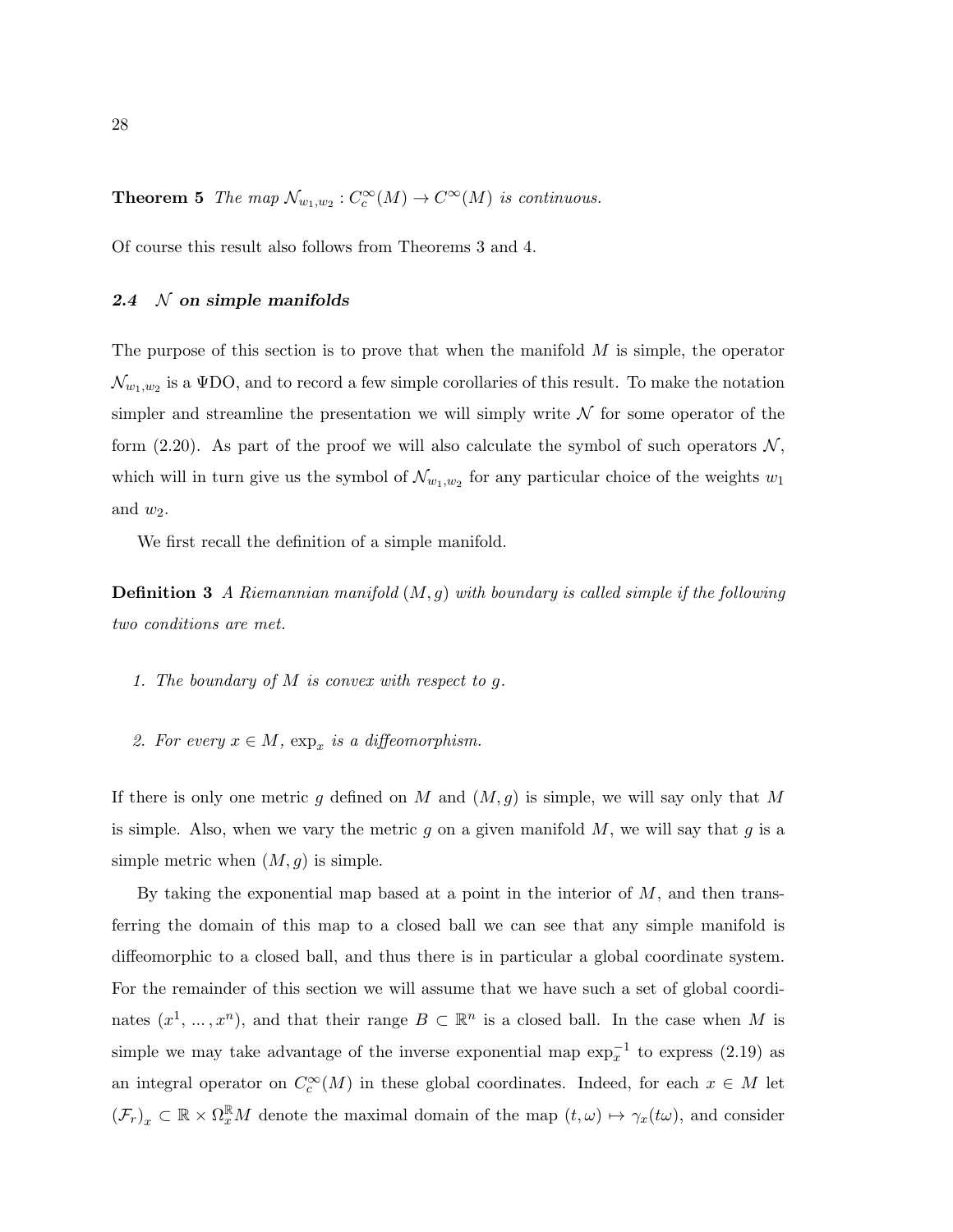the map  $F_x: (\mathcal{F}_r)_x \to \mathbb{R} \times \mathbb{S}^{n-1}$  defined by

$$
F_x(t,\omega) = \left(\text{sign}(t)|\exp_x(t\omega) - x|, \text{ sign}(t)\frac{\exp_x(t\omega) - x}{|\exp_x(t\omega) - x|}\right) = (\rho, \theta)
$$
\n(2.21)

where the algebraic operations on the right are being performed in the global coordinates. This formula only applies when  $t \neq 0$ , however as we will see below it extends to a smooth map on all of  $(\mathcal{F}_r)_x$  by continuity. Roughly speaking,  $F_x$  takes polar coordinates  $(t,\omega) \in$  $\mathbb{R} \times \Omega_x^{\mathbb{R}}M$  with respect to the exponential map at x to polar coordinates  $(\rho, \theta) \in \mathbb{R} \times \mathbb{S}^{n-1}$ in the global coordinate system centered at  $x$ . Note that

$$
\exp_x(t\omega) - x = t \int_0^1 \dot{\gamma}_{x,\omega}(rt) dr.
$$

By the simplicity assumption this quantity is only zero when  $t = 0$ , and the integral on the right is not zero when  $t = 0$ . From this we can see that

$$
\theta(t,\omega) = \frac{\int_0^1 \dot{\gamma}_{x,\omega}(rt) dr}{\left| \int_0^1 \dot{\gamma}_{x,\omega}(rt) dr \right|} \quad \text{and} \quad \rho(t,\omega) = t \left| \int_0^1 \dot{\gamma}_{x,\omega}(rt) dr \right| \tag{2.22}
$$

are both smooth functions of x, t, and  $\omega$ . Further, we have that

$$
(t,\omega) = \left(\operatorname{sign}(\rho) \left| \exp_x^{-1}(\rho \theta + x) \right|_{g}, \operatorname{sign}(\rho) \frac{\exp_x^{-1}(\rho \theta + x)}{\left| \exp_x^{-1}(\rho \theta + x) \right|_{g}}\right) = F_x^{-1}(\rho, \theta)
$$

wherever the functions on the right are defined. From this we can see that  $F_x$  is a diffeomorphism away from  $\{t=0\}$ . If we note that  $F_x(0,\omega) = (0, \dot{\gamma}_{x,\omega}(0)), \frac{\partial \rho}{\partial t}(0,\omega) = |\dot{\gamma}_{x,\omega}(0)|$ , and that  $\frac{\partial \rho}{\partial \omega}(0,\omega) = 0$  (with respect to any choice of coordinates for  $\omega$  on  $\Omega_x^{\mathbb{R}}$ ), then we can see that by the inverse function theorem  $F_x$  is a local diffeomorphism near  $\{t = 0\}$ , and so  $F_x$  is a diffeomorphism onto its range. Also, from the arguments above and the facts that  $\exp_x$  and  $\exp_x^{-1}$  depend smoothly on x, we can see that the maps  $F_x$  and  $F_x^{-1}$  depend smoothly on the parameter  $x$ . Now set

$$
A'(x,\rho,\theta) = A_x(t(\rho\theta)\,\omega(\rho\,\theta))\left|\frac{\partial F_x^{-1}}{\partial(\rho,\theta)}\right|,\tag{2.23}
$$

which by the above arguments is a smooth function on its domain, which includes  $\{t = 0\}$ , and is even in  $(\rho, \theta)$  (ie.  $A'(x, -\rho, -\theta) = A'(x, \rho, \theta)$ ). Since A' is smooth up to the boundary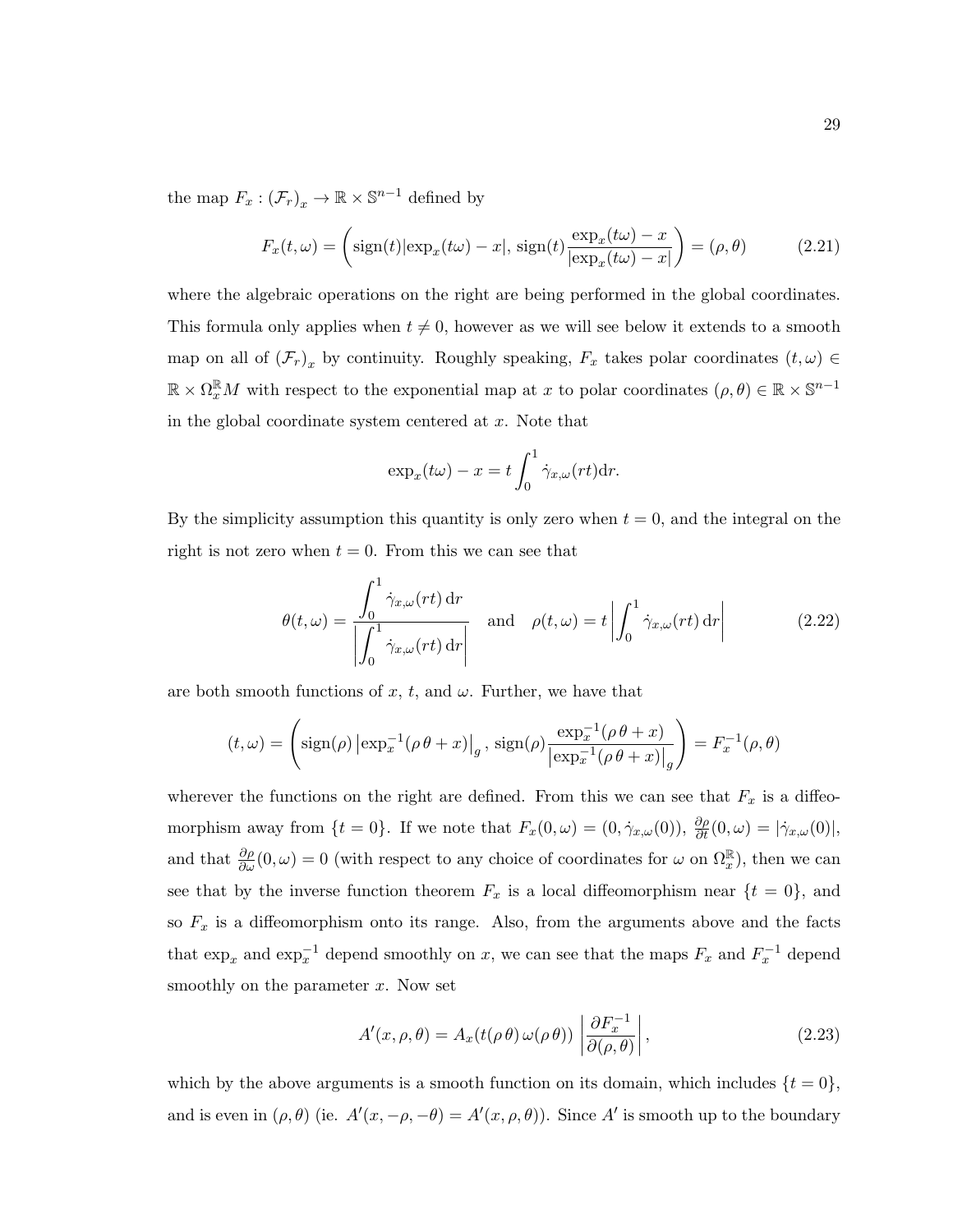of its domain, it can be extended to a function in  $C_c^{\infty}(\mathbb{R}^n \times \mathbb{R} \times \mathbb{S}^{n-1})$  that is still even in  $(\rho, \theta)$ . We can now use  $F_x$  to change coordinates in (2.20) to obtain

$$
\mathcal{N}[f](x) = \int_{\mathbb{S}^{n-1}} \int_0^\infty A'(x,\rho,\theta) f(x+\rho\theta) \,d\rho \,d\theta. \tag{2.24}
$$

Since we have extended the integral kernel  $A'$  to a function on all of  $\mathbb{R}^n$  in these coordinates, we can use equation (2.24) to define an operator  $\mathcal{N}: C_c^{\infty}(\mathbb{R}^n) \to C^{\infty}(\mathbb{R}^n)$ . Following [5], we will now show that any operator of the form  $(2.24)$  is a ΨDO of order  $-1$ . Indeed, we have the following theorem.

**Theorem 6** Any operator defined on  $C_c^{\infty}(\mathbb{R}^n)$  of the form  $(2.24)$  with  $A' \in C_c^{\infty}(\mathbb{R}^n \times \mathbb{R} \times$  $\mathbb{S}^{n-1}$ ) is a  $\Psi DO$  of order -1. Further, if A' is an even function of  $(\rho, \theta)$  and for  $\xi \in \mathbb{R}^n$  we define  $f_{\xi}(\omega') = \langle \omega', \xi \rangle$  on  $\mathbb{S}^{n-1}$ , then the symbol  $\sigma_{\mathcal{N}}$  of the operator N has the asymptotic expansion

$$
\sigma_{\mathcal{N}}(x,\xi) \sim \sum_{k=0}^{\infty} |\xi|^{-1-k} \frac{\pi}{i^k k!} \left\langle f^*_{\frac{\xi}{|\xi|}} \delta^k, \frac{\partial^k A'}{(\partial \rho)^k} (x,0,\cdot) \right\rangle. \tag{2.25}
$$

Remark 3: The functions making up the asymptotic expansion in (2.25) are not smooth near  $\{|\xi|=0\}$ , but they can each be modified on a compact set to put the kth term in  $S^{-1-k}(\mathbb{R}^n\times\mathbb{R}^n).$ 

Remark 4: We can use this result to calculate the symbol of  $\mathcal N$  even in the case that  $A'$  is not even since we may replace A' by the even part of A' in (2.24) without changing  $\mathcal{N}[f]$ . *Proof:* Let N be an operator of the form  $(2.24)$  with  $A' \in C_c^{\infty}(\mathbb{R}^n \times \mathbb{R} \times \mathbb{S}^{n-1})$ . Then in  $(2.24)$ we can change from the polar coordinates centered at  $x$  back to rectangular coordinates  $y = x + \rho \theta$  to get

$$
\mathcal{N}[f](x) = \int_{\mathbb{R}^n} A'(x, |y-x|, (y-x)/|y-x|) f(y) \frac{dy}{|y-x|^{n-1}}.
$$

Thus  $\mathcal N$  has a Schwarz kernel that is compactly supported and smooth except along the diagonal where it has an integrable singularity. Therefore,  $\mathcal{N}[f]$  can be rewritten as

$$
\mathcal{N}[f](x) = \frac{1}{(2\pi)^n} \int e^{i\langle x,\xi\rangle} \sigma_{\mathcal{N}}(x,\xi) \,\hat{f}(\xi) \,\mathrm{d}\xi
$$

where

$$
\sigma_{\mathcal{N}}(x,\xi) = e^{-i\langle x,\xi\rangle} \mathcal{N}[e^{i\langle \cdot,\xi\rangle}](x) = \int_{\mathbb{S}^{n-1}} \int_0^\infty e^{i\langle \rho\theta,\xi\rangle} A'(x,\rho,\theta) \,d\rho \,d\theta \tag{2.26}
$$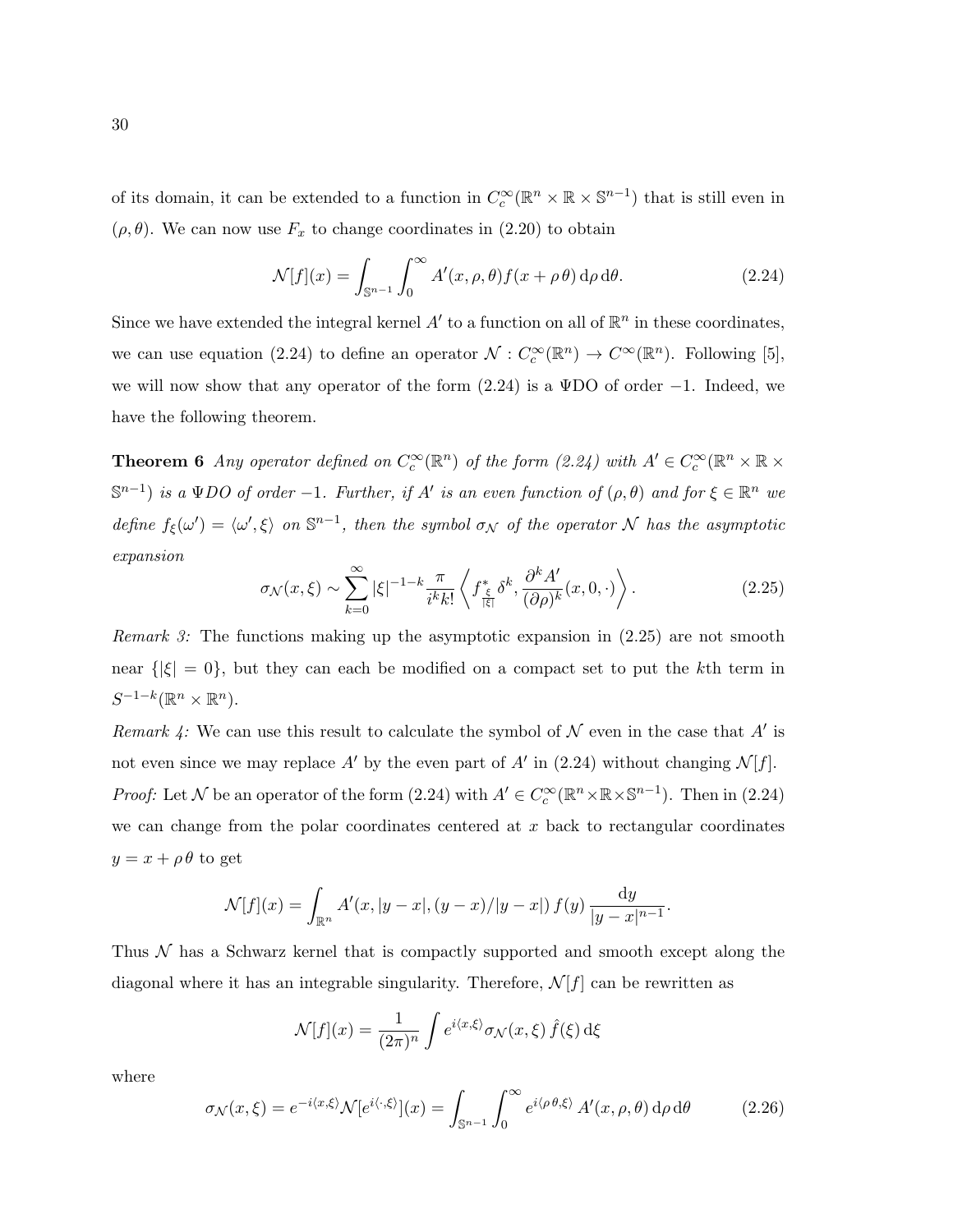is the symbol of  $N$ . Since  $A'$  has compact support there is no problem differentiating under the integral in (2.26), and so we see that

$$
\left| \left( \frac{\partial}{\partial x} \right)^{\alpha} \left( \frac{\partial}{\partial \xi} \right)^{\beta} \sigma_{\mathcal{N}}(x, \xi) \right| = \left| \int_{\mathbb{S}^{n-1}} \int_{0}^{\infty} (i \rho)^{|\beta|} (\theta)^{\beta} e^{i \langle \rho \theta, \xi \rangle} \left( \frac{\partial}{\partial x} \right)^{\alpha} A'(x, \rho, \theta) d\rho d\theta \right|.
$$

If  $\xi \neq 0$ , we can make the change of variables  $r = \rho |\xi|$  to get

$$
\left| \left( \frac{\partial}{\partial x} \right)^{\alpha} \left( \frac{\partial}{\partial \xi} \right)^{\beta} \sigma_{\mathcal{N}}(x, \xi) \right| = |\xi|^{-1 - |\beta|} \left| \int_{\mathbb{S}^{n-1}} \int_{0}^{\infty} (ir)^{|\beta|} (\theta)^{\beta} e^{i \langle r \theta, \frac{\xi}{|\xi|} \rangle} \left( \frac{\partial}{\partial x} \right)^{\alpha} A'(x, \frac{r}{|\xi|}, \theta) dr d\theta \right|
$$
  

$$
\leq C_{\alpha, \beta} |\xi|^{-1 - \beta}.
$$

Therefore  $\sigma_{\mathcal{N}} \in S^{-1}(\mathbb{R}^n \times \mathbb{R}^n)$ , and so  $\mathcal N$  is a  $\Psi$ DO of order -1 as claimed.

We now assume that A' is even in  $(\rho, \theta)$  and complete the proof by showing that the asymptotic expansion  $(2.25)$  holds. To accomplish this we first expand  $A'$  in a Taylor series around  $\rho = 0$  as follows

$$
A'(x, \rho, \theta) = \sum_{k=0}^{m} \frac{\rho^k}{k!} \frac{\partial^k A'}{(\partial \rho)^k} (x, 0, \theta) + \rho^{m+1} R_{m+1}(x, \rho, \theta).
$$

By the assumption that A' is even in  $(\rho, \theta)$ , for each k the function  $\partial^k A'/(\partial \rho)^k(x, 0, \theta)$  has parity in  $\theta$  corresponding to the parity of k. To find the asymptotic expansion for  $\sigma_{\mathcal{N}}$ we split up the integral in (2.26) into a sum of terms, which must now be interpreted as tempered distributions, each corresponding to one of the terms in the Taylor series. Note that each of these terms is  $(2\pi)^n e^{-i\langle x,\xi\rangle}$  times the inverse Fourier transform of the term in the Taylor series frozen at  $x$ . We will analyze these integrals individually. The general term is

$$
\int_{\mathbb{S}^{n-1}} \int_0^\infty \frac{r'^k}{k!} \frac{\partial^k A'}{(\partial r')^k} (x, 0, \omega') e^{i \langle r' \omega', \xi \rangle} \, \mathrm{d}r' \, \mathrm{d}\omega'
$$

which, for each  $x$ , can be written as the following limit in the sense of distributions

$$
\lim_{\epsilon \to 0^+} \int_{\mathbb{S}^{n-1}} \int_0^\infty \frac{r'^k}{k!} \frac{\partial^k A'}{(\partial r')^k} (x, 0, \omega') e^{i \langle r' \omega', \xi \rangle - \epsilon r'^2} \, \mathrm{d} r' \, \mathrm{d} \omega'.
$$

Using the symmetry of  $A'$  in  $\omega'$  described above this can be manipulated by changing variables  $(r', \omega') \mapsto (-r', -\omega')$  in half of the integral to obtain

$$
\lim_{\epsilon \to 0^+} \frac{1}{2} \int_{\mathbb{S}^{n-1}} \int_{-\infty}^{\infty} \frac{r'^k}{k!} \frac{\partial^k A'}{(\partial r')^k} (x, 0, \omega') e^{i \langle r' \omega', \xi \rangle - \epsilon r'^2} \, \mathrm{d}r' \, \mathrm{d}\omega'.
$$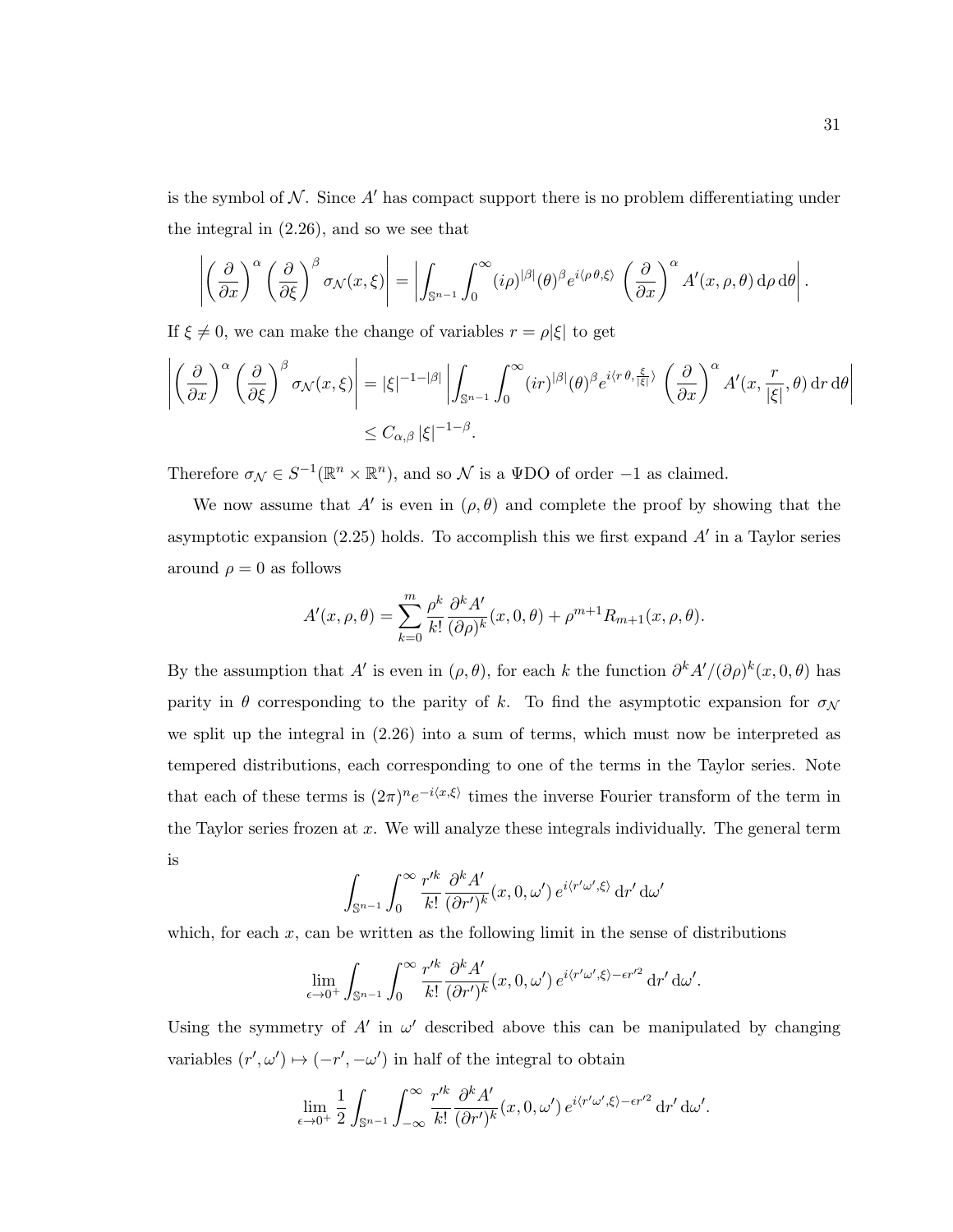Performing the integral in  $r'$  now gives

$$
\lim_{\epsilon \to 0^+} \frac{\sqrt{\pi}}{2i^k k!} \int_{\mathbb{S}^{n-1}} \frac{\partial^k A'}{(\partial r')^k} (x, 0, \omega') \left( \frac{\partial^k}{\partial s^k} \frac{e^{\frac{-s^2}{4\epsilon}}}{\sqrt{\epsilon}} \right)_{s = \langle \omega', \xi \rangle} d\omega'.
$$

In the sense of distributions

$$
\lim_{\epsilon \to 0^+} \frac{e^{\frac{-s^2}{4\epsilon}}}{\sqrt{\epsilon}} = 2\sqrt{\pi} \,\delta
$$

and so by the continuity of the derivative and pull-back operations on distributions the limit of the last integral becomes

$$
\frac{\pi}{i^k k!} \left\langle f_{\xi}^* \delta^k, \frac{\partial^k A'}{(\partial r')^k} (x, 0, \cdot) \right\rangle = |\xi|^{-1-k} \frac{\pi}{i^k k!} \left\langle f_{\frac{\xi}{|\xi|}}^* \delta^k, \frac{\partial^k A'}{(\partial r')^k} (x, 0, \cdot) \right\rangle
$$

where we have used properties of the pull-back and the delta function to show the last equality.

To complete the proof we must show that the contribution to  $\sigma_{\mathcal{N}}$  coming from the remainder  $r^{m+1}R(x, r, \omega)$  in the Taylor series expansion satisfies the proper estimates. Indeed, by the above argument and the linearity of the inverse Fourier transform, we can see that the following tempered distribution

$$
\tilde{R}_{m+1}(x,\xi) = \mathcal{F}_y^{-1} \left\{ |y|^{m-n+2} R_{m+1}(x,|y|,\frac{y}{|y|}) \right\}(\xi)
$$
\n(2.27)

is a smooth function of  $\xi$  away from  $\{\xi = 0\}$ . By [11, Proposition 18.1.4] to complete the proof it is sufficient to show that

$$
|\tilde{R}_{m+1}(x,\xi)| \le C|\xi|^{-1-m} \tag{2.28}
$$

for some constant C, and  $|\xi|$  sufficiently large. To accomplish this we will split the argument of the Fourier transform in (2.27) into two pieces. Let  $\phi \in C_c^{\infty}(\mathbb{R}^n)$  be a bump function that is equal to 1 in the neighborhood  $B_l(0)$  of the origin. Then  $\phi(y)|y|^{m-n+2} R_{m+1}(x, |y|, \frac{y}{|y|})$  $\frac{y}{|y|})$ is compactly supported and integrable in  $y$ . Thus we may apply precisely the same argument that we used on  $A'$  in the first paragraph of this proof to show that the estimate (2.28) holds for  $\mathcal{F}_y^{-1}\{\phi(y)|y|^{m-n+2} R_{m+1}(x,|y|,\frac{y}{|y|})\}$  $\frac{y}{|y|}$ ). Now let us consider  $(1 \phi(y))|y|^{m-n+2} R_{m+1}(x,|y|,\frac{y}{|y|})$  $\frac{y}{|y|}$ ) which is smooth although not integrable in y. By the formula for the remainder in the Taylor series, and the fact that  $A'$  is compactly supported we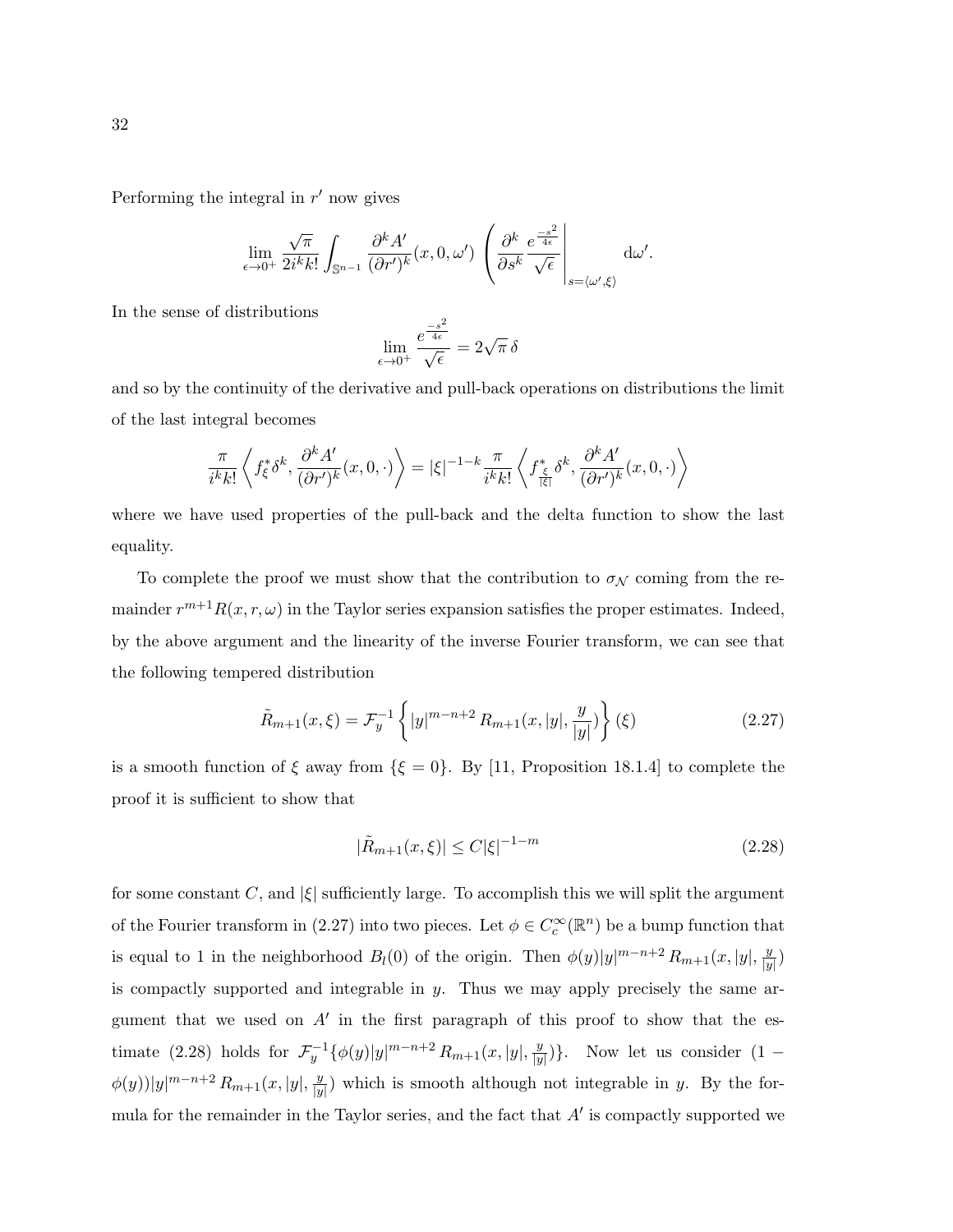can see that this function is homogeneous of order  $m - n + 1$  for |y| sufficiently large. We consider the inverse Fourier transform as an oscillatory integral

$$
\int_{\mathbb{R}^n} e^{i\langle y,\xi \rangle} \left( (1 - \phi(y)) |y|^{m-n+2} R_{m+1}(x,|y|,\frac{y}{|y|}) \right) dy.
$$

Here we have ignored the factor of  $(2\pi)^n$  to simplify the notation. Since the function in parentheses is homogeneous of degree  $m - n + 1$  when |y| is suffiently large, if k is large enough this distribution is represented by the following function away from  $\xi = 0$ 

$$
R(x,\xi) = \int_{\mathbb{R}^n} \frac{e^{i\langle y,\xi\rangle}}{|\xi|^{2k}} \left( -\Delta_y \right)^k \left[ (1-\phi(y)) |y|^{m-n+2} R_{m+1}(x,|y|,\frac{y}{|y|}) \right] dy.
$$

If we assume that  $|\xi| = 1$  and take any  $\lambda > 1$ , then by changing variables to  $y' = \lambda y$  the previous formula gives

$$
|R(x,\lambda\xi)| = \lambda^{-2k-n} \left| \int_{\mathbb{R}^n} e^{i\langle y',\xi \rangle} \left( -\Delta_y \right)^k \left( \left( 1 - \phi(y) \, |y|^{m-n+2} R_{m+1}(x,|y|,\frac{y}{|y|}) \right|_{y=y'/\lambda} \, dy' \right|.
$$

The differentiated function in this integral is homogeneous of degree  $m - n + 1 - 2k$  for |y| sufficiently large, and is thus bounded by  $C|y|^{m-n+1-2k}$ . Therefore

$$
|R(x,\lambda\xi)| \le \lambda^{-2k-n} \int_{\mathbb{R}^n \setminus B_l(0)} C|y'|^{m-n+1-2k} \lambda^{-m+n-1+2k} dy' \le C\lambda^{-1-m}
$$

where the constants  $C$  change at each step. This completes the proof.

 $\Box$ 

If  $N$  is an operator as in Theorem 6, then its principal symbol is given by the first term in the asymptotic series (2.25), which is

$$
\sigma_{\mathcal{N},p}(x,\xi) = |\xi|^{-1} \pi \int_{\omega' \in \mathbb{S}^{n-1} \cap \xi^{\perp}} A'(x,0,\omega') \, d\mathbb{H}_{\omega'}.
$$

Here  $\xi^{\perp} \subset T^{\mathbb{R}}_{\pi(\xi)} \mathbb{R}^n$  is the set of vectors annihilated by the covector  $\xi$  and  $d\mathbb{H}_{\omega'}$  is the natural (Hausdorff) measure on the set  $\mathbb{S}^{n-1}\cap \xi^{\perp}$ . Now we return to the case of the normal operators  $\mathcal{N}_{w_1,w_2}$  defined by (2.4). In this case A' is given by (2.23), and so

$$
A'(x,0,\omega') = w_2(\omega(0,\omega'))\overline{w_1(\omega(0,\omega'))} + w_2(-\omega(0,\omega'))\overline{w_1(-\omega(0,\omega'))}
$$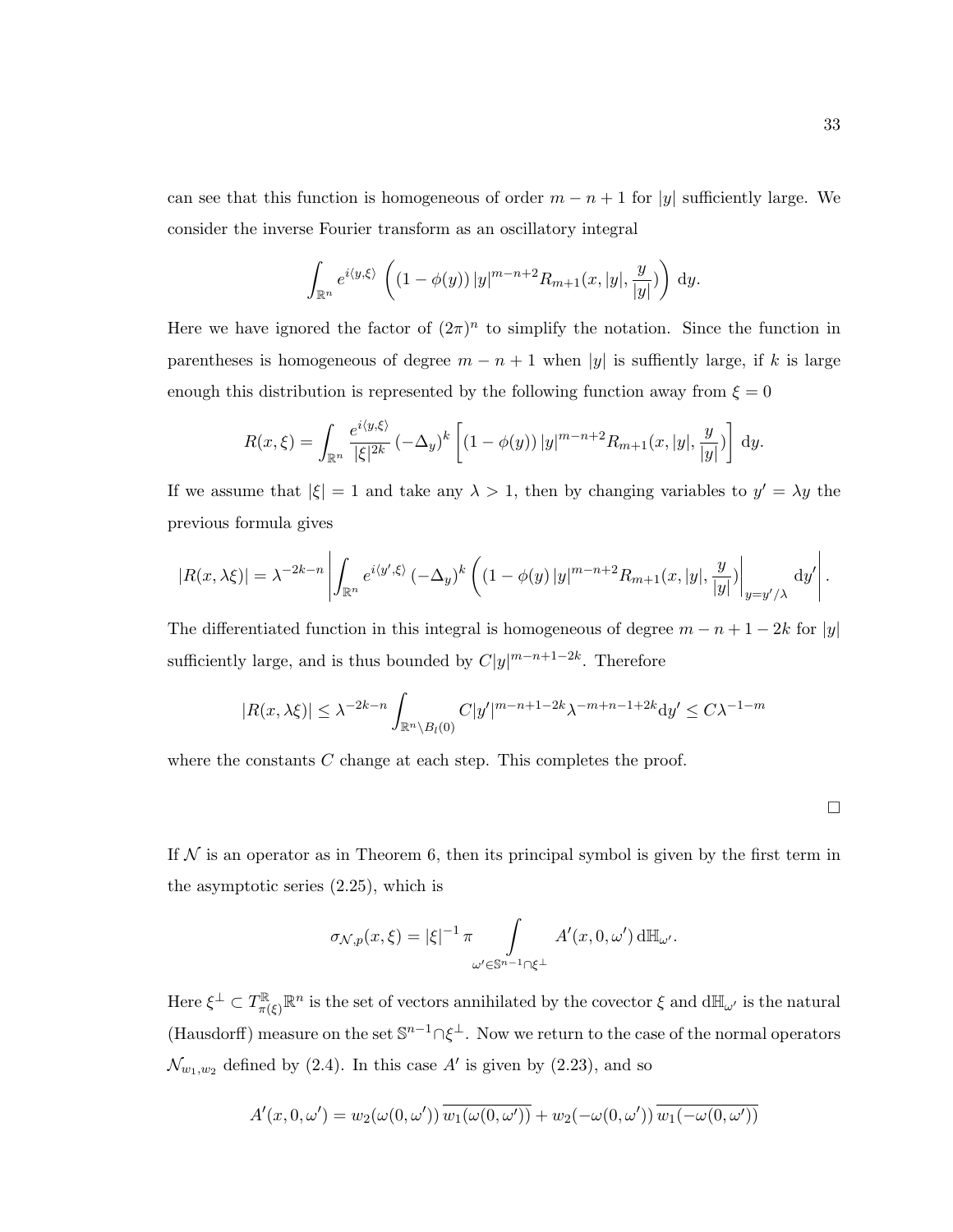Therefore

$$
\sigma_{\mathcal{N}_{w_1,w_2},p}(x,\xi) = |\xi|_g^{-1} 2\pi \int_{\Omega_x^{\mathbb{R}} M \cap \xi^{\perp}} w_2(\omega) \overline{w_1(\omega)} \, d\omega.
$$
\n(2.29)

Applying Theorem 6 to our case and using (2.29) we have the following corollary.

**Corollary 1** If M is a simple manifold,  $w_1$  and  $w_2 \in C^\infty(TM)$  are weight functions, and  $\mathcal{N}_{w_1,w_2}$  is the normal operator defined by (2.4), then  $\mathcal{N}_{w_1,w_2}$  is a  $\operatorname{\Psi DO}$  of order  $-1$  with principal symbol  $\sigma_{\mathcal{N}_{w_1,w_2},p} \in C^{\infty}((T^*)^{\mathbb{R}}M \setminus \{0\})$  given by (2.29).

From the expression (2.29) for  $\sigma_{\mathcal{N}_{w_1,w_2},p}$  it is possible to find conditions on  $w_1$  and  $w_2$  that are sufficient to imply that  $\mathcal{N}_{w_1,w_2}$  is elliptic. For example, if  $w_1$  and  $w_2$  are both real and  $\geq 0$ , then for  $\mathcal{N}_{w_1,w_2}$  to be elliptic it is sufficient to require that for every  $\xi \in (T^*)^{\mathbb{R}}M \setminus \{0\}$ there exists an  $\omega \in \Omega_x^{\mathbb{R}} M \cap \xi^{\perp}$  such that  $w_1(\omega), w_2(\omega) \neq 0$ . If  $w_1 = w_2$ , then  $\mathcal{N}_{w_1,w_2}$  is elliptic if for every  $\xi \in (T^*)^{\mathbb{R}}M \setminus \{0\}$  there exists an  $\omega \in \Omega_x^{\mathbb{R}}M \cap \xi^{\perp}$  such that  $w_1(\omega) \neq 0$ .

It is also useful to note that Theorem 6 implies that  $\mathcal{N}_{w_1,w_2}$  extends to a continuous operator from  $\mathcal{E}'(M)$  to  $\mathcal{D}'(M)$ , and that for any  $s \in \mathbb{R}$ ,  $\mathcal{N}_{w_1,w_2}: H_c^s(M) \to H_{loc}^{s+1}(M)$  is continuous (see [29]). Here  $H_c^s(M)$  refers to the subspace of  $H^s(M)$  consisting of distributions with compact support. A sequence converges to zero in  $H_c^s(M)$  if all its elements have support within a given compact set, and they converge to zero in the  $H<sup>s</sup>(M)$  norm. The space  $H^{s}_{loc}(M)$  is the set of distributions on  $M^{int}$  that are in  $H^{s}(K)$  for every compact  $K \in M^{int}$ . The topology of  $H^{s}_{loc}(M)$  is that of  $H^{s}$  convergence on compact sets. By taking  $w = w_1 = w_2$  in Corollary 1, we have the following result concerning the continuity of  $I_w$ .

Corollary 2 If M is a simple manifold, and  $w \in C^{\infty}(TM)$ , then  $I_w$  is a continuous operator from  $L_c^2(M)$  to  $L_c^2(\partial_-\Omega^{\mathbb{R}}M)$ .

*Proof:* If  $f \in C_c^{\infty}(M)$  has support contained in a given compact set  $K \subseteq M^{int}$ , then  $I_w[f]$  has support within a corresponding compact subset  $K' \in \partial_{-}\Omega^{\mathbb{R}}M$ . Thus, applying Corollary 1 with  $w = w_1 = w_2$  and using the continuity properties of  $\Psi$ DOs we have

$$
||I_w[f]||_{L^2(\partial_{-}\Omega^{\mathbb{R}}M)}^2 = ||I_w[f]||_{L^2(K')}^2 = \langle \mathcal{N}[f], f \rangle_{L^2(K')} \leq C||f||_{L^2(M)}^2.
$$

Thus  $I_w$  is a continuous operator on  $L_c^2(M)$  by approximation.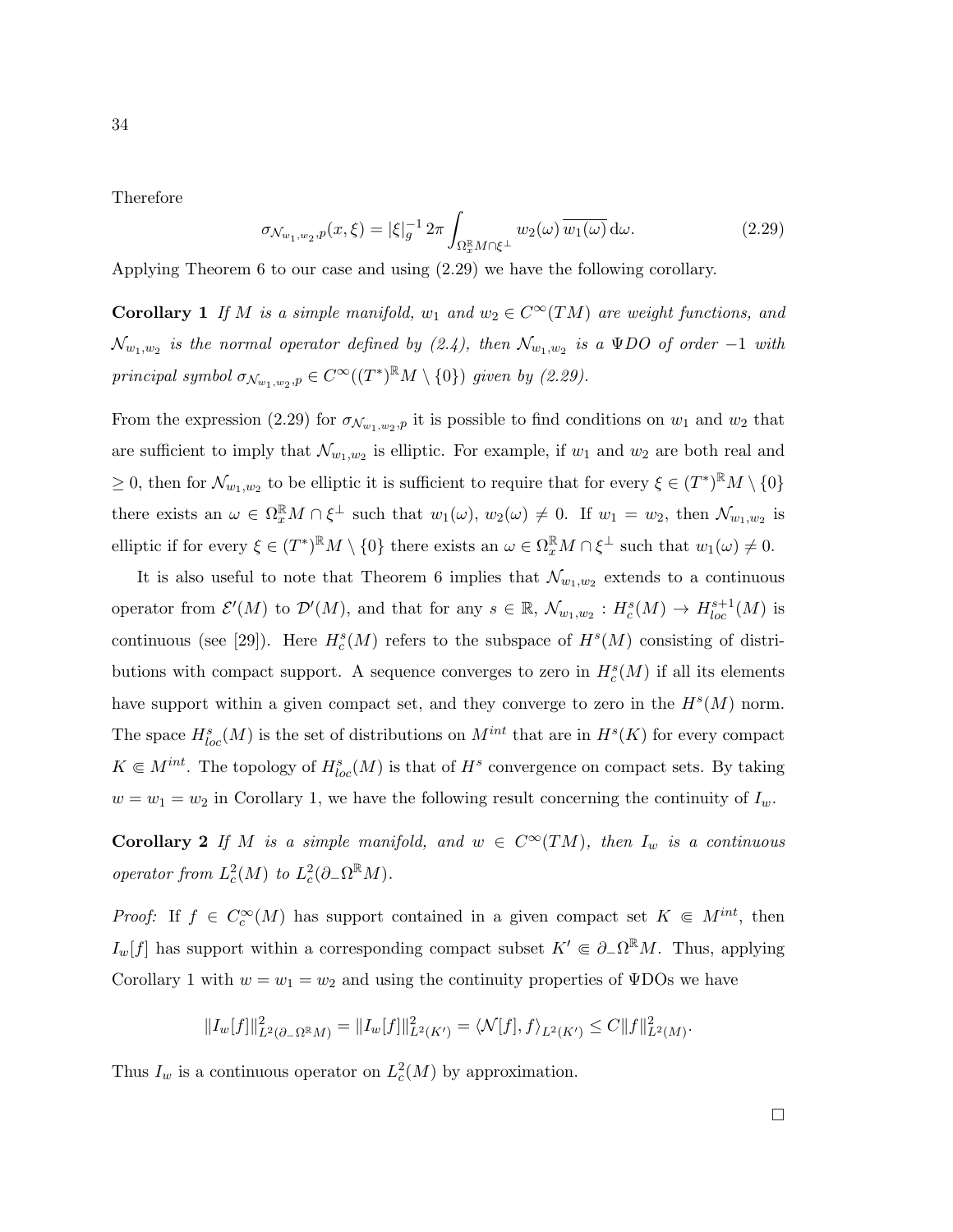We now apply corollary 2 to prove a continuity result for  $I^*_{w}$ .

**Theorem 7**  $I_w^*$  maps  $H_c^1(\partial_\Omega \Omega^{\mathbb{R}} M)$  to  $H_{loc}^1(M)$  continuously.

*Proof:* Suppose that  $f \in C_c^{\infty}(\partial_{-}\Omega^{\mathbb{R}}M)$  has support contained within a given compact set  $K' \in \partial_{-}\Omega^{\mathbb{R}}M$ , and suppose that  $h \in L_c^2(M)$  with  $||h||_{L^2(M)} = 1$  has support contained within a compact set  $K \in M^{int}$ . Then by corollary 2

$$
\langle h, I_w^*[f]\rangle_{L^2(M)}=\langle I_w[h], f\rangle_{L^2(\partial_-\Omega^\mathbb{R} M)}\leq C\|h\|_{L^2(M)}\|f\|_{L^2(\partial_-\Omega^\mathbb{R} M)}=C\|f\|_{L^2(\partial_-\Omega^\mathbb{R} M)}
$$

for some constant  $C > 0$  possibly depending on K. This shows that  $I_w^* : L^2(\partial_{-}\Omega^{\mathbb{R}}M) \to$  $L^2_{loc}(M)$  is continuous.

The remainder of the proof is very similar to the proof of Theorem 4, but now we use the fact that we have already established the  $L^2$  continuity in order to bootstrap up to  $H^1$  continuity. In parallel to the proof of Theorem 4, let  $U \in M$  be the domain of some coordinates  $(x^1, ..., x^n)$  and assume that we have an orthonormal frame  $\{E_1, ..., E_n\}$  for TU. Suppose that  $(x^1, ..., x^n, \xi^1, ..., \xi^n)$  are the corresponding coordinates for TU, and also introduce a cut-off function  $\phi \in C_c^{\infty}(U)$ . To prove the continuity property claimed it is now sufficient to show that for any f and h as defined in the previous paragraph

$$
\langle h, \phi \frac{\partial}{\partial x^i} I_w^*[f] \rangle_{L^2(M)} \le C \|f\|_{H^1(\partial_- \Omega^{\mathbb{R}} M)},\tag{2.30}
$$

since we may apply a partition of unity on K by functions like  $\phi$  with support contained in the domains of coordinate charts to estimate the full  $H^1(K)$  norm of  $I_w^*[f]$  by using (2.30) in each chart. Still following the proof of Theorem 4 we introduce a partition of unity on K' consisting of functions  $\{\psi_j\}_{j=1}^l$  which all lie in  $C_c^{\infty}(\partial_{-}\Omega^{\mathbb{R}}M)$ , and such that the support of each  $\psi_j$  is contained within the domain of a single coordinate chart. For each j, suppose these coordinates are given by  $(y_j^1, \ldots, y_j^{2n-2})$ . Using the coordinates  $(x, \xi)$  =  $(x^1, ..., x^n, \xi^1, ..., \xi^n)$  on TU, (2.13) becomes

$$
I_w^*[f](x) = \sum_{j=1}^l \int_{\mathbb{S}^{n-1}} \overline{w(x,\xi)} \, \psi_j(\pi_{\partial_- \Omega^{\mathbb{R}} M}(p_{\Omega}^{-1}(x,\xi))) \, f(\pi_{\partial_- \Omega^{\mathbb{R}} M}(p_{\Omega}^{-1}(x,\xi)) \, d\mathbb{H}_{\mathbb{S}^{n-1}}(\xi). \tag{2.31}
$$

Now we may calculate  $\frac{\partial}{\partial x^i} I_w^*[f](x)$  by differentiating under the integral in (2.31). Doing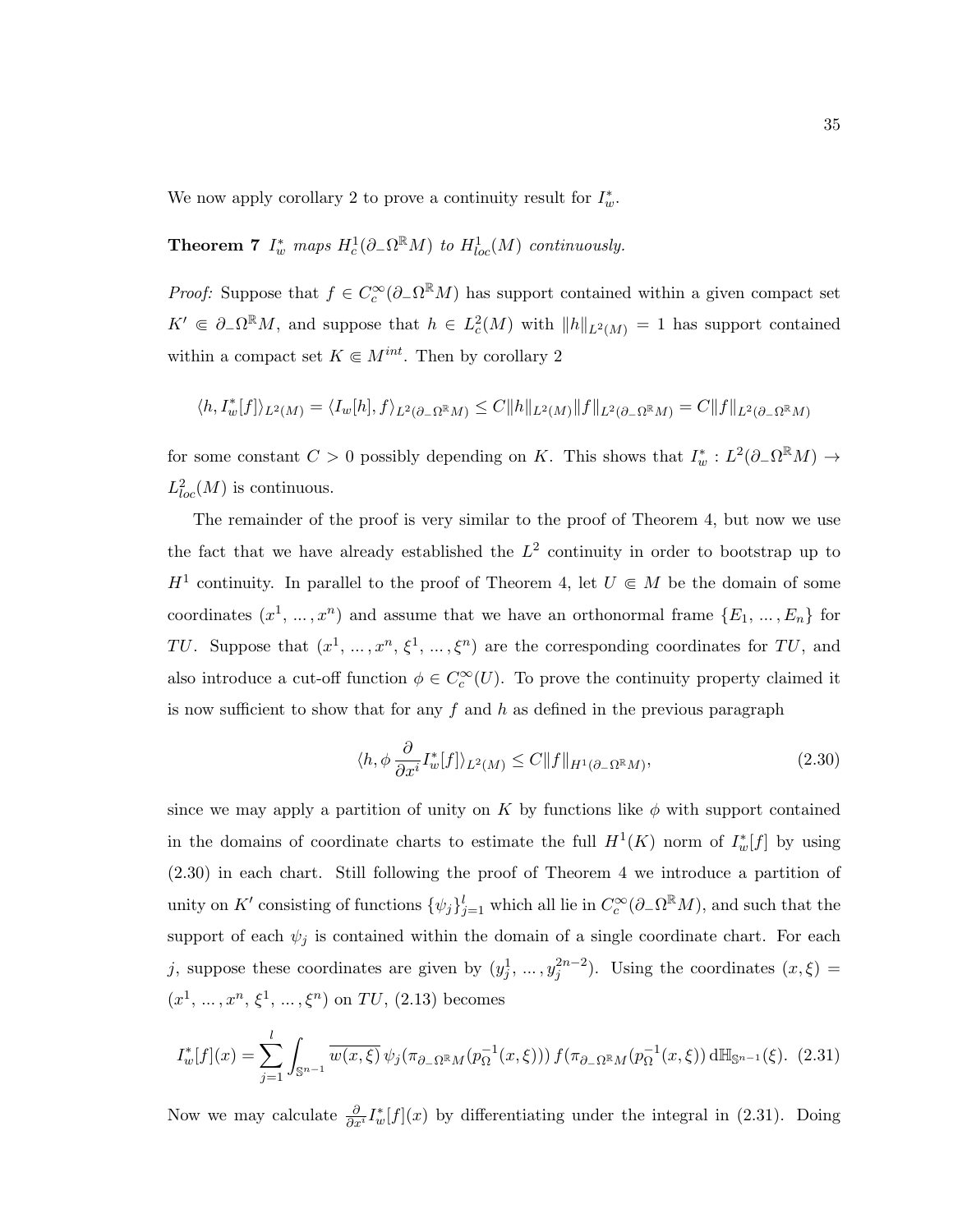this we obtain

$$
\phi \frac{\partial}{\partial x^{i}} I_{w}^{*}[f](x) = \sum_{j=1}^{l} \phi \Biggl( \int_{\mathbb{S}^{n-1}} \frac{\overline{\partial w}}{\partial x^{i}}(x,\xi) \psi_{j}(\pi_{\partial_{-\Omega}^{\mathbb{R}}M}(p_{\Omega}^{-1}(x,\xi))) f(\pi_{\partial_{-\Omega}^{\mathbb{R}}M}(p_{\Omega}^{-1}(x,\xi))) \n+ \overline{w(x,\xi)} \frac{\partial}{\partial x^{i}} (p_{\Omega}^{-1}(x,\xi))^{k} \frac{\partial \psi_{j}}{\partial y_{j}^{k}}(\pi_{\partial_{-\Omega}^{\mathbb{R}}M}(p_{\Omega}^{-1}(x,\xi))) f(\pi_{\partial_{-\Omega}^{\mathbb{R}}M}(p_{\Omega}^{-1}(x,\xi))) \n+ \overline{w(x,\xi)} \frac{\partial}{\partial x^{i}} (p_{\Omega}^{-1}(x,\xi))^{k} \psi_{j}(\pi_{\partial_{-\Omega}^{\mathbb{R}}M}(p_{\Omega}^{-1}(x,\xi))) \n\cdot \frac{\partial f}{\partial y_{j}^{k}} (\pi_{\partial_{-\Omega}^{\mathbb{R}}M}(p_{\Omega}^{-1}(x,\xi))) \, d\mathbb{H}_{\mathbb{S}^{n-1}}(\xi) \Biggr).
$$

From this equation we see that  $\phi \frac{\partial}{\partial x^i} I_w^*[f](x)$  is given as a sum of terms  $I_{w_{ij}}^*[f](x)$  and  $I^*_{w_{ij}^k}[\frac{\partial f}{\partial y_j^k}$  $\frac{\partial f}{\partial y_j^k}$  are the  $w_{ij}$  and  $w_{ij}^k$  are an indexed set of weights, and  $\frac{\partial f}{\partial y_j^k}$  are derivatives of  $f$  in local coordinates that are defined on the required respective domains. These weights are all in  $C_c^{\infty}(\Omega M)$  and depend on  $\phi$  as well as the choice of partition  $\{\psi\}_{j=1}^l$ , but not on either  $f$  or  $h$ . Therefore (2.30) holds by applying the same argument that established the  $L^2$  continuity of  $I_w^*$  to each of these terms. Now the constant C may depend on both K and  $K'$ . This completes the proof.

 $\Box$ 

Remark 5: A similar argument to that found in the proof of Theorem 7 could also be used to show that  $I_w^*: H_c^k(\partial_\Omega \Omega^{\mathbb{R}} M) \to H_{loc}^k(M)$  is continuous for any non-negative integer k. However, we will not need the result for  $k > 1$ , and so have not included that case in the theorem.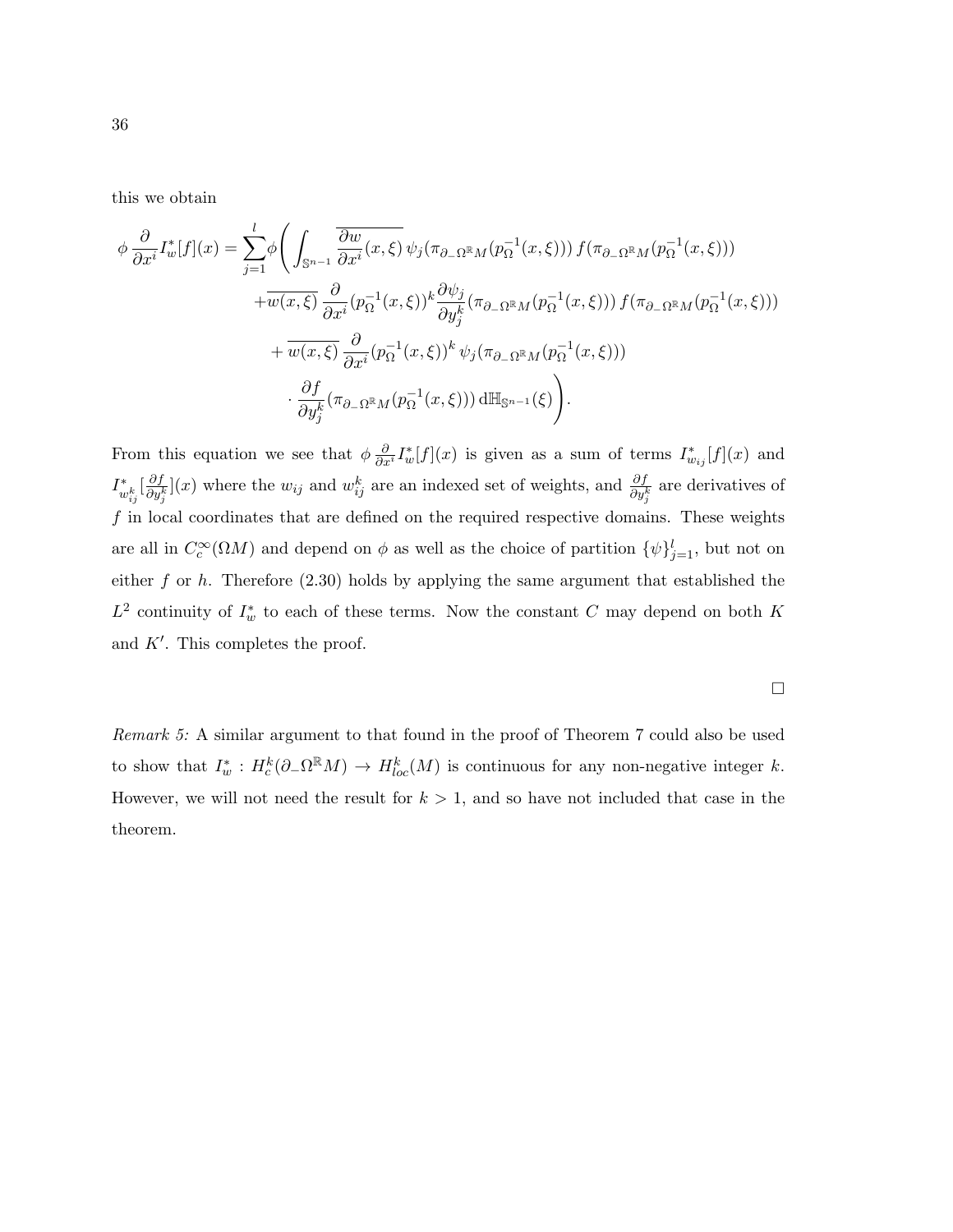#### Chapter 3

#### THE LINEARIZED PROBLEM

We now return to the linearization of the polarization problem described at the beginning of the previous chapter. This linearized problem is the inversion of the transform  $I_{U_1,U_2}$  defined by (2.1) which takes  $f \in \tau_1^1(M)$  to a (possibly rough) section of the vector bundle  $B_2(\partial_-\Omega^{\mathbb{R}}M)$  defined in Chapter 1. For each  $\xi \in \partial_-\Omega^{\mathbb{R}}M$  and  $\eta, \zeta \in T_{\pi(\xi)}M$ , the value of  $I_{U_1,U_2}[f](\eta,\zeta)$  is given by (2.1). We will assume that M is a simple manifold (see definition 3), and also assume that we have a set of global coordinates  $(x^1, ..., x^n)$  for M, which provide natural global coordinates on  $TM$  as well. If we simply write out  $(2.1)$  with respect to these coordinates, taking  $R(\dot{\gamma}_{x,v}(s))_{ab} = g(\gamma_{x,v}(s))_{dy} (\mathcal{I}_{0,s}^{\gamma_{x,v}})_b^j$  $_{b}^{j}\,(U_{2}^{-1})(\dot{\gamma}_{x,v}(s))_{a}^{d}$  and  $Q(\dot{\gamma}_{x,v}(s))_{k}^{m} = (U_1)(\dot{\gamma}_{x,v}(s))_{p}^{m} (\mathcal{I}_{0,s}^{\gamma_{x,v}})_{k}^{p}$  $_k^p$ , we have

$$
((I_{U_1,U_2})[f])(x,v)_{kb} = \int_0^l R(\dot{\gamma}_{x,v}(s))_{ab} [P_{\dot{\gamma}_{x,v}(s)} f](\gamma_{x,v}(s))_m^a Q(\dot{\gamma}_{x,v}(s))_k^m ds.
$$
 (3.1)

To fully analyze this operator in coordinates we also need the expansion

$$
[P_v f]_m^a = \left(\delta_r^a - \frac{v^a v_r}{|v|_g^2}\right) f_u^r \left(\delta_m^u - \frac{v^u v_m}{|v|_g^2}\right).
$$
 (3.2)

Using (3.2) we can expand the integrand in (3.1) in terms of the components  $f_u^r$ . From this, we can see that  $((I_{U_1,U_2})[f])(\xi)_{kb}$  is a sum of weighted X-ray transforms of each of these components. Therefore, if f has support compactly contained in the interior of  $M$ , then we may apply Theorem 3 to conclude that each of the components of  $I_{U_1,U_2}[f]$  are in  $C_c^{\infty}(\partial_- \Omega M)$ . This reasoning gives the following theorem.

**Theorem 8** The map  $I_{U_1,U_2}: (\tau_1^1)_c(M) \to (\beta_2)_c(\partial_\mathcal{-\Omega} M)$  is continuous.

Much of the remainder of our analysis of this transform,  $I_{U_1,U_2}$ , will proceed in a very similar manner. We will look at the individual components of  $I_{U_1,U_2}$  in coordinates as individual X-ray transforms and apply the results of Chapter 2.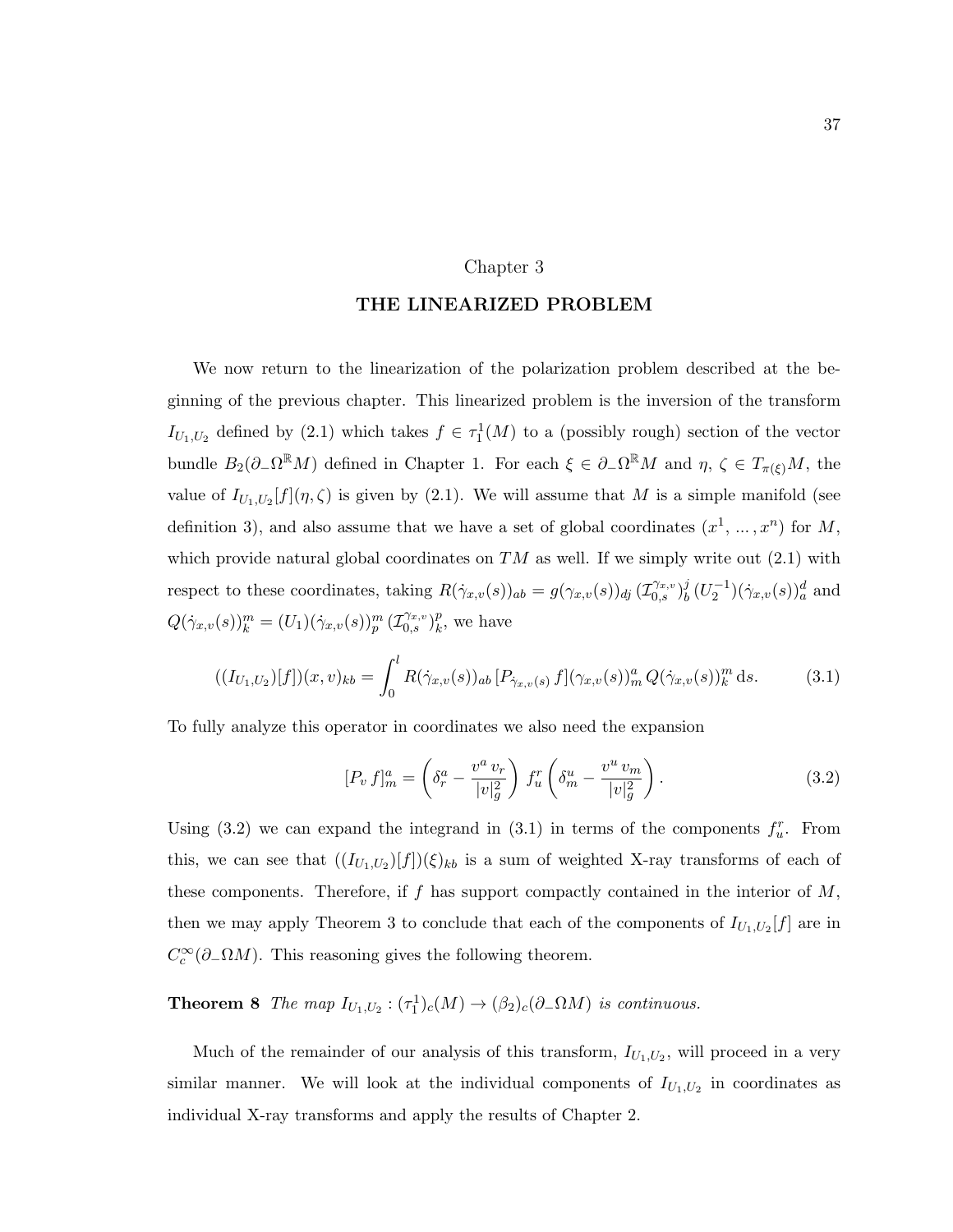In section 3.1 we define and analyze the normal operator  $\mathcal{N}_{U_1,U_2}$  in a manner analogous to the treatment of  $\mathcal{N}_{w_1,w_2}$  in Chapter 2. Having done this we apply the results to the linear problem in section 3.2. Finally, to complete our study of the linear problem in section 3.3 we apply analytic microlocal methods to prove generic injectivity.

## 3.1 The operators  $I_{U_1,U_2}^*$  and  $\mathcal{N}_{U_1,U_2}$

In order to define  $\mathcal{N}_{U_1,U_2}$  we first introduce some new norms and spaces. Both  $T_1^1M$  and  $B_2(\partial_-\Omega^{\mathbb{R}}M)$  are vector bundles with inner products on each fiber induced by the metric g. These are defined with respect to any given frame as

$$
\langle f, h \rangle_{(T_1^1)xM} = f_u^r g_{r\alpha}(x) g^{u\epsilon}(x) \overline{h}_{\epsilon}^{\alpha} \quad \text{and} \quad \langle F, H \rangle_{(B_2)_{(x,v)}(\partial - \Omega^{\mathbb{R}}M)} = F_{kb} g^{k\kappa}(x) g^{b\nu}(x) \overline{H}_{\kappa\nu}.
$$

Using these we may introduce the corresponding  $L^2$  inner products and spaces for the sections of each vector bundle (see for example [16]). These inner products are given by

$$
\langle f, h \rangle_{L^2 \tau_1^1(M)} = \int_M \langle f, h \rangle_{(T_1^1)_x M} \, dv_g \tag{3.3}
$$

and

$$
\langle F, H \rangle_{L^2 \beta_2(\partial_- \Omega^{\mathbb{R}} M)} = \int_{\partial_- \Omega^{\mathbb{R}} M} \langle F, H \rangle_{(B_2)_{\xi}(\partial_- \Omega^{\mathbb{R}} M)} \mathrm{d}V_{\partial_- \Omega^{\mathbb{R}} M}.
$$
\n(3.4)

We now define the transpose  $I_{U_1,U_2}^*$  in an analogous manner to the definition of  $I_w^*$  in Chapter 2. Indeed, for  $F \in \beta_2(\partial_- \Omega^{\mathbb{R}} M)$  and  $h \in \tau_1^1(M)$  we define  $I_{U_1,U_2}^*[F]$  by

$$
\langle I^*_{U_1,U_2}[F],h\rangle_{L^2\tau^1_1(M)}=\langle F,I_{U_1,U_2}[h]\rangle_{L^2\beta_2(\partial_-\Omega^{\mathbb{R}} M)}.
$$

Similarly we define the normal operator  $\mathcal{N}_{U_1,U_2}$  by

$$
\mathcal{N}_{U_1,U_2} = I_{U_1,U_2}^* \circ I_{U_1,U_2}.\tag{3.5}
$$

The important properties of this operator are contained in the next two theorems. As we might expect from section 1.3, there is a difference between the 3 dimensional case, and the case of more than 3 dimensions. We will first deal with the case of greater than 3 dimensions since it is simpler, and most of the analysis there actually applies to the 3 dimensional case as well.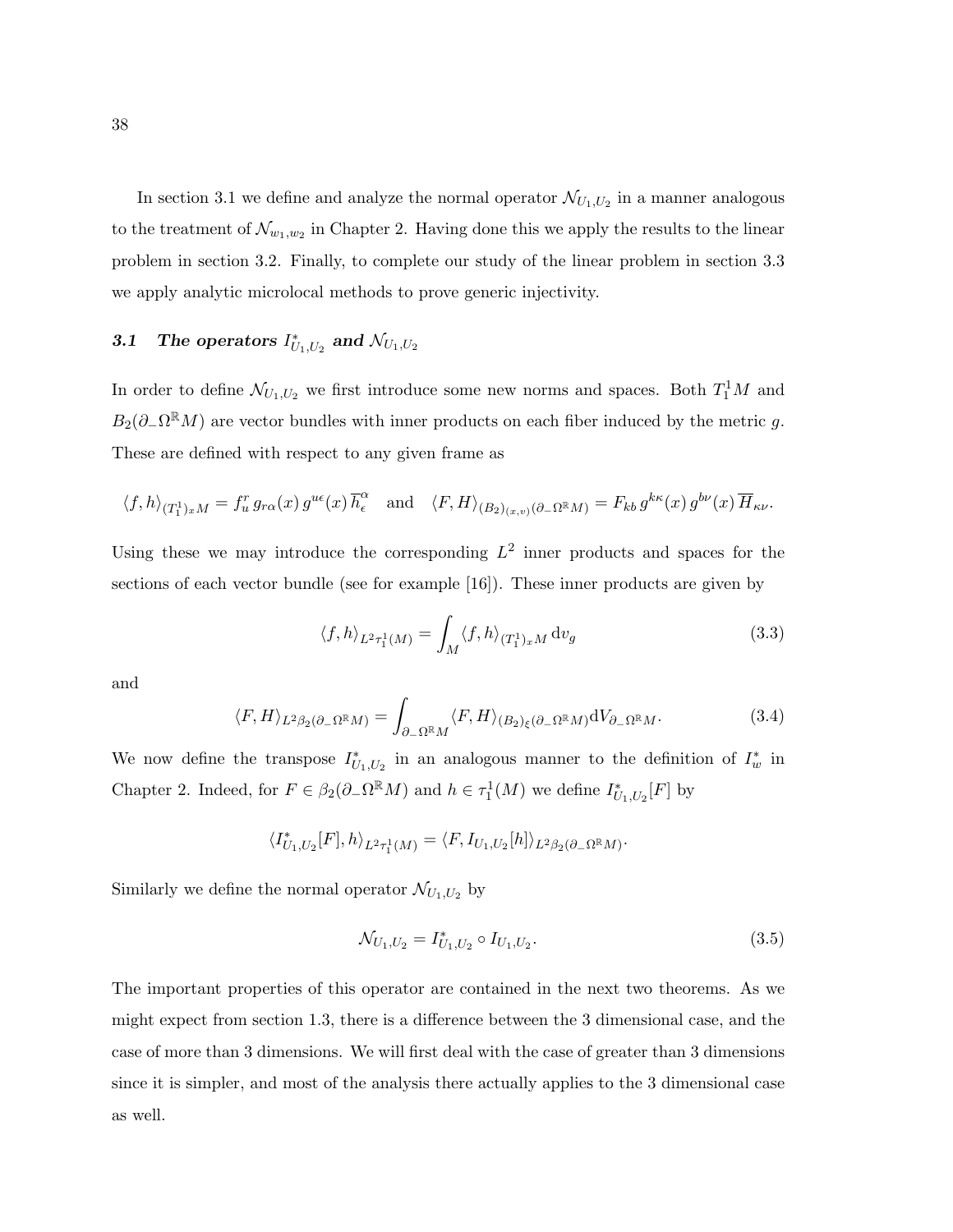**Theorem 9** If M is a simple manifold, then the operator  $\mathcal{N}_{U_1,U_2}$  defined by (3.5) is a  $\Psi DO$ of order  $-1$  on the sections of the vector bundle  $T_1^1M$ . Furthermore, if the dimension of M is greater than 3, then  $\mathcal{N}_{U_1,U_2}$  is elliptic.

*Proof:* The first step is derive an integral formula for  $\mathcal{N}_{U_1,U_2}$  similar to the one found in section 2.3 for  $\mathcal{N}_{w_1,w_2}$ . Indeed, as in that section we have according to (3.4)

$$
\langle \mathcal{N}_{U_{1},U_{2}}[f], h \rangle_{L^{2}\tau_{1}^{1}(M)} = \langle I_{U_{1},U_{2}}[f], I_{U_{1},U_{2}}[h] \rangle_{L^{2}\beta_{2}(\partial_{-}\Omega^{\mathbb{R}}M)} \n= \left( \int_{\partial_{-}\Omega^{\mathbb{R}}M} |dV_{\partial_{-}\Omega^{\mathbb{R}}M}(x,v)| g(x)^{bb'} g(x)^{kk'} \times \n\left( \int_{0}^{l(x,v)} R(\dot{\gamma}_{x,v}(s))_{ab} [P_{\dot{\gamma}_{x,v}(s)} f](\gamma_{x,v}(s))_{m}^{a} Q(\dot{\gamma}_{x,v}(s))_{k}^{m} ds \right) \times \n\left( \int_{0}^{l(x,v)} R(\dot{\gamma}_{x,v}(t))_{a'b'} [P_{\dot{\gamma}_{x,v}(t)} h](\gamma_{x,v}(t))_{m'}^{a'} Q(\dot{\gamma}_{x,v}(t))_{k'}^{m'} dt \right) \right) \n= \left( \int_{\partial_{-}\Omega^{\mathbb{R}}M} |dV_{\partial_{-}\Omega^{\mathbb{R}}M}(x,v)| \times \n\left( \int_{0}^{l(x,v)} (T_{0,-s}^{\dot{\gamma}_{x,v}(s)})_{b}^{b'} (U_{2}^{-1})(\dot{\gamma}_{x,v}(s))_{a}^{b} [P_{\dot{\gamma}_{x,v}(s)} f](\gamma_{x,v}(s))_{m}^{a} \times \n\left( U_{1})(\gamma_{x,v}(s))_{p}^{m} (T_{0,-s}^{\dot{\gamma}_{x,v}(s)})_{k}^{k'} g(\gamma_{x,v}(s))_{m'}^{kp} ds \right) \times \n\left( \int_{0}^{l(x,v)} R(\dot{\gamma}_{x,v}(t))_{a'b'} [P_{\dot{\gamma}_{x,v}(t)} h](\gamma_{x,v}(t))_{m'}^{a'} Q(\dot{\gamma}_{x,v}(t))_{k'}^{m'} dt \right) \right).
$$

In this last inequality we have used the following property of parallel translation in relation to the metric

$$
g(x)^{bb'}(\mathcal{I}_{0,s}^{\gamma_{x,v}})^j_b = (\mathcal{I}_{s,0}^{\gamma_{x,v}})^{b'}_o(\mathcal{I}_{0,s}^{\gamma_{x,v}})^o_{\rho} g(x)^{\rho b} (\mathcal{I}_{0,s}^{\gamma_{x,v}})^j_b = (\mathcal{I}_{s,0}^{\gamma_{x,v}})^{b'}_b g(\gamma_{x,v}(s))^{bj}.
$$

We could also use (3.2) to fully expand the above integrands in coordinates, but will not because the notation already seems excessive. With such a full expansion we would have a sum of the form

$$
\int_{\partial_{-\Omega} \mathbb{R}M} \Big( \int_0^{l(x,v)} w_2(\dot{\gamma}_{x,v}(s))_r^{uk'b'} f(\gamma_{x,v}(s))_u^r ds \Big) \times \overline{\left( \int_0^{l(x,v)} w_1(\dot{\gamma}_{x,v}(t))_{\alpha k'b'}^{\epsilon} h(\gamma_{x,v}(t))_e^{\alpha} dt \right)} |dV_{\partial_{-\Omega} \mathbb{R}M}(x,v)|.
$$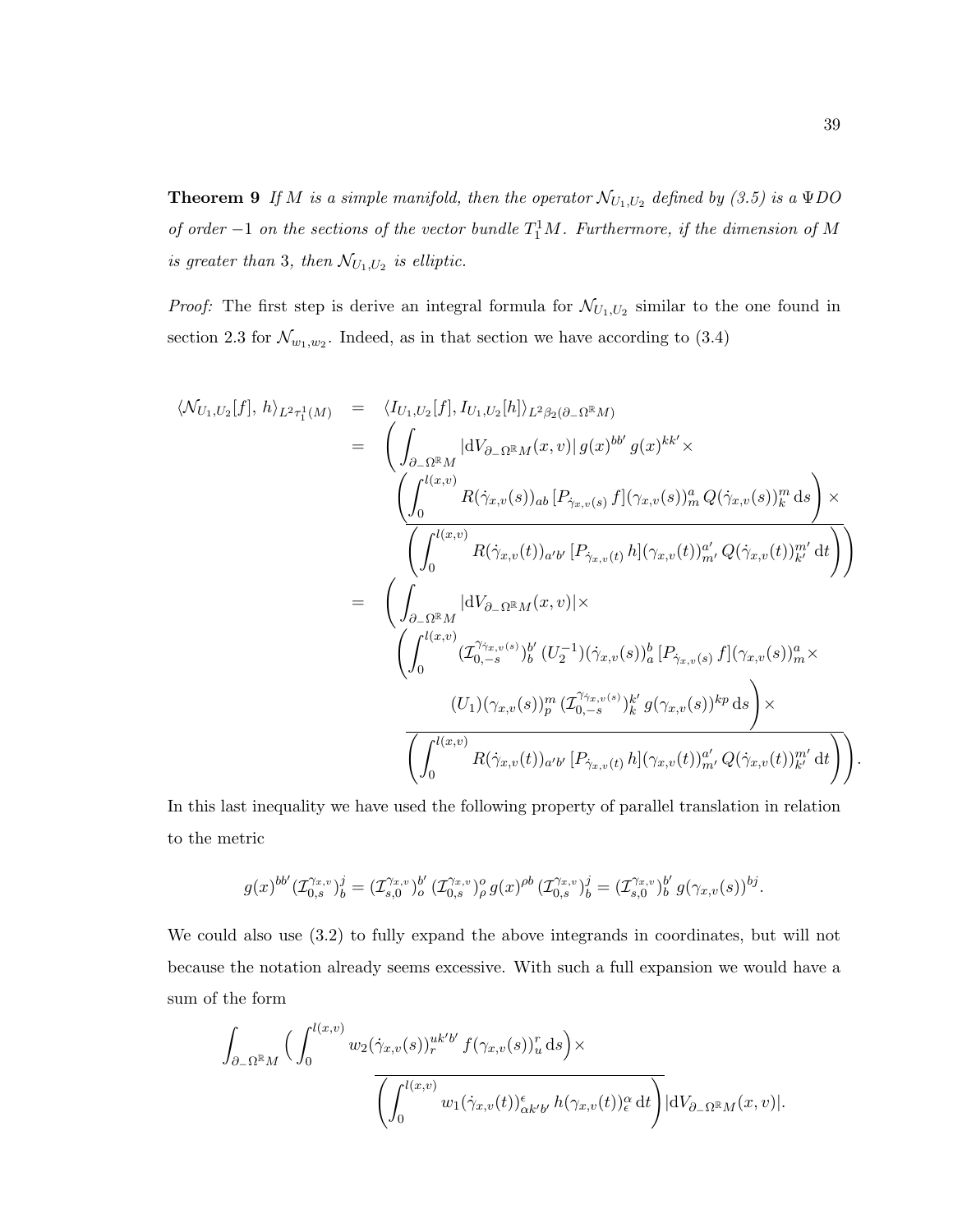For any  $(x, v) \in \Omega M$  the weights  $w_1(x, v)_{\alpha k'b'}^{\epsilon}$  and  $w_2(x, v)_{r}^{uk'b'}$  are given by

$$
w_1(x,v)_{\alpha k'b'}^{\epsilon} = g(x)_{d'j'} \left( \mathcal{I}_{-l(x,-v),0}^{\gamma_x,v} \right)_{b'}^{j'} \left( U_2^{-1} \right) (x,v)_{a'}^{d'} \left[ P_{x,v} \right]_{m'\alpha}^{a'\epsilon} \left( U_1 \right) (x,v)_{p'}^{m'} \left( \mathcal{I}_{-l(x,-v),0}^{\gamma_x,v} \right)_{k'}^{p'} \tag{3.6}
$$

and

$$
w_2(x,v)_r^{uk'b'} = (\mathcal{I}_{0,-l(x,-v)}^{\gamma_{x,v}})_b^{b'} (U_2^{-1})(x,v)_a^b [P_{x,v}]_{mr}^{au} (U_1)(x,v)_p^m (\mathcal{I}_{0,-l(x,-v)}^{\gamma_{x,v}})_k^{k'} g(x)^{kp}.
$$
 (3.7)

The components of  $[P_{x,v}]_{m'\alpha}^{\alpha'\epsilon}$  can be calculated from (3.2), although as we will see below this is unnecessary for our purposes. If we apply the steps from section 2.3 to each of these terms separately then the equivalent of (2.16) in this case is (note that since we have global coordinates  $\pi(U) = M$ )

$$
\int_{M} \overline{h(x)_{\epsilon}^{\alpha}} \left( \int_{\mathcal{F}_{x} \setminus \{0\}} w_{2}(\text{Exp}_{x}(v))_{r}^{uk'b'} \overline{w_{1}(v/|v|_{g})_{\alpha k'b'}^{\epsilon}} \times f(\text{exp}_{x}(v))_{u}^{r} \sqrt{\det(g)} \frac{\mathrm{d}v}{|v|_{g}^{n-1}} \right) \sqrt{\det(g)} \, \mathrm{d}x
$$
\n
$$
+ \int_{M} \overline{h(x)_{\epsilon}^{\alpha}} \left( \int_{\mathcal{F}_{x} \setminus \{0\}} w_{2}(-\text{Exp}_{x}(v))_{r}^{uk'b'} \overline{w_{1}(-v/|v|_{g})_{\alpha k'b'}^{\epsilon}} \times f(\text{exp}_{x}(v))_{u}^{r} \sqrt{\det(g)} \frac{\mathrm{d}v}{|v|_{g}^{n-1}} \right) \sqrt{\det(g)} \, \mathrm{d}x.
$$

Considering now (3.3), we can see that

$$
\mathcal{N}_{U_1, U_2}[f](x)_{\epsilon}^{\alpha} = g(x)^{\alpha \alpha'} g(x)_{\epsilon \epsilon'} \left( \int_{\mathcal{F}_x \backslash \{0\}} w_2(\text{Exp}_x(v))_r^{uk'b'} \overline{w_1(v/|v|_g)_{\alpha'k'b'}^{\epsilon'}} \right. \\
\times f(\exp_x(v))_u^r \sqrt{\det(g)} \frac{\text{d}v}{|v|_g^{n-1}} \\
+ \int_{\mathcal{F}_x \backslash \{0\}} w_2(-\text{Exp}_x(v))_r^{uk'b'} \overline{w_1(-v/|v|_g)_{\alpha'k'b'}^{\epsilon'}} \left. (3.8)\right. \\
\times f(\exp_x(v))_u^r \sqrt{\det(g)} \frac{\text{d}v}{|v|_g^{n-1}} \right).
$$

By continuing to analyze each of the terms in this sum separately, the remaining results in Chapter 2 show that this is a system of  $\Psi$ DOs of order -1, and therefore a  $\Psi$ DO on the sections of the vector bundle  $T_1^1(M)$ . Furthermore, the principal symbol for this system is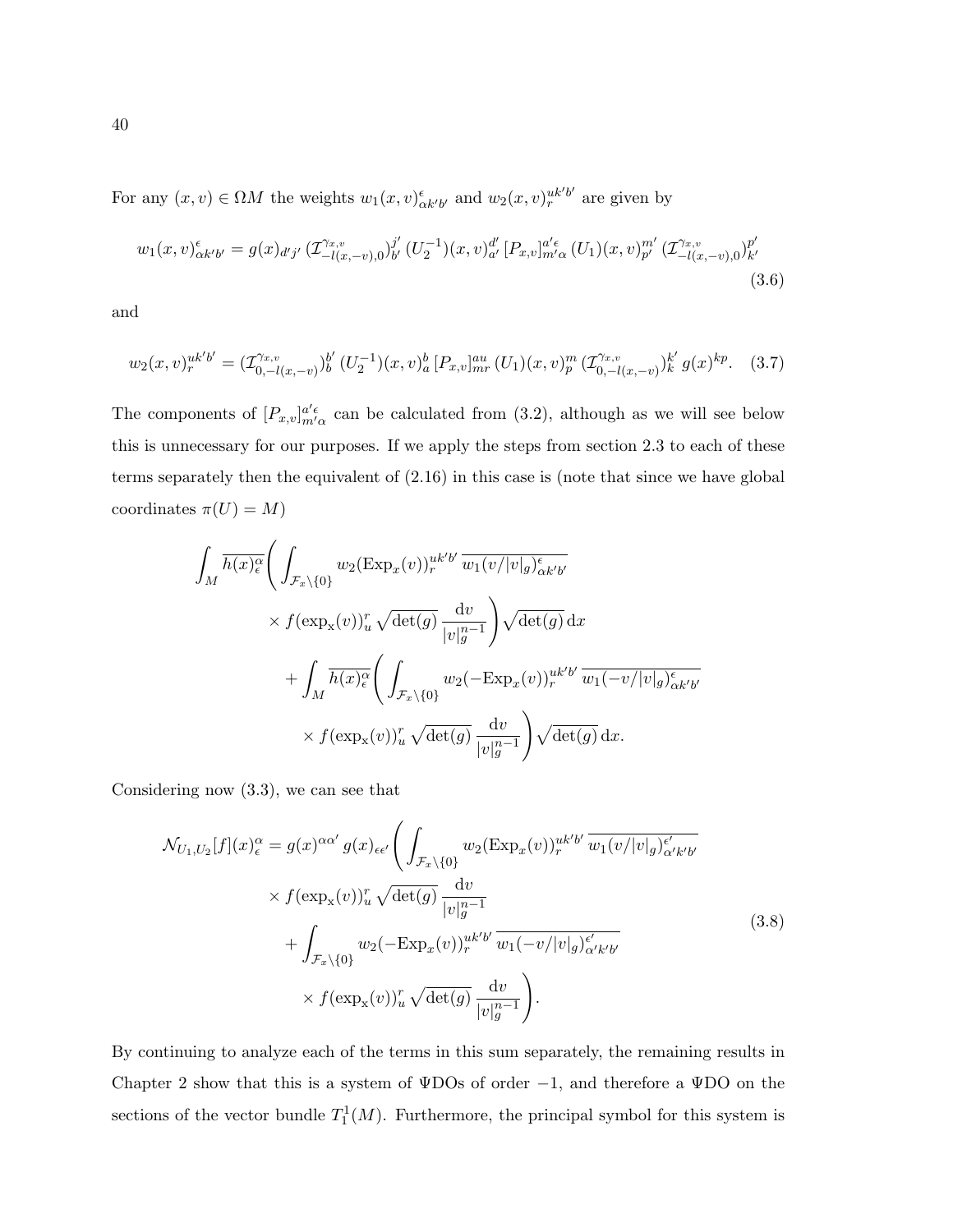given, according to (2.29), by

$$
\sigma_{\mathcal{N}_{U_1,U_2},p}(x,\xi)_{r\epsilon}^{u\alpha} = |\xi|_g^{-1} g(x)^{\alpha\alpha'} g(x)_{\epsilon\epsilon'} 2\pi \int_{\Omega_x^{\mathbb{R}} M \cap \xi^{\perp}} w_2(\omega)_r^{uk'b'} \overline{w_1(\omega)_{\alpha' k'b'}^{\epsilon'}} d\omega.
$$
 (3.9)

Recall that  $\xi^{\perp}$  is the set of vectors annihilated by the covector  $\xi$ . The principal symbol  $\sigma_{\mathcal{N}_{U_1,U_2},p}(x,\xi)$  is a linear map from  $(T_1^1)_x(M)$  to  $(T_1^1)_x(M)$  for each  $(x,\xi) \in (T^*)^{\mathbb{R}}M \setminus \{0\}.$ 

We will now prove that  $\mathcal{N}_{U_1,U_2}$  is elliptic by showing that  $\sigma_{\mathcal{N}_{U_1,U_2},p}(x,\xi)$  is injective at every point  $(x,\xi) \in (T^*)^{\mathbb{R}}M \setminus \{0\}$ . Indeed, suppose that  $f \in (T_1^1)_x M$  is not zero. We must show that this implies that  $\sigma_{\mathcal{N}_{U_1,U_1},p}(x,\xi)[f]$  is not zero. By (3.9) we have

$$
\langle \sigma_{\mathcal{N}_{U_1,U_1},p}(x,\xi)[f],f \rangle_{(T_1^1)_xM} = \frac{2\pi}{|\xi|_g} \int_{\Omega_x^{\mathbb{R}} M \cap \xi^{\perp}} w_2(\omega)_r^{uk'b'} \overline{w_1(\omega)_{\alpha k'b'}^{\epsilon}} f_u^r \overline{f_{\epsilon}^{\alpha}} d\omega.
$$

Applying (3.6), and (3.7) we can rewrite the integrand in this formula invariantly as

$$
||U_2^{-1}(\omega) \circ [P_{\omega} f] \circ U_1(\omega)||^2_{(T_1^1)_x M}.
$$
\n(3.10)

Since this quantity is always non-negative, to show that  $\sigma_{\mathcal{N}_{U_1,U_1},p}(x,\xi)[f]$  is not zero it is sufficient to prove that  $U_2^{-1}(\omega) \circ [P_\omega f] \circ U_1(\omega)$  is not zero at some point  $\omega \in \Omega_x^{\mathbb{R}} M \cap \xi^{\perp}$ . We note here that all of the steps in the proof until now apply equally well in dimension 3. It is the next step that requires dimension greater than 3. Since  $f$  is not zero, there exists some  $v \in T_xM$  such that  $f(v) \neq 0$ . When the dimension is greater than 3, it is always possible to find a vector  $\omega_v \in \Omega_x^{\mathbb{R}} M \cap \xi^{\perp}$  that is simultaneously perpendicular to v and  $f(v)$ . Given such an  $\omega_v$  we have

$$
\langle U_2^{-1}(\omega_v) \circ [P_{\omega_v} f] \circ U_1(\omega_v) (U_1^{-1}(\omega_v)v), U_2^*(\omega_v) f(v) \rangle_{g(x)} = ||f(v)||_{g(x)}^2 > 0.
$$

Therefore  $U_2^{-1}(\omega_v) \circ [P_{\omega_v} f] \circ U_1(\omega_v) \neq 0$ , and so  $\mathcal{N}_{U_1, U_2}$  is elliptic.

 $\Box$ 

We now turn to the case of dimension 3. For the statement of the theorem in this case we use the operator  $d_{\beta}$  defined by (1.15), and take  $\Lambda^2$  to be a  $\Psi$ DO on M which is a parametrix for the positive Laplace-Beltrami operator  $-\Delta_g$ .

**Theorem 10** If M is simple and the dimension of M is 3, then the system of  $\Psi$ DOs  $(\mathcal{N}_{U_1,U_2}, \Lambda^2 d_\beta)^T$  from sections of  $T_1^1(M)$  to sections of  $T_1^1(M) \bigoplus \Lambda^0(M)$  is elliptic. Furthermore, this remains true if  $\Lambda^2 d_\beta$  is replaced with the same operator with respect to any other metric  $g'$  that is sufficiently close to  $g$ .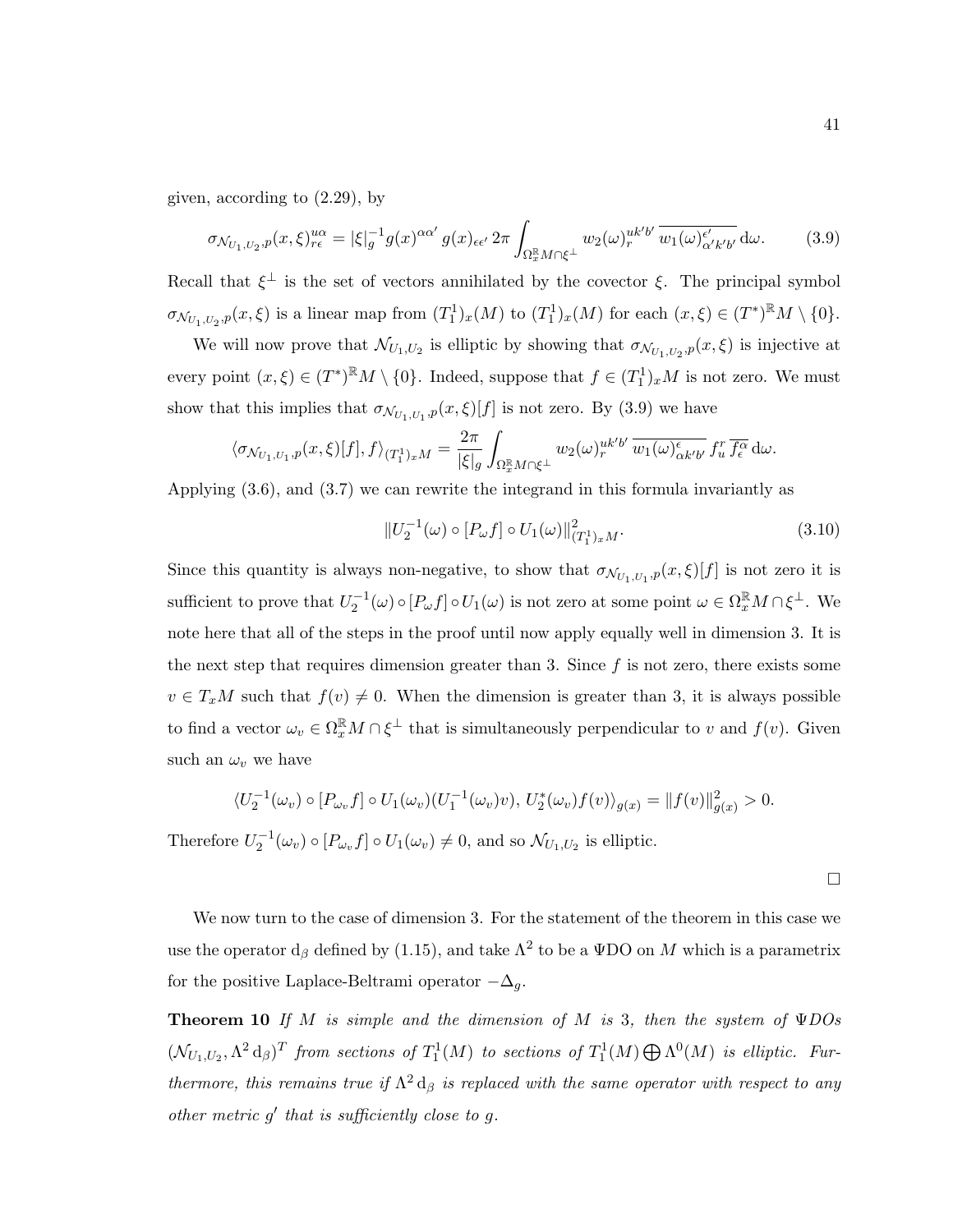*Proof:* We will first calculate the operator  $d_{\beta}: \tau_1^1(M) \to \Lambda^0(M)$  in coordinates and then determine its principal symbol. Taking any  $f \in \tau_1^1(M)$  we have

$$
d_{\beta}(f_i^j dx^i \otimes \frac{\partial}{\partial x^j}) = *d \left( \sum_{i < j} (g_{ik} f_j^k - g_{jk} f_i^k) dx^i \wedge dx^j \right)
$$
  

$$
= \frac{1}{\sqrt{\det(g)}} \left( \frac{\partial (g_{1k} f_2^k)}{\partial x^3} - \frac{\partial (g_{2k} f_1^k)}{\partial x^3} - \frac{\partial (g_{1k} f_2^k)}{\partial x^2} + \frac{\partial (g_{3k} f_1^k)}{\partial x^2} + \frac{\partial (g_{2k} f_3^k)}{\partial x^1} - \frac{\partial (g_{3k} f_2^k)}{\partial x^1} \right)
$$

From this we can see that the principal symbol  $\sigma_{d_{\beta},p}(x,\xi)$  is given by

$$
\sigma_{\mathrm{d}_{\beta},p}(x,\xi)[f] = \frac{i}{\sqrt{\det(g)}}(\xi_1(g_{2k}f_3^k - g_{3k}f_2^k) - \xi_2(g_{1k}f_3^k - g_{3k}f_1^k) + \xi_3(g_{1k}f_2^k - g_{2k}f_1^k)).
$$

Since composition of ΨDOs corresponds to multiplication at the level of principal symbols and the principal symbol of  $\Lambda^2$  is  $|\xi|_g^{-2}$ , this implies that the principal symbol  $\sigma_{\Lambda^2 d_{\beta},p}$  of  $\Lambda^2 d_\beta$  is given by

$$
\sigma_{\Lambda^2 d_{\beta},p}(x,\xi)[f] = \frac{i}{|\xi|_g^{-2} \sqrt{\det(g)}} (\xi_1(g_{2k} f_3^k - g_{3k} f_2^k) - \xi_2(g_{1k} f_3^k - g_{3k} f_1^k) + \xi_3(g_{1k} f_2^k - g_{2k} f_1^k)).
$$
\n(3.11)

To complete the proof we must show that for any  $(x,\xi) \in (T^*)^{\mathbb{R}}M \setminus \{0\}$ , the map

$$
(\sigma_{\mathcal{N}_{U_1,U_2},p}(x,\xi),\sigma_{\Lambda^2 d_\beta,p}(x,\xi))^T : (T_1^1)_x M \to (T_1^1)_x M \bigoplus \Lambda^0(M) \tag{3.12}
$$

is injective.

Indeed, let us suppose that  $f \in (T_1^1)_x M$  is such that  $(\sigma_{\mathcal{N}_{U_1,U_2},p}, \sigma_{\Lambda^2 d_{\beta},p})^T[f] = 0$ . We must show that this implies  $f = 0$ . Most of the proof of Theorem 9 still applies to this case. In fact, following through that proof we see that it is sufficient to show that if  $f \neq 0$ and  $\sigma_{\Lambda^2 d_\beta}(x,\xi)[f] = 0$ , then for any  $(x,\xi) \in (T^*)^{\mathbb{R}}M$  there exists  $\omega \in \Omega_x^{\mathbb{R}}M \cap \xi^{\perp}$  such that  $U_2^{-1}(\omega) \circ [P_{\omega}f] \circ U_1(\omega)$  is not zero. Indeed, suppose that f satisfies these hypotheses and split  $f$  into symmetric and anti-symmetric parts by writing

$$
f = f^s + f^a
$$

where  $f^s = (f + f^t)/2$  and  $f^a = (f - f^t)/2$ . Recall that  $f^t$  is the transpose of f given by (1.14). Since  $f \neq 0$ , one of  $f^s$  or  $f^a$  must be non-zero, and so we break the proof into two cases.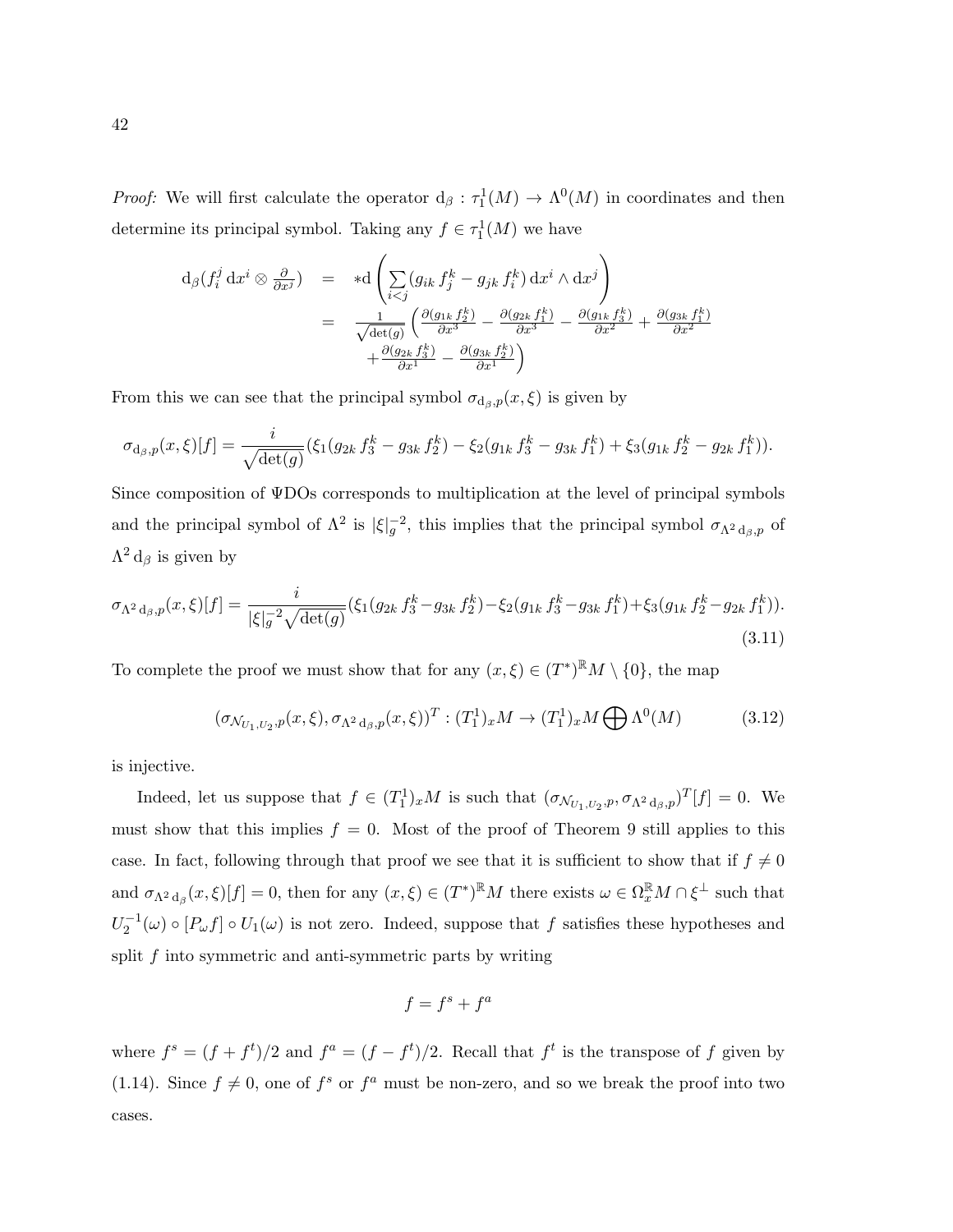Case 1:  $f^s$  is not zero. In this case there must be a real vector  $v \in T_xM$  such that  $\langle f^s(v), v \rangle_{g(x)} \neq 0$ . Take  $\omega_v \in \Omega_x^{\mathbb{R}} M \cap \xi^{\perp}$  such that  $\omega_v$  is perpendicular to v. Then since v is real we have

$$
\langle U_2^{-1}(\omega_v) \circ [P_{\omega_v} f] \circ U_1(\omega_v) (U_1^{-1}(\omega_v)v), U_2^*(\omega_v)v \rangle_{g(x)} = \langle f(v), v \rangle_{g(x)} = \langle f^s(v), v \rangle_{g(x)} \neq 0.
$$

Therefore  $U_2^{-1}(\omega_v) \circ [P_{\omega_v} f] \circ U_1(\omega_v) \neq 0$ , and the proof is complete in this case. Case 2:  $f^s$  is zero, but  $f^a$  is not zero. Since this entire calculation takes place in a single

fiber over  $M$ , we assume that we are working with respect to an orthonormal frame and so  $g_{ij} = \delta_{ij}$ . By assumption f is represented with respect to this frame by an anti-symmetric matrix

$$
f = \begin{pmatrix} 0 & f_2^1 & f_3^1 \\ -f_2^1 & 0 & f_3^2 \\ -f_3^1 & -f_3^2 & 0 \end{pmatrix}.
$$

If we also write  $v = (v^1, v^2, v^3)^T$  in this frame, then it is easy to check that

$$
f(v) = \begin{pmatrix} v^1 \\ v^2 \\ v^3 \end{pmatrix} \times \begin{pmatrix} f_3^2 \\ -f_3^1 \\ f_2^1 \end{pmatrix}
$$
 (3.13)

where  $\times$  denotes the Euclidean cross product. Also, in this orthonormal coordinate frame  $(3.11)$  becomes

$$
\sigma_{\Lambda^2 d_{\beta},p}(x,\xi)[f] = \frac{2i}{|\xi|^{-2}}(\xi_1 f_3^2 - \xi_2 f_3^1 + \xi_3 f_2^1).
$$

Therefore, if we take  $\omega = (f_3^2, -f_3^1, f_2^1)^T/|(f_3^2, -f_3^1, f_2^1)|$ , then  $\sigma_{\Lambda^2 d_\beta}(x, \xi)[f] = 0$  implies that  $\omega \cdot \xi = 0$  and so  $\omega \in \Omega_x^{\mathbb{R}} \cap \xi^{\perp}$ . Finally, if we take v to be nonzero and perpendicular to both  $\omega$  and  $\xi^{\sharp}$  (this is  $\xi$  with the index raised), then by (3.13)  $f(v)$  must be nonzero, parallel to  $\xi^{\sharp}$ , and perpendicular to  $\omega$  (see figure (3.1)). Therefore

$$
\langle U_2^{-1}(\omega) \circ [P_{\omega}f] \circ U_1(\omega) (U_1^{-1}(\omega)v), U_2^*(\omega) \xi^{\sharp} \rangle_{g(x)} \neq 0.
$$

This shows that the map (3.12) is injective which completes the proof except for the final statement. To prove the last statement of the theorem we simply note that if we replace  $\Lambda^2 d_\beta$  by the same operator with respect to a different metric g', then the principal symbol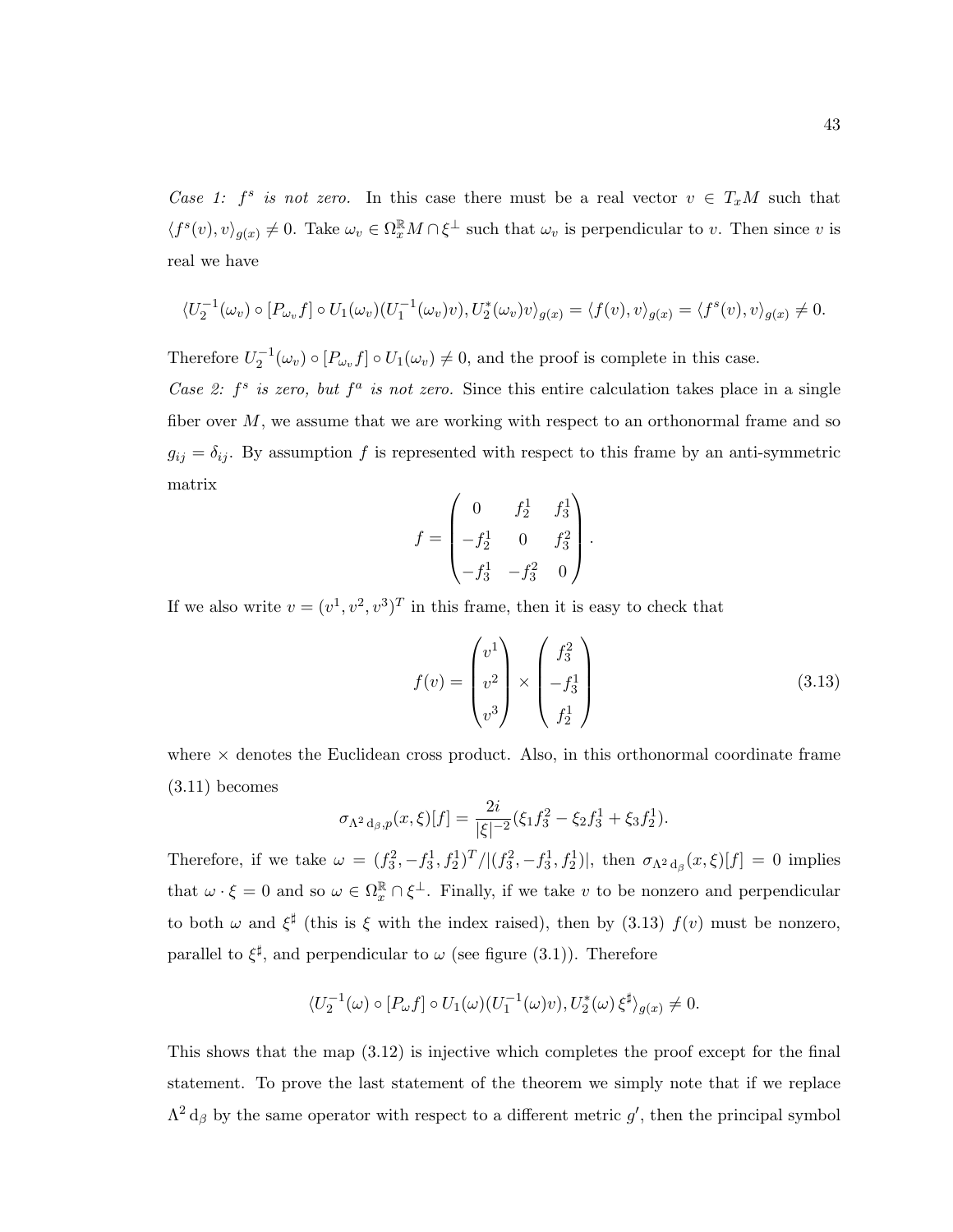

Figure 3.1: By the condition that  $\sigma_{\Lambda^2 d_\beta,p}[f] = 0$ , when  $\omega$  is chosen as indicated  $\omega$  and  $\xi^{\sharp}$  are perpendicular. Then if v is perpendicular to both  $\omega$  and  $\xi^{\sharp}$ , by (3.13)  $f(v)$  will be perpendicular to both  $\omega$  and v, and therefore necessarily parallel to  $\xi^{\sharp}$ .

of this new operator is given by (3.11) with g replaced by g'. Therefore, if  $||g - g'||_{S_2M}$  is sufficiently small, then (3.12) is still injective when the replacement is made. This completes the proof of Theorem 10.

Remark 6: In the proofs of both Theorem 9 and Theorem 10 the final step was to prove the algebraic fact that for  $f$  non-zero, and in the case of Theorem 10 satisfying the additional identity  $\sigma_{\Lambda^2 d_{\beta},p}(x,\xi)[f] = 0$ , the semi-basic tensor field  $U_2^{-1}(\omega)$  [ $P_{\omega}f$ ]  $U_1(\omega)$  cannot vanish for all  $\omega \in \Omega_x^{\mathbb{R}} M \cap \xi^{\perp}$ . This fact will also be useful later in the proof of lemma 6

The remainder of this section is dedicated to the proof of two results that will be required later. First we have the following lemma.

**Lemma 2** In dimension 3, the  $\Psi DO$   $\mathcal{N}_{U_1,U_1} \circ (\sharp \circ \ast d)$  from  $\Lambda^0(M)$  to sections of  $T^1_1(M)$  is of order  $-1$ . Here  $\sharp$  raises the first index.

*Remark 7*: Note that  $\sharp \circ *d$  is a  $\Psi DO$  of order 1 while  $\mathcal{N}_{U_1,U_2}$  is of order  $-1$ , and so we would naively expect  $\mathcal{N}_{U_1,U_2} \circ (\sharp \circ \ast d)$  to be of order 0.

*Proof:* By the calculus of  $\Psi$ DOs, it is sufficient to show that for every  $(x,\xi) \in (T^*)^{\mathbb{R}}M \setminus \{0\},\$  $\sigma_{\mathcal{N}_{U_1,U_2},p}(x,\xi) \circ \sigma_{\sharp \circ \ast d,p}(x,\xi) = 0.$  Based on (3.10), it is sufficient to show that for any non-

 $\Box$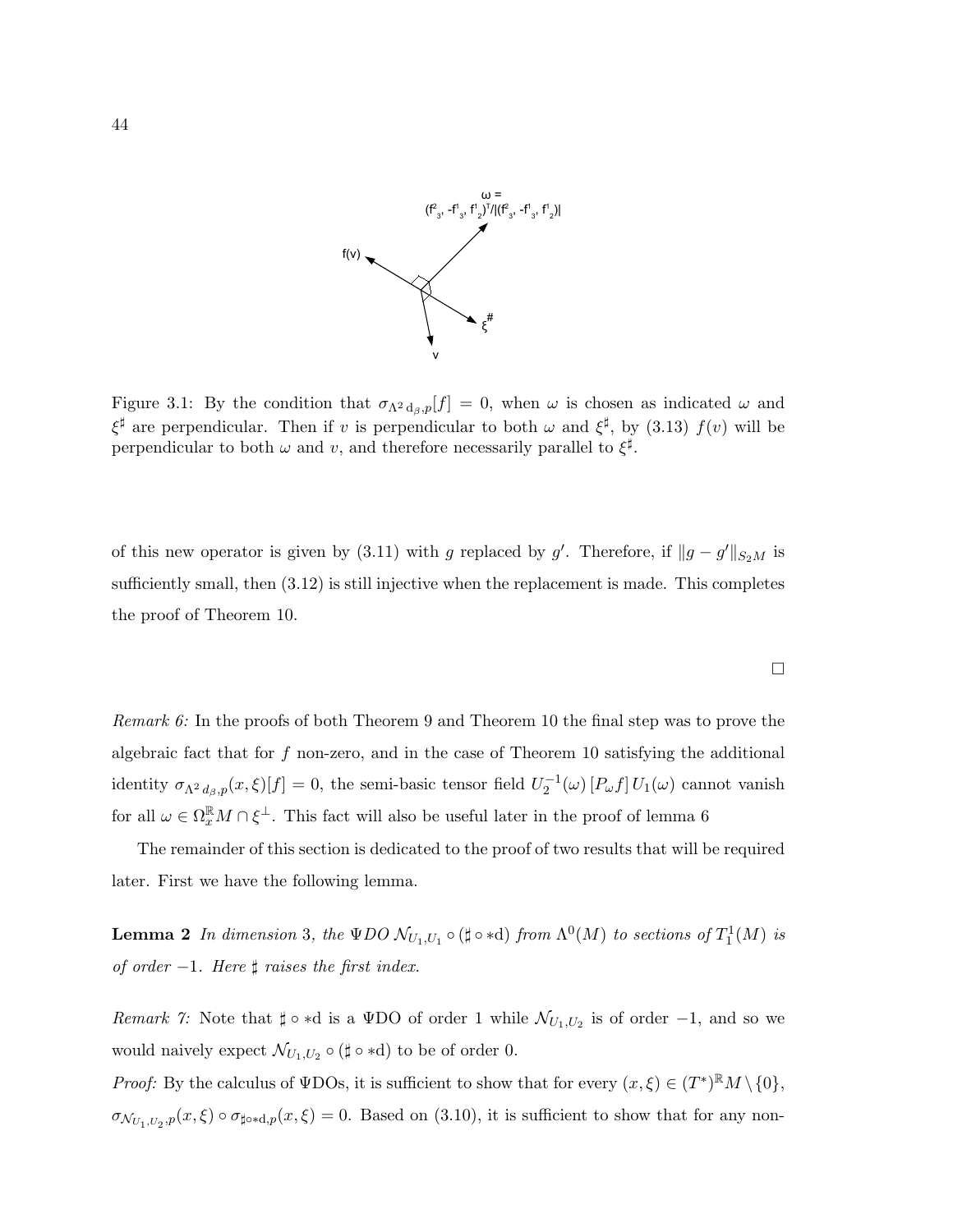zero complex number  $\tilde{\beta}$  and any  $\omega \in \Omega_x^{\mathbb{R}} M \cap \xi^{\perp}$ 

$$
P_{\omega}[\sigma_{\sharp \circ *d,p}(x,\xi)\tilde{\beta}] = 0.
$$

Let us now proceed to calculate  $\sigma_{\sharp \circ *d,p}$ . Assume that we have an oriented coordinate system  $(x^1, x^2, x^3)$  whose coordinate vectors are orthonormal at the point x,  $(x, \xi) = dx^1$ , and  $\omega = \frac{\partial}{\partial x^2}$ . Then if  $\beta \in \Lambda^0(M)$ , in these coordinates we have

$$
\sharp \circ *d(\beta) = \frac{\partial \beta}{\partial x^1} \partial_{x^2} \wedge dx^3 - \frac{\partial \beta}{\partial x^2} \partial_{x^1} \wedge dx^3 + \frac{\partial \beta}{\partial x^3} \partial_{x^1} \wedge dx^2.
$$

Therefore, if  $\tilde{\beta} = \beta(x)$  then

$$
\sigma_{\sharp \circ \ast d, p}(x, \xi) \tilde{\beta} = i \tilde{\beta} \partial_{x^2} \wedge dx^3.
$$

Similar to (3.13), if  $v \in T_xM$  is represented as the vector  $(v^1, v^2, v^3)^T$  in these coordinates, then

$$
\sigma_{\sharp \circ \ast d, p}(x, \xi) \tilde{\beta}(v) = i \tilde{\beta} \begin{pmatrix} v^1 \\ v^2 \\ v^3 \end{pmatrix} \times \begin{pmatrix} 1 \\ 0 \\ 0 \end{pmatrix} = \begin{pmatrix} 0 \\ v^3 \\ -v^2 \end{pmatrix}
$$

where  $\times$  refers to the Euclidean cross product. This implies (recall that  $\omega = \frac{\partial}{\partial x^2}$ )

$$
P_{\omega}[\sigma_{\sharp \circ \ast d, p}(x, \xi) \tilde{\beta}](v) = i \tilde{\beta} \pi_{\omega} \begin{pmatrix} 0 \\ v_3 \\ 0 \end{pmatrix} = 0.
$$

This completes the proof of the lemma.

 $\Box$ 

We also require in section 4.3 a continuity result for  $I_{U_1,U_2}^*$  which we will now prove. This theorem is not necessary to prove local uniqueness for the nonlinear problem, but is required for local stability. Note that for this result we do not require  $M$  to be simple.

**Theorem 11** The operator  $I_{U_1,U_2}^*$  is continuous from  $H_c^1\beta_2(\partial_-\Omega^{\mathbb{R}}M)$  to  $H_{loc}^1\tau_1^1M$ .

Proof: The proof involves working in coordinates and showing that each coordinate of  $I_{U_1,U_2}^*[F]$  is given by a sum of x-ray transforms  $I_w^*$  for some set of weights w applied to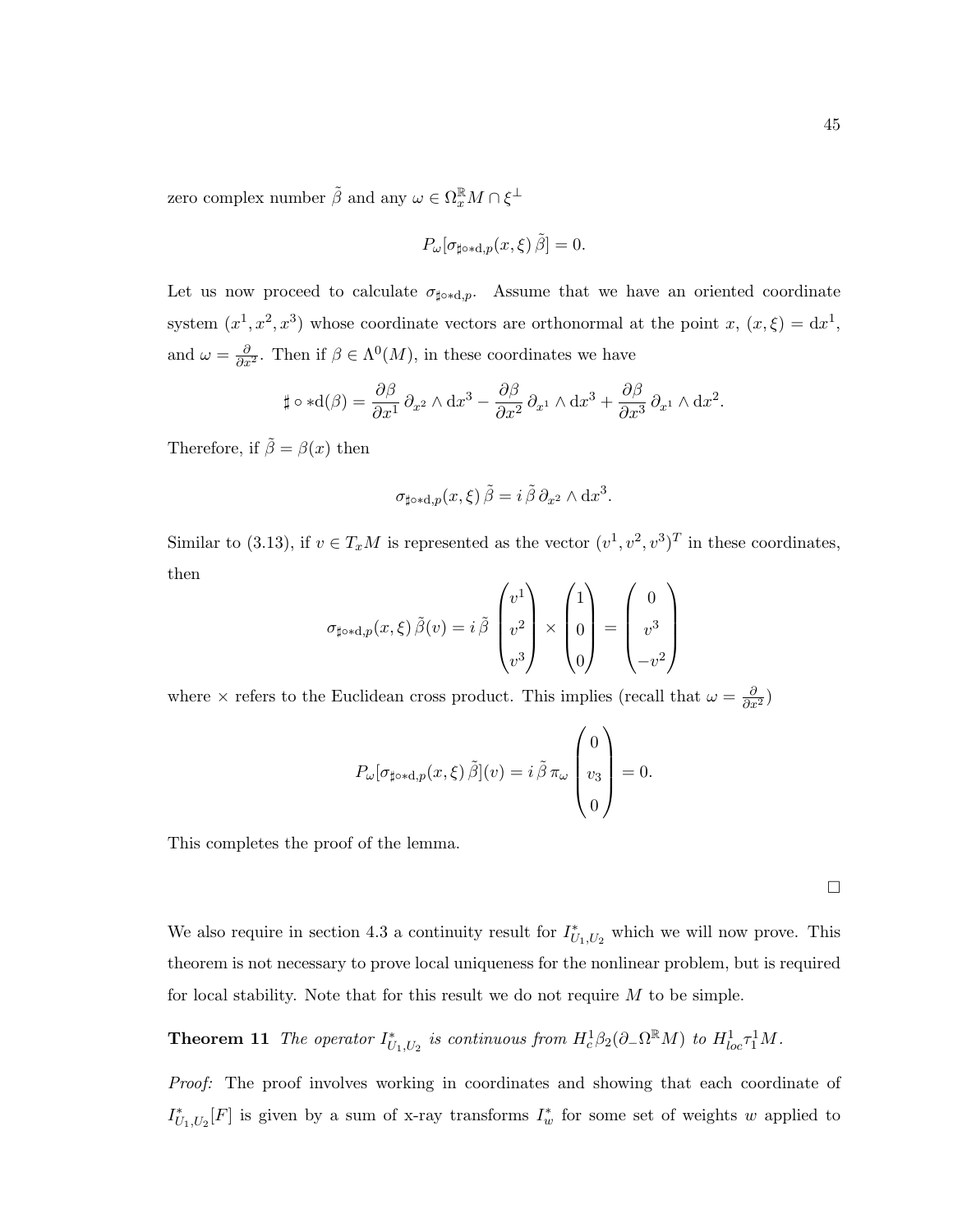the coordinates of F. To do this, let  $F \in (\beta_2)_c \partial_{-} \Omega^{\mathbb{R}} M$  with support contained in a given compact set  $K' \in \partial_{-}\Omega^{\mathbb{R}}M$  and take any  $h \in (\tau_1^1)_c M^{int}$  with support contained within a set  $K \in M$ . Let  $\{\phi_{j'}\} \subset C_c^{\infty}(\partial_{-}\Omega^{\mathbb{R}}M)$  and  $\{\psi_j\} \subset C_c^{\infty}(M^{int})$  be finite partitions of unity on  $K'$  and K respectively such that each of the cut-off functions has support contained within a coordinate chart. Then

$$
I_{U_1,U_2}^*[F]\big|_K = \sum_{j,j'} \psi_j I_{U_1,U_2}^*[\phi_{j'} F],
$$

and so it is sufficient to show that for each pair of j and j',  $(I_{U_1,U_2}^*)_{jj'} = \psi_j^m \circ I_{U_1,U_2}^* \circ \phi_{j'}^m$ :  $H_c^1 \beta_2 \partial_- \Omega^{\mathbb{R}} M \to H_c^1 \tau_1^1 M$  is continuous. Here  $\psi_j^m$  denotes multiplication by  $\psi_j$ , and similarly for  $\phi_{j'}^m$ .

Next we derive a formula for the components of  $(I_{U_1,U_2})_{jj'}[F]$  in the local coordinates. Proceeding in a manner similar to the proof of Theorem 9 we have

$$
\langle (I_{U_1,U_2}^* )_{jj'}[F], h \rangle_{L^2 \tau_1^1(M)} = \langle \phi_{j'} F, I_{U_1,U_2}[\psi_j h] \rangle_{L^2 \beta_2(\partial_- \Omega^{\mathbb{R}} M)} \n= \int_{\partial_- \Omega^{\mathbb{R}} M} \int_0^{l(x,v)} \phi_{j'} \psi_j F(x,v)_{bk} (\mathcal{I}_{0,-t}^{\gamma_{\gamma_{x,v}(t)}})_{b'}^b (\overline{U_2^{-1}}) (\dot{\gamma}_{x,v}(t))_{a'}^{b'} \times \n[P_{\dot{\gamma}_{x,v}(t)} \bar{h}] (\gamma_{x,v}(t))_{m'}^{a'} (\overline{U_1}) (\dot{\gamma}_{x,v}(t))_{p'}^{m'} (\mathcal{I}_{0,-t}^{\gamma_{\gamma_{x,v}(t)}})_{k'}^k \times \ng(\gamma_{x,v}(t))^{k'p'} \mathrm{d}t \mathrm{d}V_{\partial_- \Omega^{\mathbb{R}} M}(x,v) \n= \sum_{b,k,\alpha,\epsilon} \langle \phi_{j'} F_{bk}, I_{w_{\alpha}^{bke}}[\psi_j h_{\epsilon}^{\alpha}] \rangle_{L^2(\partial_- \Omega M)} \n= \sum_{b,k,\alpha,\epsilon} \langle I_{w_{\alpha}^{bke}}^* [\phi_{j'} F_{bk}], \psi_j h_{\epsilon}^{\alpha} \rangle_{L^2(M)}
$$

where

$$
w_{\alpha}^{b k \epsilon}(\xi) = (\mathcal{I}_{0,-l(-\xi)}^{\gamma_{\xi}})^{b}_{b'} (U_2^{-1})(\xi)_{a'}^{b'} (P_{\xi})_{m' \alpha}^{a' \epsilon} (U_1)(\xi)_{p'}^{m'} (\mathcal{I}_{0,-l(-\xi)}^{\gamma_{\xi}})^{k}_{k'} g(\pi(\xi))^{k' p'}.
$$

From this calculation we see that in local coordinates

$$
(I_{U_1,U_2}^*)_{jj'}[F]_\epsilon^\alpha = \sum_{b,k,\alpha',\epsilon'} g(x)^{\alpha\alpha'} g(x)_{\epsilon\epsilon'} \psi_j^m(x) I_{w_{\alpha'}^{bk\epsilon'}}^*[\phi_{j'}^m F_{bk}].
$$

Therefore by Theorem  $7 || (I_{U_1,U_2}^*)_{jj'}[F]_{\epsilon}^{\alpha}||_{H^1(M)} \leq C ||F||_{H^1\beta_2(\partial_{-\Omega} \mathbb{R}_M)}$  for a constant  $C > 0$ , which in turn implies the result.

 $\Box$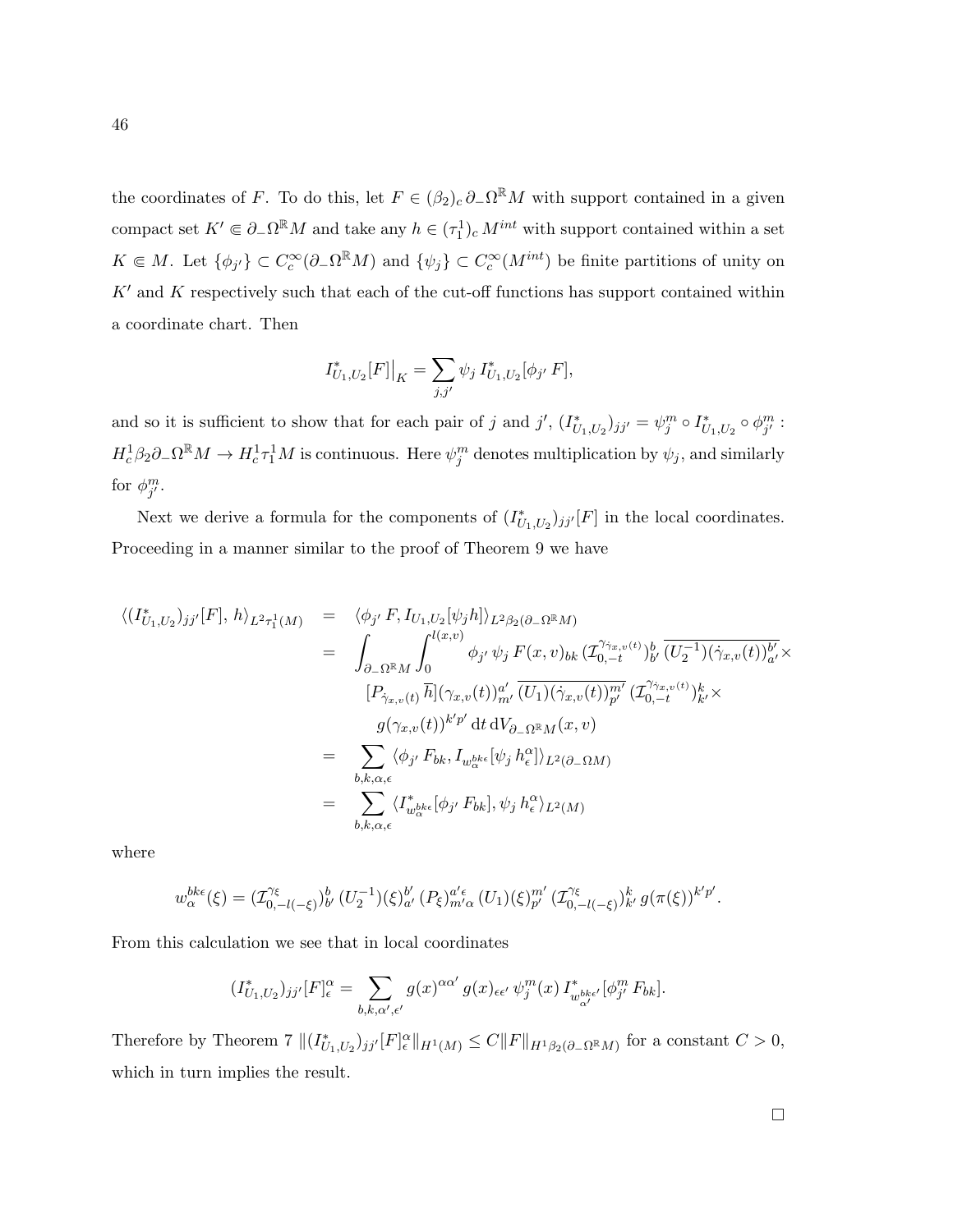In the next section we will apply Theorems 9 and 10 to the problem of inverting the transform  $I_{U_1,U_2}$ .

#### 3.2 Stability estimate for the linear problem

We now consider explicitly the linear problem of inverting the transform  $I_{U_1,U_2}$  defined by (2.1). In the case of dimension greater than 3 the results of this section together with the next will show that  $I_{U_1,U_2}$  is injective for a generic set of metrics g, and weights  $U_1$  and  $U_2$ . The precise meaning of "generic" in this context will be explained below, but in particular we may say that the result holds for a set of metrics and weights which is open and dense in the respective  $C^4$  topologies.

The case of dimension 3 is, as we may expect based on Theorem 2, more complicated. In this case we can show that the same results hold as in the higher dimensional case if we restrict to the space of tensor fields  $f \in \tau_1^1(M)$  such that  $d_\beta(f) = 0$ . Recall that  $d_\beta$  is defined in (1.15). For convenience we introduce the notation  $L^2_{\beta} \tau_1^1(M)$  for the space of tensor fields such that  $d_{\beta}(f) = 0$ , which is a closed subspace of  $L_{\beta}^2 \tau_1^1(M)$ . It may be tempting to think that the elements of  $L^2 \tau_1^1(M)$  which can be written as  $(*d(\beta))^{\#}$  are in the kernel of  $I_{U_1,U_2}$ , however this is not true. In fact they are only in this kernel according to Theorem 2 if  $U_1$ and  $U_2$  have a specific form. Lemma 2 shows that these elements are in some sense in the kernel of  $\mathcal{N}_{U_1,U_2}$  to leading order.

In order to formulate our results, we must introduce a few new objects. We will first of all take a new manifold with boundary  $M_1$  such that  $M \in M_1^{int}$ . This is always possible by taking a collar neighborhood of  $\partial M$  that is diffeomorphic to  $\partial M \times [0, \epsilon)$ , and then taking  $M_1$  to be  $M \cup (\partial M \times [-\epsilon, 0))$  where the charts for  $M_1$  across  $\partial M$  are defined in the obvious way. Furthermore, since g is smooth up to  $\partial M$ , g can be extended smoothly to a metric on  $M_1$  that agrees with g on M. If we assume that M is a simple manifold, then we may assume that with the extended metric  $M_1$  is also a simple manifold. In what follows we will assume that we have such an  $M_1$ . Note that this extension is necessitated by the fact that we wish to consider  $I_{U_1,U_2}$  and  $N_{U_1,U_2}$  acting on functions that are nonzero up to  $\partial M$ , but general  $\text{\Psi DOs}$  over M only act on elements of  $\mathcal{E}'(M)$ .

Now if  $U_1$  and  $U_2 \in \beta_1^1(M_1)$ , then we may apply all of the previous results on either M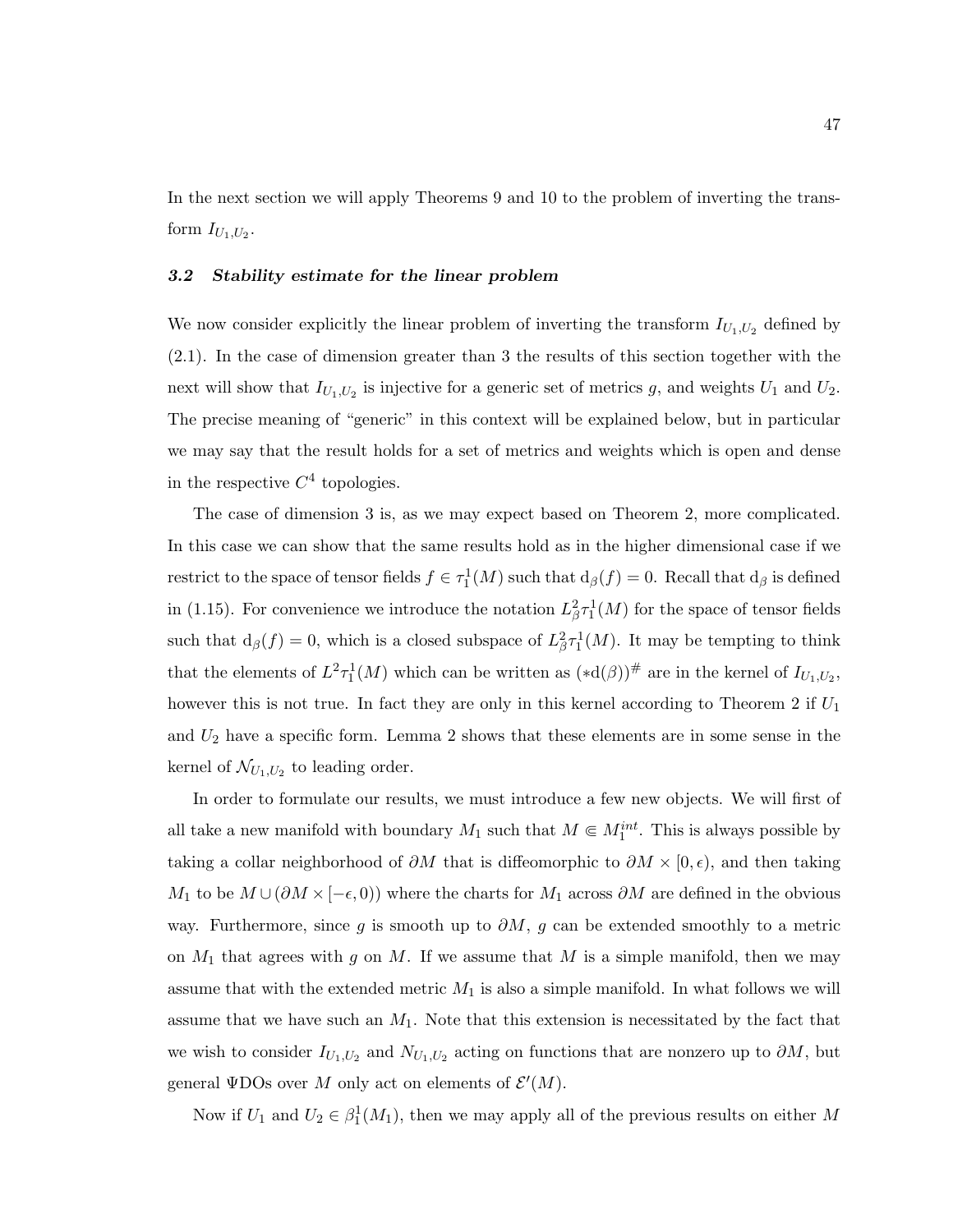or  $M_1$ . Thus we may have normal operators  $\mathcal{N}^M_{U_1,U_2}$  and  $\mathcal{N}^{M_1}_{U_1,U_2}$  $U_{1,U_2}^{M_1}$ . However, note that by the integral formula for  $\mathcal{N}_{U_1,U_2}$ , if  $\text{supp}(f) \subset M$  then  $\mathcal{N}_{U_1,U_2}^M[f] = \mathcal{N}_{U_1,\cup}^{M_1}$  $\left.\frac{d^2 M_1}{U_1, U_2}[f]\right|_M$ . Thus, if we only consider  $\mathcal{N}_{U_1,U_2}$  acting on  $L^2 \tau_1^1(M)$ , and we identify  $L^2 \tau_1^1(M)$  with the subspace of  $L^2_c \tau_1^1(M_1)$ of tensor fields having support contained in  $M$ , then there is no need to distinguish between  $\mathcal{N}_{U_1,U_2}^{M}$  and  $\mathcal{N}_{U_1,\mathcal{N}}^{M_1}$  $U_{U_1,U_2}$ . Considering these comments together with the continuity properties of  $\Psi$ DOs, we see that  $\mathcal{N}_{U_1,U_2}: L^2\tau_1^1(M) \to H^1_{loc}\tau_1^1(M_1)$ , and composing with the restriction map we obtain that  $\mathcal{N}_{U_1,U_2}: L^2 \tau_1^1(M) \to H^1 \tau_1^1(M)$  is continuous. From this we have the following corollary whose proof is formally the same as Corollary 2.

**Corollary 3** If M is a simple manifold, then  $I_{U_1,U_2}$  can be extended to a continuous operator from  $L^2 \tau_1^1(M)$  to  $L^2 \beta_2(\partial_- \Omega^{\mathbb{R}} M)$ .

For the remainder of this chapter we will be studying the inversion of  $I_{U_1,U_2}$  on the space  $L^2 \tau_1^1(M)$ . The main result in the higher dimensional case is the next theorem. In the statement and proof we use the annulus  $(\Omega_a^b)^{\mathbb{R}}M_1 = \{(x, v) \in T^{\mathbb{R}}M_1 | a < ||v||_g < b\}$  where  $0 < a < b$ . For this proof and the proof of Theorem 13 we use methods developed in [6] and [24].

**Theorem 12** If  $U_1$  and  $U_2 \in \beta_1^1(T^{\mathbb{R}}M_1 \setminus \{0\})$  are everywhere invertible and  $M_1$  is a simple manifold of dimension greater than 3, then the kernel of  $I_{U_1,U_2}$  acting on  $L^2\tau_1^1(M)$  is at most finite dimensional and contains only elements of  $\tau_1^1(M)$  that are zero to infinite order on ∂M (ie. the elements of the kernel are all smooth and vanish to infinite order on  $\partial M$ ). Furthermore, if  $I_{U_1,U_2}$  is injective, then there is a stability estimate

$$
||f||_{L^{2}\tau_{1}^{1}(M)} \leq C||\mathcal{N}_{U_{1},U_{2}}[f]||_{H^{1}\tau_{1}^{1}(M_{1})}.
$$
\n(3.14)

The constant C in (3.14) can be chosen so that there exists  $\epsilon > 0$  such that the estimate (3.14) remains valid if  $U_1$ ,  $U_2$ , and g are replaced by  $U'_1$ ,  $U'_2 \in C^3 \beta_1^1(T^{\mathbb{R}} M_1 \setminus \{0\})$ , and  $g' \in C^3$  $C^4S_2M_1$  with  $||U_1-U_1'||_{C^3\beta_1^1((\Omega_a^b)\mathbb{R}M_1)} < \epsilon$ ,  $||U_2-U_2'||_{C^3\beta_1^1((\Omega_a^b)\mathbb{R}M_1)} < \epsilon$ , and  $||g-g'||_{C^4S_2M_1} < \epsilon$ assuming that the unit sphere bundles with respect to both g and g' are contained in  $(\Omega_a^b)^{\mathbb{R}}M_1$ .

Remark 8: We require bounds on  $U_1 - U_1'$  and  $U_2 - U_2'$  in  $\beta_1^1((\Omega_a^b)^{\mathbb{R}}M_1)$  rather than just  $\beta_1^1(\Omega^{\mathbb{R}}M_1)$  since when we vary the metric g to g', the set  $\Omega^{\mathbb{R}}M_1$  changes, and we want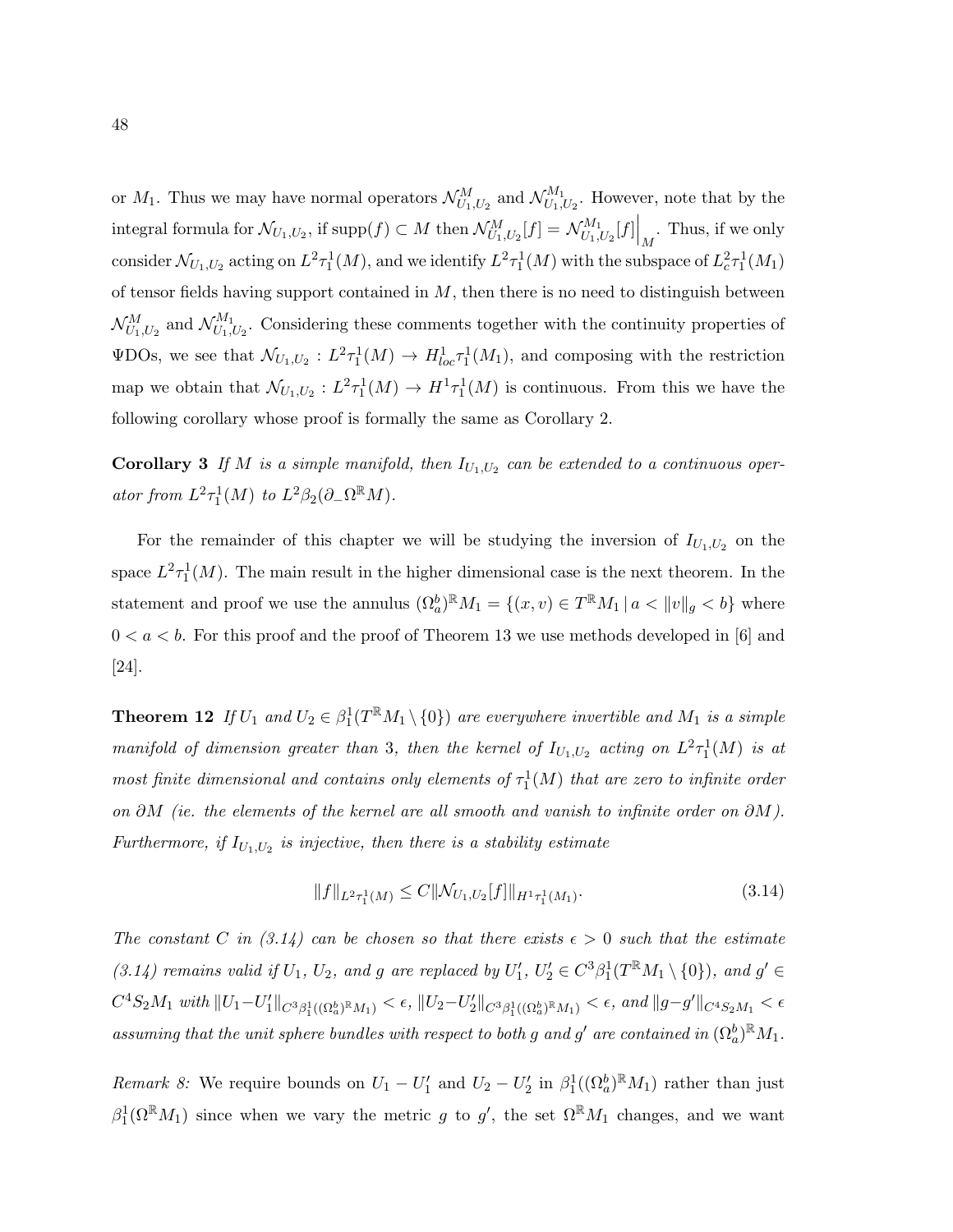to compare the operators corresponding to these different metrics. Indeed, note that the operator  $\mathcal{N}_{U_1,U_2}$  depends on the metric g, even though that dependence is not explicitly indicated by the notation as is the dependence on  $U_1$  and  $U_2$ . The conclusions of Theorem 12 show that the set of  $(U_1, U_2, g)$  for which  $\mathcal{N}_{U_1, U_2}$  is injective is open with respect to the  $C^4$ norm on the product space  $\beta_1^1((\Omega_a^b)^{\mathbb{R}}M_1) \times \beta_1^1((\Omega_a^b)^{\mathbb{R}}M_1) \times S_2M_1$ .

*Proof:* For this proof we will require an intermediate manifold  $M_{1/2}$  such that  $M \in M_{1/2}^{int} \in$  $M_1^{int}$ . For example, if  $M_1$  is constructed as described above, then  $M_{1/2}$  can be taken to be  $M\cup(\partial M\times[-\epsilon/2,0])$ . Now, take a cut-off function  $\phi\in C_c^\infty(M_1)$  such that  $\phi=1$  on  $M_{1/2}$ . By Theorem 9 the  $\Psi$ DO  $\mathcal{N}_{U_1,U_2}$  is elliptic of order  $-1$ , and therefore there exists a parametrix A for  $\mathcal{N}_{U_1,U_2}$  which is a VDO of order 1. This means that, if we denote multiplication by  $\phi$ as  $\phi^m$ , for any  $f \in L^2 \tau_1^1(M)$  we have

$$
\mathcal{A} \circ (\phi^m \circ \mathcal{N}_{U_1, U_2} \circ \phi^m)[f] = f + \mathcal{K}[f] \quad \text{on } M_{1/2}^{int} \tag{3.15}
$$

where  $\mathcal{K}: \mathcal{E}' \tau_1^1(M_1) \to \tau_1^1(M_1)$  is a properly supported smoothing operator. The addition of the cut-off functions in this formula is required for the composition of the two ΨDOs to be well-defined. Rearranging this last formula slightly, using the continuity properties of A and K, and using the fact that  $\phi f = f$ , we obtain the estimate

$$
||f||_{L^{2}\tau_{1}^{1}(M)} = ||f||_{L^{2}\tau_{1}^{1}(M_{1})} \leq C(||\mathcal{N}_{U_{1},U_{1}}[f]||_{H^{1}\tau_{1}^{1}(M_{1})} + ||f||_{H^{-s}\tau_{1}^{1}(M_{1})})
$$
(3.16)

for any  $s > 0$ . For  $f \in L^2 \tau_1^1(M) \cap \text{ker}(\mathcal{N}_{U_1, U_2})$  this estimate becomes

$$
||f||_{L^2\tau_1^1(M_1)} \leq C||f||_{H^{-s}\tau_1^1(M_1)}.
$$

Since the inclusion map  $L^2 \tau_1^1(M_1) \hookrightarrow H^{-s} \tau_1^1(M_1)$  is compact when  $s > 0$  this shows that the identity map restricted to  $f \in L^2 \tau_1^1(M) \cap \text{ker}(\mathcal{N}_{U_1,U_2})$  must be compact and so  $L^2 \tau_1^1(M) \cap \text{ker}(\mathcal{N}_{U_1,U_2})$  must be finite dimensional. From the definition of  $\mathcal{N}_{U_1,U_2}$  it is clear that  $L^2 \tau_1^1(M) \cap \text{ker}(\mathcal{N}_{U_1,U_2}) = L^2 \tau_1^1(M) \cap \text{ker}(I_{U_1,U_2})$ , and so as claimed the kernel of  $I_{U_1,U_2}$ acting on  $L^2 \tau_1^1(M)$  is finite dimensional. Further, if  $f \in L^2 \tau_1^1(M) \cap \text{ker}(\mathcal{N}_{U_1,U_2})$ , then by (3.15)  $f = -\mathcal{K}[f]$  on  $M_{1/2}^{int}$ , and in particular  $f \in \tau_1^1(M_{1/2})$ . Since  $f = 0$  on  $M_{1/2} \setminus M$ , this proves result that if  $I_{U_1,U_2}[f] = 0$ , then f vanishes to infinite order on  $\partial M$ .

The stability estimate (3.14) follows from (3.16) and the following lemma which is similar to [27, Prop. V.3.1]. See also [23, Lemma 2]. A proof is included for completeness.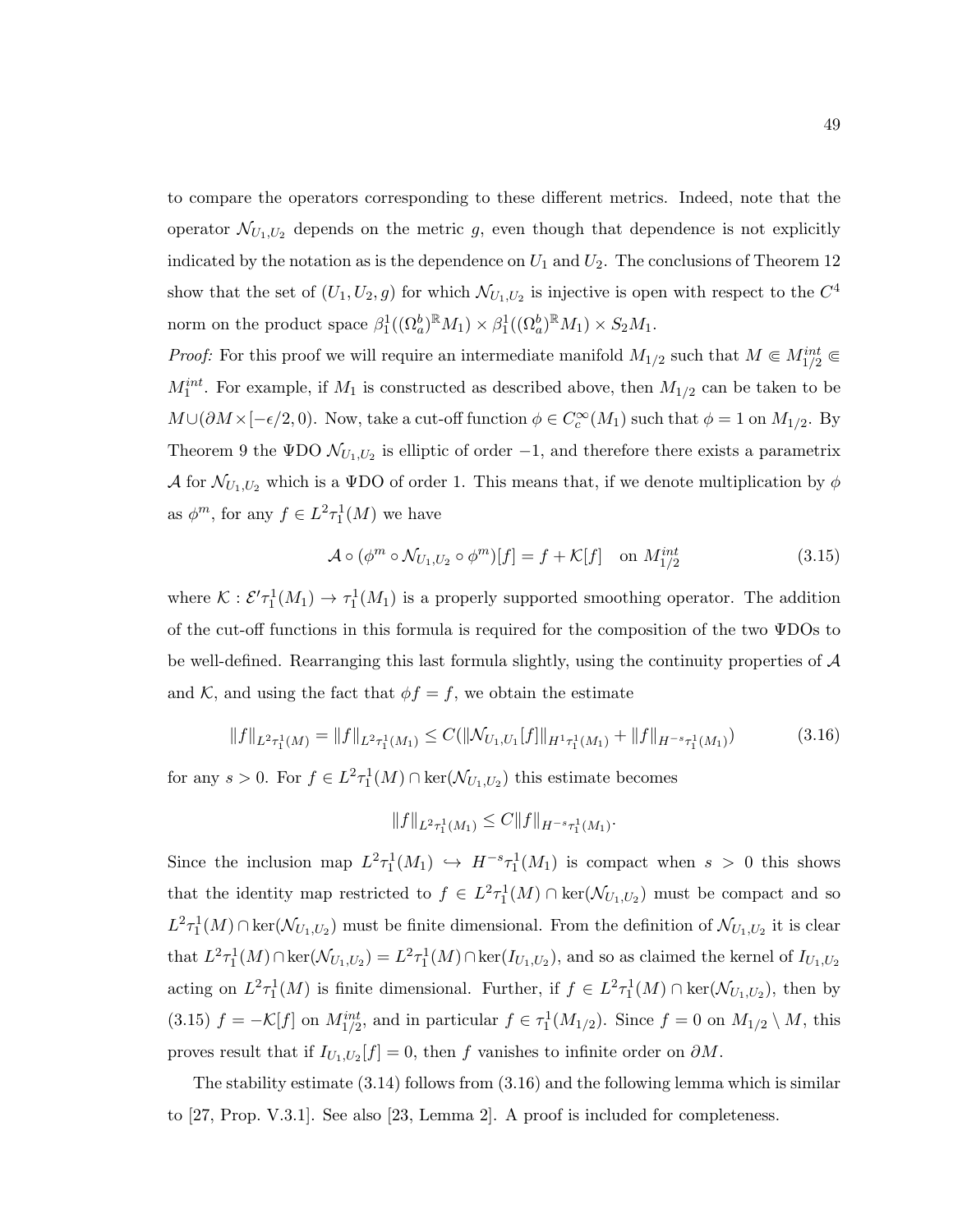**Lemma 3** If X, Y, and Z are all Banach spaces,  $A: X \rightarrow Y$  is a continuous and injective linear operator,  $K: X \to Z$  is a compact linear operator, and we have the estimate

$$
||x||_X \le C(||Ax||_Y + ||Kx||_Z) \quad \forall x \in X,
$$
\n(3.17)

then in fact we have

$$
||x||_X \le \tilde{C}||Ax||_Y \quad \forall x \in X.
$$

Proof of Lemma 3: Suppose that the conclusion were not true and so we could find a sequence  ${x_n}_{n=1}^{\infty} \subset X$  with  $||x_n||_X = 1$  for all n, and such that  $||Ax_n||_Y \to 0$  as  $n \to \infty$ . By compactness of K, there exists a subsequence  $\{x_{n_k}\}_{k=1}^{\infty}$  so that  $\{Kx_{n_k}\}_{k=1}^{\infty}$  converges as  $k \to \infty$  and is therefore Cauchy. Thus using (3.17) and the fact  $||Ax_{n_k}||_Y \to 0$  we see that  ${x_{n_k}}_{k=1}^{\infty}$  is Cauchy. Thus  ${x_{n_k}}$  converges to some  $x \in X$ . The continuity and injectivity of A show that  $x = 0$ , but this is a contradiction of the original assumption that  $||x_n||_X = 1$ for all  $n$ .

 $\Box$ 

Now take  $X = L^2 \tau_1^1(M)$ ,  $Y = H^1 \tau_1^1(M_1)$ ,  $Z = H^{-s} \tau_1^1(M_1)$ ,  $A = \mathcal{N}_{U_1,U_2}$ , and K the inclusion map from  $L^2 \tau_1^1(M)$  to  $H^{-s} \tau_1^1(M_1)$ . Then (3.16) gives (3.17), and so if  $I_{U_1,U_2}$ , and therefore  $\mathcal{N}_{U_1,U_2}$ , is injective (3.14) is proved.

The proof of the final statement of the theorem relies on Theorem 14 which is stated at the end of this section. This theorem is used in the proof of both Theorem 12 and Theorem 13, and so we delay its statement. In the present case, if  $U'_1$ ,  $U'_2$ , and  $g'$  satisfy the hypotheses of this theorem for any  $\epsilon > 0$  sufficiently small, then Theorem 14 gives

$$
\|\mathcal{N}_{U_1,U_2} - \mathcal{N}_{U'_1,U'_2}\|_{L^2\tau_1^1(M)\to H^1\tau_1^1(M_1)} \leq C'\epsilon
$$

for some new constant C'. If  $\epsilon$  is taken to be less than  $1/(2CC')$  where C is the constant from (3.14) then we have

$$
\begin{array}{rcl}\n\|f\|_{L^2\tau_1^1(M)} & \leq & C\|\mathcal{N}_{U_1,U_2}[f]\|_{H^1\tau_1^1(M_1)} \\
& \leq & C\|\mathcal{N}_{U_1',U_2'}[f]\|_{H^1\tau_1^1(M_1)} + C\|(\mathcal{N}_{U_1,U_2} - \mathcal{N}_{U_1',U_2'})[f]\|_{H^1\tau_1^1(M_1)} \\
& \leq & C\|\mathcal{N}_{U_1',U_2'}[f]\|_{H^1\tau_1^1(M_1)} + \frac{1}{2}\|f\|_{L^2\tau_1^1(M)}.\n\end{array}
$$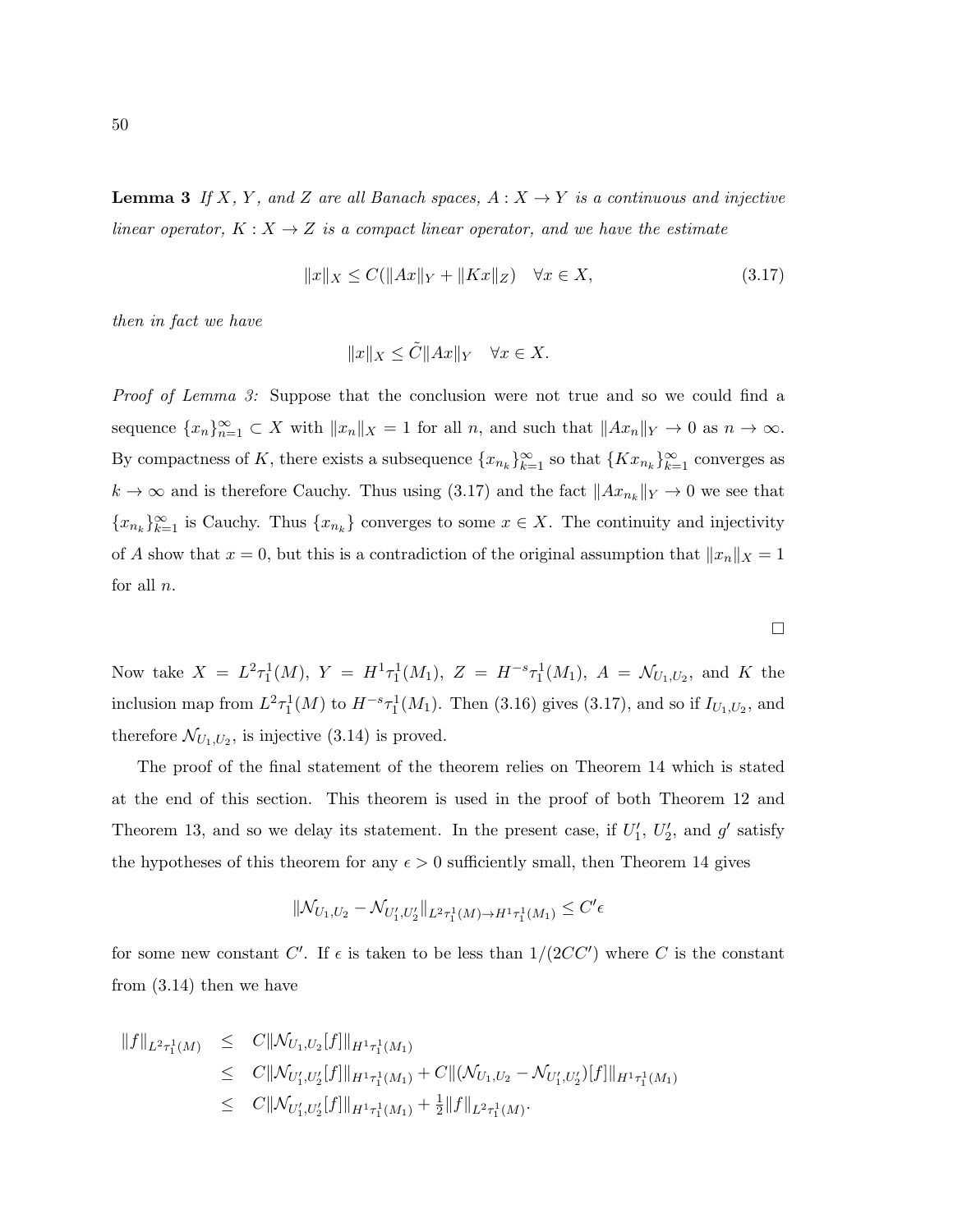Therefore

$$
||f||_{L^2\tau_1^1(M)} \leq 2C||\mathcal{N}_{U_1',U_2'}[f]||_{H^1\tau_1^1(M_1)}
$$

and so the proof is complete.

 $\Box$ 

The next theorem is the analog of Theorem 12 in the three dimensional case. Before its statement we introduce one more definition

**Definition 4** For  $f \in H^1 \tau_1^1(M)$ , we say that f satisfies the tangential boundary condition if the tangential part of the antisymmetric part of f vanishes on  $\partial M$ .

Recall that the antisymmetric part of f is  $f^a = (f - f^t)/2$ . In the notation of section 1.3, f satisfies the tangential boundary condition if and only if  $\mathbf{t} f^a = 0$ .

**Theorem 13** If  $U_1$  and  $U_2 \in \beta_1^1(T^{\mathbb{R}}M_1 \setminus \{0\})$  are everywhere invertible and  $M_1$  is a simple manifold of dimension 3, then the kernel of  $I_{U_1,U_2}$  acting on  $L^2_{\beta} \tau_1^1(M)$  is at most finite dimensional and consists entirely of functions that are smooth on  $M^{int}$ . If we additionally assume that  $f \in C^3_{\beta} \tau^1_1(M)$  is in the kernel of  $I_{U_1,U_2}$  and satisfies the tangential boundary condition, then in fact f is smooth up to the boundary of M and vanishes to infinite order there. Furthermore, if  $I_{U_1,U_2}$  is injective on any closed subspace  $\mathcal{L} \subset L^2_{\beta} \tau_1^1(M)$  then there is a stability estimate

$$
||f||_{L^{2}\tau_{1}^{1}(M)} \leq C||\mathcal{N}_{U_{1},U_{2}}[f]||_{H^{1}\tau_{1}^{1}(M_{1})}
$$
\n(3.18)

which holds for any  $f \in \mathcal{L}$ . Furthermore, the constant C in (3.18) can be chosen so that there exists  $\epsilon > 0$  such that the estimate (3.18) remains valid if  $U_1$ ,  $U_2$ , and g are replaced by  $U'_1, U'_2 \in C^3 \beta_1^1(T^{\mathbb{R}} M_1 \setminus \{0\}), \text{ and } g' \in C^4 S_2 M_1 \text{ with } ||U_1 - U'_1||_{C^3 \beta_1^1((\Omega_a^b)^{\mathbb{R}} M_1)} < \epsilon,$  $||U_2-U_2'||_{C^3\beta_1^1((\Omega_a^b)\mathbb{R}_{M_1})}<\epsilon$ , and  $||g-g'||_{C^4S_2M_1}<\epsilon$  assuming that the unit sphere bundles of both g and g' are contained in  $(\Omega_a^b)^{\mathbb{R}}M$ .

*Proof:* Take  $M_{1/2}$  and  $\phi$  to be defined as in the proof of Theorem 12. By Theorem 10 the system of  $\text{\tt WDOs}$   $(\mathcal{N}_{U_1,U_2}, \Lambda^2 \, \text{d}_{\beta})^T$  is elliptic, and so there exists a parametrix for this system which we will denote by  $(A, B)$  where A is a  $\Psi$ DO from sections of  $T_1^1(M_1)$  to  $T_1^1(M_1)$ , and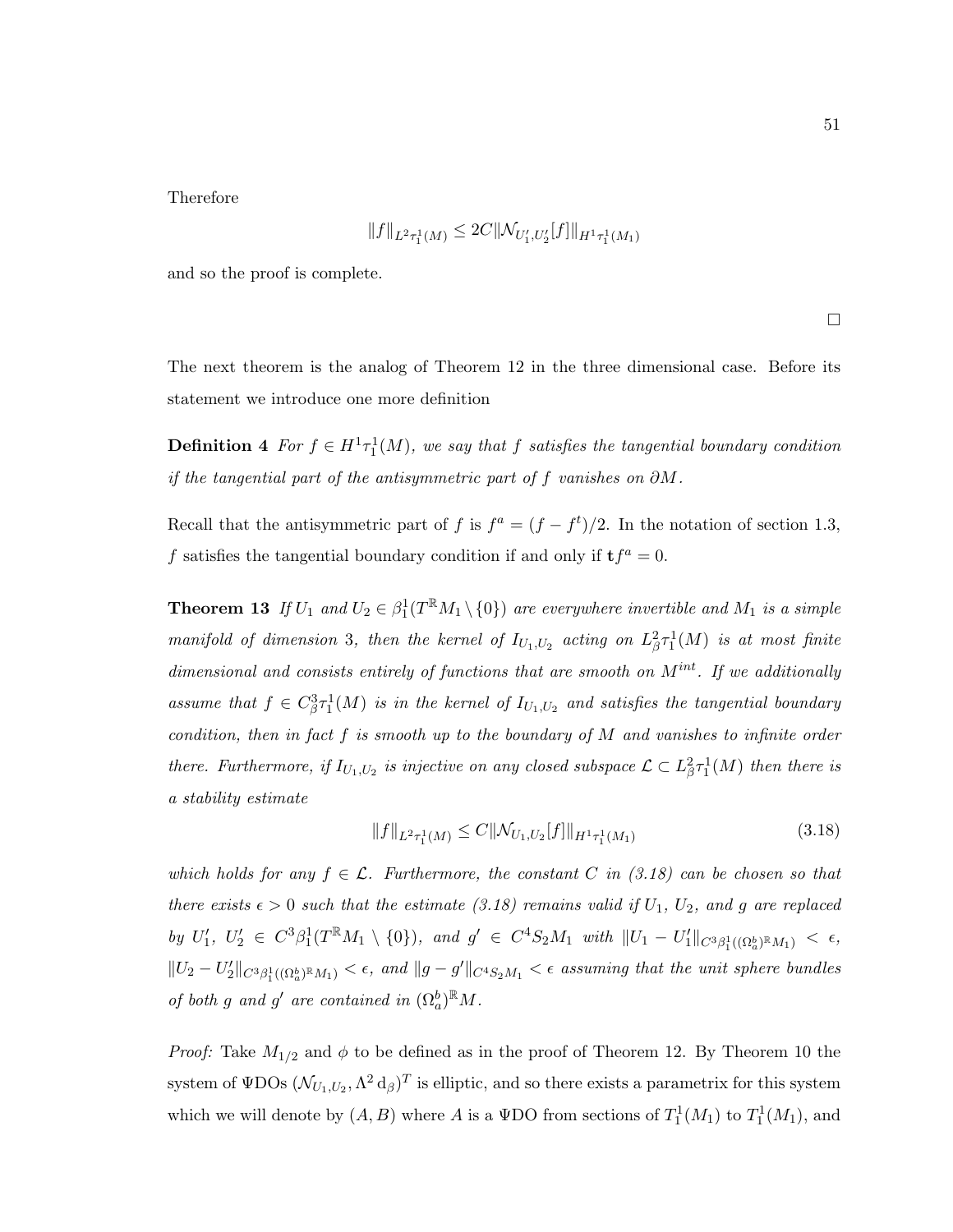B is a VDO from sections of  $\Lambda^0(M_1)$  to sections of  $T_1^1(M_1)$ . For any  $f \in L^2 \tau_1^1(M_1)$ , the analog of (3.15) in this case is

$$
(A \circ \phi^m \circ \mathcal{N}_{U_1, U_2} \circ \phi^m)[f] + (B \circ \phi^m \circ \Lambda^2 d_\beta \circ \phi^m)[f] = f + \mathcal{K}[f] \quad \text{on } M_{1/2}^{int} \tag{3.19}
$$

where as before  $K : \mathcal{E}' \tau_1^1(M_1) \to \tau_1^1(M_1)$  is a properly supported smoothing operator.

Now let us suppose that  $f \in L^2_{\beta} \tau_1^1(M)$ . Unfortunately this does not mean that  $f \in$  $L^2_{\beta} \tau_1^1(M_1)$  since derivatives of f extended as zero to  $M_1$  will in general be singular on  $\partial M$ . To overcome this problem we use the decomposition (1.13) on  $M_1$ . Indeed, take  $\beta \in H_0^1 \Lambda^0(M_1)$  to be the solution of the Dirichlet problem

$$
\Delta_g \beta = d_\beta f \quad \beta|_{\partial M_1} = 0. \tag{3.20}
$$

We will denote the operator which takes  $d_{\beta}f$  to the function  $\beta \in H_0^1(M_1)$  by  $\Delta_g^{-1}$ , and so with this notation  $\beta = \Delta_g^{-1} d_\beta f$ . Now define  $f^\beta = f - (*d\beta)^\#$ , and so  $d_\beta f^\beta = 0$  on  $M_1^{int}$ . Note also that  $\beta$  is harmonic on  $M^{int}$  and  $M_1 \setminus M$  since  $d_{\beta} f = 0$  on both of those sets, but that  $\beta$  may be singular on  $\partial M$ .

Next we apply  $(3.19)$  to  $f^{\beta}$ . This yields

$$
(A \circ \phi^m \circ \mathcal{N}_{U_1, U_2} \circ \phi^m)[f^\beta] + (B \circ \phi^m \circ \Lambda^2 \circ *)[(d\phi) \wedge Alt(f^\beta)^\flat] = f^\beta + \mathcal{K}[f^\beta] \text{ on } M_{1/2}^{int}. (3.21)
$$

Note that the second term on the right hand side of  $(3.21)$  is a properly supported  $\Psi$ DO of order  $-1$  applied to  $f^{\beta}$ , and so we may rewrite (3.21) as

$$
(A \circ \phi^m \circ \mathcal{N}_{U_1, U_2} \circ \phi^m)[f^\beta] = f^\beta + \mathcal{K}_1[f^\beta] \quad \text{on } M_{1/2}^{int}.\tag{3.22}
$$

where  $\mathcal{K}_1=\mathcal{K}-(\phi^m\circ B\circ\phi^m\circ\Lambda^2\circ\ast(\mathrm{d}\phi)^\wedge\circ\mathrm{Alt}\circ\flat)$  is a properly supported  $\Psi\mathrm{DO}$  of order −1.

Now recall that  $\Lambda^2$  is a parametrix for  $-\Delta_g$  on  $M_1$ , and therefore  $(\Delta_g^{-1} + \Lambda^2) \circ d_\beta = \tilde{\mathcal{K}}$ :  $\mathcal{E}'\tau_1^1(M_1) \to \Lambda^0(M_1)$  is a smoothing operator. Using this fact we may write

$$
f^{\beta} = f - (*d\tilde{\mathcal{K}}[f])^{\#} + (*d(\Lambda^{2} \circ d_{\beta})[f])^{\#}.
$$

Plugging this into (3.22), using lemma 2, and making use of the fact that  $[\phi^m, *d]$  is a  $\Psi$ DO of order 0, we have

$$
(A \circ \phi^m \circ \mathcal{N}_{U_1, U_2} \circ \phi^m)[f] = f^\beta + \mathcal{K}_2[f] \quad \text{on } M_{1/2}^{int} \tag{3.23}
$$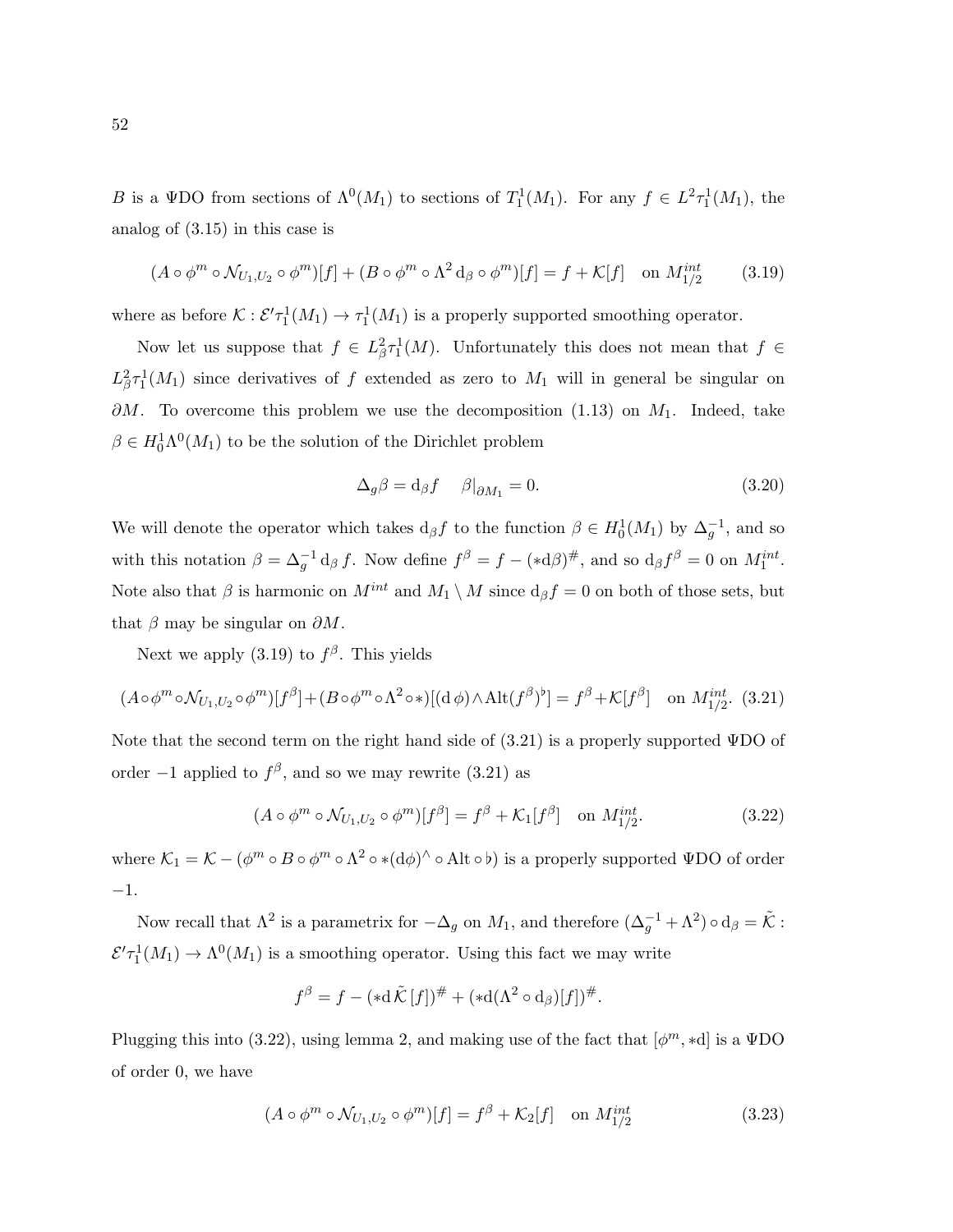where  $\mathcal{K}_2$  is a new operator with the same properties as  $\mathcal{K}_1$ .

From the last equation we have the following estimate which is similar to (3.16)

$$
||f^{\beta}||_{L^{2}\tau_{1}^{1}(M_{1})} \leq C(||\mathcal{N}_{U_{1},U_{2}}[f]||_{H^{1}\tau_{1}^{1}(M_{1})} + ||f||_{H^{-1}\tau_{1}^{1}(M_{1})}). \tag{3.24}
$$

If we were able to replace  $f^{\beta}$  by f on the left hand side of this estimate, then the remainder of the proof would follow as in the proof of Theorem 12. We will now proceed to show that it is possible to make this replacement. To start note that since  $f = 0$  on  $M_{1/2}^{int} \setminus M$ , from (3.23) we have

$$
(*\mathrm{d}\beta)^\# = -(A \circ \phi^m \circ \mathcal{N}_{U_1, U_2} \circ \phi^m)[f] + \mathcal{K}_2[f] \quad \text{on } M_{1/2}^{int} \setminus M. \tag{3.25}
$$

We will use this fact along with the definition of  $\beta$ , (3.20), to estimate  $\|\beta\|_{H^1(M)}$ . Directly from (3.25), we have the estimate

$$
\|\mathrm{d}\beta\|_{L^{2}\tau_{1}(M_{1/2}\backslash M^{int})} = \|(*\mathrm{d}\beta)^{\#}\|_{L^{2}\tau_{1}^{1}(M_{1/2}\backslash M^{int})} \leq C \left( \|\mathcal{N}_{U_{1},U_{2}}[f]\|_{H^{1}\tau_{1}^{1}(M_{1})} + \|f\|_{H^{-1}\tau_{1}^{1}(M_{1})} \right). \tag{3.26}
$$

Next we derive a Poincaré type inequality for  $\beta$  in order to estimate its norm in  $H^1(M_{1/2} \setminus$  $M^{int}$ ). From the way we have defined  $M_{1/2}$ ,  $M_{1/2} \setminus M^{int}$  is diffeomorphic to  $\partial M \times [0, \epsilon/2]$ and  $(x, t) \in \partial M \times [0, \epsilon/2]$  provide boundary normal coordinates on  $M_{1/2} \setminus M^{int}$ . Using the covector field t dt defined in these coordinates on  $M_{1/2} \, \backslash \, M^{int}$  together with Stokes' theorem we have

$$
\begin{array}{rcl}\|\beta\|_{L^{2}(M_{1/2}\backslash M^{int})}^{2} & = & \displaystyle \int_{M_{1/2}\backslash M^{int}}|\beta|^{2}\,\mathrm{d}v_{g} \\ \\ & = & \displaystyle -\int_{M_{1/2}\backslash M^{int}}\mathrm{d}(|\beta|^{2})\,\wedge*(t\,\mathrm{d}t) + \int_{\partial(M_{1/2}\backslash M^{int})}|\beta|^{2}*(t\,\mathrm{d}t) \\ \\ & = & \displaystyle -\int_{M_{1/2}\backslash M^{int}}2\,\mathrm{Re}(\overline{\beta}\,\mathrm{d}\beta)\,\wedge*(t\,\mathrm{d}t) + \frac{\epsilon}{2}\int_{\partial M_{1/2}}|\beta|^{2}\,\mathrm{d}v_{\tilde{g}} \\ \\ & \leq & C\,\left(\|\beta\|_{L^{2}(M_{1/2}\backslash M)}\,\|\mathrm{d}\beta\|_{L^{2}\tau_{1}(M_{1/2}\backslash M)} + \|\beta\|_{L^{2}( \partial M_{1/2})}^{2}\right) \\ \\ & \leq & C\,\left(\frac{1}{2C}\|\beta\|_{L^{2}(M_{1/2}\backslash M)}^{2} + \frac{C}{2}\|\mathrm{d}\beta\|_{L^{2}\tau_{1}(M_{1/2}\backslash M)}^{2} + \|\beta\|_{L^{2}( \partial M_{1/2})}^{2}\right).\end{array}
$$

Now, using the operators defined above we have that  $\beta = \tilde{\mathcal{K}}[f] - (\Lambda \circ d_{\beta})[f]$ . If we take a function  $\psi \in C_c^{\infty}(M_{1/2})$  that is equal to 1 on M, and  $\tilde{\psi} \in C_c^{\infty}(M_1 \setminus \text{supp}(\psi))$  that is equal to 1 on a neighborhood of  $\partial M_{1/2}$ , then on some neighborhood of  $\partial M_{1/2}$  we will have

$$
\beta = (\tilde{\psi}^m \circ \tilde{\mathcal{K}} \circ \psi^m - \tilde{\psi}^m \circ \Lambda^2 \circ d_{\beta} \circ \psi^m)[f].
$$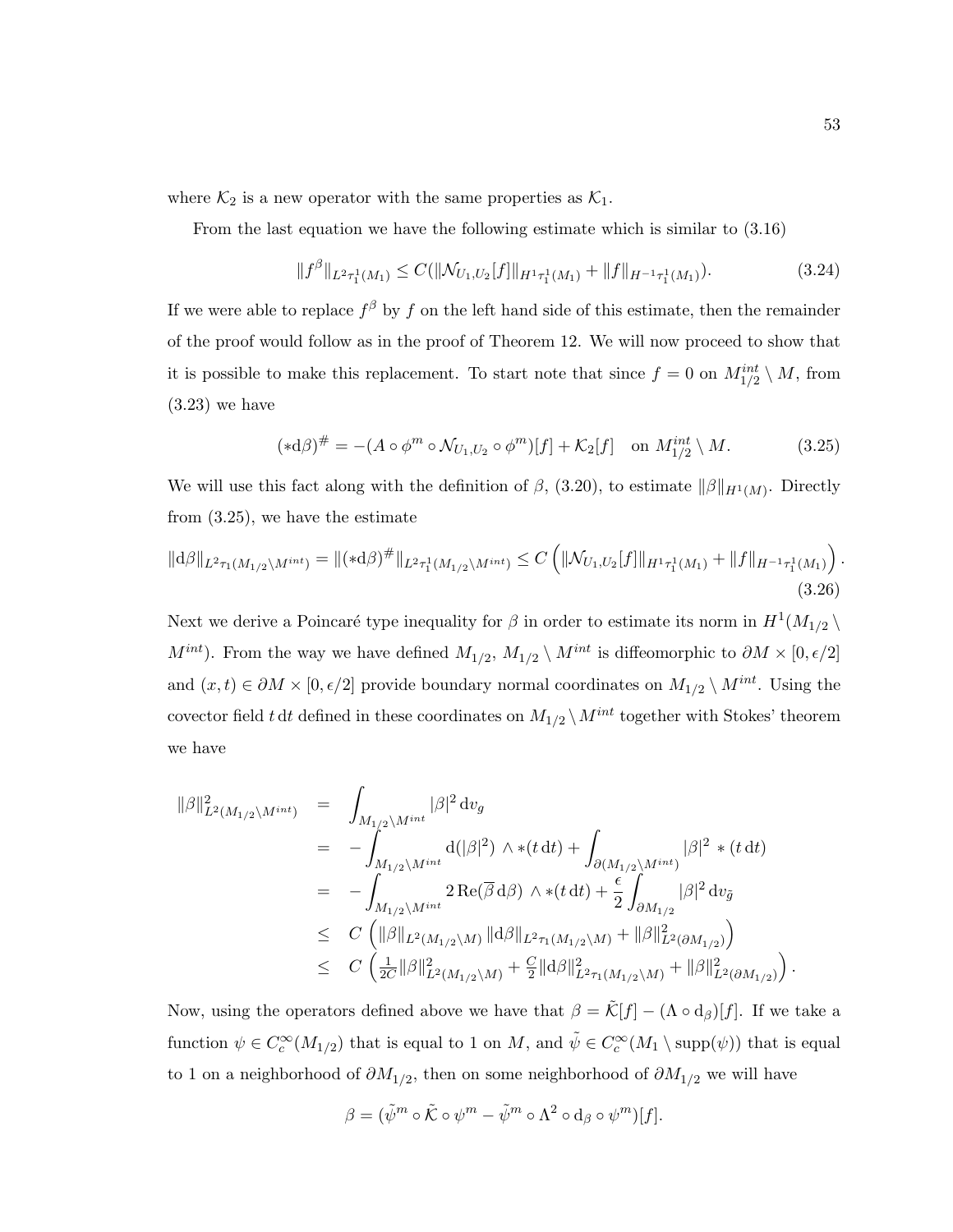The operator involved in the previous equation now has a properly supported  $C^{\infty}$  kernel, and so maps  $H^{-1} \tau_1^1(M_1) \to H^1(M_1)$  continuously. Combining this with the trace theorem we have

$$
\|\beta\|_{L^2(\partial M_{1/2})} \leq C \|f\|_{H^{-1}(M_1)}.
$$

Together with the calculation from above this shows that

$$
\|\beta\|_{H^1(M_{1/2}^{int}\backslash M)} \leq C \left( \|\mathcal{N}_{U_1,U_2}[f]\|_{H^1\tau_1^1(M_1)} + \|f\|_{H^{-1}\tau_1^1(M_1)} \right).
$$

Once more by the trace theorem

$$
\|\beta\|_{H^{1/2}(\partial M)} \leq C \left( \|\mathcal{N}_{U_1,U_2}[f]\|_{H^1\tau_1^1(M_1)} + \|f\|_{H^{-1}\tau_1^1(M_1)} \right).
$$

Since  $\beta$  satisfies  $\Delta_g \beta = d_\beta f = 0$  on  $M^{int}$ , standard estimates prove that

$$
\|\beta\|_{H^1(M)} \le C \|\beta\|_{H^{1/2}(\partial M)} \le C \left( \|\mathcal{N}_{U_1,U_2}[f]\|_{H^1\tau_1^1(M_1)} + \|f\|_{H^{-1}\tau_1^1(M_1)} \right). \tag{3.27}
$$

Finally, since  $f = f^{\beta} + (*d \beta)^{\#}$  from (3.24) and (3.27) we obtain

$$
||f||_{L^2\tau_1^1(M)} \leq C \left( ||f^\beta||_{L^2\tau_1^1(M)} + ||\beta||_{H^1(M)} \right) \leq C \left( ||\mathcal{N}_{U_1,U_2}[f]||_{H^1\tau_1^1(M_1)} + ||f||_{H^{-1}\tau_1^1(M_1)} \right).
$$

The fact that the kernel of  $I_{U_1,U_2}$  acting on  $L^2_{\beta} \tau_1^1(M)$  is finite dimensional now follows as in the proof of Theorem 12. Also, by the pseudolocal property of  $\Psi$ DOs, (3.21) implies that  $f = (*d\beta)^{\#}$  modulo a smooth function on the interior of M. Since  $\beta$  is harmonic on  $M^{int}$ it is smooth there, and so this implies that  $f$  is smooth on  $M^{int}$ .

Now assume that  $f \in C_{\beta}^{3} \tau_1^1(M)$  is in the kernel of  $I_{U_1,U_2}$  and satisfies the tangential boundary condition with respect to  $g'$ . Then assuming  $g'$  is sufficiently close to g so that lemma 4 applies we get that  $f \in C^1 \tau_1^1(M_1)$ . Since  $d_\beta(f) = 0$  on M and  $M_1 \setminus M$ , this implies that  $d_{\beta}(f) = 0$  on all of  $M_1$ . From this we see that  $f^{\beta} = f$ , and so from (3.21) we conclude that  $f \in \tau_1^1(M_1)$ , which finally implies that f must vanish to infinite order on  $\partial M$ .

If  $\mathcal L$  is a closed subspace of  $L^2_{\beta} \tau_1^1(M)$ , then the stability estimate (3.18) follows just as in the proof of (3.14) by applying lemma 3 with  $X = \mathcal{L}$ , and then using Theorem 14. This completes the proof of Theorem 13.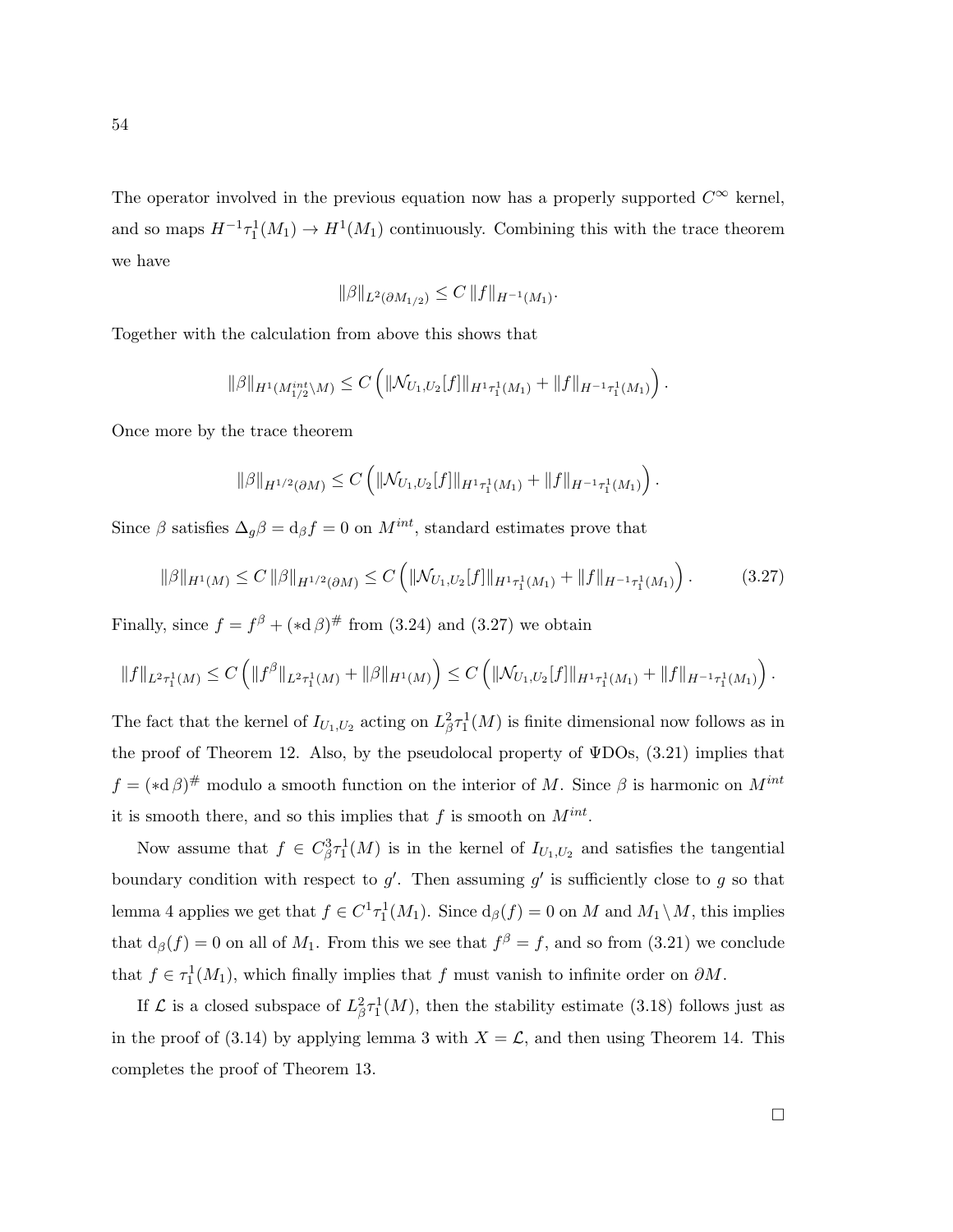Note that both the tangential boundary condition and the operator  $d_{\beta}$  actually depend on the metric g. Thus when we perturb the metric to  $g'$ , the estimate (3.18) still holds only for  $f \in \mathcal{L}$ , which is not defined by g', but rather by the reference metric g. We would like to establish an estimate like  $(3.18)$  that holds for f in a subspace defined from the perturbed metric.

The following technical lemma was required in the proof of Theorem 13. The proof is similar to the proof in [9] that the full jet of the symmetric and normal parts of  $f \in \tau_1^1(M)$ may be recovered at the boundary from the polarization data.

**Lemma 4** Suppose that  $(M, g)$ ,  $U_1$ , and  $U_2$  are as in Theorem 13. If  $f \in C^3 \tau_1^1(M)$  is in the kernel of  $I_{U_1,U_2}$ ,  $d_{\beta}(f) = 0$ , and f satisfies the tangential boundary condition, then  $f \in C^1 \tau_1^1(M_1)$ . This result still holds if g is only in  $C^4 S_2M_1$ . Furthermore, there is an  $\epsilon > 0$  such that if g' is another metric with  $||g - g'||_{S_2M} < \epsilon$ , then the result is still true if  $d_{\beta}(f) = 0$  and f satisfies the tangential boundary condition with respect to g'.

*Proof:* Since f is identically zero on  $M_1 \setminus M$ , it is sufficient to show that all components of f and all derivatives of those components are zero on  $\partial M$ . Let us pick a point  $x_0 \in \partial M$  and attempt to show that  $f$  vanishes to first order at this point. As in [9] we will use normal coordinates with respect to  $g, (x', x^3) = (x^1, x^2, x^3)$ , centered at  $x_0$  such that the inward pointing normal to  $\partial M$  with respect to  $g, -\nu_g$ , is given by  $\frac{\partial}{\partial x^3}$ . By the convexity of  $\partial M$ , in these coordinates the boundary of M is given by the graph of a function  $\phi(x') = x^3$  where  $\phi(0) = 0$ ,  $D\phi(0) = 0$ , and  $D^2\phi(0) > 0$ .

Now choose any vectors  $\eta$  and  $\zeta \in T_{x_0}^{\mathbb{R}}M$  such that either  $\eta$  and  $\zeta$  are parallel, or one of  $\eta$  or  $\zeta$  is parallel to  $\frac{\partial}{\partial x^3}$ . In either of these cases it is possible to choose a third vector  $\xi \in T_{x_0}^{\mathbb{R}}$  $\int_{x_0}^{\mathbb{R}} (\partial M)$  such that  $\xi$  is perpendicular to both  $\eta$  and  $\zeta$ . We also define  $\eta' = U_1^{-1}(\xi) \eta$ , and  $\zeta' = (U_2^*)(\xi)\zeta$ . For  $\tau \in (0,\delta)$  for some small  $\delta > 0$ , let us consider the straight line  $\gamma_{\tau}$ connecting  $x_0 = 0$  to the point  $c(\tau) = (\tau \xi, \phi(\tau \xi))$  (see figure 3.2). Here we are identifying the vector  $\xi = \xi^1 \frac{\partial}{\partial x^1} + \xi^2 \frac{\partial}{\partial x^2}$  with the 2-tuple  $(\xi^1, \xi^2)$ . Since we work in normal coordinates centered at  $x_0$ , this line is a geodesic. Thus  $I_{U_1,U_2}[f](\gamma_\tau)(\eta',\zeta')=0$  for all  $\tau\in(0,\delta)$ , and so

$$
\frac{\partial}{\partial \tau} \left( I_{U_1,U_2}[f](\gamma_\tau)(\eta',\zeta') \right) = 0.
$$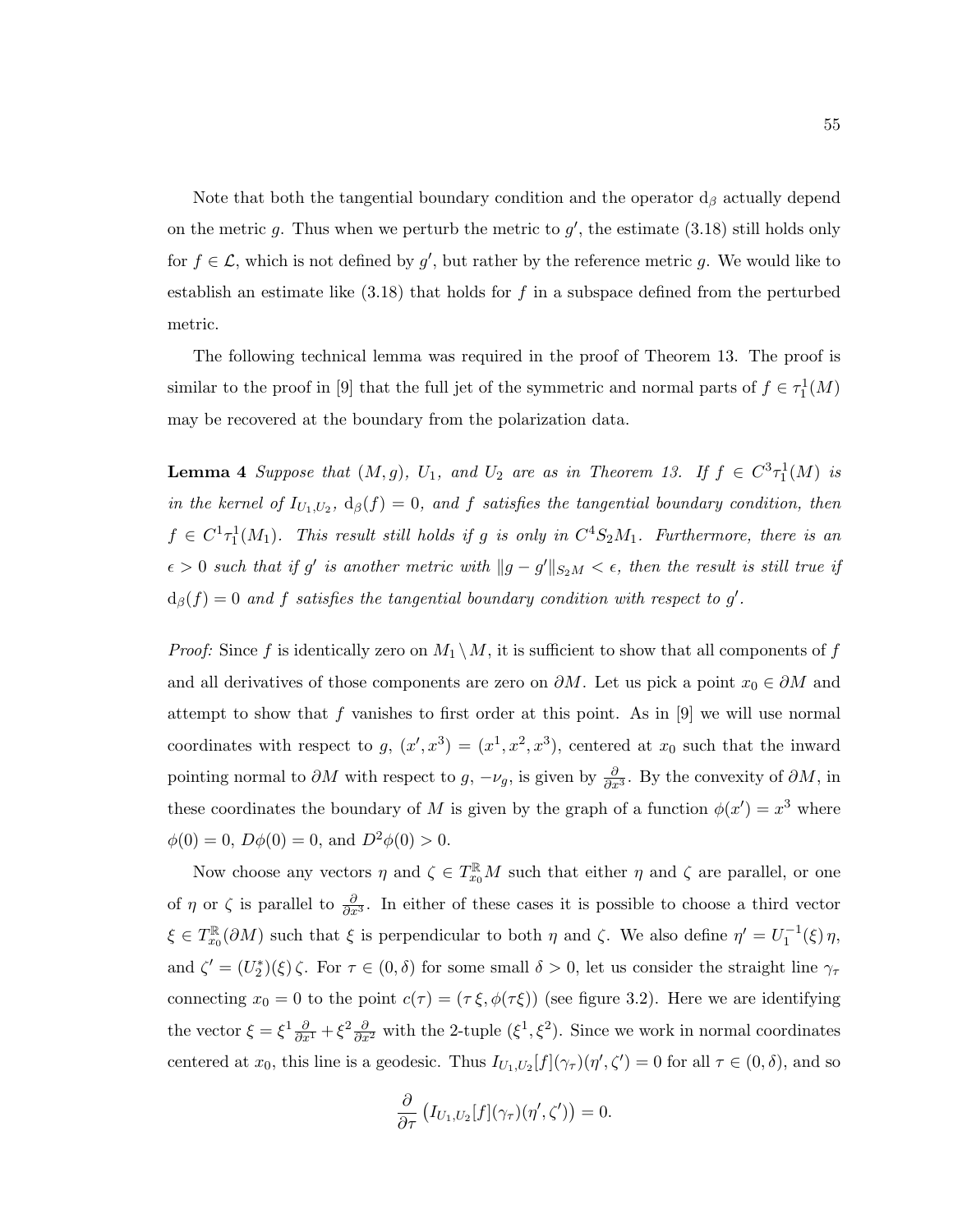

Figure 3.2: Boundary diagram

Writing out this formula in detail we have

$$
\frac{\mathrm{d}}{\mathrm{d}\tau} \left( \int_0^{t(\tau)} \left\langle U_2^{-1}(\dot{\gamma}_\tau(s)) \left[ P_{\dot{\gamma}_\tau(s)} \left( f \right) \right] (\gamma_\tau(s)) U_1(\dot{\gamma}_\tau(s)) \mathcal{I}_{0,s}^{\gamma_\tau} \eta', \mathcal{I}_{0,s}^{\gamma_\tau} \zeta' \right\rangle_{g(\gamma_\tau(s))} \mathrm{d}s \right) = 0
$$
\nwhere  $t(\tau) = \tau \sqrt{|\xi|^2 + \left(\frac{\phi(\tau\xi)}{\tau}\right)^2}$  is the length of  $\gamma_\tau$ . By the fundamental theorem of calculus\n
$$
t'(\tau) \left\langle U_2^{-1}(\dot{\gamma}_\tau(t(\tau))) \left[ P_{\dot{\gamma}_\tau(t(\tau))} \left( f \right) \right] (c(\tau)) U_1(\dot{\gamma}_\tau(t(\tau))) \mathcal{I}_{0,t(\tau)}^{\gamma_\tau} \eta', \mathcal{I}_{0,t(\tau)}^{\gamma_\tau} \zeta' \right\rangle_{g(c(\tau))}
$$
\n
$$
+ \int_0^{t(\tau)} \frac{\mathrm{d}}{\mathrm{d}\tau} \left\langle U_2^{-1}(\dot{\gamma}_\tau(s)) \left[ P_{\dot{\gamma}_\tau(s)} \left( f \right) \right] (\gamma_\tau(s)) U_1(\dot{\gamma}_\tau(s)) \mathcal{I}_{0,s}^{\gamma_\tau} \eta', \mathcal{I}_{0,s}^{\gamma_\tau} \zeta' \right\rangle_{g(\gamma_\tau(s))} \mathrm{d}s = 0.
$$
\n(3.28)

Since the derivatives of the integrand are uniformly bounded on  $M$ , taking the limit as  $\tau \to 0^+$  this last formula becomes

$$
0 = \langle U_2^{-1}(\xi) [P_{\xi}(f)] (x_0) U_1(\xi) U_1^{-1}(\xi) \eta, U_2^*(\xi) \zeta \rangle_{g(x_0)}
$$
  
=  $\langle [P_{\xi}(f)] (x_0) \eta, \zeta \rangle_{g(x_0)} = \langle f(x_0) \eta, \zeta \rangle_{g(x_0)}.$  (3.29)

This identity holds whenever  $\eta$  and  $\zeta \in T_{x_0}^{\mathbb{R}}M$  are parallel, or when  $\zeta$  is parallel to the outer unit normal vector  $\nu_g = -\frac{\partial}{\partial x^3}$ .

Now suppose that  $f$  satisfies the tangential boundary condition with respect to another metric  $g'$ . We can now rewrite the previous identity in terms of  $g'$  as follows.

$$
0 = \langle f(x_0) \eta, \, \sharp_{g'} \circ \flat_g(\zeta) \rangle_{g'(x_0)} = \langle f(x_0) \eta, \, \sharp_{g'} \circ \flat_g(\zeta) - \zeta \rangle_{g'(x_0)} + \langle f(x_0) \eta, \, \zeta \rangle_{g'(x_0)}.
$$
 (3.30)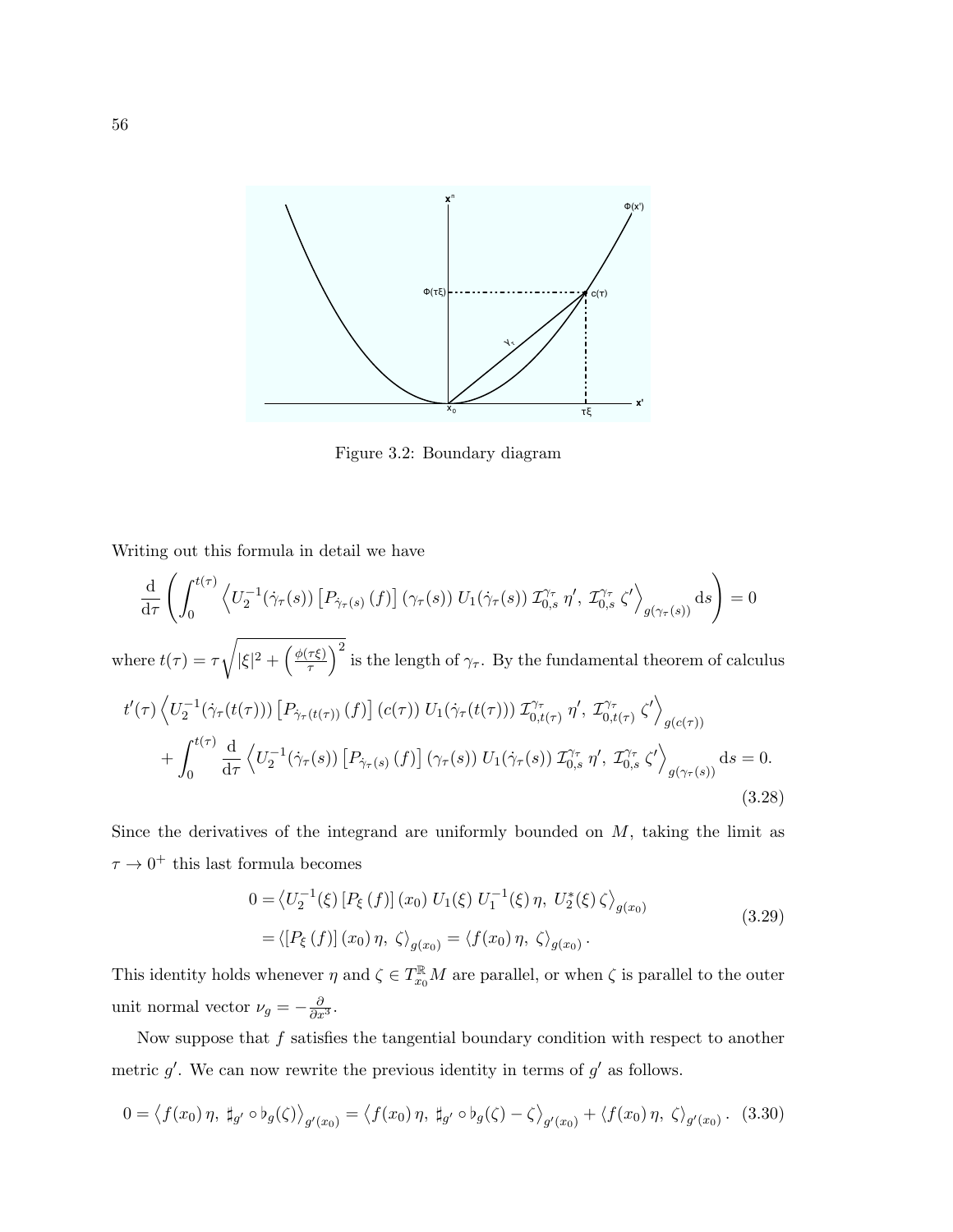Therefore

$$
\langle f(x_0)\eta, \zeta - \sharp_{g'} \circ \flat_g(\zeta) \rangle_{g'(x_0)} = \langle f(x_0)\eta, \zeta \rangle_{g'(x_0)}.
$$
\n(3.31)

Since the only imaginary part of  $(3.31)$  (and  $(3.30)$ ) comes from  $f(x_0)$ , we can replace the sesquilinear inner products with the real inner product, and then (3.31) splits into two identities for the real and imaginary parts of  $f(x_0)$ . Thus it is sufficient to assume that  $f(x_0)$  is real, and then the same argument applies to the real and imaginary parts of f.

We will first prove that the symmetric part  $f^s$  of  $f(x_0)$  with respect to  $g'$  is zero. From  $(3.31)$  we have

$$
||f^{s}|| = \sup_{\eta \in (\Omega')_{x_0}^{\mathbb{R}}} \left( \langle f(x_0) \eta, \eta \rangle_{g'(x_0)} \right) \le ||f^{s}|| \, ||\mathrm{Id} - \sharp_{g'} \circ \flat_g||. \tag{3.32}
$$

The norms in the above equation are all the operator norm from  $T_{x_0}^{\mathbb{R}}M$  with the metric g' to itself, and the space  $(\Omega')_{x_0}^{\mathbb{R}}M$  is the real unit sphere over  $x_0$  with respect to g'. In coordinates we have

$$
\left(\mathrm{Id} - \sharp_{g'} \circ \flat_g\right)^i_j = \delta^i_j - (g')^{ik} g_{kj} = (g')^{ik} \left( (g')_{kj} - g_{kj} \right).
$$

Therefore  $\|\mathrm{Id} - \sharp_{g'} \circ \flat_g\|$  in (3.32) is bounded by  $C\|g - g'\|_{S_2M}$  for some constant C which can be chosen uniformly for any  $x_0 \in \partial M$ . Therefore, if  $||g - g'||_{S_2M}$  is sufficiently small,  $\|\mathrm{Id} - \sharp_{g'} \circ \flat_g\| < 1$ , and so (3.32) implies that  $f^s = 0$ .

Now we prove that  $f(x_0)$  is zero. To do this, we first note that when  $\nu_g$  and  $\nu_{g'}$  are respectively the outer unit normal vectors with respect to g and  $g'$ , then  $\sharp_{g'} \circ \flat_g(\nu_g)$  is a multiple of  $\nu_{g'}$ . Thus from (3.30) we have

$$
0 = \langle f(x_0)\eta, \nu_{g'}\rangle_{g'(x_0)}\tag{3.33}
$$

for any  $\eta \in T_{x_0}^{\mathbb{R}}M$ . Since we have already shown that  $f(x_0)$  is antisymmetric with respect to  $g'$ , (3.33) also implies that

$$
0 = \langle f(x_0)\nu_{g'}, \eta \rangle_{g'(x_0)} \tag{3.34}
$$

also for any  $\eta \in T_{x_0}^{\mathbb{R}}M$ . Now for arbitrary  $\zeta \in T_{x_0}^{\mathbb{R}}M$  we may decompose  $\zeta$  and  $\eta$  as

$$
\zeta = a\nu_{g'} + \zeta_T \quad \text{and} \quad \eta = b\nu_{g'} + \eta_T
$$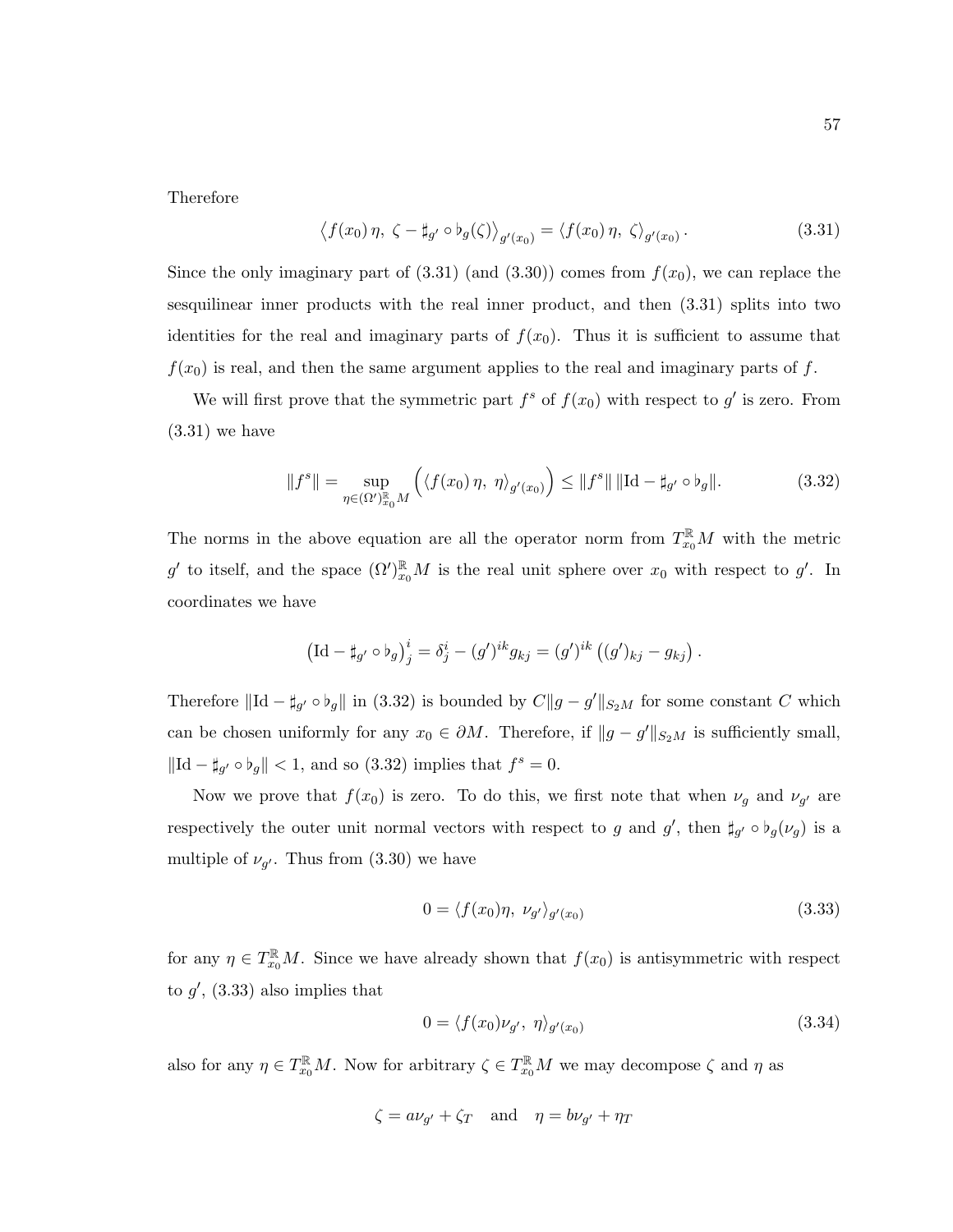where  $\zeta_T$  and  $\eta_T \in T_{x_0}^{\mathbb{R}}$  $\int_{x_0}^{\mathbb{R}} \partial M$ . Thus, using both (3.33) and (3.34) we obtain

$$
\langle f(x_0)\eta, \zeta \rangle_{g'(x_0)} = \langle f(x_0)(b\nu_{g'} + \eta_T), a\nu_{g'} + \zeta_T \rangle_{g'(x_0)} = \langle f(x_0)\eta_T, \zeta_T \rangle_{g'(x_0)}.
$$

Finally, since  $f$  satisfies the tangential boundary condition with respect to  $g'$ , this last equality shows that  $f(x_0) = 0$ . Repeating the same argument for every  $x_0 \in \partial M$  proves that f vanishes on  $\partial M$ . Therefore  $f \in C^0\tau_1^1(M_1)$ .

What remains is to show that the normal derivatives of  $f$  pointing towards the interior of M also vanish on  $\partial M$ . To do this we return to (3.28). Note that since we have proved that f vanishes on  $\partial M$ , the first term in (3.28) vanishes. Now we continue to take two additional derivatives with respect to  $\tau$  of (3.28). Omitting the details of the computation, which can be found in [9], we obtain using the facts that  $f \in C^3 \tau_1^1(M)$  and  $g \in C^4 S_2M_1$ 

$$
0 = \left(\frac{\mathrm{d}}{\mathrm{d}\tau}\right)^2 \int_0^{t(\tau)} \frac{\mathrm{d}}{\mathrm{d}\tau} \left\langle U_2^{-1}(\dot{\gamma}_\tau(s)) \left[ P_{\dot{\gamma}_\tau(s)}(f) \right] (\gamma_\tau(s)) U_1(\dot{\gamma}_\tau(s)) \mathcal{I}_{0,s}^{\gamma_\tau} \eta', \mathcal{I}_{0,s}^{\gamma_\tau} \zeta' \right\rangle_{g(\gamma_\tau(s))} \mathrm{d}s
$$
  

$$
= t'(\tau) \rho'(\tau) \left\langle U_2^{-1}(\dot{\gamma}_\tau(t(\tau))) \left[ P_{\dot{\gamma}_\tau(t(\tau))} \left( \frac{\partial f}{\partial x^3} \right) \right] (c(\tau)) U_1(\dot{\gamma}_\tau(t(\tau))) \eta', \zeta' \right\rangle_{g(c(\tau))} + \mathcal{O}(\tau)
$$

where  $\mathcal{O}(\tau)$  is a function that goes to zero when  $\tau \to 0^+$  and  $\rho(\tau) = \phi(\tau \xi)/\tau$ . Taking the limit as  $\tau \to 0^+$  in the above formula then gives

$$
0 = (\xi^t \cdot D^2 \phi(0) \cdot \xi) \left\langle U_2^{-1}(\xi) \left[ P_{\xi} \left( \frac{\partial f}{\partial x^3} \right) \right] (0) U_1(\xi) \eta', \zeta' \right\rangle_{g(x_0)}
$$
  
=  $(\xi^t \cdot D^2 \phi(0) \cdot \xi) \left\langle \frac{\partial f}{\partial x^3} \eta, \zeta \right\rangle_{g(x_0)}$ .

Just as above this holds exactly when either  $\eta$  and  $\zeta$  are parallel, or when one of  $\eta$  or  $\zeta$  is parallel to  $\nu_g$ . Since  $D^2\phi(0) > 0$ , the first of these two cases implies that the symmetric part of  $\frac{\partial f}{\partial x^3}(x_0)$  with respect to g must vanish. The second of these cases implies that the normal part of the antisymmetric part of  $\frac{\partial f}{\partial x^3}(x_0)$  with respect to g must vanish. Therefore the only components of  $\frac{\partial f}{\partial x^3}(x_0)$  which may not be zero are  $\frac{\partial f_2^1}{\partial x^3}(x_0)$  and  $\frac{\partial f_1^2}{\partial x^3}(x_0) = -\frac{\partial f_2^1}{\partial x^3}(x_0)$ . On the other hand, using this and the fact already established that  $f(x_0) = 0$ , the condition  $d_{\beta}(f) = 0$  with respect to g' becomes

$$
(g'_{11} + g'_{22})\frac{\partial f_2^1}{\partial x^3}(x_0) = 0.
$$

Therefore  $\frac{\partial f}{\partial x^3}(x_0) = 0$ . This completes the proof of the lemma.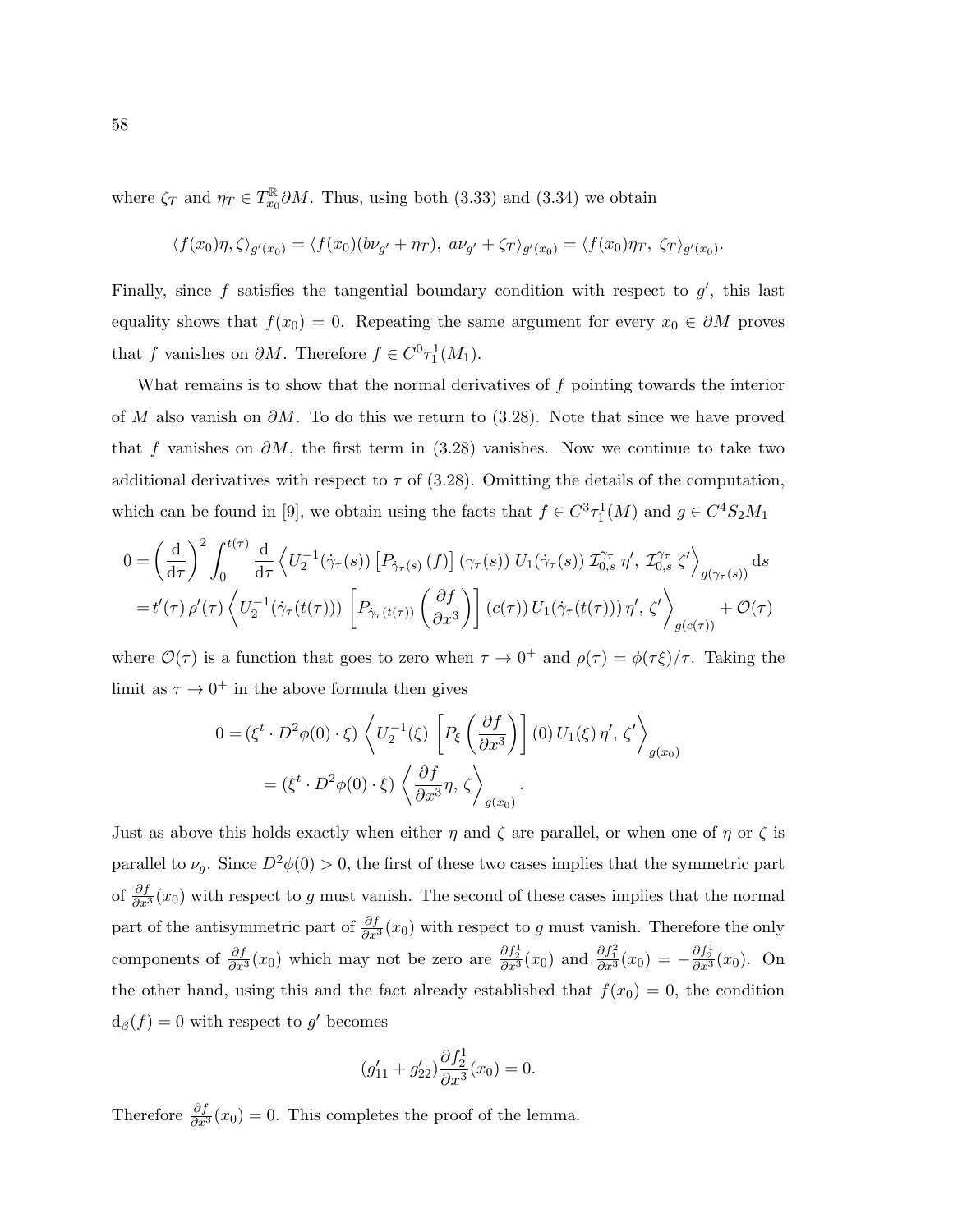To end the section we will prove a stability result used in the proofs of Theorem 12 and Theorem 13.

**Theorem 14** Let M,  $M_1$ ,  $U_1$ ,  $U_2$ , and g be all as in either Theorem 12 or Theorem 13. If  $U'_1, U'_2 \in C^3 \beta_1^1(T^{\mathbb{R}} M_1 \setminus \{0\}),$  and  $g' \in C^4 S_2 M$  with  $||U_1 - U'_1||_{C^3 \beta_1^1((\Omega_a^b)^{\mathbb{R}} M_1)} < \epsilon, ||U_2 - U'_1||_{C^4}$  $U_2'||_{C^3\beta_1^1((\Omega_a^b)\mathbb{R}_{M_1})}<\epsilon, ||g-g'||_{C^4S_2M}<\epsilon$  for  $\epsilon$  sufficiently small, and the unit spheres with respect to both g and g' are both contained in  $(\Omega_a^b)^{\mathbb{R}}M_1$ , then  $(M, g')$  is still a simple manifold (in the sense that the exponential map is a  $C^3$  diffeomorphism at every point), and

$$
\|\mathcal{N}_{U_1,U_2} - \mathcal{N}_{U'_1,U'_2}\|_{L^2\tau_1^1(M)\to H^1\tau_1^1(M_1)} \leq C'\epsilon
$$

for some constant  $C'$  which depends only on  $U_1$ ,  $U_2$ , and g.

*Proof:* To prove this theorem we will carefully compare the kernels of the two operators  $\mathcal{N}_{U_1,U_2}$  and  $\mathcal{N}_{U'_1,U'_2}$  in the global coordinates on  $M_1$ . The same method is also applied in [6] and [10] to similar problems. Let us assume that  $U_1, U_2$ , and g are as in the statement, and that  $||U_1 - U'_1||_{C^3\beta_1^1((\Omega_a^b)^{\mathbb{R}}M_1)} < \epsilon$ ,  $||U_2 - U'_2||_{C^3\beta_1^1((\Omega_a^b)^{\mathbb{R}}M_1)} < \epsilon$ , and  $||g - g'||_{C^4S_2M} < \epsilon$ for some  $\epsilon > 0$ .

We begin by considering the two maps  $F_x$  and  $F'_x$  defined by (2.21) corresponding to g and  $g'$  respectively. Here and through out this proof unprimed functions, operators, and sets correspond to  $g$ , while primed functions, operators and sets correspond to  $g'$ . By possibly extending g and g' continuously in the  $C<sup>4</sup>$  norm beyond  $M<sub>1</sub>$ , we may assume that  $F_x$  and  $F'_x$  are both defined on the same domain. As a first step we would like to estimate  $||F_x(r,\omega) - F'_x(r,\omega)||_{C^3_{x,r,\omega}}$ . To accomplish this we use the following result whose proof may be found in [4].

**Lemma 5** Let  $x$  and  $\tilde{x}$  solve the ODE systems

$$
x' = G(t, x), \quad \tilde{x}' = \tilde{G}(t, \tilde{x}),
$$

where G,  $\tilde{G}$  are continuous functions from  $[0, T] \times U$  to a Banach space B, where  $U \subset \mathcal{B}$  is open. Let G be Lipschitz w.r.t. x with a Lipschitz constant  $k > 0$ . Assume that

$$
||G(t, x) - \tilde{G}(t, x)|| \le \delta, \quad \forall t \in [0, T], \ \forall x \in U,
$$

 $\Box$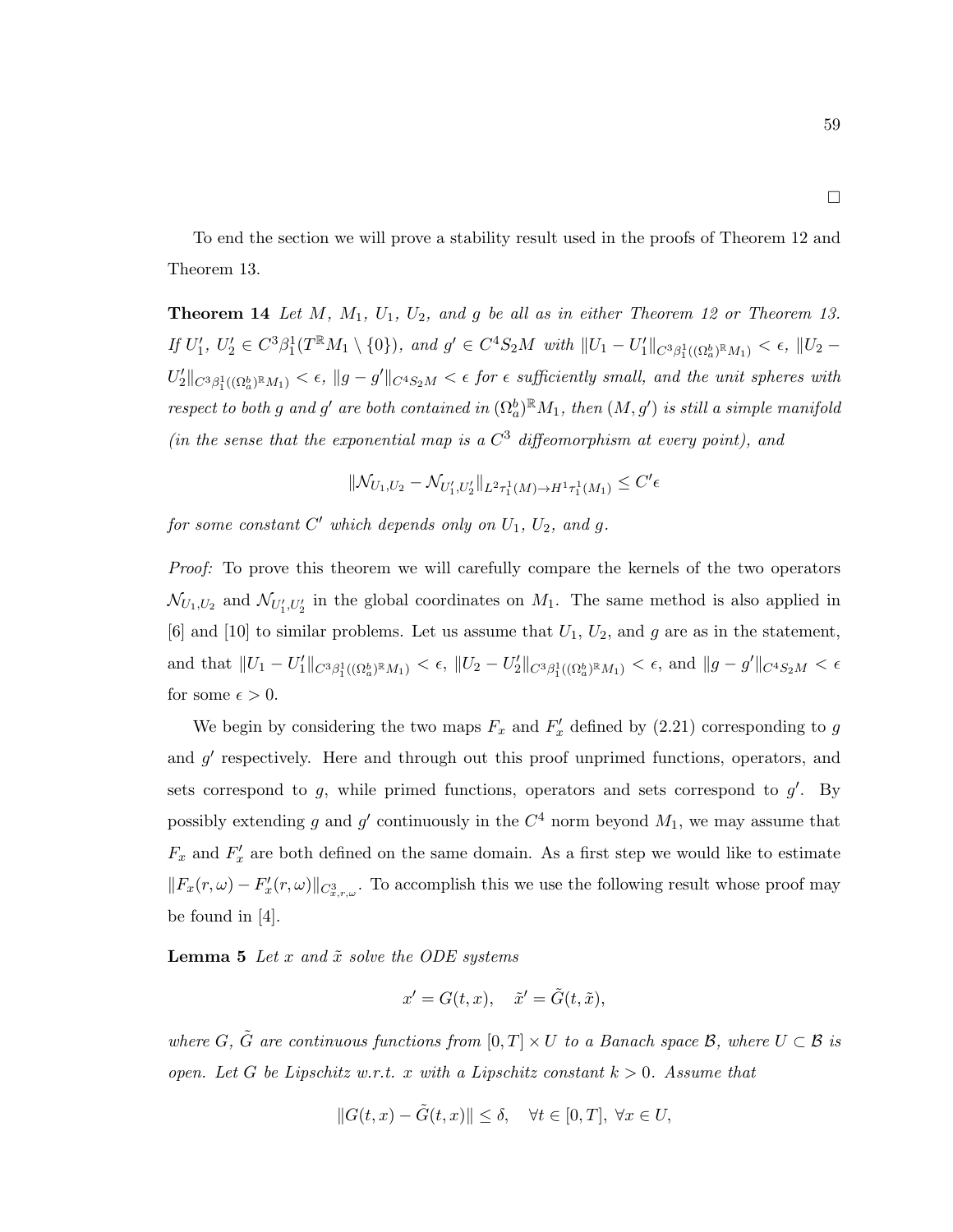and that  $x(t)$ ,  $\tilde{x}(t)$  stay in U for  $0 \le t \le T$ . Then for  $0 \le t \le T$ 

$$
||x(t) - \tilde{x}(t)|| \le e^{kt} ||x(0) - \tilde{x}(0)|| + \frac{\delta}{k} (e^{kt} - 1).
$$

We first apply this lemma to the exponential map by recalling that the geodesics  $\gamma_{x,\omega}(t)$ and  $\gamma_{x,\omega}'(t)$  satisfy respectively the initial value problems

$$
\begin{cases}\n\dot{\gamma}_{x,\omega}(t)^{j} = g(\gamma_{x,\omega}(t))^{jk} \xi_{x,\omega}(t)_{k} \\
\dot{\xi}_{x,\omega}(t)_{k} = -\frac{1}{2} \frac{\partial g^{ij}}{\partial x^{k}} (\gamma_{x,\omega}(t)) \xi_{x,\omega}(t)_{i} \xi_{x,\omega}(t)_{j} \text{ and } \begin{cases}\n\dot{\gamma}'_{x,\omega}(t)^{j} = g'(\gamma'_{x,\omega}(t))^{jk} \xi'_{x,\omega}(t)_{k} \\
\dot{\xi}'_{x,\omega}(t)_{k} = -\frac{1}{2} \frac{\partial g'^{ij}}{\partial x^{k}} (\gamma'_{x,\omega}(t)) \xi'_{x,\omega}(t)_{i} \xi'_{x,\omega}(t)_{j} \\
\gamma_{x,\omega}(0)^{j} = x^{j}, \xi_{x,\omega}(0)_{k} = g(x)_{kj} \omega^{j},\n\end{cases}
$$

By differentiating these systems with respect to the initial conditions we may obtain similar systems for the derivatives of  $\gamma_{x,\omega}(t)$  and  $\gamma'_{x,\omega}(t)$ . Applying lemma 5 to these systems and using the fact that  $||g - g'||_{C^4S_2(M)} < \epsilon$  we obtain

$$
\|\gamma_{x,\omega}(t) - \gamma'_{x,\omega}(t)\|_{C^3_{x,t,\omega}} + \|\dot{\gamma}_{x,\omega}(t) - \dot{\gamma}'_{x,\omega}(t)\|_{C^3_{x,t,\omega}} < C\epsilon \tag{3.35}
$$

for some constant  $C > 0$  depending only on g and  $M_1$ . This estimate shows that if  $\epsilon$  is taken small enough then  $(M_1, g')$  is still simple (ie. the exponential maps at every point are  $C^3$  diffeomorphisms). Using the expressions from (2.22) for  $F_x(t,\omega)$  and  $F'_x(t,\omega)$  in terms of  $\gamma_{x,\omega}(t)$  and  $\gamma'_{x,\omega}(t)$  together with the estimate (3.35) gives

$$
||F_x(t,\omega) - F'_x(t,\omega)||_{C^3_{x,t,\omega}} < C\epsilon
$$
\n(3.36)

for a new constant  $C > 0$  which still only depends on g and  $M_1$ .

Next we will use (3.36) to estimate  $||F_x^{-1}(\rho, \theta) - (F')_x^{-1}(\rho, \theta)||_{C^3_{x, \theta, \rho}}$ . As in (2.21), we denote the variables in the range of  $F_x$  and  $F'_x$  as  $(\rho, \theta)$ . Now, note that  $(F_x^{-1} \circ F'_x - Id) =$  $(F_x^{-1} \circ F_x' - F_x^{-1} \circ F_x)$ , and so, working in some appropriate set of local coordinates for  $\omega \in \mathbb{S}^{n-1}$ , we have

$$
(F_x^{-1} \circ F_x' - Id)(t, \omega) = \left( \int_0^1 DF_x^{-1}(sF_x'(t, \omega) + (1 - s)F_x(t, \omega)) ds \right) \cdot (F_x'(t, \omega) - F_x(t, \omega)).
$$

Taking derivatives of this last equation we see that  $||F_x^{-1} \circ F'_x - Id||_{C^3_{x,t,\omega}}$  can be bounded in terms of (3.36), and  $||DF_x^{-1}||_{C^3_{x,\rho,\theta}}$ . By (3.36),  $||F'_x||_{C^3_{x,t,\omega}}$  and  $||(DF'_x)^{-1}||_{C^2_{x,\rho,\theta}}$  are uniformly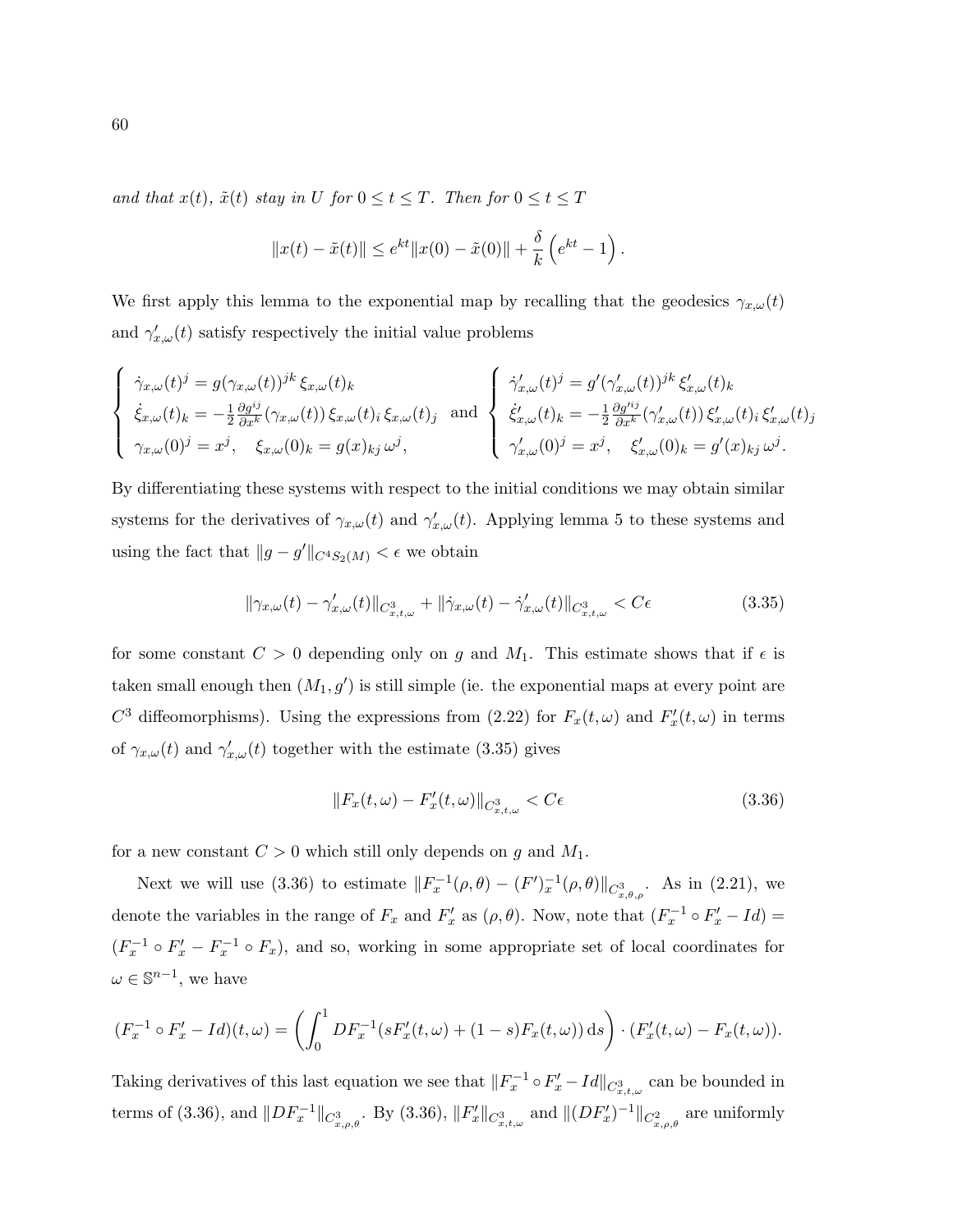bounded if  $\epsilon$  is sufficiently small. Thus, if we precompose  $F_x^{-1} \circ \tilde{F}_x - Id$  with  $\tilde{F}_x^{-1}$  we see that

$$
||F_x^{-1}(\rho,\theta) - \tilde{F}_x^{-1}(\rho,\theta)||_{C^3_{x,\rho,\theta}} < C\epsilon
$$
\n(3.37)

for a new constant  $C > 0$ .

With estimate (3.37) in hand, we will now apply the same analysis used in Chapter 2 on the x-ray transform to derive a formula for the kernels of  $\mathcal{N}_{U_1,U_2}$  and  $\mathcal{N}'_{U_1,U_2}$ . Beginning from (3.8), first define

$$
A_x(v)_{\nu\nu}^{u\alpha} = g^{\alpha\alpha'}(x) g_{\nu\nu'}(x) (w_2(\text{Exp}_x(v))_{r}^{u k'b'} \overline{w_1(v/|v|_g)}_{\alpha' k'b'}^{\nu'} + w_2(-\text{Exp}_x(v))_{r}^{u k'b'} \overline{w_1(-v/|v|_g)}_{\alpha' k'b'}^{\nu'},
$$
\n(3.38)

and let  $A'_x(v)$  be defined in the same way with g replaced by  $g'$ ,  $w_1$  replaced by  $w'_1$ , and  $w_2$  replaced by  $w_2'$ . Let  $f \in \tau_1^1(M)$  be extended as zero to  $M_1$ . Following (3.8), with this notation we have for  $x \in M_1^{int}$ 

$$
\mathcal{N}_{U_1,U_2}[f](x)^\alpha_\nu = \int_{\mathcal{F}_x \backslash \{0\}} A_x(v)^{u\alpha}_{r\nu} f(\exp_x(v))^r_u \sqrt{\det(g)} \frac{\mathrm{d}v}{|v|_g^{n-1}}.
$$

Switching to polar coordinates  $(t, \omega)$  on  $\mathcal{F}_x M_1 \setminus \{0\}$  as in (2.19) gives

$$
\mathcal{N}_{U_1,U_2}[f](x)^\alpha_\nu = \int_{\Omega_x^\mathbb{R}} \int_0^{l(x,\theta)} A_x(t\theta)^\nu_{r\nu} f(\exp_x(t\theta))^\nu_u \, \mathrm{d}t \, \mathrm{d}\omega. \tag{3.39}
$$

A similar formula also holds for  $\mathcal{N}_{U'_1,U'_2}[f]$ . Next we introduce a cut-off function  $\chi \in$  $C_c^{\infty}(M_1^{int})$  that equals 1 on M. Since f vanishes on  $M_1 \setminus M$ , we may multiply the integrand in (3.39) by  $\chi(\exp_x(t\omega))$  and this does not change  $\mathcal{N}_{U_1,U_2}[f](x)_{\nu}^{\alpha}$ . Finally, we change variables by the map  $F_x^{-1}$  in (3.39) to get (in parallel with (2.24))

$$
\mathcal{N}_{U_1,U_2}[f](x)^\alpha_\nu = \int_{\mathbb{S}^{n-1}} \int_0^\infty \chi(x+\rho\theta) A_x((F_x^{-1})_t(\rho,\theta) (F_x^{-1})_\omega(\rho,\theta))^{u\alpha}_{r\nu} f(x+\rho\theta)^r_u \left| \frac{\partial F_x^{-1}}{\partial(\rho,\theta)} \right| d\rho d\theta. \tag{3.40}
$$

Motivated by (3.40), and still following the analysis of the x-ray transform from Chapter 2, let us now define

$$
\tilde{A}(x,\rho,\theta)_{r\nu}^{u\alpha} = \chi(x+\rho\theta)A_x((F_x^{-1})_t(\rho,\theta)(F_x^{-1})_\omega(\rho,\theta))_{r\nu}^{u\alpha} \left| \frac{\partial F_x^{-1}}{\partial(\rho,\theta)} \right|.
$$
 (3.41)

As in Chapter 2 we observe that each of the functions  $\tilde{A}(x,\rho,\theta)_{r\nu}^{u\alpha}$  may be extended a function in  $C_c^{\infty}(\mathbb{R}^n \times \mathbb{R} \times \mathbb{S}^{n-1})$  that is even with respect to  $(\rho, \theta)$ . With these extended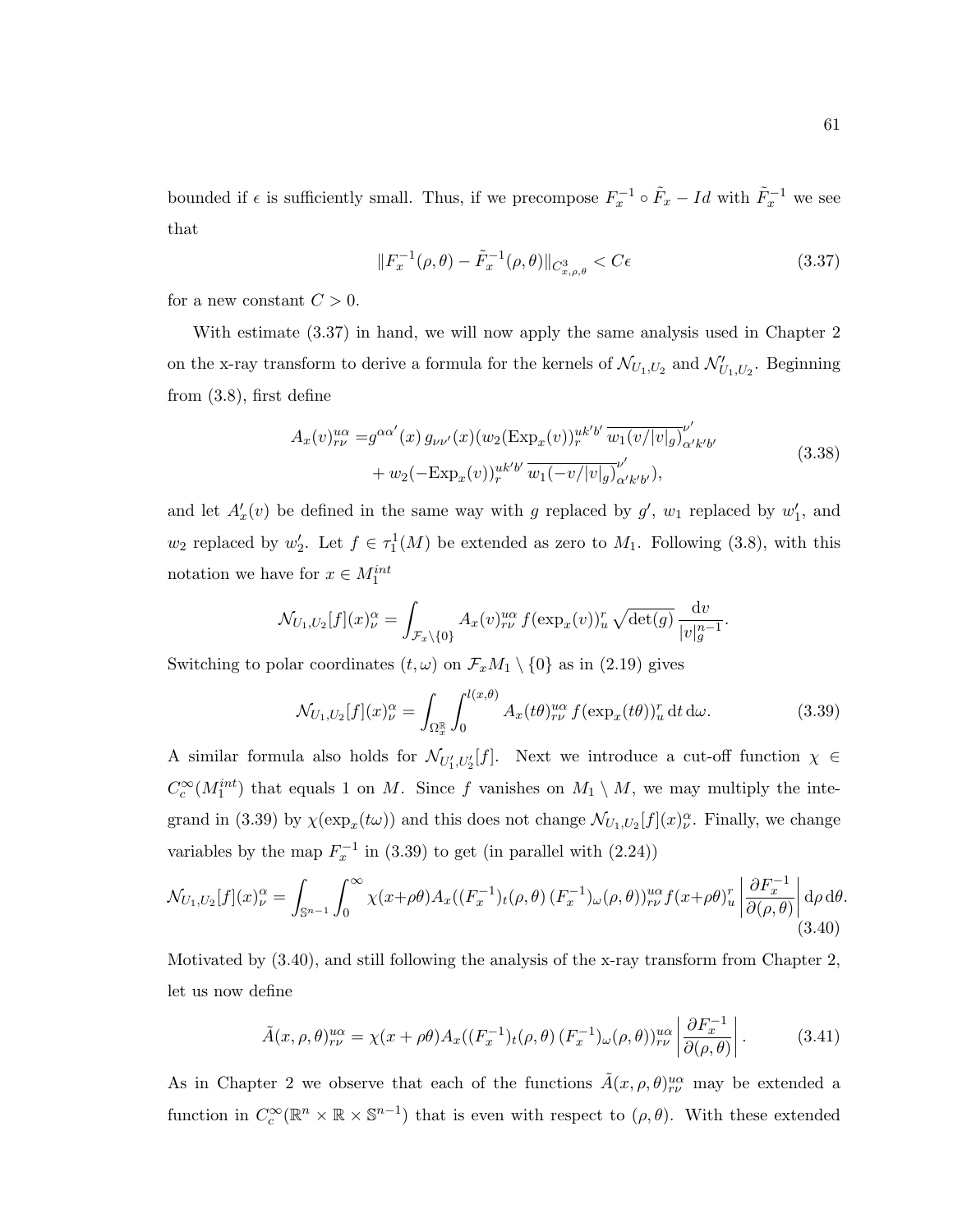functions we have

$$
\mathcal{N}_{U_1,U_2}[f](x)^\alpha_\nu = \int_{\mathbb{S}^{n-1}} \int_0^\infty \tilde{A}(x,\rho,\theta)_{r\nu}^{u\alpha} f(x+\rho\theta)_u^r \,d\rho \,d\theta. \tag{3.42}
$$

Next we take the linear approximation to  $\tilde{A}(x, \rho, \theta)_{r\nu}^{\mu\alpha}$  near  $\rho = 0$ 

$$
\tilde{A}(x,\rho,\theta)_{rv}^{u\alpha} = \tilde{A}(x,0,\omega)_{rv}^{u\alpha} + \rho R(x,\rho,\theta)_{rv}^{u\alpha},
$$

and plug this into (3.42). At the same time we also change the integration from polar to Cartesian coordinates  $(y = x + \rho \theta)$  to get

$$
\mathcal{N}_{U_1, U_2}[f](x)_{\nu}^{\alpha} = \int_{\mathbb{R}^n} \tilde{A}\left(x, 0, \frac{y - x}{|y - x|}\right)_{r\nu}^{u\alpha} f(y)_{u}^{r} \frac{dy}{|y - x|^{n-1}} + \int_{\mathbb{R}^n} R\left(x, |y - x|, \frac{y - x}{|y - x|}\right)_{r\nu}^{u\alpha} f(y)_{u}^{r} \frac{dy}{|y - x|^{n-2}}.
$$
\n(3.43)

As before, we also have a similar formula for  $\mathcal{N}_{U'_1, U'_2}[f]$ .

Using (3.43), we now compare  $\mathcal{N}_{U_1,U_2}$  and  $\mathcal{N}_{U'_1,U'_2}$ . Indeed, we have

$$
\left(\mathcal{N}_{U_1,U_2} - \mathcal{N}_{U'_1,U'_2}\right)[f](x)_{\nu}^{\alpha} =
$$
\n
$$
\int_{\mathbb{R}^n} \left( \tilde{A}\left(x, 0, \frac{y-x}{|y-x|}\right)_{r\nu}^{u\alpha} - \tilde{A}'\left(x, 0, \frac{y-x}{|y-x|}\right)_{r\nu}^{u\alpha} \right) f_u^r(y) \frac{dy}{|y-x|^{n-1}} + \int_{\mathbb{R}^n} \left( R\left(x, |y-x|, \frac{y-x}{|y-x|}\right)_{r\nu}^{u\alpha} - R'\left(x, |y-x|, \frac{y-x}{|y-x|}\right)_{r\nu}^{u\alpha} \right) f(y)_{u}^r \frac{dy}{|y-x|^{n-2}}.
$$
\n(3.44)

For the moment assume that

$$
\left\| \tilde{A}(x,0,\omega)_{r\nu}^{u\alpha} - \tilde{A}'(x,0,\omega)_{r\nu}^{u\alpha} \right\|_{C^1(\mathbb{R}^n_x \times \mathbb{S}^{n-1}_{\omega})} < C\epsilon
$$
\n(3.45)

and

$$
\left\| R\left(x, r, \omega\right)^{u\alpha}_{r\nu} - R'\left(x, r, \omega\right)^{u\alpha}_{r\nu} \right\|_{C^1\left(\mathbb{R}^n_x \times \mathbb{R}_\rho \times \mathbb{S}^{n-1}_\omega\right)} < C\epsilon \tag{3.46}
$$

where  $C > 0$  is some new constant. Since  $|y-x|^{n-1}$  and  $|y-x|^{n-2}$  are integrable singularities in each variable individually, we may apply [28, Proposition A.5.1] together with the above estimates and (3.44) to conclude that

$$
\left\| \mathcal{N}_{U_1, U_2} - \mathcal{N}_{U'_1, U'_2} \right\|_{L^2 \tau_1^1(M) \to L^2 \tau_1^1(M_1)} < C \epsilon.
$$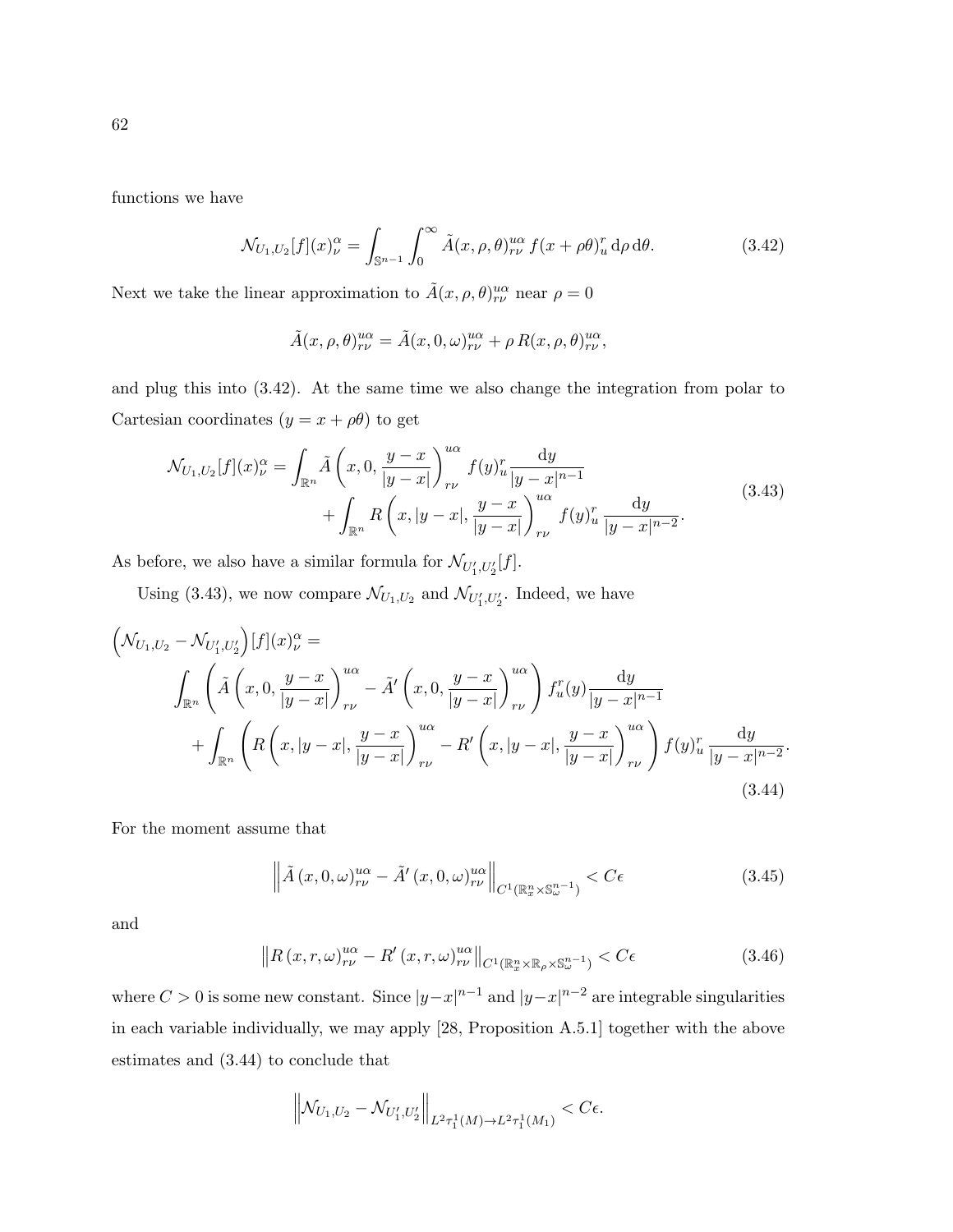It remains to estimate the  $L^2$  norms of the derivatives of the components of  $(\mathcal{N}_{U_1,U_2}$  –  $\mathcal{N}_{U_1', U_2'}[f]$ . Indeed, we may simply differentiate with respect to x under the second integral in  $(3.44)$ , and after doing this we have a new integral operator applied to f whose kernel is still integrable in each of the variables. Furthermore, these integrals can be uniformly bounded using (3.46), and so the desired estimates follow once again from [28, Proposition A.5.1]. Estimating the derivatives of the first integral in (3.44) poses a problem since when we differentiate that kernel with respect to  $x$  the result is no longer integrable. However, since  $\tilde{A}(x,0,\omega)$  and  $\tilde{A}'(x,0,\omega)$  are even with respect to  $\omega$ , we may still apply the Calderón-Zygmund Theorem to estimate the singular integral which results from differentiating the kernel, and by [14, Theorem XI.11.1] this is the derivative of the integral. This argument combined with (3.45) shows that the derivatives of the components of the first integral are bounded by  $C\epsilon ||f||_{L^2\tau_1^1(M)}$  in  $L^2(M_1)$ , and so this completes the proof assuming (3.45) and (3.46).

All that remains now is to prove the estimates (3.45) and (3.46). Since

$$
R(x, \rho, \theta)_{r\nu}^{u\alpha} = \int_0^1 \frac{\partial \tilde{A}}{\partial \rho} (x, \rho s, \omega)_{r\nu}^{u\alpha} ds,
$$

to prove (3.46) it is sufficient to show that

$$
\left\| \tilde{A}(x,\rho,\theta)_{r\nu}^{u\alpha} - \tilde{A}'(x,\rho,\theta)_{r\nu}^{u\alpha} \right\|_{C^2(\mathbb{R}^n_x \times \mathbb{R}_\rho \times \mathbb{S}_\theta^{n-1})} < C\epsilon. \tag{3.47}
$$

Recall that  $\tilde{A}$  and  $\tilde{A}'$  are defined by (3.41), and note that

$$
A_{x}\left((F_{x}^{-1})_{t}(\rho,\theta)\left(F_{x}^{-1}\right)_{\omega}(\rho,\theta)\right)_{r\nu}^{\alpha\alpha} - A'_{x}\left((F_{x}^{-1})'_{t}(\rho,\theta)\left(F_{x}^{-1}\right)'_{\omega}(\rho,\theta)\right)_{r\nu}^{\alpha\alpha} =
$$

$$
\left(A_{x}\left((F_{x}^{-1})_{t}(\rho,\theta)\left(F_{x}^{-1}\right)_{\omega}(\rho,\theta)\right)_{r\nu}^{\alpha\alpha} - A_{x}\left((F_{x}^{-1})'_{t}(\rho,\theta)\left(F_{x}^{-1}\right)'_{\omega}(\rho,\theta)\right)_{r\nu}^{\alpha\alpha}\right) + \left(A_{x}\left((F_{x}^{-1})'_{t}(\rho,\theta)\left(F_{x}^{-1}\right)'_{\omega}(\rho,\theta)\right)_{r\nu}^{\alpha\alpha} - A'_{x}\left((F_{x}^{-1})'_{t}(\rho,\theta)\left(F_{x}^{-1}\right)'_{\omega}(\rho,\theta)\right)_{r\nu}^{\alpha\alpha}\right).
$$

Therefore, using also (3.37) and the fact that all derivatives of  $A_x(t\omega)$  are bounded (by (3.49) below), we see that in order to prove (3.47) it is sufficient to show that

$$
||A_x(t\omega)_{r\nu}^{u\alpha} - A'_x(t\omega)_{r\nu}^{u\alpha}||_{C^2_{x,t,\omega}}.
$$
\n(3.48)

Returning to the definition (3.38) of  $A_x(t\omega)$  and  $A'_x(t\omega)$  we see that

$$
A_x(t\omega)_{r\nu}^{u\alpha} = g(x)^{\alpha\alpha'} g(x)_{\nu\nu'}
$$
  

$$
\left(w_2(\dot{\gamma}_{x,\omega}(t))_{r}^{u k'b'} \overline{w_1((x,\omega))}_{\alpha' k'b'}^{\nu'} + w_2(-\dot{\gamma}_{x,\omega}(t))_{r}^{u k'b'} \overline{w_1((x,-\omega))}_{\alpha' k'b'}^{\nu'}\right).
$$
 (3.49)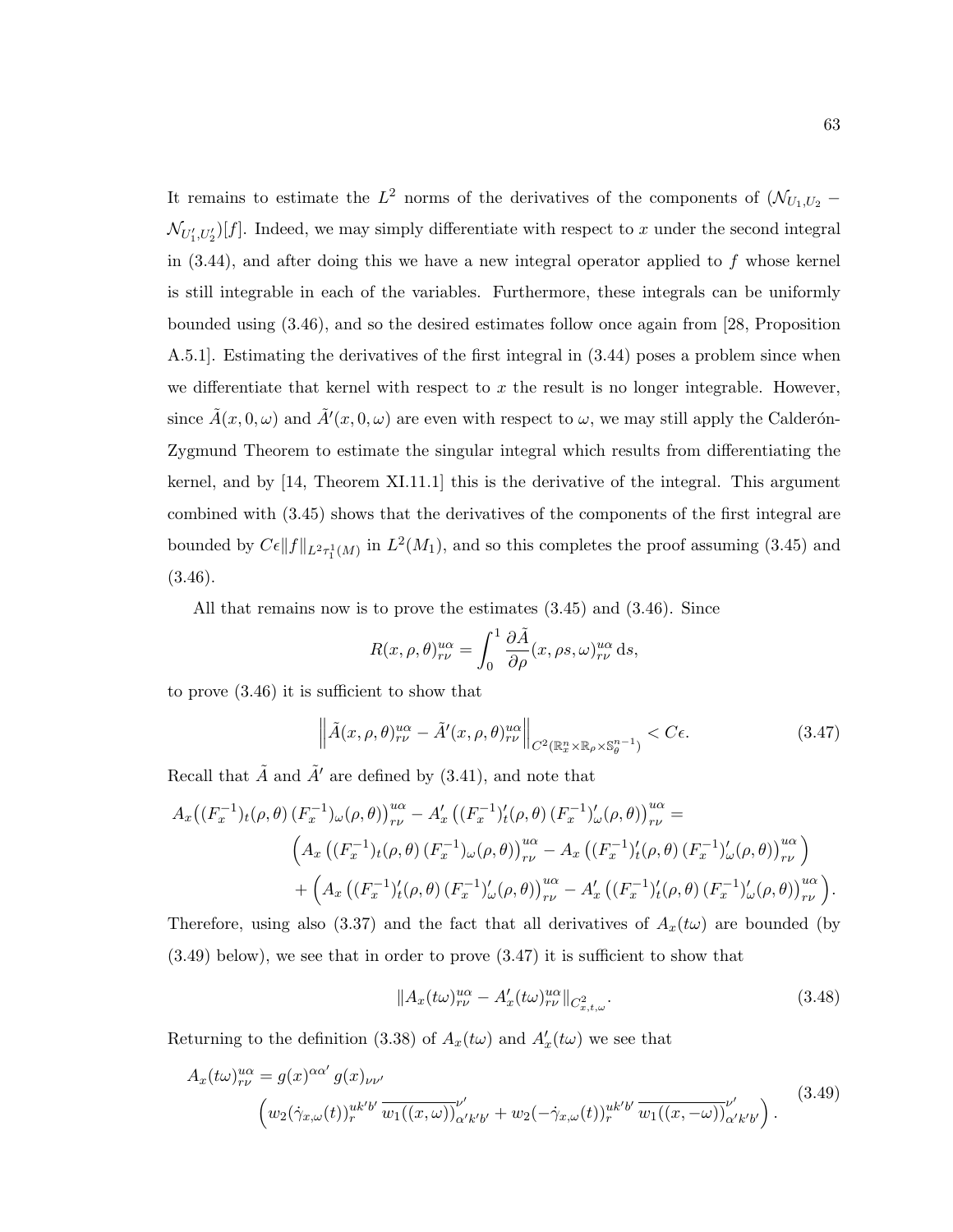Using the definitions of  $w_1$  and  $w_2$ , which are respectively (3.6) and (3.7), we can write out a more explicit version of (3.49). This is

$$
A_x(t\omega)_{r\nu}^{u\alpha} = g(x)^{\alpha\alpha'} g(x)_{\nu\nu'} g(x)_{d'j'} g(\gamma_{x,\omega}(t))^{kp} \left(\mathcal{I}_{t,0}^{\gamma_{x,\omega}}\right)_{b}^{j'} \left(\mathcal{I}_{t,0}^{\gamma_{x,\omega}}\right)_{k}^{p'} \left(\left(U_2^{-1}(x,\omega)\right)_{a'}^{d'}\right)
$$

$$
\left(\overline{U_2^{-1}(\gamma_{x,\omega}(t))}\right)_{a}^{b} [P_{x,\omega}]_{m'\alpha'}^{a'\nu'} [P_{\gamma_{x,\omega}(t)}]_{mr}^{au} \left(U_1(x,\omega)\right)_{p'}^{m'} \left(\overline{U_1(\gamma_{x,\omega}(t))}\right)_{p}^{m} - \left(U_2^{-1}(x,-\omega)\right)_{a'}^{d'}\right]
$$

$$
\left(\overline{U_2^{-1}(-\gamma_{x,\omega}(t))}\right)_{a}^{b} [P_{x,-\omega}]_{m'\alpha}^{a'\nu'} [P_{-\gamma_{x,\omega}(t)}]_{mr}^{au} \left(U_1(x,-\omega)\right)_{p'}^{m'} \left(\overline{U_1(-\gamma_{x,\omega}(t))}\right)_{p}^{m}\right).
$$

A corresponding formula holds for  $A'_x(t\omega)$ , and we wish to estimate the difference of the two. To do this, it is sufficient to estimate the differences of the corresponding terms in the two formulas for  $A_x(t\omega)$  and  $A'_x(t\omega)$ . If we note that the projections can be written in terms of g and g', we see that all of these differences are bounded in the  $C^2$  norm by  $C\epsilon$  by a combination of the hypotheses and (3.35), except for the difference in the parallel translation terms. To bound this last difference we note that for any vector  $\eta^b$ ,  $(\mathcal{I}_{0,t}^{\gamma_{x,\omega}})$  $\int_b^b$   $\eta^b$ satisfies the system of ODEs

$$
\left(\frac{\partial \mathcal{I}_{0,t}^{\gamma_{x,\omega}}}{\partial t}\right)_b^{j'} \eta^b = \Gamma(\gamma_{x,\omega}(t))_{kl}^{j'} \dot{\gamma}_{x,\omega}(t)^k \left(\mathcal{I}_{0,t}^{\gamma_{x,\omega}}\right)_b^l \eta^b \text{ and } \left(\mathcal{I}_{0,0}^{\gamma_{x,\omega}}\right)_b^{j'} \eta^b = \eta^b
$$

where  $\Gamma_{kl}^{j'}$  are the Christoffel symbols of the metric g. The same formula holds for the parallel translation with respect to the  $g'$  metric when the Christoffel symbols and geodesics are those of the g' metric. Therefore, by lemma 5, (3.35), the hypothesis that  $||g - g'||_{C^4S^2M_1} < \epsilon$ , and the definition of the Christoffel symbols,

$$
\left\| \left( \left( \mathcal{I}_{0,t}^{\gamma_{x,\omega}} \right)_{b}^{j'} - \left( \mathcal{I}_{0,t}^{\gamma_{x,\omega}'} \right)_{b}^{j'} \right) \eta^{b} \right\|_{C_{x,t,\omega}^{3}} < C\epsilon.
$$
 (3.50)

Since this holds for any vector  $\eta^b$ , and  $\mathcal{I}_{0,t}^{\gamma_{x,\omega}} = (\mathcal{I}_{t,0}^{\gamma_{x,\omega}})$  $\left(\gamma_{x,\omega}\atop t,0\right)^{-1}$ , this implies the needed estimate on the difference of the parallel translation factors, and so completes the proof.

 $\Box$ 

# 3.3 Generic injectivity for the linear problem

The results of the previous section establish that the set of  $U_1$ ,  $U_2$ , and g for which  $I_{U_1,U_2}$  is injective is open in the  $C<sup>4</sup>$  topology when the dimension is greater than 3. In dimension 3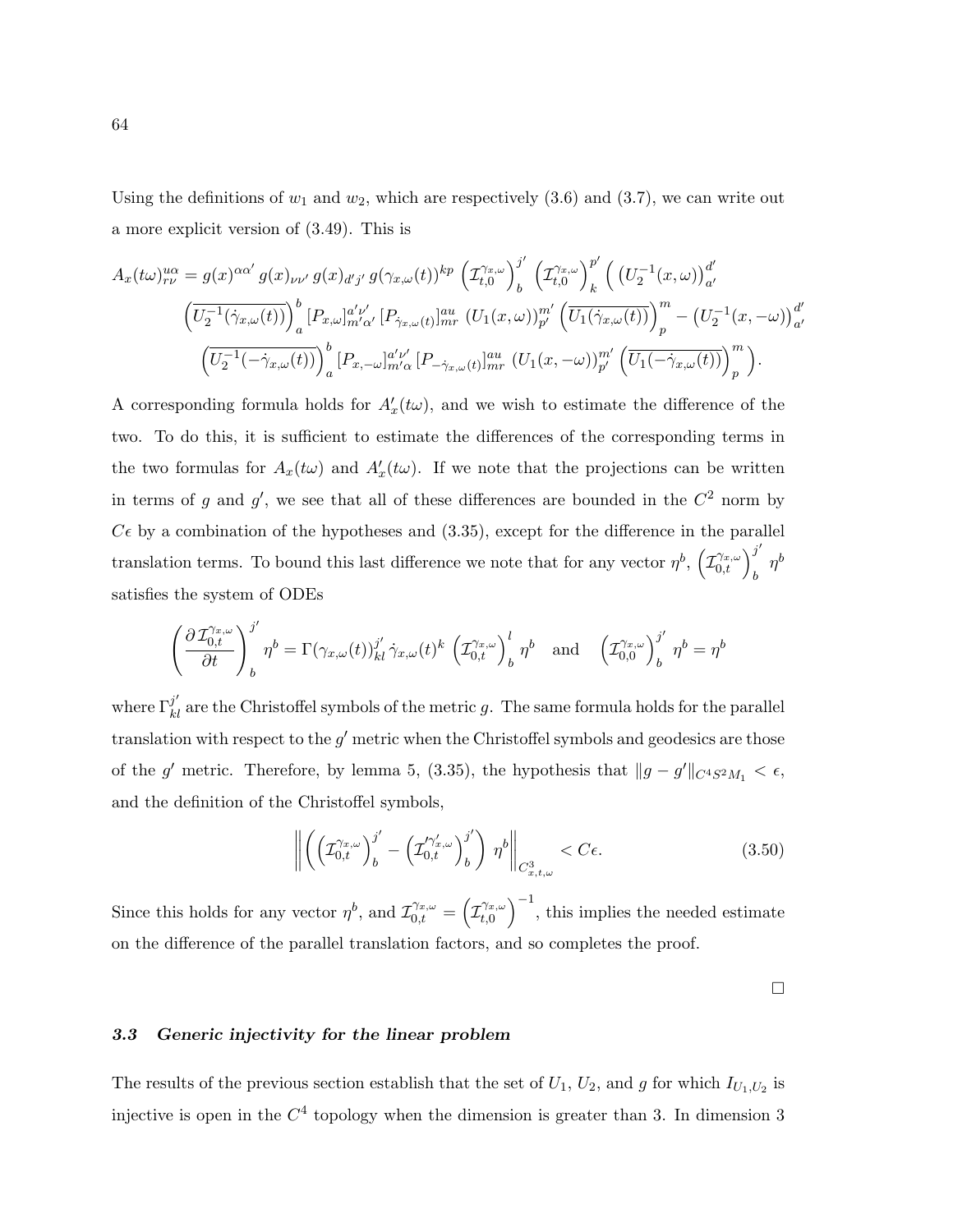the same is true if  $I_{U_1,U_2}$  is restricted to  $L^2_{\beta} \tau_1^1(M)$ . We would like to first know that this set is also nonempty, but in fact we will do much better than that in this section. We will show that  $I_{U_1,U_2}$  is injective for any real analytic  $U_1, U_2$ , and g. Indeed, we have the following theorem.

**Theorem 15** Suppose that  $(M, g)$  is a real analytic simple manifold, and  $U_1$  and  $U_2$  are real analytic. If the dimension of M is greater than 3, then  $I_{U_1,U_2}$  is injective. If M has dimension 3, then  $I_{U_1,U_2}$  is injective on the subspace of  $C_{\beta}^3 \tau_1^1(M)$  consisting of fields that satisfy the tangential boundary condition.

Our proof will use analytic microlocal analysis, and as a primary reference on this topic we use [21]. A different approach to analytic microlocal analysis is also given in [29]. Since we are using analytic methods, for this section we must assume that  $M$  is a real analytic manifold (ie. that the transition maps are all real analytic). Our notation for the analytic wave front set of  $f \in \mathcal{D}'\tau_1^1(M)$  will be  $WF_a(f)$ . The main step in the proof of Theorem 15 is the proof of the following lemma.

**Lemma 6** Suppose that  $(M, g)$ ,  $U_1$ , and  $U_2$  are as in Theorem 15, and  $\xi_0 \in T^*M^{int} \setminus \{0\}$ . In dimension greater than 3 let  $f \in L^2_c \tau_1^1(M)$ , and in dimension 3 assume that  $f \in (L^2_{\beta})_c \tau_1^1(M)$ . If there is an open subset  $V \subset \Omega^{\mathbb{R}}M$  such that  $V \cap \xi_0^{\perp} \neq \emptyset$ , and on the set of unit speed geodesics whose tangent vectors pass through V  $I_{U_1,U_2}[f]$  is zero, then  $\xi_0 \notin \text{WF}_{a}(f)$ .

Remark 9: This result is actually more general than required for the proof of Theorem 15. Using this lemma we could show injectivity for the map  $I_{U_1,U_2}$  composed with restriction to a smaller set than all of  $\partial_-\Omega^{\mathbb{R}}M$ .

Remark 10: The method of proof used here was developed in [6] and [25], and is also used in [10].

*Proof:* Let  $\xi_0$  and V be as in the statement of the theorem. Now take any  $v' \in V \cap \xi_0^{\perp}$ . Then by the hypothesis there exists a  $v \in \partial_{-}\Omega^{\mathbb{R}}M$  such that the tangent vector of  $\gamma_v$  passes through v', and for every w in a neighborhood of v,  $I_{U_1,U_2}[f](\gamma_w) = 0$ . For the majority of the proof we will work in a set of coordinates in a neighborhood of  $\gamma_v$  which we will now introduce. Indeed, let us take a set of analytic coordinates  $(w^1, \ldots, w^{n-1})$  on  $\Omega_{\pi(v)}^{\mathbb{R}}M$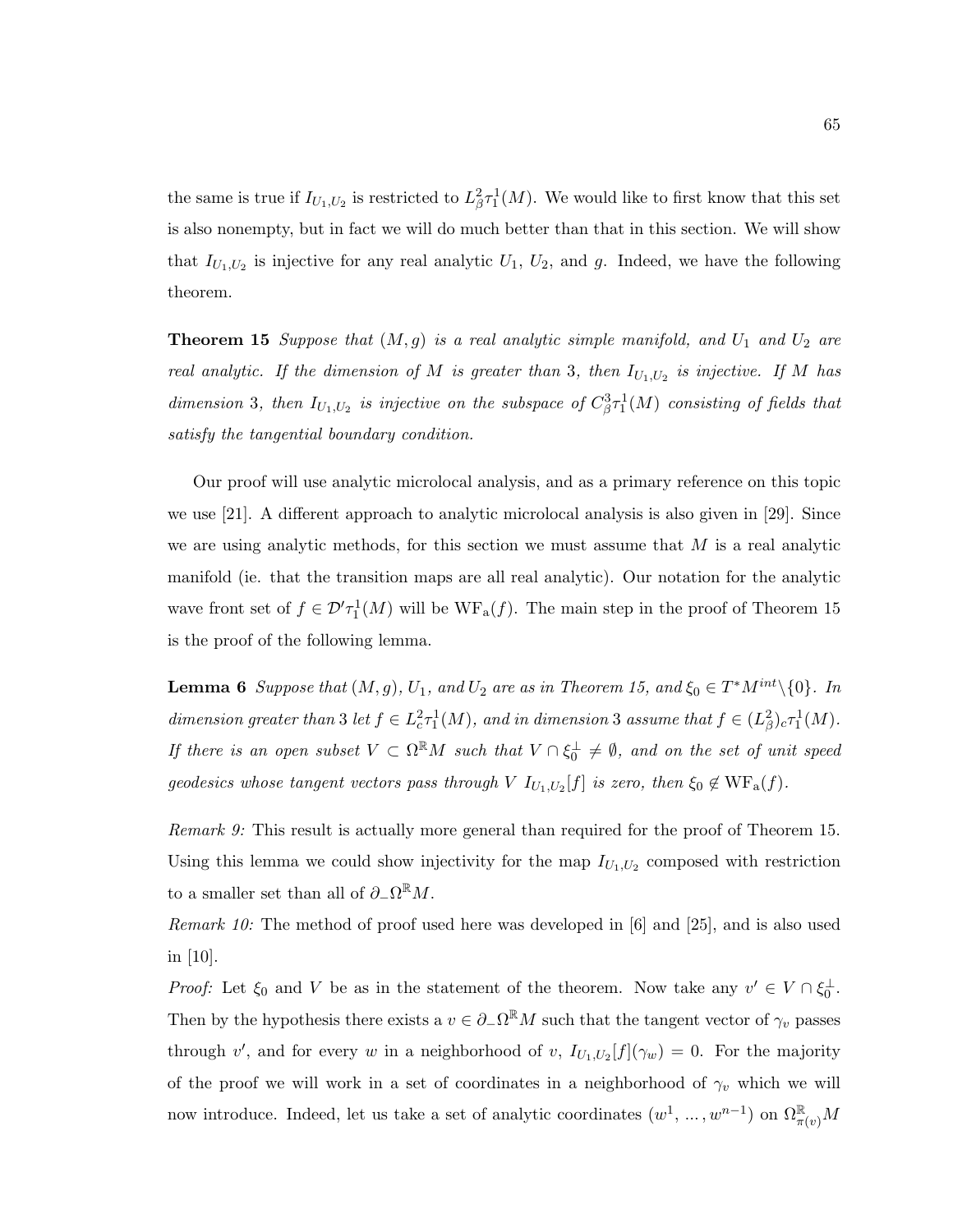centered at v whose domain is contained in the set of w for which  $I_{U_1,U_2}[f](\gamma_w) = 0$ . Then by the simplicity assumption  $(w^1, ..., w^{n-1}, t)$  provide analytic coordinates on a neighborhood of U of  $\gamma_v$  in M via the map

$$
(w^1, \ldots, w^{n-1}, t) \mapsto \exp(t(w^1, \ldots, w^{n-1})).
$$

By translating in the t coordinate we can also make  $\pi(\xi_0) = 0$  in this coordinate system, and by rotating if necessary we may assume that  $\xi_0 = dw^{n-1}$ . For some  $\epsilon > 0$ ,  $t_1$ , and  $t_2 \in \mathbb{R}$  the set

$$
U' = \{(w^1, \dots, w^{n-1}, t) : |(w^1, \dots, w^{n-1})| < \epsilon \quad \text{and} \quad t_1 < t < t_2\}
$$

is contained in the range of the coordinates, and the points  $(w,t) = (w^1, \dots, w^{n-1}, t_j)$  for  $j = 1$  or 2 both lie in a small neighborhood of  $\partial M$  which does not intersect the support of f. We will identify the set  $U' \subset \mathbb{R}^n$  with the image of  $U'$  under the inverse coordinate map. Also, from now on we will denote these coordinates by  $U' \ni x = (x', x^n) = (w, t)$ .

Next we introduce a family of analytic coordinate systems, each providing coordinates on a subset of U'. Indeed, if we take any  $\theta' = (\theta^1, \dots, \theta^{n-1}) \in \mathbb{R}^{n-1}$  sufficiently small then the map

$$
(x',t) \mapsto \exp\left(t\left(\theta'^j \frac{\partial}{\partial x^j} + \frac{\partial}{\partial x^n}\Big|_{(x',0)}\right)\right) \tag{3.51}
$$

is the inverse of a coordinate map on a subset of U', is defined on  $\{|x'| < 3\epsilon/4, t_1 \le t \le$  $\{t_2\}$ , and in the corresponding coordinates the points  $(x', t_j)$  for  $j = 1$  or 2 lie in a small neighborhood of  $\partial M$  that does not intersect the support of f. Furthermore, since  $V \subset \Omega^{\mathbb{R}}M$ is open, if  $\theta'$  is in a possibly smaller neighborhood of 0 then for any  $|x'| < 3\epsilon/4$ 

$$
I_{U_1, U_2}[f] \left( \gamma_{\left(\theta' \frac{\partial}{\partial x^j} + \frac{\partial}{\partial x^n} \Big|_{(x',0)}\right)} \right) = 0. \tag{3.52}
$$

Here and in the remainder of this proof for any  $\theta \in T^{\mathbb{R}}M \setminus \{0\}$ ,  $\gamma_{\theta}$  denotes the *unit speed* geodesic with initial tangent vector parallel to  $\theta$ . For convenience we will also use the notation  $\theta = \left(\theta^{ij}\frac{\partial}{\partial x^j} + \frac{\partial}{\partial x^n}\right|_{(x',0)}$  below.

Now we introduce a sequence of cutoff functions  $\chi_N \in C_c^{\infty}(\mathbb{R}^{n-1})$  with support in  $B_{3\epsilon/4}(0)$ , equal to 1 on a neighborhood of  $x'=0$ , and satisfying the estimates

$$
|\partial_{x'}^{\alpha} \chi_N(x')| \le (CN)^{|\alpha|} \quad \text{for all multi-indices } \alpha \text{ with } |\alpha| \le N \tag{3.53}
$$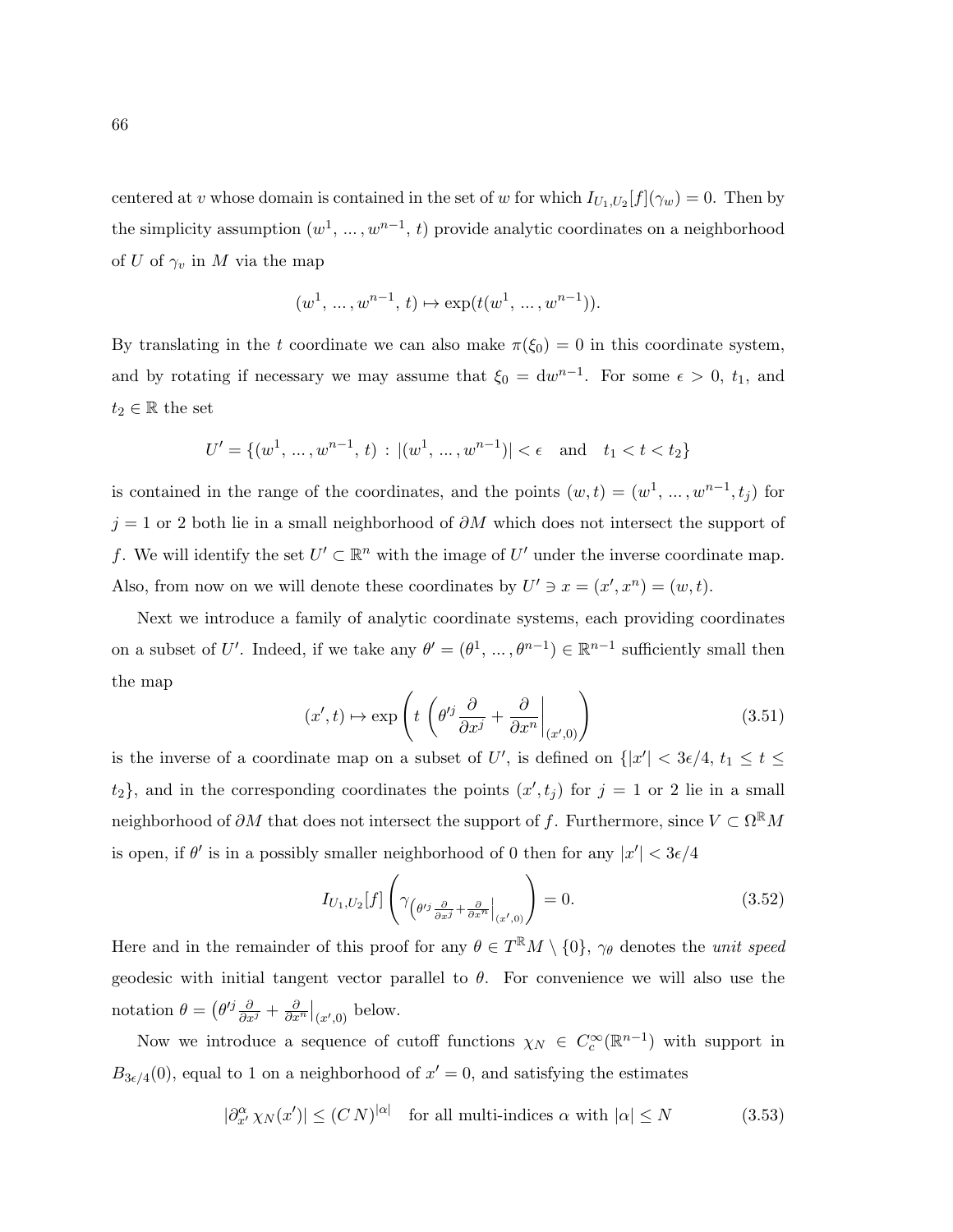for some constant  $C > 0$ . It is possible to construct such a sequence of functions, see [29]. By (3.52), for every  $\xi \in \mathbb{C}^n$  and  $h > 0$ , we have for  $\theta'$  in a small neighborhood of 0

$$
e^{\frac{i}{h}((x',1)\cdot\xi)}\chi_N(x') I_{U_1,U_2}[f](\gamma_\theta) = 0.
$$

Choosing some basis for  $T_{\pi(v)}M$ , we can express the integrals defining the components  $I_{U_1,U_2}[f](\gamma_\theta)_{kb}$  with respect to the coordinates  $(x',x^n)$  and the chosen basis, and write out as in (3.1) the formula

$$
0 = e^{\frac{i}{h}((x',1)\cdot\xi)}\chi_N(x')\int_{t_1}^{t_2} R(\dot{\gamma}_\theta(t))_{ab} [P_{\dot{\gamma}_\theta(t)} f](\gamma_\theta(t))_m^a Q(\dot{\gamma}_\theta(t))_k^m dt.
$$

Now we integrate this formula with respect to  $x'$  to obtain for each k and b

$$
0 = \int_{B_{3\epsilon/4}(0)} \int_{t_1}^{t_2} e^{\frac{i}{h}((x',1)\cdot\xi)} \chi_N(x') R(\dot{\gamma}_\theta(t))_{ab} [P_{\dot{\gamma}_\theta(t)} f](\gamma_\theta(t))_m^a Q(\dot{\gamma}_\theta(t))_k^m dt dx'. \tag{3.54}
$$

As described in the previous paragraph, for each  $\theta'$   $(x',t)$  provides an analytic coordinate system on a subset of  $U'$ , and furthermore the support of the integrand in  $(3.54)$  is contained in domain of these coordinates. Therefore we may make an analytic coordinate change in  $(3.54)$ , which depends on  $\theta'$  in an analytic manner, to obtain

$$
0 = \int_{U'} e^{\frac{i}{h} \left( (\tilde{x}'(x,\theta'),1) \cdot \xi \right)} \chi_N(\tilde{x}'(x,\theta')) R(v(x,\theta'))_{ab} \left[ P_{v(x,\theta')} f \right](x)_m^a Q(v(x,\theta'))_k^m J(x,\theta') dx
$$
\n(3.55)

where  $\tilde{x}'(x, \theta')$  is an analytic function of x and  $\theta'$  which satisfies

$$
\tilde{x}'((x',0),\theta') = x' \quad \text{and} \quad \frac{\partial \tilde{x}'}{\partial x^n}((x',0),\theta') = -\theta'.\tag{3.56}
$$

 $v(x, \theta')$  is also an analytic function of x and  $\theta'$  which satisfies

$$
v((x',0),\theta')=\theta,
$$

and  $J(x, \theta')$  is the Jacobian of the change of variables which is a positive analytic function. The identity (3.54) holds for any  $\theta'$  sufficiently small and all  $\xi \in \mathbb{C}^n$ . We will now choose  $\theta'$ as a function of  $\xi$  in a specific way to find a new identity which holds for any  $\xi$  in a small complex neighborhood of  $(0, ..., 1, 0) = e^{n-1}$ , and in which  $\theta'$  has been eliminated.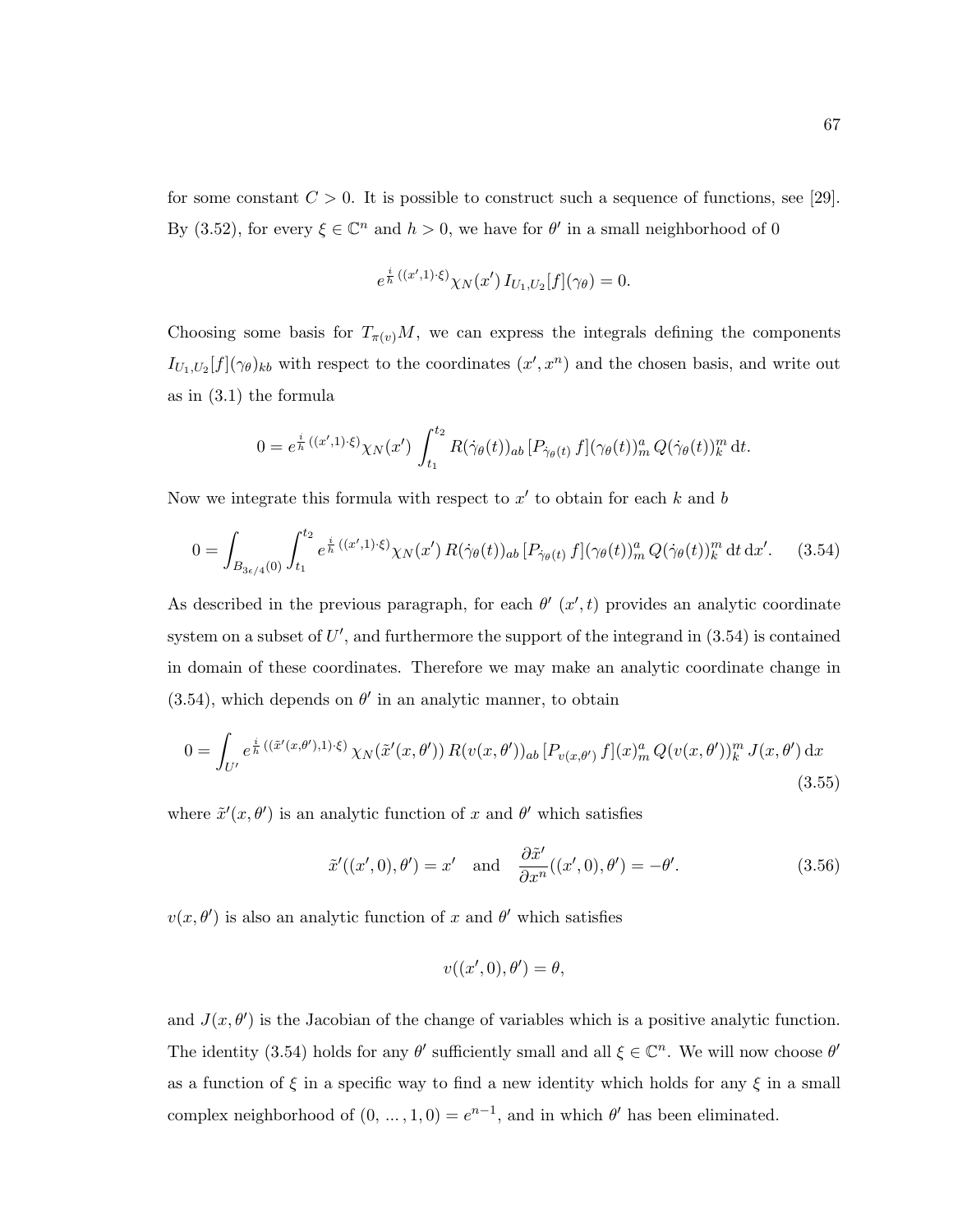Indeed, define

$$
\theta'(\xi) = \left(\xi_1, \dots, \xi_{n-2}, -\frac{\xi_n + \sum_{k=1}^{n-2} \xi_k^2}{\xi_{n-1}}\right).
$$
\n(3.57)

We will identify  $\xi_0$  with  $e^{n-1}$  since  $\xi_0 = dx^{n-1}$ . The vector valued function  $\theta'(\xi)$  is welldefined and analytic in a neighborhood of  $\xi_0$ , and satisfies

$$
\theta'(\xi_0) = 0, \quad (\theta'(\xi), 1) \cdot \xi = 0 \quad \text{for all } \xi.
$$

Let us write  $\psi(x,\xi) = ((\tilde{x}'(x,\theta'(\xi)),1)\cdot\xi)$  and  $\tilde{\chi}_N(x,\xi) = \chi_N(\tilde{x}'(x,\theta'(\xi)))$ , and then plug  $\theta'(\xi)$  into (3.55) to obtain

$$
0 = \int_{U'} e^{\frac{i}{\hbar}\psi(x,\xi)} \tilde{\chi}_N(x,\xi) R(\tilde{v}(x,\xi))_{ab} [P_{\tilde{v}(x,\xi)} f](x)_m^a Q(\tilde{v}(x,\xi))_k^m \tilde{J}(x,\xi) dx \qquad (3.58)
$$

for all  $\xi$  in a complex neighborhood of  $\xi_0$ . Since  $\tilde{\chi}_N(x,\xi)$  is a composition of  $\chi_N$  with an analytic function for each N,  $\tilde{\chi}_N$  still satisfies an inequality like (3.53) where now the derivatives are taken with respect to  $x$  and  $\xi$ .

A simple calculation shows that in Euclidean case, where the geodesics are all straight lines,  $\psi(x,\xi) = x \cdot \xi$  is the usual phase function, and we can further observe that by (3.56), even in our present more general case the function  $\psi(x,\xi)$  satisfies  $\psi_x(0,\xi) = \xi$ , and so

$$
\psi_{x\xi}(0,\xi) = \text{Id.}\tag{3.59}
$$

Again by (3.56) we can also see that

$$
\psi_{\xi\xi}(0,\xi) = 0.\tag{3.60}
$$

To apply the analytic microlocal theory, we must study the critical points of this phase function  $\psi$  with respect to  $\xi$ . Following [6] we now continue to establish a technical lemma about the gradient of  $\psi$  with respect to  $\xi$  that will be required for this study.

**Lemma 7** There exists a  $\delta > 0$  such that

$$
\psi_{\xi}(x,\xi) \neq \psi_{\xi}(y,\xi)
$$

whenever  $x = (x', x^n) \neq y$ ,  $|x'| < \delta$ ,  $|y| < \delta$ , and  $|\xi - \xi_0| < \delta$  where  $\xi$  may be complex.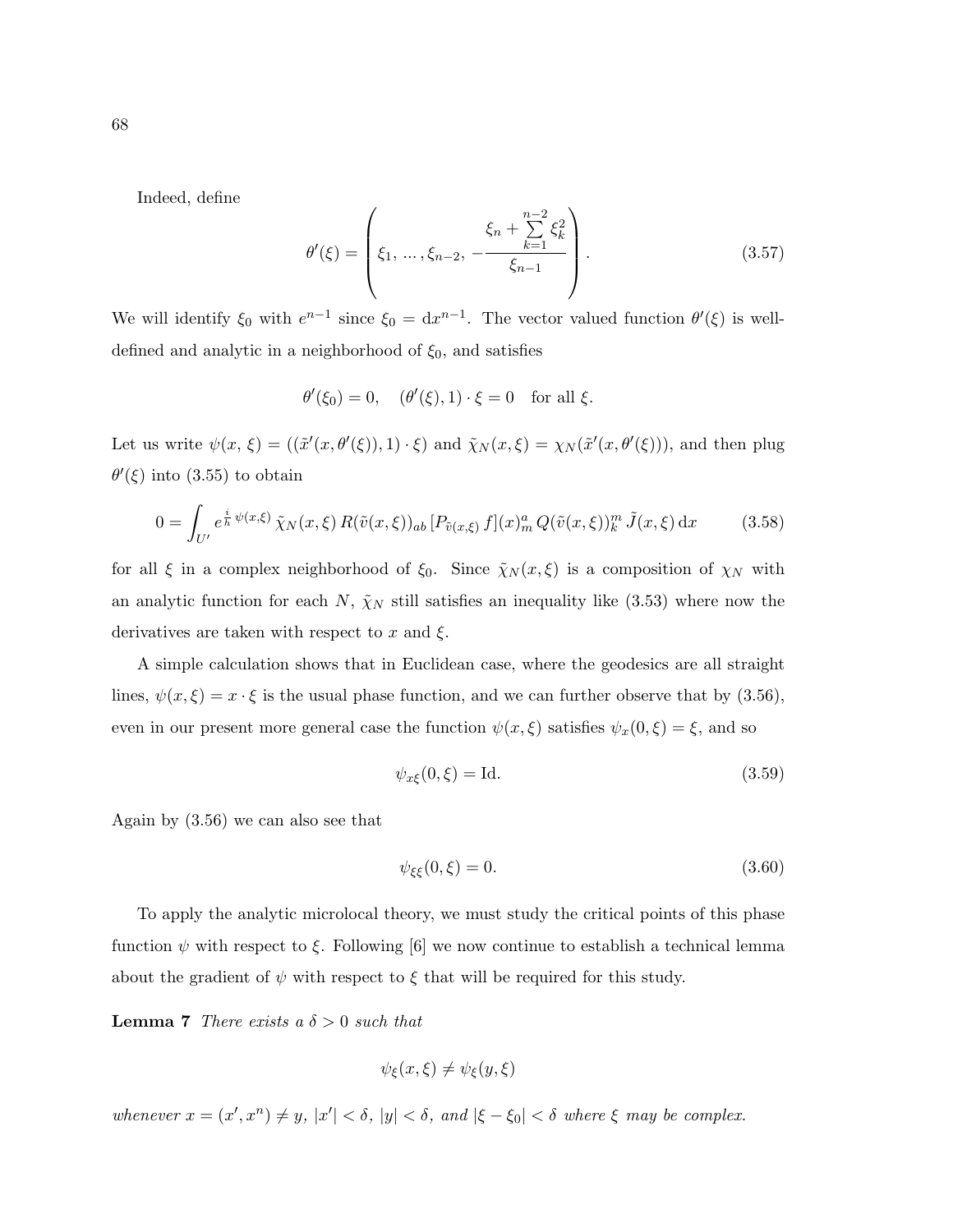The proof of essentially the same lemma can be found in [6], although the phase function there is slightly different. Nonetheless, I include the proof here for completeness.

*Proof of lemma:* First note that  $\tilde{x}'(x, \theta')$  is defined implicitly by

$$
x = \exp\left(t\left(\theta'^j\frac{\partial}{\partial x^j} + \frac{\partial}{\partial x^n}\Big|_{(\tilde{x}',0)}\right).
$$

Differentiating this equation with respect to  $\theta^{ij}$  and evaluating at  $\theta'(\xi_0) = 0$  we obtain

$$
\frac{\partial \left(\exp\left(x^n \left(\theta'^j \frac{\partial}{\partial x^j} + \frac{\partial}{\partial x^n}|_{(x',0)}\right)\right)\right)}{\partial \theta'^j} = -\frac{\partial \tilde{x}'}{\partial \theta'^j}(x,0) \tag{3.61}
$$

where the prime on the left hand side indicates that we are only taking the first  $n-1$  components. By the simplicity assumption the exponential map is everywhere a diffeomorphism, and so the vectors given by the left hand side of (3.61) must be linearly independent, and therefore they must form a basis for  $\mathbb{R}^{n-1}$ .

Keeping this in mind, let us first assume that  $y = (y', 0), x = (y', x^n)$ , and  $\xi = \xi_0 = e_{n-1}$ . With such a y,  $\psi_{\xi}(y,\xi_0) = (y', 1)$ . On the other hand

$$
\frac{\partial \psi}{\partial \xi^k}(x,\xi_0) = \frac{\partial \tilde{x}^{\prime n-1}}{\partial \theta^{\prime j}}(x,0) \frac{\partial \theta^{\prime j}}{\partial \xi^k}(\xi_0) + (\tilde{x}^{\prime}(x,0), 1)_k.
$$

Calculating the derivatives of  $\theta'(\xi)$  from (3.57) and noting that  $\tilde{x}'(x,0) = y'$ , this last equation may be rewritten as

$$
\psi_{\xi}(x,\xi_0)=\left(\frac{\partial \tilde{x}^{\prime n-1}}{\partial \theta^{\prime 1}}(x,0),\,\ldots,\,\frac{\partial \tilde{x}^{\prime n-1}}{\partial \theta^{\prime n-2}}(x,0),\,0,\,-\frac{\partial \tilde{x}^{\prime n-1}}{\partial \theta^{\prime n-1}}(x,0)\right)+(y^\prime,\,1).
$$

Thus if  $\psi_{\xi}(x,\xi_0) = \psi_{\xi}(y,\xi_0)$ , then  $\frac{\partial \tilde{x}^{n-1}}{\partial \theta^{j}}(x,0) = 0$  for  $j = 1$  to  $n-1$ . However this is impossible since as shown in the previous paragraph the vectors  $\frac{\partial \tilde{x}'}{\partial \theta''}(x,0)$  must form a basis for  $\mathbb{R}^{n-1}$  and thus they cannot all have a zero  $(n-1)$ st component.

Now, since  $\psi_{x\xi}(0,\xi) = \text{Id}$ , the map  $x \mapsto \psi_{\xi}(x,\xi)$  is a local diffeomorphism near  $x = 0$ , and so there is a  $\delta > 0$  such that if  $|x|, |y| < \delta$  and  $x \neq y$ , then  $\psi_{\xi}(x, \xi) \neq \psi_{\xi}(y, \xi)$ . On the other hand, suppose  $x = (0, x^n)$  for  $|x^n| > \delta$ . Then by what has already been shown,  $\psi_{\xi}(x,\xi_0) \neq \psi_{\xi}(0,\xi_0)$ , and so by continuity this is still true when  $|x'| < \delta$ ,  $|y| < \delta$ , and  $|\xi - \xi_0| < \delta$  for some possibly smaller  $\delta > 0$ . Repeating this argument for a finite number of values of  $x^n$  and taking the smallest constants thus obtained, the proof of the lemma is complete.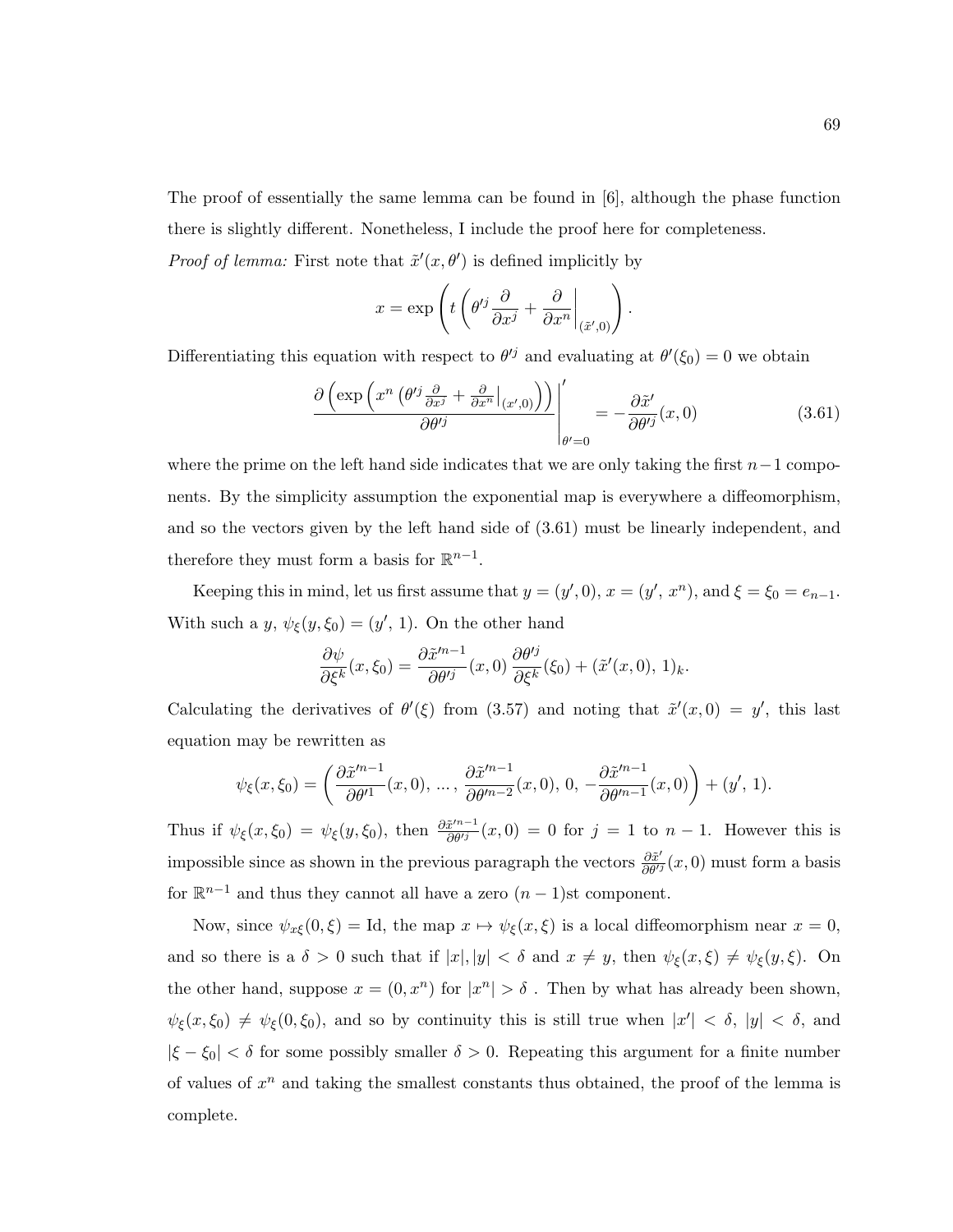Now suppose that  $\epsilon$  was originally chosen to be less than  $\delta$  from the previous lemma, and so the lemma actually holds for any  $x \in U'$ .

Take an  $\epsilon' > 0$  such that  $\epsilon' < \epsilon/2$ , and let  $\chi$  be the characteristic function of the complex ball of radius  $\epsilon'$  centered at 0. Then for any real vector  $\eta \in B_{\epsilon/2}(\xi_0)$ , multiply (3.58) by  $\chi(\xi-\eta) e^{\frac{i}{h}(\frac{i}{2}(\xi-\eta)^2-\psi(y,\eta))}$ , and integrate the result over  $\xi \in \mathbb{R}^n$  to obtain

$$
0 = \int_{B_{\epsilon'}(\eta)} \int_{U'} e^{\frac{i}{h}\Psi(x,y,\xi,\eta)} \tilde{\chi}_N(x,\xi) R(\tilde{v}(x,\xi))_{ab} [P_{\tilde{v}(x,\xi)} f](x)_m^a Q(\tilde{v}(x,\xi))_k^m \tilde{J}(x,\xi) dx d\xi.
$$
\n(3.62)

Here and in the remainder of the proof we are assuming that  $|y| < \epsilon/2$  and so lemma 7 applies. The phase function  $\Psi(x, y, \xi, \eta)$  is given by

$$
\Psi(x, y, \xi, \eta) = \psi(x, \xi) - \psi(y, \xi) + \frac{i}{2}(\xi - \eta)^2.
$$
\n(3.63)

Let us now analyze the critical points of  $\xi \mapsto \Psi(x, y, \xi, \eta)$ . Taking the gradient of  $\Psi$  with respect to  $\xi$  we have

$$
\Psi_{\xi}(x, y, \xi, \eta) = \psi_{\xi}(x, \xi) - \psi_{\xi}(y, \xi) + i(\xi - \eta). \tag{3.64}
$$

From this we can observe that when  $x = y$ ,  $\Psi$  has a unique critical point at  $\xi_c(x, x, \eta) = \eta$ . Using (3.60) we have

$$
\Psi_{\xi\xi}(0,0,\xi,\eta)=i\operatorname{Id},
$$

and therefore, by the implicit function theorem,  $\Psi$  still has a unique (necessarily complex when  $x \neq y$ ) critical point  $\xi_c(x, y, \eta)$  for x and y in a sufficiently small neighborhood of 0. Also, the function  $\xi_c(x, y, \eta)$  is analytic in all of its variables, and from (3.64) we may calculate

$$
(\xi_c)_x(x, y, \eta)|_{x=y} = i \psi_{x\xi}(x, \eta). \tag{3.65}
$$

Let us take  $C > 2$  sufficiently large so that when  $|y| < \epsilon/C$  and  $|x - y| < \epsilon/C$ , the function  $\xi_c(x, y, \eta)$  is still defined. Finally, note that by lemma 7, on the set  $|x-y| \ge \epsilon/C \Psi(x, y, \xi, \eta)$ has no real critical point with respect to  $\xi$ .

 $\Box$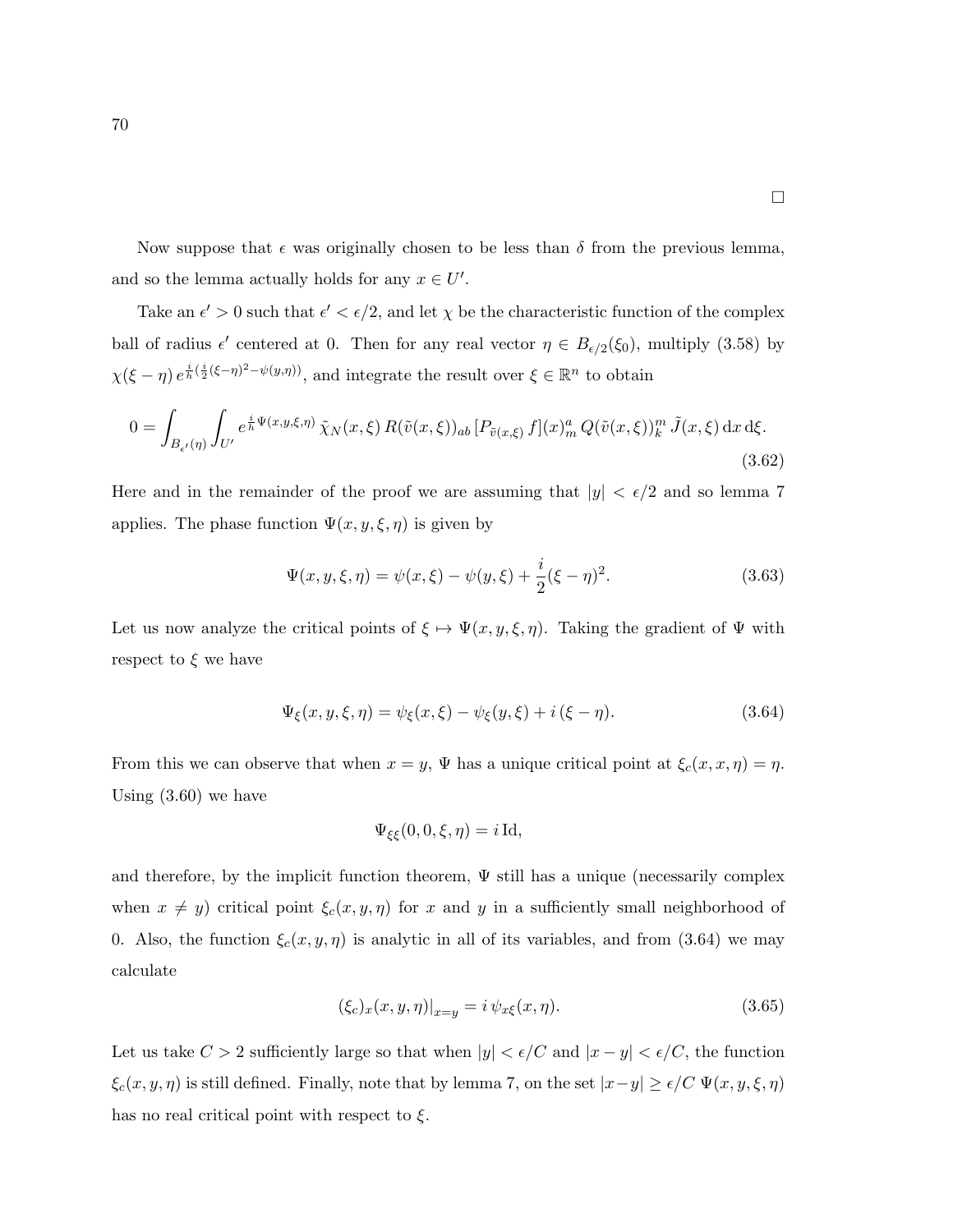Now we will split the integration in  $(3.62)$  with respect to x into two pieces. We will first consider the piece where  $|x - y| \ge \epsilon / C$ :

$$
I_{|x-y|\geq\epsilon/C} = \int_{B_{\epsilon'}(\eta)} \int_{U' \setminus \{|x-y| < \epsilon/C\}} e^{\frac{i}{h}\Psi(x,y,\xi,\eta)} \tilde{\chi}_N(x,\xi) R(\tilde{v}(x,\xi))_{ab}
$$
\n
$$
\times [P_{\tilde{v}(x,\xi)} f](x)_m^a Q(\tilde{v}(x,\xi))_k^m \tilde{J}(x,\xi) dx d\xi.
$$
\n(3.66)

As mentioned above,  $\xi \mapsto \Psi(x, y, \xi, \eta)$  has no real critical point on this set, and so  $\Psi_{\xi}(x, y, \xi, \eta)$ must be bounded below on this domain of integration. Thus we may use the standard integration by parts trick to bound this portion of the integral. Indeed, we have

$$
L_{\xi}e^{\frac{i}{h}\Psi(x,y,\xi,\eta)} = \frac{h\,\overline{\Psi}_{\xi}\cdot\partial_{\xi}}{i|\Psi_{\xi}|^2}e^{\frac{i}{h}\Psi(x,y,\xi,\eta)} = e^{\frac{i}{h}\Psi(x,y,\xi,\eta)},
$$

and so if we perform integration by parts with respect to  $\xi$  N times in (3.66) we get

$$
I_{|x-y|\geq\epsilon/C} = \int_{B_{\epsilon'}(\eta)} \int_{U' \setminus \{|x-y| < \epsilon/C\}} e^{\frac{i}{h}\Psi(x,y,\xi,\eta)} L_{\xi}^t \left(\tilde{\chi}_N(x,\xi) R(\tilde{v}(x,\xi))_{ab} \times [P_{\tilde{v}(x,\xi)} f](x)_m^a Q(\tilde{v}(x,\xi))_k^m \tilde{J}(x,\xi)\right) dx d\xi + \mathcal{O}(e^{-\frac{C_1}{h}})
$$

for some constant  $C_1 > 0$ . Here we have also used the fact that on the boundary of integration in  $\xi$ , where  $|\xi - \eta| = \epsilon'$ ,  $e^{\frac{i}{h}\Psi(x,y,\xi,\eta)}$  is exponentially decaying as  $h \to 0^+$ . Now we use the fact that all functions of  $\xi$  in the integrand satisfy estimates of the form (3.53) where the derivatives are taken with respect to  $\xi$ , and so

$$
\left| L_{\xi}^{t} \left( \tilde{\chi}_{N}(x,\xi) R(\tilde{v}(x,\xi))_{ab} \left[ P_{\tilde{v}(x,\xi)} f \right](x)_{m}^{a} Q(\tilde{v}(x,\xi))_{k}^{m} \tilde{J}(x,\xi) \right) \right| \leq (C_{2} N h)^{N}
$$

for some new constant  $C_2 > 0$ . Therefore

$$
|I_{|x-y| \ge \epsilon/C}| \le C_2 (C_2 N h)^N + e^{-\frac{C_1}{h}}
$$
\n(3.67)

where  $C_2$  may now be larger.

Next we analyze the part of the integral from (3.62) where  $|x - y| < \epsilon/C$ :

$$
h^{1/2} I_{|x-y| < \epsilon/C} = h^{1/2} \int_{B_{\epsilon}(0)} \int_{\{|x-y| < \epsilon/C\}} e^{\frac{i}{h} \Psi(x,y,\xi,\eta)} \tilde{\chi}_N(x,\xi) R(\tilde{v}(x,\xi))_{ab}
$$
  
 
$$
\times [P_{\tilde{v}(x,\xi)} f](x)_m^a Q(\tilde{v}(x,\xi))_k^m \tilde{J}(x,\xi) dx d\xi.
$$
 (3.68)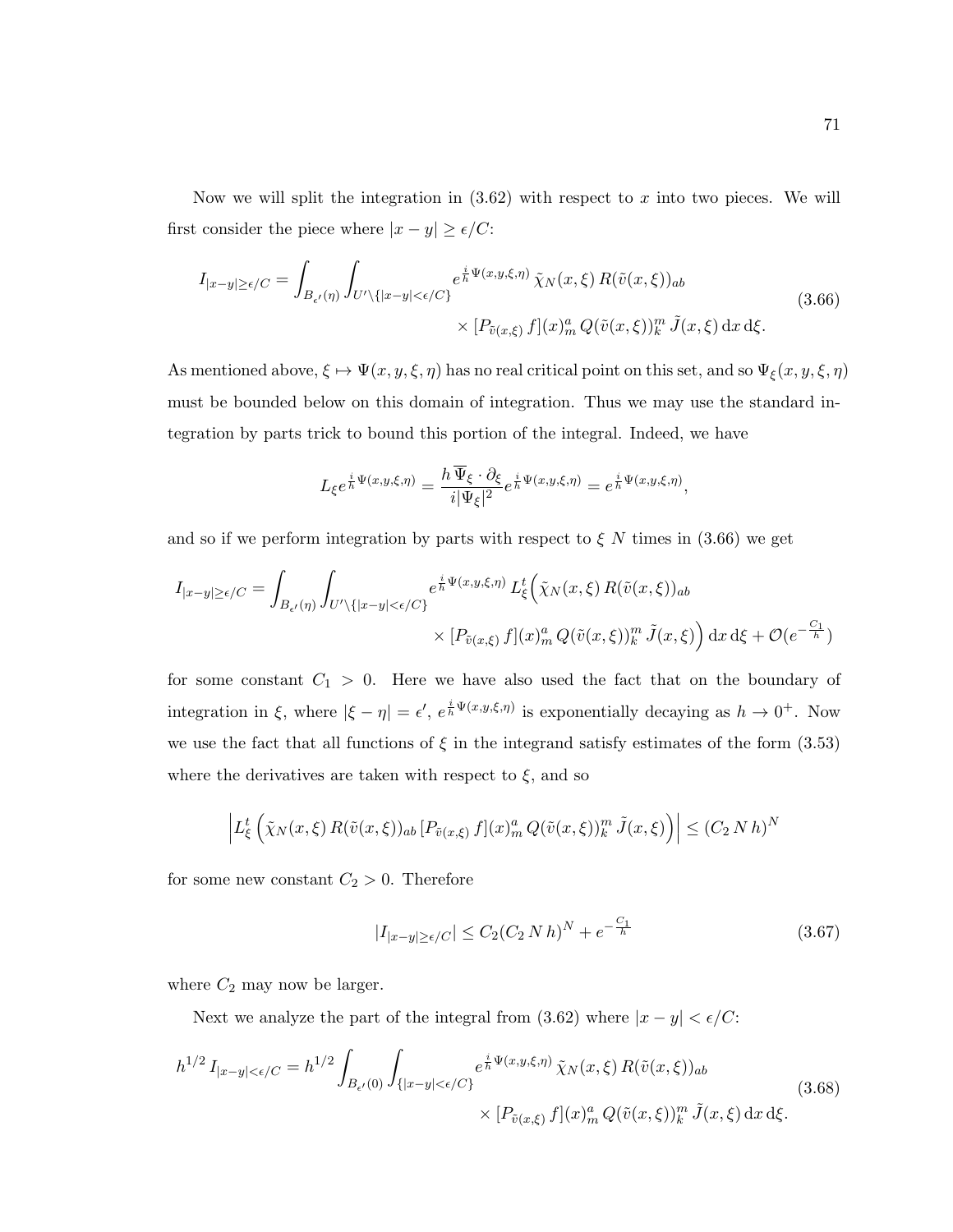By taking C sufficiently large and  $\epsilon'$  sufficiently small we can ensure that on the domain of integration in (3.68)  $\tilde{\chi}_N(x,\xi) = 1$  for all N, and thus (3.68) actually becomes

$$
h^{1/2} I_{|x-y|<\epsilon/C} = h^{1/2} \int_{B_{\epsilon'}(0)} \int_{\{|x-y|<\epsilon/C\}} e^{\frac{i}{h}\Psi(x,y,\xi,\eta)} R(\tilde{v}(x,\xi))_{ab}
$$
  
 
$$
\times [P_{\tilde{v}(x,\xi)} f](x)^a_m Q(\tilde{v}(x,\xi))^m_{k} \tilde{J}(x,\xi) dx d\xi.
$$
 (3.69)

Now we apply the complex method of stationary phase [21, Theorem 2.8], and remark 2.10 from [21] to the integration with respect to  $\xi$  in (3.69). This yields

$$
h^{1/2}I_{|x-y|<\epsilon/C} = \int_{\{|x-y|<\epsilon/C|\}} e^{\frac{i}{h}\Psi(x,y,\xi_c(x,y,\eta),\eta)} \tilde{P}(x,y,\eta;h)_{akh}^m
$$
  
 
$$
\times f(x)_{m}^a \,dx + \mathcal{O}(e^{-\frac{C_3}{h}})
$$
 (3.70)

where  $C_3 > 0$  is another constant and we have combined all the factors in the integrand into a single array of functions  $\tilde{P}(x, y, \eta; h)_{akb}^m$  which is obtained by the formula in remark 2.10 of [21]. In particular  $\tilde{P}(x, y, \eta; h)$  is, in the language of [21], an indexed array of classic analytic symbols of order 0. The array of principal symbols, or the zero order terms of the formal asymptotic expansion of  $\tilde{P}$ , is

$$
\sigma_{\tilde{P}}(x, y, \eta)_{akb}^m = R(\tilde{v}(x, \xi_c(x, y, \eta)))_{sb} (P_{\tilde{v}(x, \xi_c(x, y, \eta)))_{at}^{ms} Q(\tilde{v}(x, \xi_c(x, y, \eta)))_{k}^t \tilde{J}(x, \xi_c(x, y, \eta)).
$$

Furthermore

$$
\sigma_{\tilde{P}}(0,0,\xi_0)_{akb}^m = R(v')_{sb}(P_{v'})_{at}^{ms}Q(v')_k^t.
$$
\n(3.71)

Now we put the estimates for the two parts of the integral back together. From (3.62)  $h^{1/2}(I_{|x-y|<\epsilon/C}+I_{|x-y|\geq\epsilon/C})=0$ , and so using (3.67) and (3.70) we get

$$
\left| \int_{\{|x-y| < \epsilon/C\}} e^{\frac{i}{h} \Phi(x,y,\eta)} \tilde{P}(x,y,\eta; h)^{m}_{akb} f(x)^{a}_{m} \, \mathrm{d}x \right| \leq C_{2} \, h^{1/2} (C_{2} \, N \, h)^{N} + \mathcal{O}(e^{-\frac{C_{4}}{h}}) \tag{3.72}
$$

for a new constant  $C_4 > 0$  where  $\Phi(x, y, \eta) = \Psi(x, y, \xi_c(x, y, \eta), \eta)$ . The integral in (3.72) does not depend on  $N$ , and so we are free to choose it however we wish. In particular we can choose N as a function of h by taking  $N =$  floor  $((e C_2 h)^{-1})$ , and then

$$
(C_2 N h)^N \le e^{-N} = e e^{-N-1} \le e e^{-\frac{1}{e C_2 h}}.
$$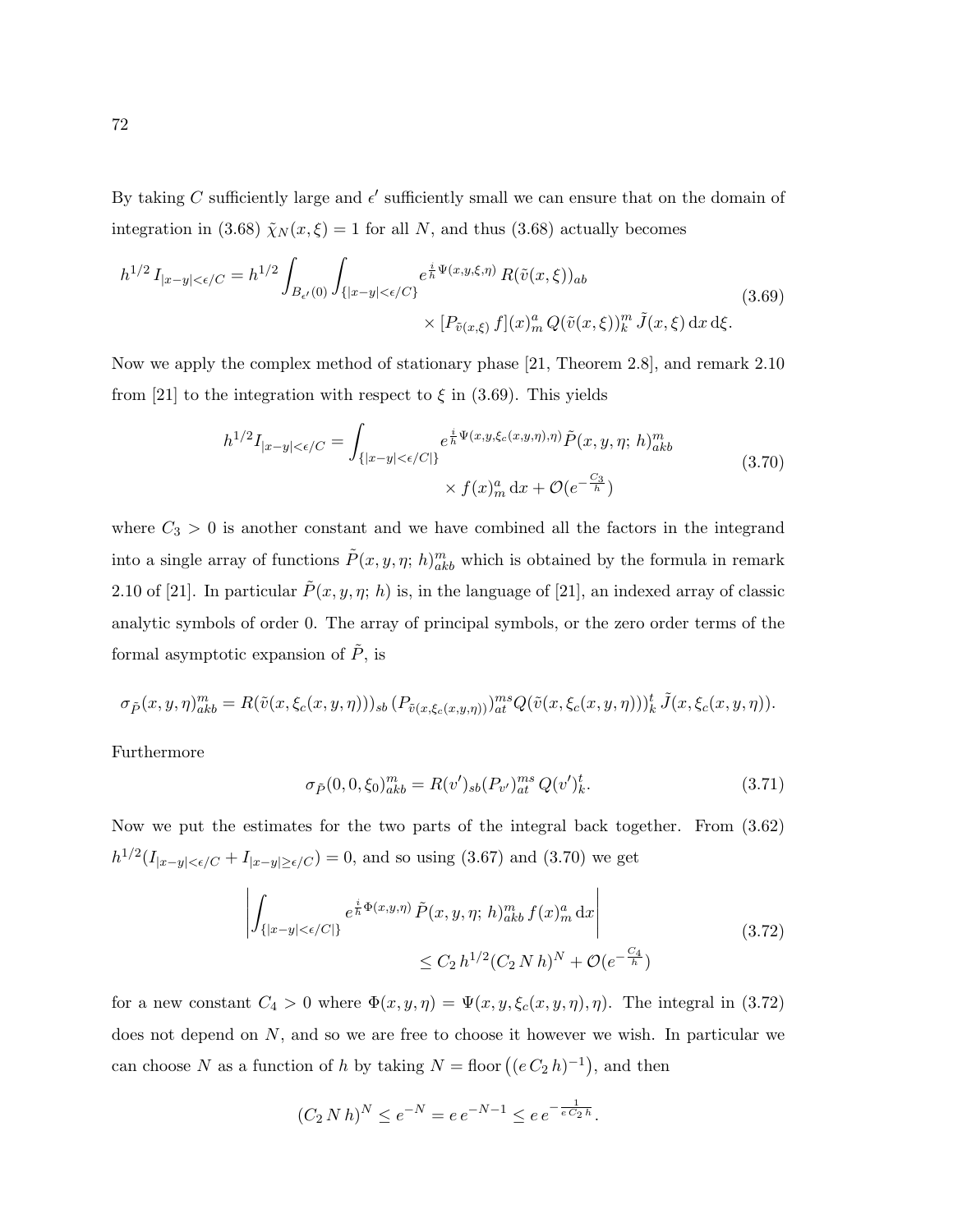Therefore the right hand side of (3.72) can actually be rewritten as  $\mathcal{O}(e^{-\frac{C_5}{h}})$ . As a final adjustment we make the change of variables

$$
(x, y, \eta) \mapsto (x, y, \zeta) = (x, y, \psi_x(y, \eta))
$$

in (3.72). This is a valid change of variables by the inverse function theorem and (3.59) for x and y in a small enough neighborhood of 0. Therefore, after possibly taking  $C$  larger it may be applied to (3.72). Now we check that this new phase function  $\Phi(x, y, \zeta)$  satisfies the hypotheses required in the definition of the analytic wave front set given in [21]. Indeed

$$
\Phi(x, x, \zeta) = 0 \quad \text{and} \quad \Phi_x(x, x, \zeta) = \psi_x(x, \eta) = \zeta. \tag{3.73}
$$

To finish showing that  $\Phi$  is an appropriate phase function we need to prove that

Im
$$
(\Phi(x, y, \zeta)) > C' |x - y|^2
$$
. (3.74)

In order to show (3.74), we expand  $\Phi(x, y, \zeta)$  in the x variable about  $y = x$ . Doing this we obtain, using also (3.65),

$$
\Phi(x, y, \zeta) = \zeta \cdot (x - y) + \frac{1}{2}(x - y)^t (\psi_{xx}(y, \eta) + i \psi_{x\xi}(y, \eta) \cdot \psi_{\xi x}(y, \eta)) (x - y) + \mathcal{O}(|x - y|^3).
$$

From  $(3.59)$  we may therefore conclude that when y is restricted to a small enough neighborhood of 0, and for  $|x-y|$  sufficiently small, (3.74) holds. Therefore after possibly making C larger  $(3.74)$  holds on the domain of integration for  $(3.72)$ .

If  $f(x)^a_m$  and  $\tilde{P}(x, y, \eta)^m_{akb}$  were merely scalars then (3.72) would be sufficient to show that  $(x_0, \xi_0) \notin \text{WF}_{a}(f)$ . However in this case we must consider a system of equations like (3.72) which we obtain by varying v'. Indeed, since V is open and  $V \cap \xi_0^{\perp} \neq \emptyset$ , we may find a basis  $\{v_j\}_{j=1}^{n-1}$  for  $\xi_0^{\perp}$  contained entirely in  $V \cap \xi_0^{\perp}$  and repeat the above analysis with v' replaced by  $v_j$  for each j. Furthermore, by choosing  $\{v_j\}_{j=1}^{n-1}$  sufficiently close together we can be sure that  $(v_i + v_j) / ||v_i + v_j|| \in \xi_0^{\perp} \cap V$  for every i and j, and we add these  $(n-1)(n-2)/2$  extra vectors to  $\{v_j\}_{j=1}^{n-1}$  to obtain a set of vectors  $\{v_j\}_{j=1}^{n(n-1)/2}$ . Doing this we have from (3.72) a system of equations

$$
\left| \int_{\{|x-y| < \epsilon/C|\}} e^{\frac{i}{h} \Phi_j(x, y, \eta)} \tilde{P}_j(x, y, \eta; h)^m_{akb} f(x)^a_m \, dx \right| = \mathcal{O}(e^{-\frac{C_j}{h}}) \tag{3.75}
$$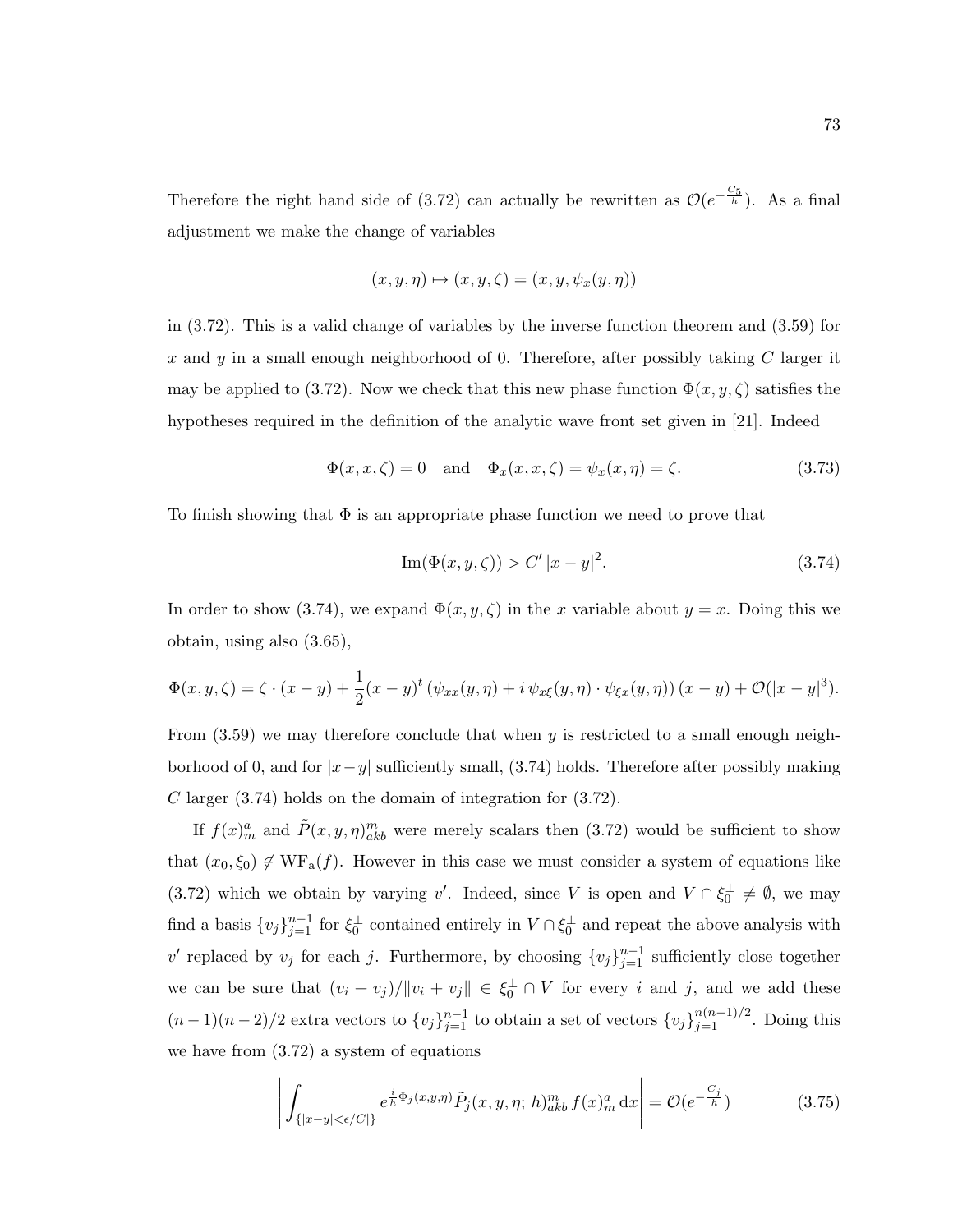where  $\Phi_j(x, y, \eta)$  are all phase functions satisfying (3.73) and (3.74), and  $\tilde{P}_j(x, y, \eta; h)_{akb}^m$  are classical analytic symbols of order 0 with principal symbols satisfying, according to (3.71),

$$
\sigma_{\tilde{P}_j}(0,0,\xi_0)_{akb}^m = R(v_j)_{sb}(P_{v_j})_{at}^{ms} Q(v_j)_k^t.
$$

The reader should note that we are using the terminology of [21] here. Suppose that  $f \in (T_1^1)_{x_0}^{\mathbb{C}} M$  satisfies  $\sigma_{P_j}(0,0,\xi_0)_{akb}^m f_m^a = 0$  for every j. If we recall the definitions of R and Q, and use the fact that  $U_1$  and  $U_2$  are invertible, we see that  $P_{v_j} f = 0$  for every j. We will now show that in dimension at least 4 this implies that  $f = 0$ . Indeed, let us express the components of  $f^{\flat}$  with respect to the basis  $\{v_1, \ldots, v_{n-1}, \xi_0^{\sharp}\}$  as  $f_{ij}$ . Then we have for all  $1 \leq j, k, l \leq n-1$  the following equations

$$
0 = ((P_{v_j}f))^{\flat}(v_k, v_l) = f_{kl} - \langle v_j, v_k \rangle_{g(x_0)} f_{jl} - \langle v_j, v_l \rangle_{g(x_0)} f_{kj} + \langle v_j, v_l \rangle_{g(x_0)} \langle v_j, v_k \rangle_{g(x_0)} f_{jj},
$$
\n
$$
0 = ((P_{v_j}f))^{\flat}(\xi_0^{\sharp}, v_l) = f_{nl} - \langle v_j, v_l \rangle_{g(x_0)} f_{nj},
$$
\n(3.76)

$$
0 = ((P_{v_j}f))^{\flat}(v_k, \xi_0^{\sharp}) = f_{kn} - \langle v_j, v_k \rangle_{g(x_0)} f_{jn},
$$

and

$$
0 = ((P_{v_j}f))^{\flat}(\xi_0^{\sharp}, \xi_0^{\sharp}) = f_{nn}.
$$

The last three of these equations together with the fact that  $-1 < \langle v_j, v_l \rangle_{g(x_0)} < 1$  imply that  $f_{nj}$  and  $f_{jn} = 0$  for all j. Thus it only remains to show that  $f_{kl} = 0$  for  $1 \leq k, l \leq n-1$ . From the conditions that  $P_{v_j} f = 0$  for  $j = n$  to  $n(n-1)/2$ , we obtain for all  $1 \leq k, l \leq n-1$ that

$$
0 = \langle ((P_{v_k+v_l}f))^b v_k, v_l \rangle_{g(x_0)} = \frac{1}{4} \langle f(v_k - v_l), v_l - v_k \rangle_{g(x_0)} = \frac{1}{4} (f_{kl} + f_{lk} - f_{kk} - f_{ll}).
$$
 (3.77)

These equations together with (3.76) form a system of linear equations for the components  $f_{jk}$  of  $f^{\flat}$ . We will now show that the only solution is  $f_{jk} = 0$  for all  $1 \leq j, k \leq n-1$ .

First we deal with the symmetric part of  $f^{\flat}$ . Note that when we set  $k = l$  in (3.76), we get

$$
0 = f_{kk} + \langle v_j, v_k \rangle_{g(x_0)}^2 f_{jj} - \langle v_j, v_k \rangle_{g(x_0)} (f_{jk} + f_{kj}). \tag{3.78}
$$

By subtracting the corresponding equation with  $j$  and  $k$  switched we get

$$
(1 - \langle v_j, v_k \rangle_{g(x_0)}^2) f_{kk} = (1 - \langle v_j, v_k \rangle_{g(x_0)}^2) f_{jj} \Rightarrow f_{jj} = f_{kk}
$$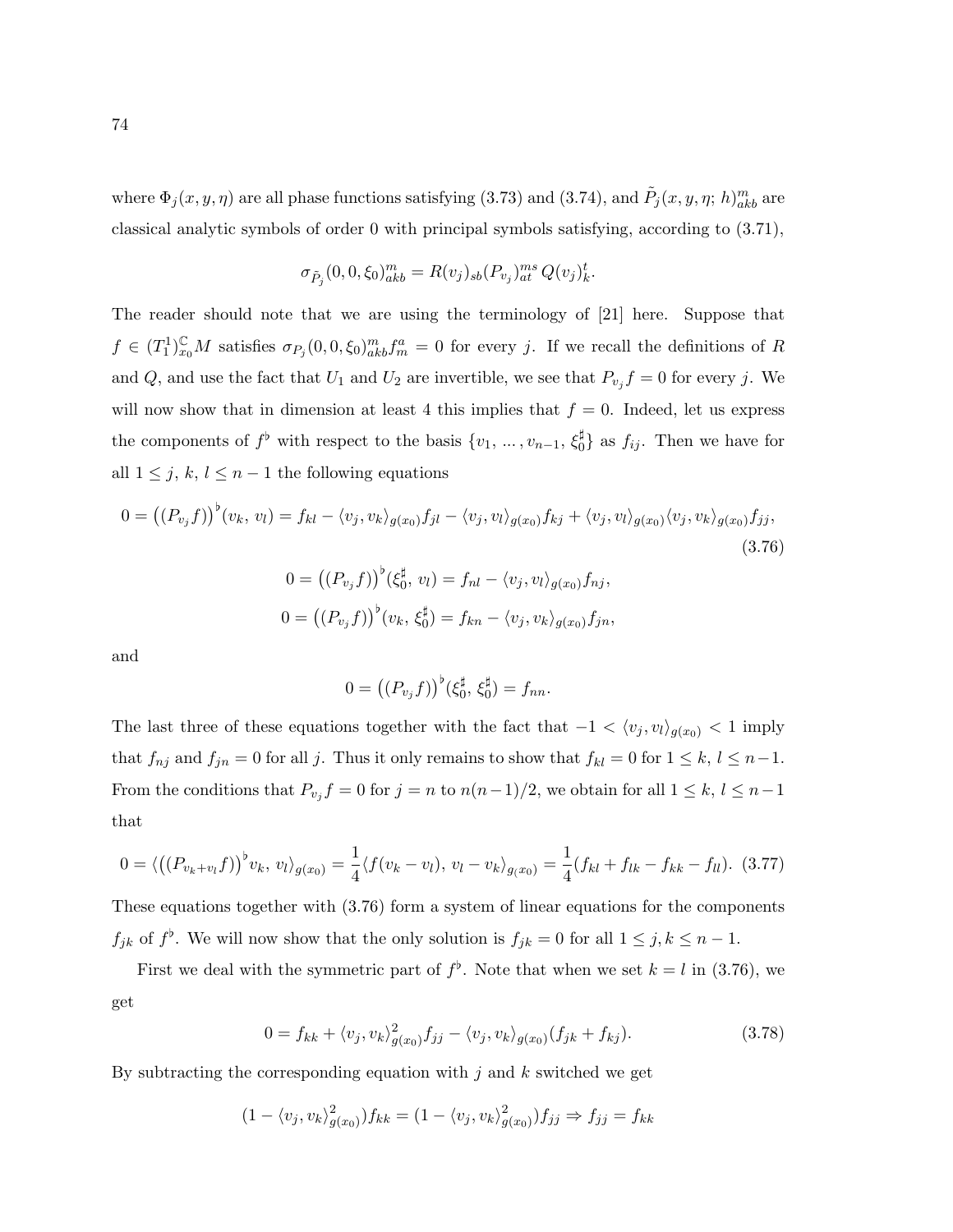since  $|\langle v_j, v_k \rangle_{g(x_0)}|$  < 1. Thus all the diagonal entries of f are equal. Therefore (3.77) shows that  $f_{jj} = \frac{1}{2}$  $\frac{1}{2}(f_{kl} + f_{lk})$  for any j, k, and l. Plugging this back into (3.78) then shows that

$$
0 = (1 + \langle v_j, v_k \rangle_{g(x_0)}^2 - 2 \langle v_j, v_k \rangle_{g(x_0)}) f_{jj} = (1 - \langle v_j, v_k \rangle_{g(x_0)})^2 f_{jj},
$$

and since  $\langle v_j, v_k \rangle_{g(x_0)} < 1$ , this implies that the symmetric part of f is zero.

Now we show that the antisymmetric part of  $f = 0$ . Suppose that the *i*, *j*, and *k* in (3.76) are all distinct (note that this portion of the proof fails in dimension 3 because in that case there are only two vectors,  $v_1$  and  $v_2$ , in the basis for  $\xi_0^{\perp}$ ). Then we may cyclically permute the three indices in (3.76) and subtract the resulting equations pairwise to obtain

$$
(f_{kl} - f_{lk}) - \langle v_j, v_k \rangle_{g(x_0)} (f_{jl} - f_{lj}) - \langle v_j, v_l \rangle_{g(x_0)} (f_{kj} - f_{jk}) = 0,
$$
  

$$
-\langle v_j, v_l \rangle_{g(x_0)} (f_{kl} - f_{lk}) + \langle v_l, v_k \rangle_{g(x_0)} (f_{jl} - f_{lj}) + (f_{kj} - f_{jk}) = 0,
$$
  

$$
\langle v_j, v_k \rangle_{g(x_0)} (f_{kl} - f_{lk}) - (f_{jl} - f_{lj}) - \langle v_l, v_k \rangle_{g(x_0)} (f_{kj} - f_{jk}) = 0.
$$

If we consider this as a system of equations for  $f_{kl} - f_{lk}$ ,  $f_{jl} - f_{lj}$ , and  $f_{jk} - f_{kj}$ , and then compute the determinant of the coefficient matrix we get

$$
1-(\langle v_l,v_k\rangle^2_{g(x_0)}+\langle v_j,v_k\rangle^2_{g(x_0)}+\langle v_j,v_l\rangle^2_{g(x_0)})+2\langle v_j,v_k\rangle_{g(x_0)}\langle v_j,v_l\rangle_{g(x_0)}\langle v_l,v_k\rangle_{g(x_0)}.
$$

The fact that  $v_j$ ,  $v_k$ , and  $v_l$  are linearly independent implies that this quantity is not zero. Therefore the antisymmetric part of f is zero, and we have completed the proof that  $f = 0$ . This shows that our system of equations (3.75) provides an elliptic system near  $(0, 0, \xi_0)$  in dimension greater than 3, in the sense that the principal symbol at  $(0, 0, \xi_0)$  admits a left inverse. In order to have an elliptic system in dimension 3, we must add another equation corresponding to the condition that  $d_\beta(f) = 0$ . We will now proceed to introduce this extra equation.

Let  $\chi_0 \in C_c^{\infty}(U')$  be a smooth cut-off function that is equal to 1 on a neighborhood of  $x_0 = 0 \in U'$ . Then, since  $d_\beta(f) = 0$  we have

$$
h\,e^{\frac{i}{h}\Phi_1(x,y,\zeta)}\,\chi_0(x)\,\mathrm{d}_{\beta}(f)(x)=0
$$

where  $\Phi_1$  is one of the phase functions from (3.75). By integrating this equality in the x variable we obtain

$$
\int h e^{\frac{i}{h}\Phi_1(x,y,\zeta)} \chi_0(x) d_{\beta}(f)(x) dx = 0,
$$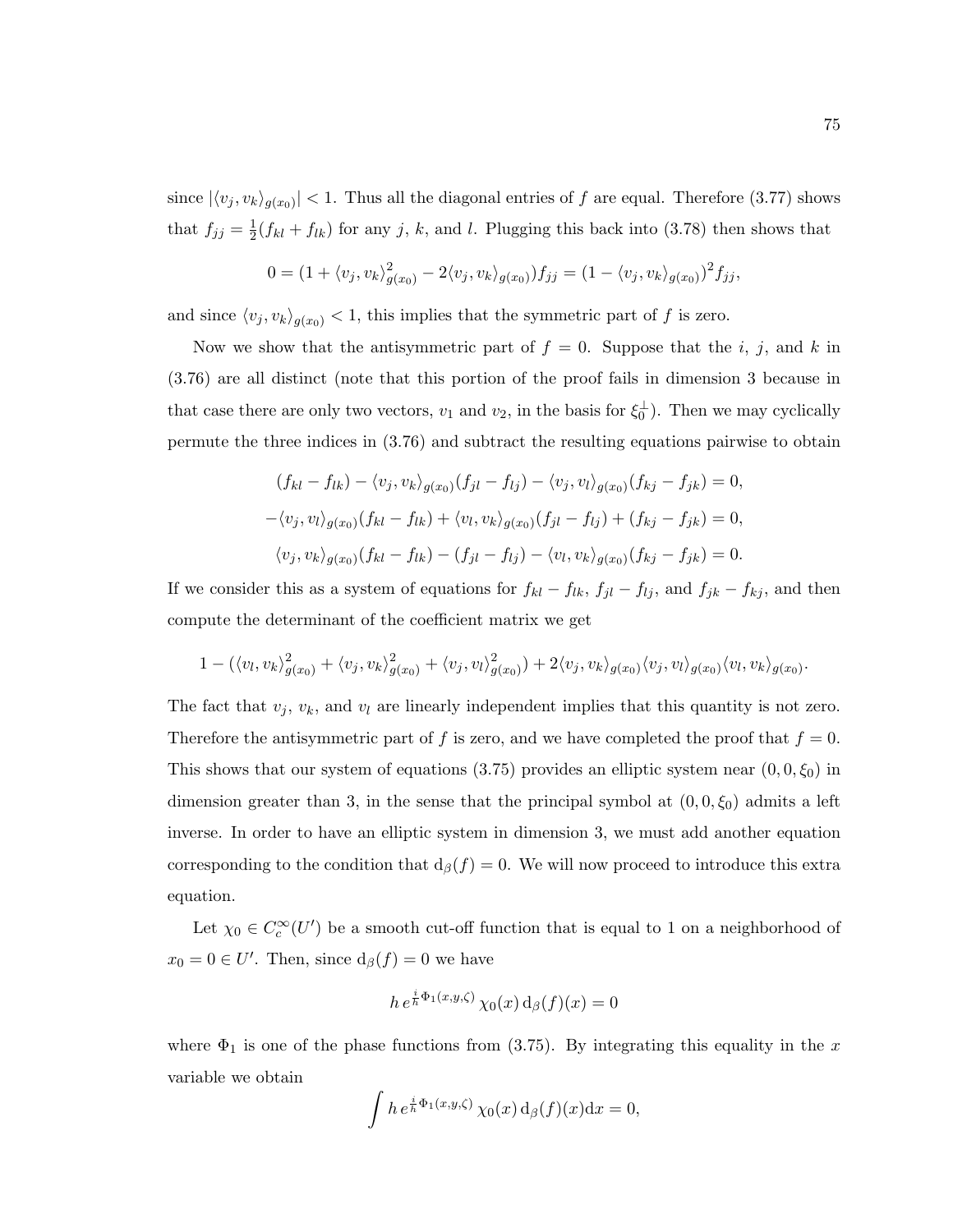and then integration by parts yields

J

$$
\int e^{\frac{i}{h}\Phi_1(x,y,\zeta)} \left( i \frac{\chi_0}{\sqrt{\det(g)}} \left[ \frac{\partial \Phi_1}{\partial x^3} (g_{1k} f_2^k - g_{2k} f_1^k) + \frac{\partial \Phi_1}{\partial x^2} (g_{3k} f_1^k - g_{1k} f_3^k) + \frac{\partial \Phi_1}{\partial x^1} (g_{2k} f_3^k - g_{3k} f_2^k) \right] + h D(x)_a^m f_m^a(x) \right) dx = 0
$$
\n(3.79)

where  $D(x)_a^m$  is calculated from derivatives of  $\chi_0$  and the metric g. We consolidate the factors in the integrand into one classical analytic symbol and thus rewrite the previous formula as

$$
\int e^{\frac{i}{h}\Phi_1(x,y,\zeta)}\chi_0(x)\tilde{D}(x,y,\zeta;h)^a_m f(x)^m_a\mathrm{d}x=0
$$

where the array of principal symbols of  $\tilde{D}$  at  $(0, 0, \xi_0)$  is given by

$$
\sigma_{\tilde{D}}(0,0,\xi_0)[f] = \frac{i}{\sqrt{\det(g)}} \left( g_{2k} f_1^k - g_{1k} f_2^k \right)
$$
\n(3.80)

where we are once again expressing the components of  $f$  and  $g$  with respect to the basis  $\{v_1, v_2, \xi_0^{\sharp}\}$ . To show that the addition of the extra equation creates an elliptic system we must show that, for  $f \in (T_1^1)_{x_0}^{\mathbb{C}}$  $\int_{x_0}^{\infty}$ ,  $\sigma_{\tilde{D}}(0,0,\xi_0)[f] = 0$  and  $P_{v_j}f = 0$  for each j as above implies that  $f = 0$ . The argument to show that the symmetric part of f is zero still holds in this case, so we only need to show that the antisymmetric part is zero. Using the previous notation this means that we must show  $f_{21}-f_{12}=0$ , but by (3.80) this is exactly equivalent to  $\sigma_{\tilde{D}}(0, 0, \xi_0)[f] = 0$ . Therefore the system provided by the extra equation in dimension 3 is elliptic in the same sense as before.

In order to finish the proof we now must generalize a result from [21] to the case of systems of operators. This generalization has already been done in [25] and [10], and applied to different systems of operators. I will repeat the arguments given there and apply them in the present situation. We first combine the systems of operators derived so far in the proof as

$$
\int_{|x-y|\n(3.81)
$$

where C is a new constant, and following [21] we write  $\beta = (y, \zeta)$ .  $\mathbf{A}(x, \beta; h)_{mkbj}^a$  is an array of classic analytic symbol of order 0 made up entirely of the symbols  $\tilde{P}_j$  from (3.75) in the case of dimension greater than 3. In dimension 3 the symbol  $D$  from (3.79) is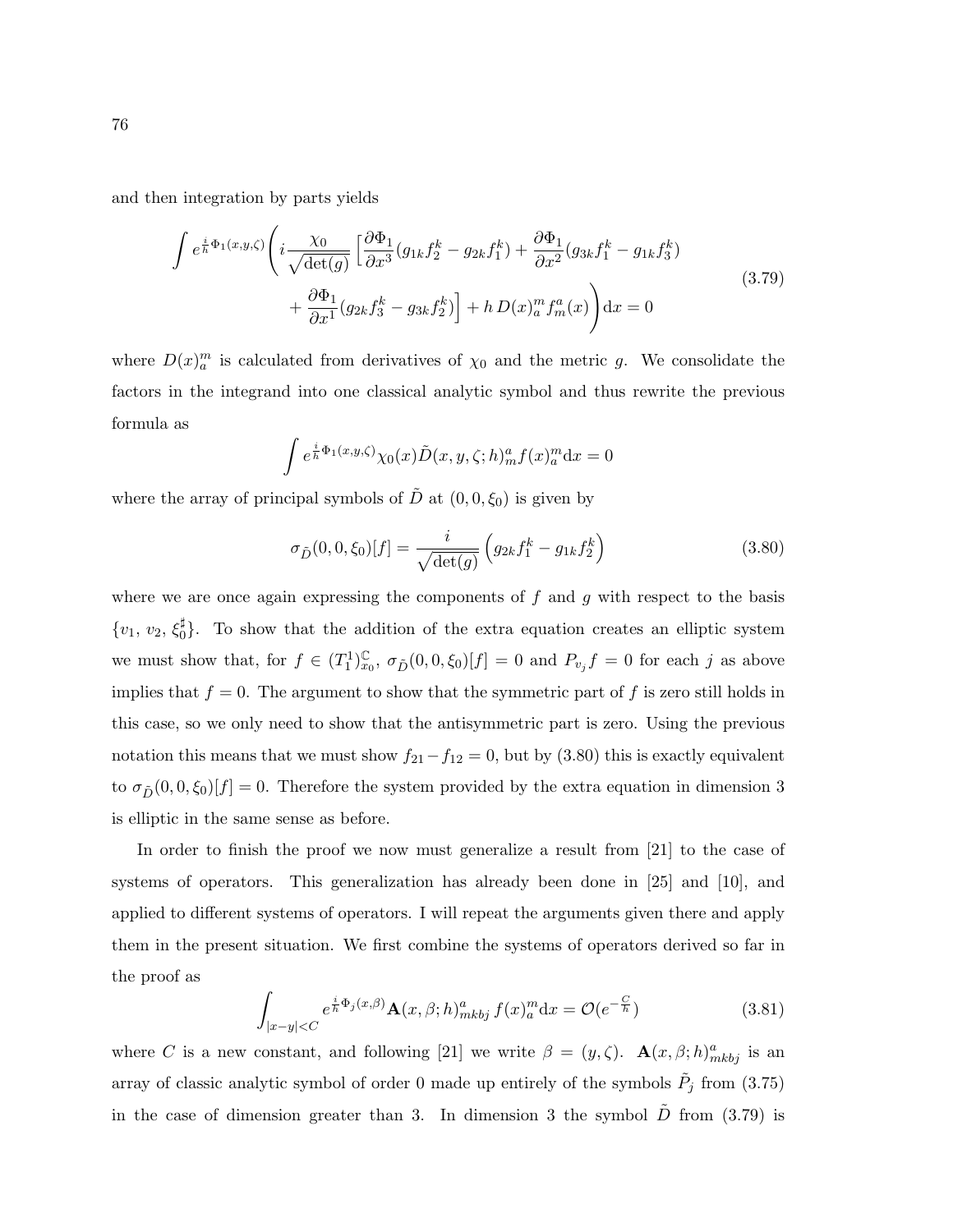also added. The key feature of  $\mathbf{A}(x,\beta;h)_{mkbj}^a$  is that its principal symbol is injective as a map from  $(T_1^1)_{x_0}M$  to  $((T_2)_{\pi(v)}M)^{n-1}$  in the case of greater than 3 dimensions and to  $((T_2)_{\pi(v)}M)^{n-1}\times\mathbb{C}$  in the case of three dimensions. Thus these maps have left inverses.

Now, following [21], [25], and [10] we define a system of ΨDO's in the complex domain

$$
\text{Op}(\mathbf{A})[f](y)_{kbj} = \iint e^{\frac{i}{h}(\Phi_j(y,\beta) - \overline{\Phi_j(x,\beta)})} \mathbf{A}(x,\beta;h)_{mkbj}^a f(x)_a^m \mathrm{d}x \, \mathrm{d}\beta. \tag{3.82}
$$

These operators have different phase functions  $\Phi_j$ , but using the trick of Kuranishi (see [21, Remark 4.3]) we may make an appropriate series of changes of variables to change them all to the same phase function  $\Phi$  without changing the principal symbols. Therefore we may construct a parametrix for  $Op(A)$  and use this parametrix to express  $Ide^{\frac{i}{h}\Phi}$  (where  $\mathbf{Id}:(T_1^1)_{x_0}M\to (T_1^1)_{x_0}M$  is the identity map) as a superposition of the  $\mathbf{A}^a_{mkbj}e^{\frac{i}{h}\Phi}$  modulo an exponentially decreasing function. Following now the same argument as is given for proposition 6.2 in [21], but with matrix valued symbols, we have

$$
\int_{|x-y|
$$

possibly with yet another new constant C, for every  $\beta = (y, \zeta)$  in a neighborhood of  $(0, \xi_0)$ . This proves that  $(x_0, \xi_0)$  is not in  $WF_a(f)$ .

$$
\Box
$$

Proof of Theorem 15 First we consider the case of dimension greater than 3. Assume that the hypotheses are all satisfied and  $f \in L^2 \tau_1^1(M)$  is in the kernel of  $I_{U_1,U_2}$ . Let  $M_1$  be as in Theorem 12. Then, by Theorem 12, when we extend f as zero on  $M_1 \setminus M$ , the resulting function is smooth on all of  $M_1$ , and still in the kernel of  $I_{U_1,U_2}$  acting now on  $L^2\tau_1^1(M_1)$ . Now by lemma 6 applied on  $M_1$  the analytic wavefront set of f is empty, and therefore f is analytic. Since f vanishes on  $M_1 \setminus M$  this implies that  $f = 0$ , and therefore proves that  $I_{U_1,U_2}$  is injective.

Now let us turn to the case of 3 dimensions. Once again assume that the hypotheses are all met, and that  $f \in C^3_\beta \tau^1_1(M)$  is in the kernel of  $I_{U_1,U_2}$ , and that f satisfies the tangential boundary condition. Let  $M_1$  be as in Theorem 13. Then by Theorem 13 when we extend f as zero on  $M_1 \setminus M$ , the resulting tensor field is smooth on all of  $M_1$ , and satisfies  $d_\beta(f) = 0$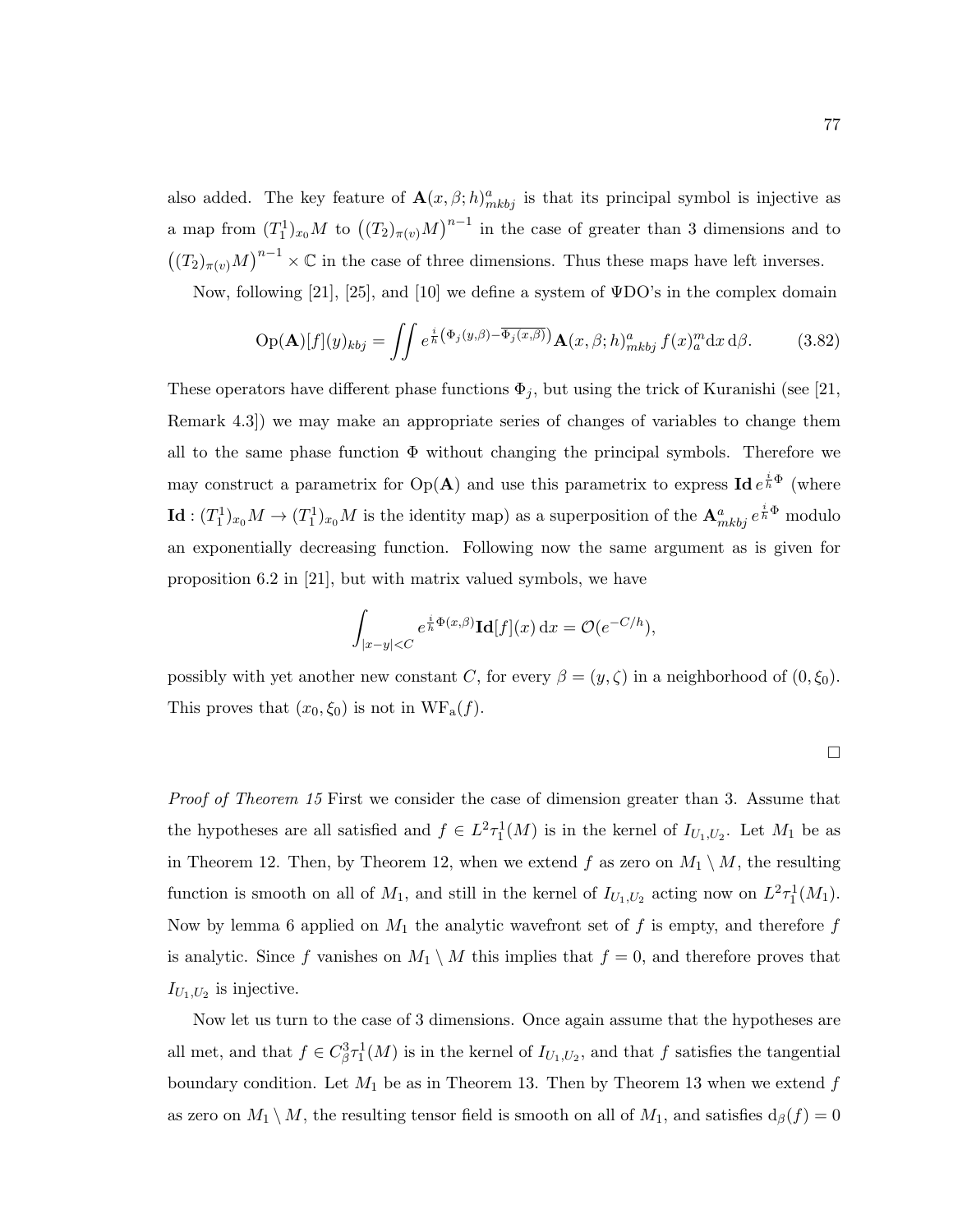on  $M_1$ . Therefore lemma 6 implies that the analytic wavefront set of  $f$  is empty, and just as above this implies that  $f = 0$ . This completes the proof.

 $\Box$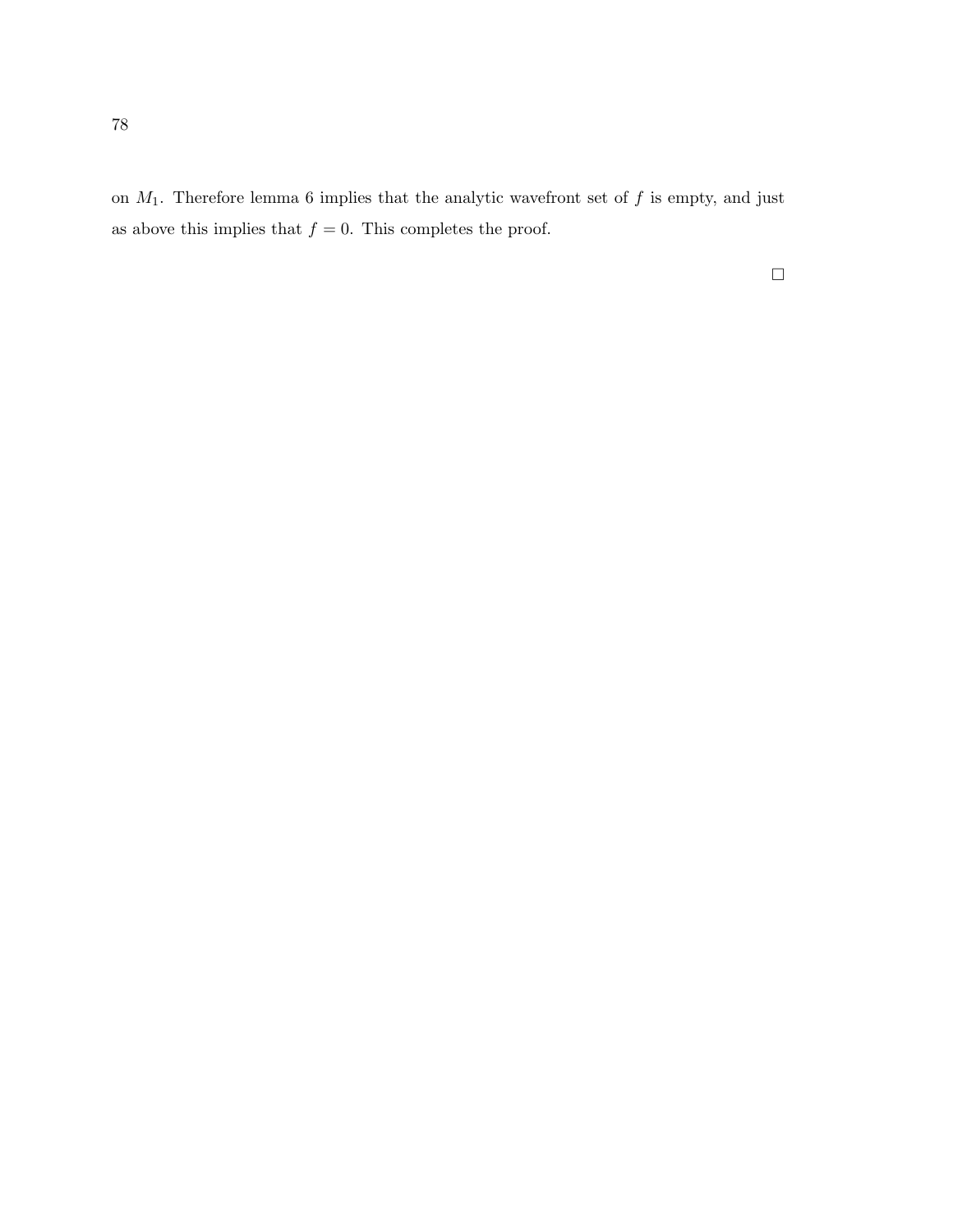#### Chapter 4

# THE NONLINEAR PROBLEM

We will now return to the fully nonlinear problem of recovering a tensor field  $f \in \tau_1^1(M)$ from its polarization data  $(U|_{\partial_{+}\Omega^{R}M}$ . Our main goal will be to establish so-called local injectivity for generic metrics for the nonlinear map  $f \mapsto (U|_{\partial_{+}\Omega^{R}M})$ , and to accomplish this we use the stability and injectivity results for the linear problem established in Chapter 3. The precise meaning of this local injectivity will be stated later in Section 4.3. Our method here mostly fits into a general approach to the linearization of nonlinear inverse problems presented in [26].

In order to apply the results of Chapter 3 we must first deal with the issue of extending the semi-basic tensor fields  $U_1$  and  $U_2$  given respectively by (1.9) for some  $f_1$  and  $f_2 \in \tau_1^1(M)$ to the larger manifold  $M_1$ . Note that  $U_1$  and  $U_2$  are only defined from (1.9) on  $\Omega^{\mathbb{R}}M \setminus T\partial M$ , and so it is not clear that  $U_1$  and  $U_2$  can be extended to semi-basic fields on the larger manifold  $\Omega^{\mathbb{R}}M_1$ . In fact it is not possible in general to make such an extension since the derivatives of  $U_1$  and  $U_2$  may be unbounded near  $T\partial M$ . We will avoid this issue by replacing  $U_1$  and  $U_2$  with another pair of semi-basic tensor fields  $\tilde{U}_1$  and  $\tilde{U}_2 \in \beta_1^1(\Omega^{\mathbb{R}}M_1)$  such that (1.21) still holds. These fields are obtained by solving (1.9) on a larger manifold. A second related issue arises since we would like to establish uniqueness results for generic metrics  $g'$  obtained by perturbations near an analytic metric  $g$ . As noted in remark 8, when the metric is changed the set  $\Omega^{\mathbb{R}}M$  also changes, and so we actually need to consider  $U_1$  and  $U_2 \in \beta_1^1(T^{\mathbb{R}}M_1 \setminus \{0\})$  as in Theorems 12 and 13. Section 4.1 deals with these issues of extending  $U_1$  and  $U_2$ .

In Section 4.2 we consider the recovery of a field  $f$  only at the boundary from its polarization data. Finally in Section 4.3 we present and prove our main results concerning local injectivity.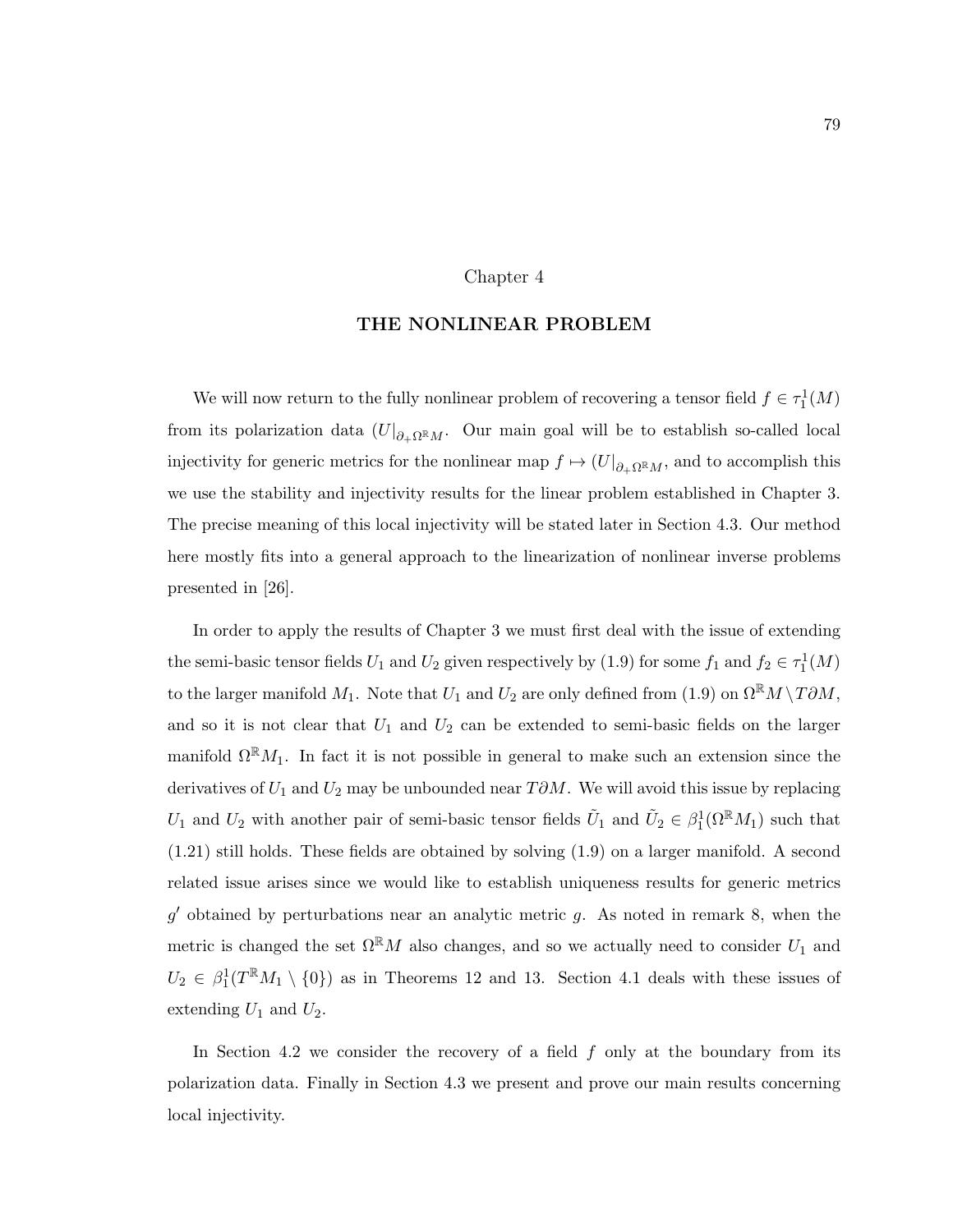#### 4.1 Extending  $U_1$  and  $U_2$

Suppose that  $(M, g)$  is a simple manifold. Also suppose that we have an extension  $M_1$  of M as described in Section 3.2 and let  $M_2$  be an extension of  $M_1$  accomplished in the same way as the extension from M to  $M_1$ . In particular we are assuming that  $(M_2, g)$  is still a simple manifold, and that  $M \in M_1 \in M_2$ . The metric g will be the reference around which we will perturb in order to obtain results for "generic" metrics.

Now let  $f_1$  and  $f_2 \in \tau_1^1(M)$ . By [17] it is possible to define a linear and continuous extension mapping  $E: \tau_1^1(M) \to (\tau_1^1)_c(M_2)$  so that all tensor fields in the range of E have support contained within a given compact set K such that  $M \in K \in M_2$ . We replace (1.9) with

$$
HU(\xi) = [(P_{\xi}f)(x)]U(\xi) \quad \text{on } T^{\mathbb{R}}M_2 \setminus \{\{0\} \cup T\partial M_2\}, \quad U|_{\partial_-T^{\mathbb{R}}M_2} = E. \tag{4.1}
$$

Here  $\partial_{-}T^{\mathbb{R}}M_2$  is the space of inward pointing tangent vectors not necessarily having unit length. In this case (1.10) holds where  $\eta$  is still given by (1.6), but with  $\xi \in \partial_- T^{\mathbb{R}} M_2$  rather than just  $\partial_{-}\Omega^{\mathbb{R}}M$ .

Now define  $\tilde{U}_1$  and  $\tilde{U}_2 \in \beta_1^1(T^{\mathbb{R}}M_2 \setminus {\{0\} \cup T\partial M_2\}})$  by solving (4.1) with f replaced respectively by either  $E[f_1]$  or  $E[f_2]$  on  $M_2$ . Certainly  $\tilde{U}_1$  and  $\tilde{U}_2$  restrict to smooth semibasic tensor fields in  $\beta_1^1(T^{\mathbb{R}}M_1 \setminus \{0\})$ , and thus we will be able to apply the results from Chapter 3 to the operator  $I_{\tilde{U}_1,\tilde{U}_2}$ .

The main task in this section is to prove that  $\tilde{U}_1$  and  $\tilde{U}_2$  have the properties given in the following lemma. We first recall the definition of the annulus  $(\Omega_a^b)^{\mathbb{R}}M_1 = \{(x,v) \in$  $T^{\mathbb{R}}M_1 | a < ||v||_g < b$  where  $0 < a < b$ .

**Lemma 8** The tensor fields  $\tilde{U}_1$  and  $\tilde{U}_2$  defined above posses the following properties.

- For every  $v \in T^{\mathbb{R}}M_1 \setminus \{0\}$ ,  $\tilde{U}_1(v)$ ,  $\tilde{U}_2(v)$  :  $T_{\pi(v)}M_1 \to T_{\pi(v)}M_1$  are invertible and satisfy (1.11). (4.2)
- If  $\gamma$  is any geodesic between points in  $\partial M_1$  of length l, and  $0 \le t_1 \le t_2 \le l$ , then  $(1.22)$  holds where M is replaced by  $M_1$ . (4.3)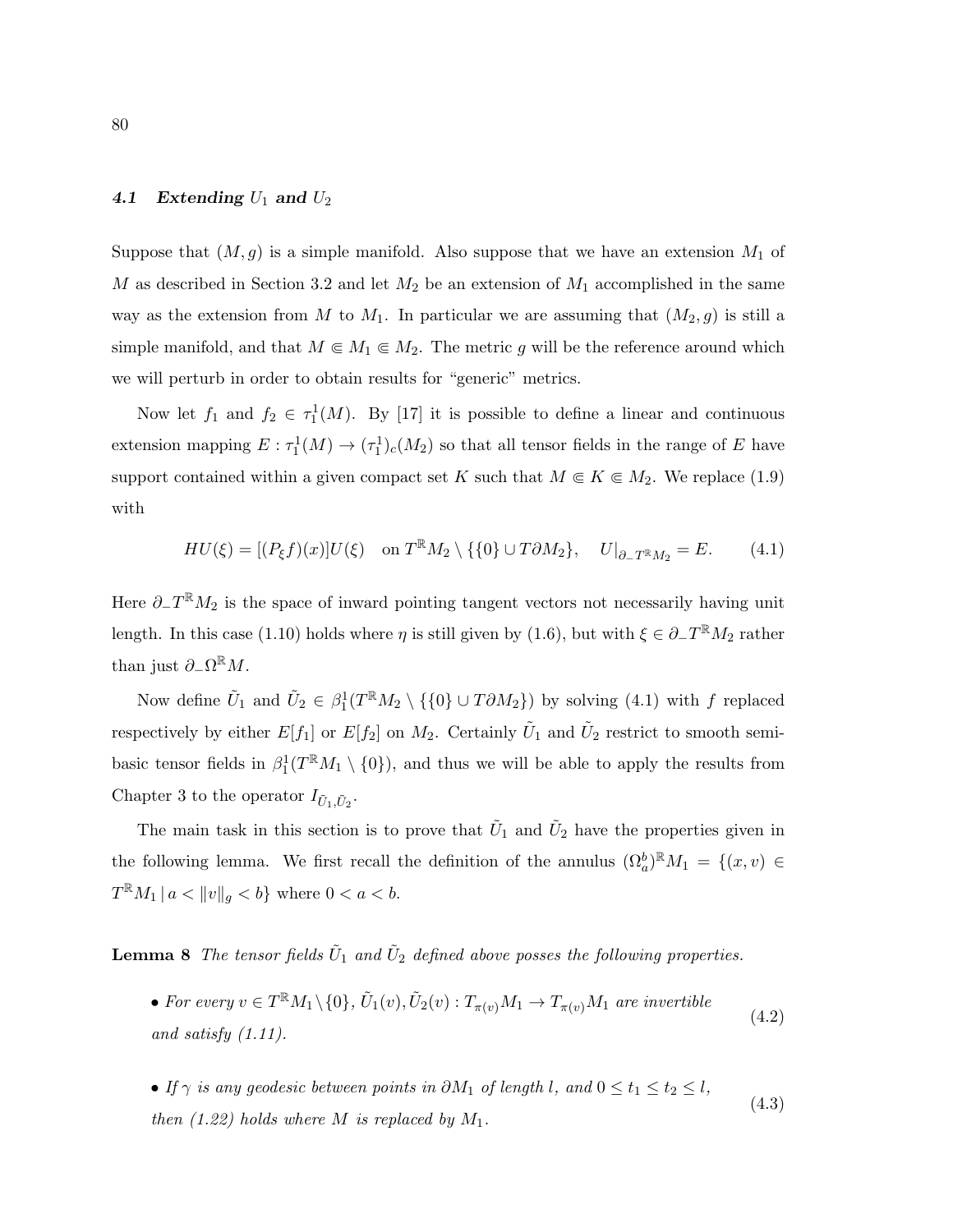• For fixed  $f_1$  there exists an  $\epsilon > 0$  such that if  $||f_1 - f_2||_{C^3 \tau_1^1(M)} < \epsilon$  then

$$
\|\tilde{U}_2 - \tilde{U}_1\|_{C^3\beta_1^1((\Omega_a^b)\mathbb{R}M_1)} < C\|f_1 - f_2\|_{C^3\tau_1^1(M)}\tag{4.4}
$$

for some constant  $C > 0$  which may depend on a, b, g, and  $f_1$ , but does not

## depend on  $f_2$ .

*Proof:* The first two statements of the lemma,  $(4.2)$  and  $(4.3)$ , are consequences of results from Chapter 1 applied on the larger manifold  $M_2$ . Indeed  $(4.2)$  follows from Lemma 1 and (4.3) follows from the derivation of the main identity in section 1.4. Now we turn to the proof of  $(4.4)$ .

For any given  $\xi \in \partial_-(\Omega_a^b)^{\mathbb{R}}M_2$  and  $\eta_0 \in T_{\pi(\xi)}M_2$ , let  $\eta_i(\gamma_{\xi}(s), \xi)$   $(i = 1 \text{ or } 2)$  be the solution of (1.6) on  $M_2$  corresponding to either  $f_1$  or  $f_2$ . Using global coordinates on  $M_2$  we also define  $\eta_i(s,\xi)$  to be the vector  $\eta_i(\gamma_{\xi}(s),\xi)$  expressed with respect to the coordinates. Then (1.6) becomes

$$
\frac{\partial \eta_i^j}{\partial s}(s,\xi) = \left( \left[ (P_{\dot{\gamma}_{\xi}(s)} f)(\gamma_{\xi}(s))_{k}^j + \Gamma(\gamma_{\xi}(s))_{lk}^j \dot{\gamma}_{\xi}(s)^l \right) \eta_i^k(s,\xi) \right. \\
= G_i(s, \eta_i(s,\xi), \xi)^j
$$
\n(4.5)

and

$$
\eta_i^j(0,\xi) = \eta_0^j
$$

Here the  $\Gamma(x)_{lk}^j$  are the Christoffel symbols of the metric g. Now, in order to estimate  $U_i(x, v)$  for any  $(x, v) \in (\Omega_a^b)^{\mathbb{R}} M_1$  we modify  $(1.10)$  to get

$$
\eta_i \left( l(x, -v), \left( \mathcal{I}_{0, -l(x, -v)}^{\gamma_{x, v}} \right)_a^b v^a \right)^j = \tilde{U}_i(x, v)_c^j \left( \mathcal{I}_{-l(x, -v), 0}^{\gamma_{x, v}} \right)_d^c \eta_0^d. \tag{4.6}
$$

.

Here  $l(x, v)$  gives the positive endpoint of the maximally extended geodesic  $\gamma_{x,v}$  in  $M_2$ . From this last equation we see that  $\|\tilde{U}_1(x,v) - \tilde{U}_2(x,v)\|_{\beta_1^1((\Omega_a^b)^{\mathbb{R}}M_1)}$  may be bounded if we can bound the difference  $\eta_1(s,\xi) - \eta_2(s,\xi)$  for every  $\xi \in \partial_-(\Omega_a^b)^\mathbb{R} M_2$  and  $s \in \mathbb{R}$  such that  $\gamma_{\xi}(s) \in M_1$ . To do this we use lemma 5 and the fact that

$$
G_1(s, \eta, \xi)^j - G_2(s, \eta, \xi)^j = [(P_{\gamma_{\xi}(s)}(f_1 - f_2)(\gamma_{\xi}(s))]_k^j \eta^k.
$$

If we assume a priori that  $f_2$  is close to  $f_1$ , then  $\eta_2(s,\xi)$  will be bounded, and so with the hypotheses this implies that  $\|\eta_1(s,\xi) - \eta_2(s,\xi)\| < C \|f_1 - f_2\|_{C\tau_1^1(M)}$  uniformly for the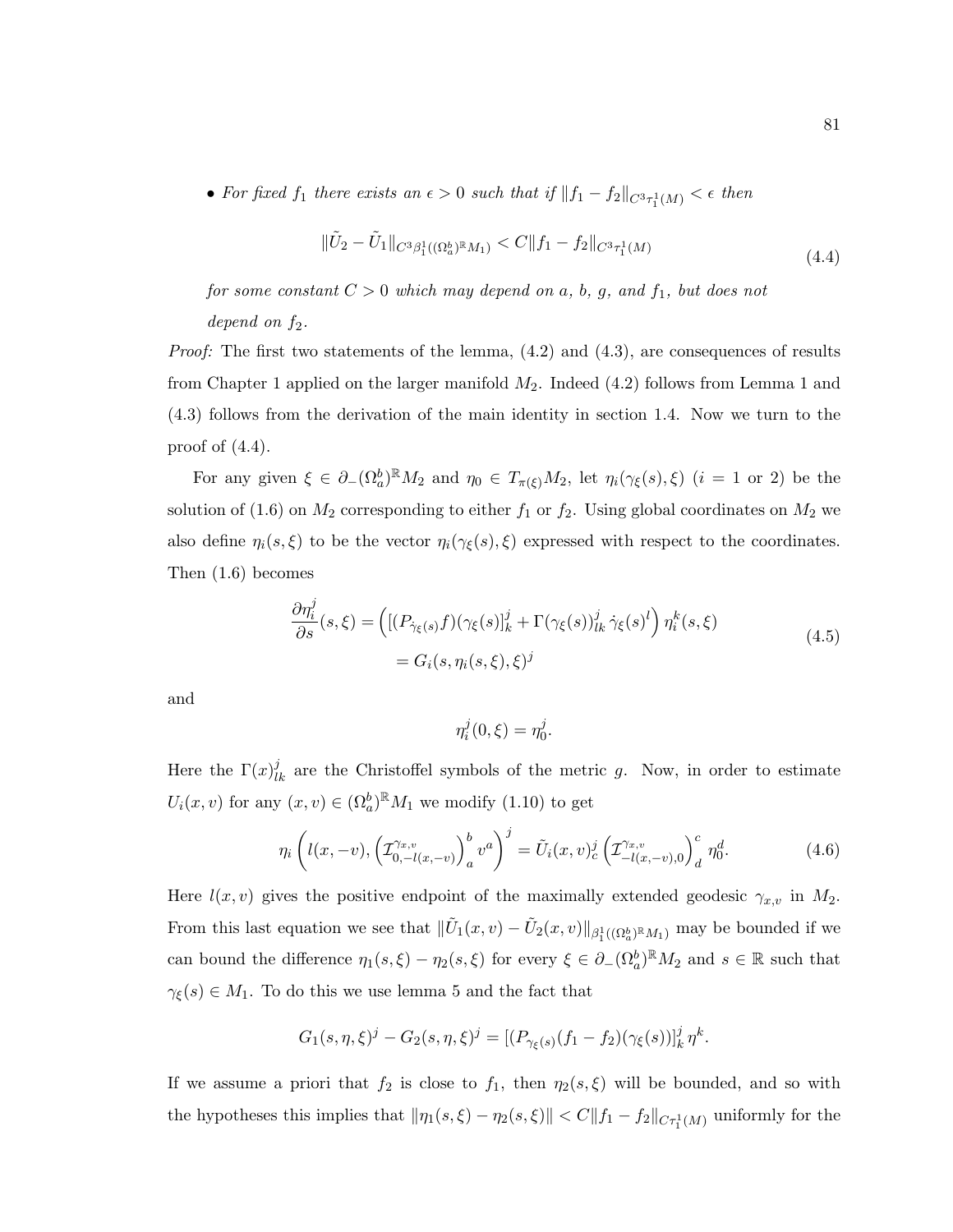required values of s and  $\xi$  where  $C > 0$  does not depend on  $f_2$ . The norm on the left hand side of this estimate could be any norm on  $\mathbb{C}^n$ .

Next, differentiating (4.5) with respect to either  $\xi$  or s we may obtain ODEs satisfied by the derivatives of the left hand side of (4.6). Using this we can apply the same analysis as above to bound derivatives of  $\tilde{U}_1(x,v) - \tilde{U}_2(x,v)$ , except we also require bounds on the corresponding derivatives of  $f_1 - f_2$ . This proves the result.

The final part of lemma 8 shows how the solution of  $(4.1)$  behaves when f is perturbed, but we also want to see this behavior under perturbations of the metric  $g$ . Thus, we now suppose that  $g' \in S_2M_2$  is another metric on  $M_2$ . If  $g'$  is sufficiently close to g in  $C^4S_2M_2$ , then by Theorem 14  $(M_2, g')$  is still a simple manifold, and we will always assume that  $g'$ is such a metric. Let  $f \in \tau_1^1(M)$  be one of the two tensor fields from above (either  $f_1$  or  $f_2$ ), and let  $\tilde{U}$  also be the corresponding semi-basic tensor field defined from (4.1). If  $\tilde{U}'$  is defined from  $(4.1)$  with g replaced by  $g'$ , then we have the following lemma.

**Lemma 9** For a fixed metric g, there is an  $\epsilon > 0$  such that whenever  $||g - g'||_{C^4S_2M_2} < \epsilon$ , for every  $A > 0$  there is a constant C such that

$$
\|\tilde{U}-\tilde{U}'\|_{C^3\beta_1^1((\Omega_a^b)^{\mathbb{R}}M_1)} < C\|g-g'\|_{C^4S_2M_2}
$$

for every f with  $||f||_{C^3\tau_1^1(M)} < A$ .

Proof: As in the proof of  $(4.4)$  above, this result follows essentially from lemma 5. Throughout we will use primes to indicate objects corresponding to the metric  $g'$ , while unprimed objects will be those corresponding to  $g$ . As above we use  $(4.6)$  to estimate the difference  $\tilde{U} - \tilde{U}'$ . Indeed, working in global coordinates and using (4.6) we have

$$
\eta \left( l(x, -v), \left( \mathcal{I}_{0, -l(x, -v)}^{\gamma_{x, v}} \right)_a^b v^a \right)^j - \eta' \left( l'(x, -v), \left( \mathcal{I}_{0, -l'(x, -v)}^{\gamma'_{x, v}} \right)_a^b v^a \right)^j \n+ \tilde{U}'(x, v)_c^j \left( \mathcal{I}_{-l'(x, -v), 0}^{\gamma'_{x, v}} - \mathcal{I}_{-l(x, -v), 0}^{\gamma_{x, v}} \right)_d^c \eta_0^d \n= \left( \tilde{U}(x, v) - \tilde{U}'(x, v) \right)_c^j \left( \mathcal{I}_{-l(x, -v), 0}^{\gamma_{x, v}} \right)_d^c \eta_0^d.
$$
\n(4.7)

 $\Box$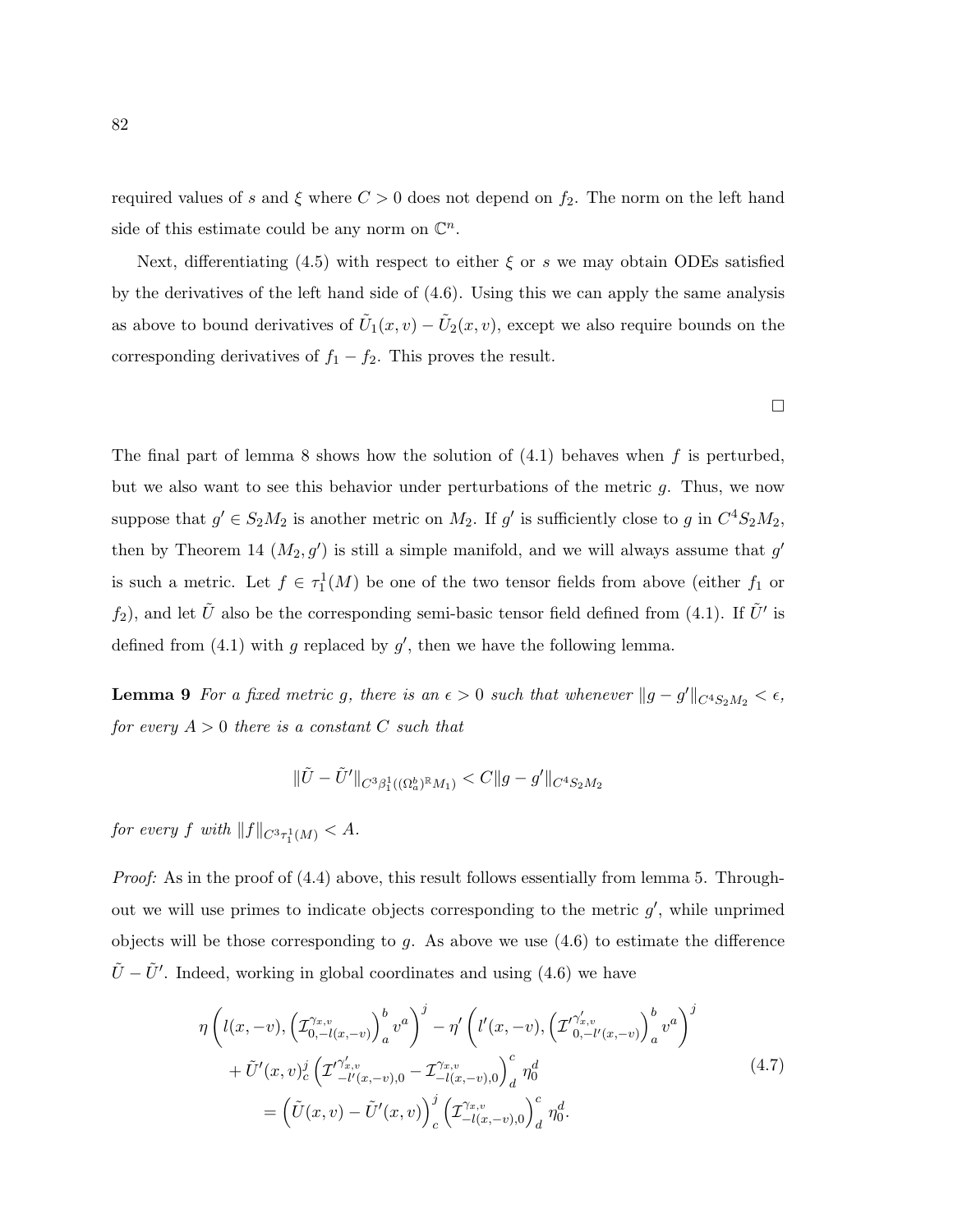We will estimate each of the lines in  $(4.7)$  separately, but in order to do this we first need an estimate of the difference  $l(x, v) - l'(x, v)$ .

We now proceed to establish this estimate. We will use the fact from the proof of Theorem 3 that both l and l' can be defined implicitly by  $(2.3)$  (now of course  $\rho$  is a defining function for  $\partial M_2$ ). Suppose now that for every  $s \in [0,1]$  we define the metric  $g_s$  by

$$
g_s = sg + (1 - s)g'
$$
\n
$$
(4.8)
$$

so that  $g_0 = g'$  and  $g_1 = g$ . When  $\epsilon$  is small enough every  $g_s$  will still be a simple metric on  $M_2$ . Now let  $\exp^s$  denote the exponential map corresponding to each s, and let  $l^s$  be the corresponding positive function on  $(\Omega_a^b)^{\mathbb{R}}M_1$  defined as in (2.3) by

$$
\rho(\exp_x^s(l^s v)) = 0\tag{4.9}
$$

where  $\rho$  is a defining function for  $\partial M_2$ . As in the proof of Theorem 3, by the implicit function theorem,  $l^s(x, v)$  is a smooth function of s, x, and v. Furthermore, we may calculate the derivative of  $l^s(x, v)$  with respect to s from (4.9). Indeed

$$
\frac{\partial l^s}{\partial s}(x,v) = -\frac{1}{\mathrm{d}\rho\left(\dot{\gamma}_{x,v}^s(l^s(x,v)v)\right)}\,\mathrm{d}\rho\left(\frac{\partial(\exp_x^s)}{\partial s}(l^s(x,v)v)\right). \tag{4.10}
$$

By examining the ODE defining the exponential map, we can bound the second term on the right hand side of (4.10) by  $C||g - g'||_{C^1S_2M_2}$  for any  $(x, v) \in (\Omega_a^b) \mathbb{R}M_1$  where the constant C does not  $g'$ . The first term on the right side of  $(4.10)$  can be also be bounded, using also the simplicity assumption, uniformly for any  $(x, v) \in (\Omega_a^b)^{\mathbb{R}} M_1$ . Therefore since  $l^1 = l$ and  $l^0 = l'$ , the mean value theorem shows that  $||l - l'||_{C((\Omega_a^b)\mathbb{R}_{M_1})} < C||g - g'||_{C^1S_2M_2}$ . Differentiating (4.10) we can similarly show that  $||l - l'||_{C^{3}((\Omega_a^b)^{\mathbb{R}}M_1)} < C||g - g'||_{C^{4}S_2M_2}$ .

Now we return to estimating the left hand side of (4.7). By the argument used to establish (3.50) at the end of the proof of Theorem 14, we already have that

$$
\left\| \left( \left( \mathcal{I}_{0,t}^{\gamma_{x,v}} \right)_{b}^{j} - \left( \mathcal{I}_{0,t}^{\gamma_{x,v}^{\prime}} \right)_{b}^{j} \right) \eta^{b} \right\|_{C_{x,t,v}^{3}} < C \|g - g^{\prime}\|_{C^{4}S_{2}M_{2}}
$$

where the norm on the left is over  $(x, v) \in (\Omega_a^b)^{\mathbb{R}} M_1$  and t in the domain of both  $\gamma_{x,v}$  and  $\gamma'_{x,v}$ . Since the determinants of the parallel translations are bounded below uniformly, and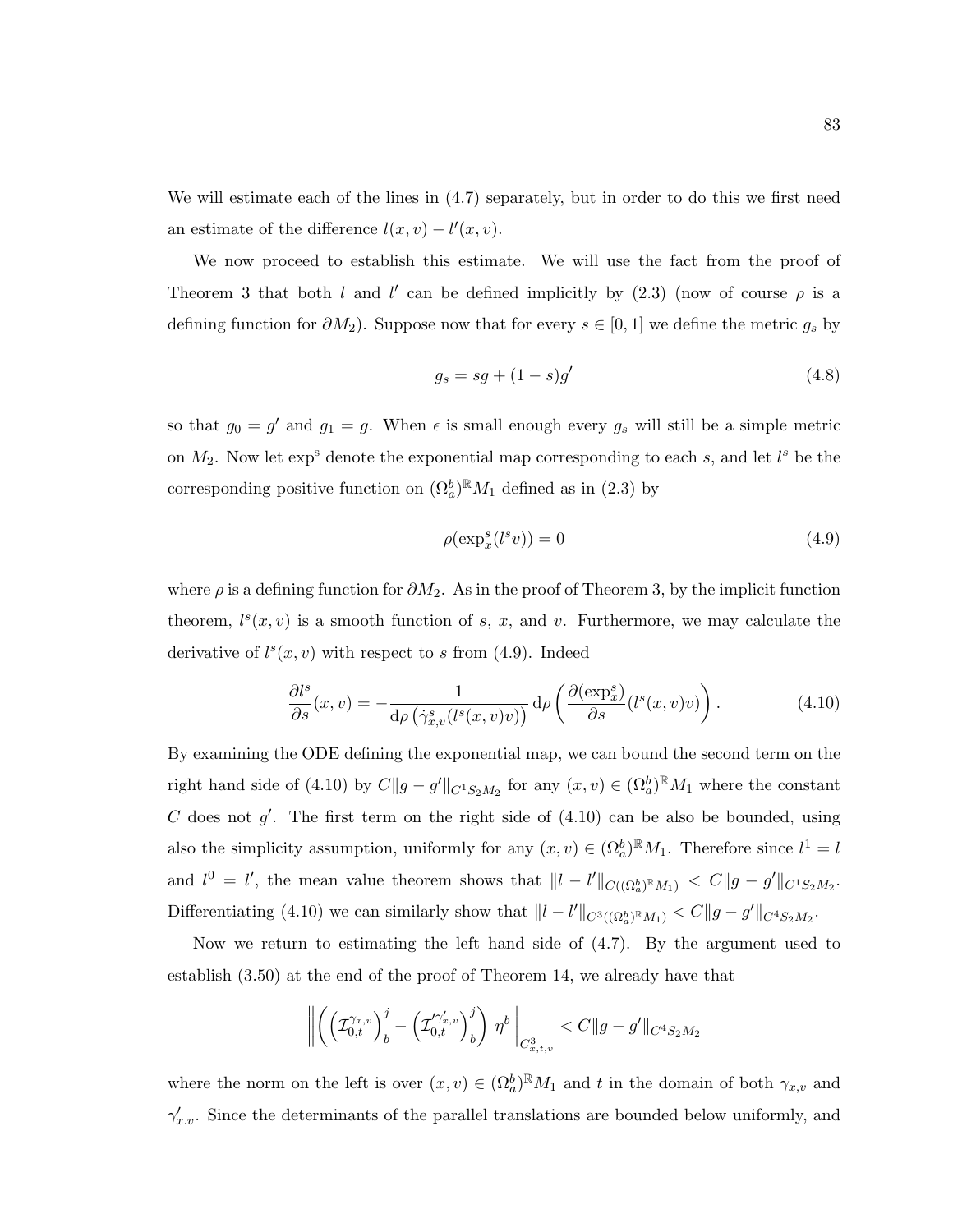$\mathcal{I}_{t,0}^{\gamma_{x,v}} = (\mathcal{I}_{0,t}^{\gamma_{x,v}})^{-1}$ , we also obtain

$$
\left\| \left( \left( \mathcal{I}_{t,0}^{\gamma_{x,v}} \right)_{b}^{j} - \left( \mathcal{I}_{t,0}^{\gamma_{x,v}'} \right)_{b}^{j} \right) \eta^{b} \right\|_{C_{x,t,v}^{3}} < C \|g - g'\|_{C^{4}S_{2}M_{2}}.
$$

Additionally, using (4.5) and (4.6) as well as lemma 5, we have  $\|\tilde{U}'(x,v)\|_{C^3\beta_1^1((\Omega_a^b)\mathbb{R}M_1)}$  <  $C||f||_{C^{3}\tau_{1}^{1}(M_{1})}$  (by for example comparing (4.5) for f with (4.5) for the zero tensor field) were C may depend on g and  $\epsilon$ . Putting all this together and assuming that f satisfies an a priori bound as given in the hypothesis, this establishes the desired bound on the second line of (4.7).

Finally, we estimate the first line in (4.7) by using (4.5), and the previous results established in this proof. Using (4.7) for every vector  $\eta_0$ , we thus obtain that for  $(x, v) \in (\Omega_a^b)^{\mathbb{R}}M_1$ 

$$
\|\left(\tilde{U}(x,v)-\tilde{U}'(x,v)\right)_{c}^{j}\left(\mathcal{I}_{-l(x,-v),0}^{\gamma_{x,v}}\right)_{d}^{c}\eta_{0}^{d}\|_{C_{x,v}^{3}} < C\|g-g'\|_{C^{4}S_{2}M_{2}}.
$$

Since  $\mathcal{I}_{0}^{\gamma_{x,v}}$  $C_{0,-l(x,-v)}^{x,v}$  is uniformly bounded in  $C_{x,v}^3$  for  $(x,v) \in (\Omega_a^b)^{\mathbb{R}}M_1$ , this proves the result.

As a warmup for the full inverse problem, in the next section we will examine the problem of recovering a tensor field f on  $\partial M$  from its polarization data.

### 4.2 Recovery at the boundary

The problem of recovering  $f \in \tau_1^1(M)$  on  $\partial M$  from its polarization data is considered in [9]. Some of the results in the present section follow from the main results found there, however there are a few differences. First, we consider here only the case of a simple manifold, while [9] applies to CNT manifolds. Second, [9] provides an explicit method for recovering the full jet of f on  $\partial M$  from the polarization data, while here we only prove that this full jet is uniquely determined from the polarization data, but do not give a recovery procedure. The 3 dimensional results are also slightly different. In particular we consider here the case when f satisfies  $d_{\beta}(f) = 0$  and the tangential boundary condition with respect to a perturbed metric  $g'$ . This is necessary for our main result in section 4.3.

 $\Box$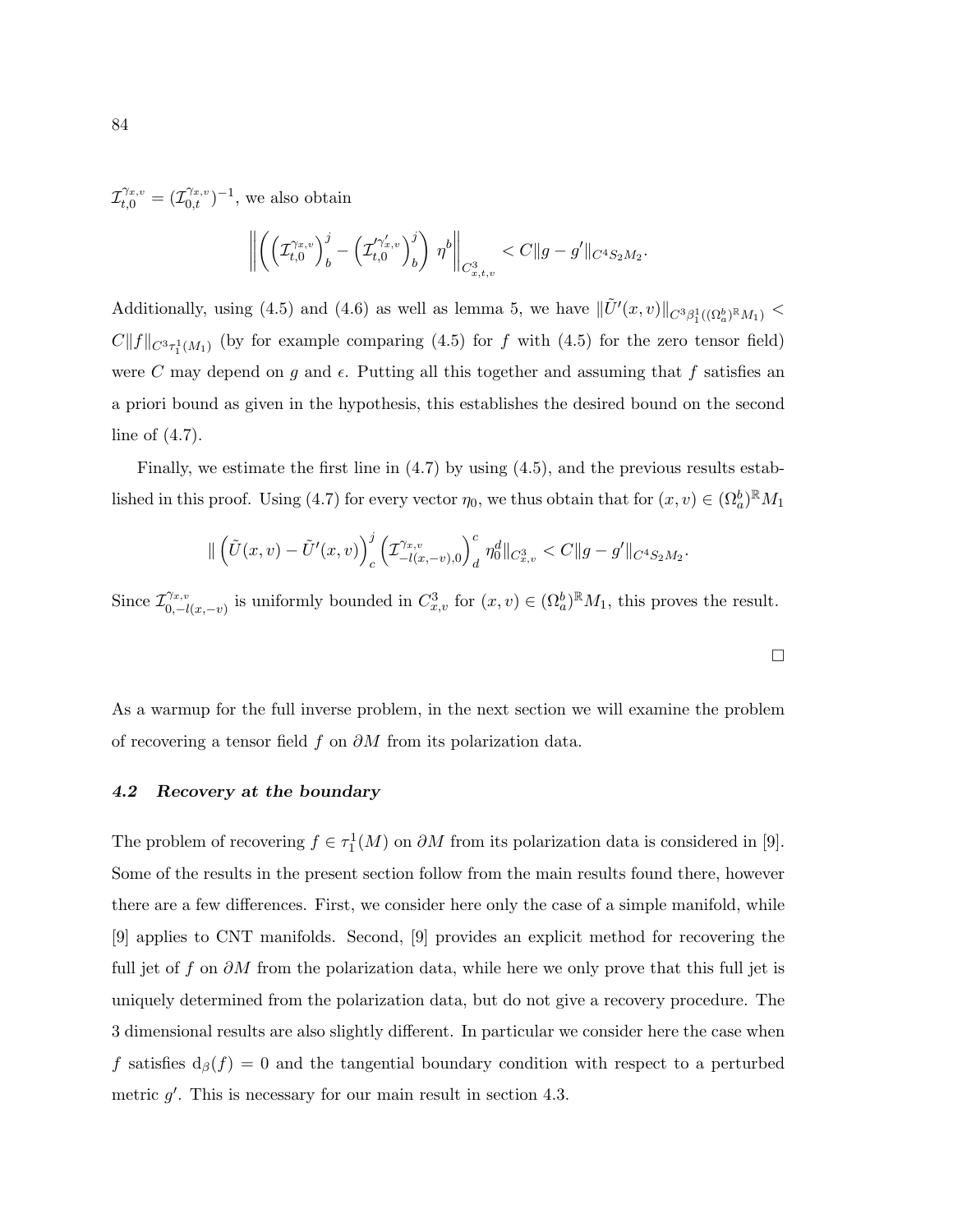**Theorem 16** Let  $(M, g)$  be a simple manifold of dimension greater than 3, and let  $f_1$ and  $f_2 \in \tau_1^1(M)$  be smooth tensor fields with the same polarization data. Then  $f_1$  and  $f_2$ agree to infinite order on  $\partial M$ . In dimension 3, the same statement is true if we assume that  $d_{\beta}(f_1 - f_2) = 0$  on M, and that  $f_1 - f_2$  satisfies the tangential boundary condition. Furthermore, there is an  $\epsilon > 0$  such that whenever  $g' \in S_2M_2$  satisfies  $||g - g'||_{S_2M_2} < \epsilon$ , if  $d_{\beta}(f_1-f_2)=0$  and  $f_1-f_2$  satisfies the tangential boundary condition with respect to g', then  $f_1$  and  $f_2$  agree to first order on  $\partial M$ .

*Proof:* Let  $f_1$  and  $f_2$  be as in the statement of the theorem, and let  $\tilde{U}_1$  and  $\tilde{U}_2 \in \beta_1^1(T^{\mathbb{R}}M_1 \setminus$ {0}) be the corresponding semi-basic tensor fields introduced in section 4.1. Now define  $f \in L^2 \tau_1^1(M_1)$  by setting

$$
f(x) = \begin{cases} f_1(x) - f_2(x) & \text{if } x \in M \\ 0 & \text{if } x \in M_1 \setminus M. \end{cases}
$$
 (4.11)

We will consider the x-ray transform  $I_{\tilde{U}_1,\tilde{U}_2}[f]$  on  $M_1$ .

Let  $v \in \partial_{-}\Omega^{\mathbb{R}}M_1$ , and let  $\gamma_v$  denote the geodesic in  $M_1$  with initial data  $\dot{\gamma}(0) = v$ . Suppose that  $\gamma_v$  has length l. If  $\gamma_v$  does not pass through the interior of M, then we easily see from the definition of f that  $I_{\tilde{U}_1,\tilde{U}_2}[f](v) = 0$ . Thus, suppose that  $\gamma_v$  does pass through the interior of M. Then since  $\partial M$  is convex and  $(M_1, g)$  is simple there must be unique times  $t_1$  and  $t_2$  with  $0 \le t_1 \le t_2 \le l$  when  $\gamma_v$  enters and exits M respectively. Then by (1.22), which holds according to (4.3), we have for any  $\eta_0$  and  $\zeta \in T_{\pi(v)}(M_1)$ 

$$
\left\langle \left( \mathcal{I}_{t_{2},0}^{\gamma_{v}} \tilde{U}_{2}^{-1}(\xi(t_{2})) \tilde{U}_{1}(\xi(t_{2})) \mathcal{I}_{0,t_{2}}^{\gamma_{v}} - \mathcal{I}_{t_{1},0}^{\gamma_{v}} \tilde{U}_{2}^{-1}(\xi(t_{1})) \tilde{U}_{1}(\xi(t_{1})) \mathcal{I}_{0,t_{1}}^{\gamma_{v}} \right) \eta_{0}, \zeta \right\rangle_{g(y)} \n= \int_{t_{1}}^{t_{2}} \left\langle \tilde{U}_{2}^{-1} \left[ P_{\xi(s)} \left( f_{1} - f_{2} \right) \right] \left( \gamma_{v}(s) \right) \tilde{U}_{1} \mathcal{I}_{0,s}^{\gamma_{v}} \eta_{0}, \mathcal{I}_{0,s}^{\gamma_{v}} \zeta \right\rangle_{g(\gamma_{v}(s))} ds \n= \int_{0}^{l} \left\langle \tilde{U}_{2}^{-1} \left[ P_{\xi(s)} \left( f_{1} - f_{2} \right) \right] \left( \gamma_{v}(s) \right) \tilde{U}_{1} \mathcal{I}_{0,s}^{\gamma_{v}} \eta_{0}, \mathcal{I}_{0,s}^{\gamma_{v}} \zeta \right\rangle_{g(\gamma_{v}(s))} ds \n= I_{\tilde{U}_{1}, \tilde{U}_{2}}[f](v)(\eta_{0}, \zeta).
$$
\n(A.12)

where, as in (1.22),  $\xi(s) = \dot{\gamma}_v(s)$ . We will show that when  $f_1$  and  $f_2$  have the same polarization data the first line of (4.12) is zero.

In order to do this, let us consider how  $U_i(\xi(s))$  and  $\tilde{U}_i(\xi(s))$  are related for  $t_1 \leq s \leq t_2$ . Here and in the rest of this paragraph i may be either 1 or 2. Recall that  $U_i$  is given by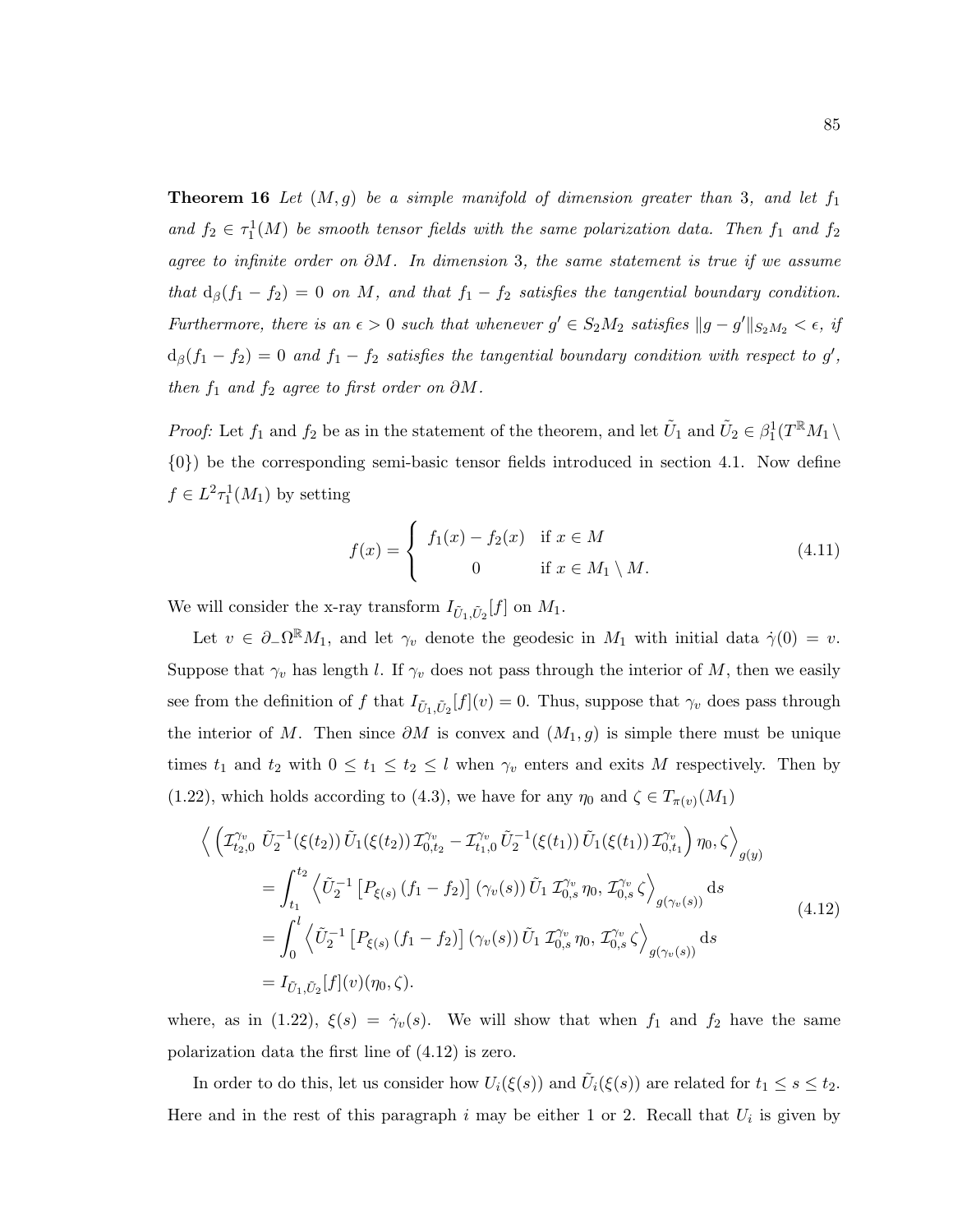solving (1.9) on M, while  $\tilde{U}_i$  is obtained by solving (4.1) on  $M_2$  with f replaced by  $E[f]$ . Take any  $\eta_0 \in T_{\gamma_v(t_1)}M$  and note that both  $U_i(\xi(s)) T_{t_1,s}^{\gamma_v} \eta_0$  and  $\tilde{U}_i(\xi(s)) T_{0,s}^{\gamma_v} T_{t_1,0}^{\gamma_v} \tilde{U}_i^{-1}(\xi(t_1)) \eta_0$ solve  $(1.6)$  where the initial data is taken at  $t_1$  rather than 0. Therefore, by the uniqueness of solutions to (1.6) we obtain that

$$
U_i(\xi(s))\mathcal{I}_{t_1,s}^{\gamma_v} = \tilde{U}_i(\xi(s))\mathcal{I}_{0,s}^{\gamma_v}\mathcal{I}_{t_1,0}^{\gamma_v}\tilde{U}_i^{-1}(\xi(t_1))\tag{4.13}
$$

for  $t_1 \leq s \leq t_2$ . If  $f_1$  and  $f_2$  have the same polarization data, then  $U_1(\xi(t_2)) = U_2(\xi(t_2))$ . Using (4.13) this can be written in terms of  $\tilde{U}_1$  and  $\tilde{U}_2$  as

$$
\tilde{U}_1(\xi(t_2)) \mathcal{I}_{t_1,t_2}^{\gamma_v} \tilde{U}_1^{-1}(\xi(t_1)) = \tilde{U}_2(\xi(t_2)) \mathcal{I}_{t_1,t_2}^{\gamma_v} \tilde{U}_2^{-1}(\xi(t_1)). \tag{4.14}
$$

Finally, using (4.14) to simplify the first line of (4.12) we obtain

$$
0 = \left\langle \mathcal{I}_{t_2,0}^{\gamma_v} \tilde{U}_2^{-1}(\xi(t_2)) \left( \tilde{U}_1(\xi(t_2)) \mathcal{I}_{t_1,t_2}^{\gamma_v} - \tilde{U}_1(\xi(t_2)) \mathcal{I}_{t_1,t_2}^{\gamma_v} \right) \mathcal{I}_{0,t_1}^{\gamma_v} \eta_0, \zeta \right\rangle_{g(y)} =
$$
  

$$
\left\langle \mathcal{I}_{t_2,0}^{\gamma_v} \tilde{U}_2^{-1}(\xi(t_2)) \left( \tilde{U}_1(\xi(t_2)) \mathcal{I}_{t_1,t_2}^{\gamma_v} - \tilde{U}_2(\xi(t_2)) \mathcal{I}_{t_1,t_2}^{\gamma_v} \tilde{U}_2^{-1}(\xi(t_1)) \tilde{U}_1(\xi(t_1)) \right) \mathcal{I}_{0,t_1}^{\gamma_v} \eta_0, \zeta \right\rangle_{g(y)}
$$
  

$$
= I_{\tilde{U}_1,\tilde{U}_2}[f](v)(\eta_0,\zeta).
$$

Therefore  $I_{\tilde{U}_1,\tilde{U}_2}[f] = 0$ . Thus far all steps in the proof apply in any dimension, but now we must apply either Theorem 12 or Theorem 13 to complete the proof. In either case we have that f vanishes to infinite order on  $\partial M$ . By the definition of f this implies that  $f_1$  and  $f_2$  agree to infinite order on  $\partial M$ . Finally, the last statement of the theorem follows from lemma 4.

 $\Box$ 

Remark 11: Note that the result of Theorem 16 implies that  $f_1 = f_2$  if  $f_1$  and  $f_2$  have the same polarization data and are assumed to be real-analytic.

### 4.3 Local invertibility of the non-linear problem

We now turn to the full inverse problem and establish local invertibility and stability for generic simple metrics and near a generic set of tensor fields  $f \in \tau_1^1(M)$ . We now restate and prove Theorem 1 given in the introduction.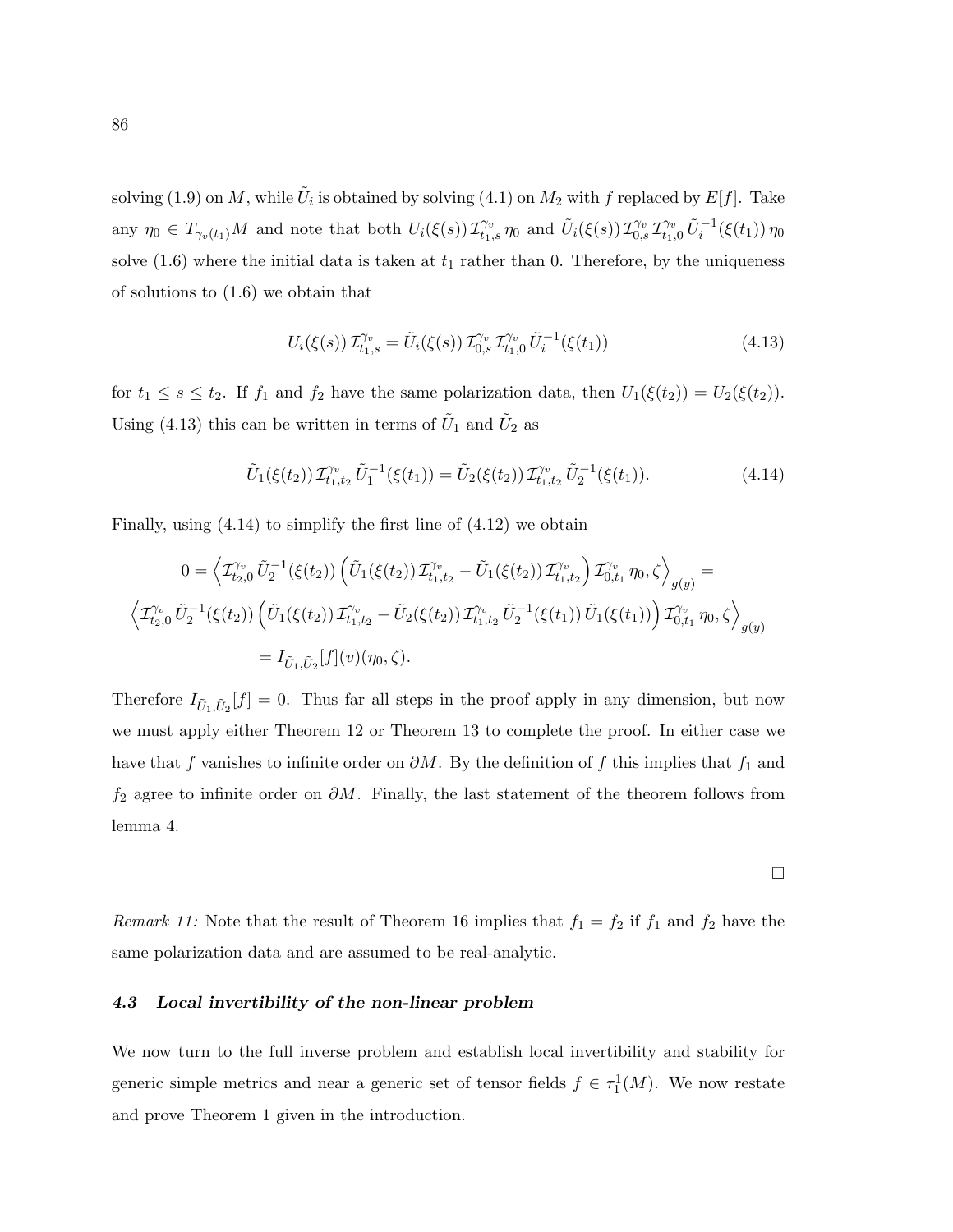**Theorem** Assume that  $(M, g)$  is a real-analytic simple manifold of dimension greater than 3 with real-analytic metric g. If  $\hat{f} \in \tau_1^1(M)$  is real-analytic, then there exists an  $\epsilon > 0$  such that whenever  $g' \in S_2(M)$  is another metric on M and  $f_1, f_2 \in \tau_1^1(M)$  are such that

$$
||g - g'||_{C^{4}S_{2}(M)} < \epsilon, \quad and \quad ||\hat{f} - f_{i}||_{C^{3}\tau_{1}^{1}(M)} < \epsilon \quad \text{for } i = 1 \text{ and } 2, \tag{4.15}
$$

if the polarization data of  $f_1$  and  $f_2$  with respect to the metric g' are the same then  $f_1 = f_2$ (this is the meaning of local injectivity). Furthermore, there is a stability estimate for such  $f_1$  and  $f_2$ 

$$
||f_1 - f_2||_{L^2 \tau_1^1(M)} \le C||U'_2 - U'_1||_{H^1 \beta_1^1((\partial_+ \Omega^{\mathbb{R}})'M)} \tag{4.16}
$$

for some constant  $C > 0$ . If the dimension is 3, then the statement of local injectivity still holds if we also assume that  $d_{\beta}(f_1-f_2) = 0$  and that  $f_1-f_2$  satisfies the tangential boundary condition with respect to the metric g. The stability estimate also holds if  $f_1$  and  $f_2$  are further restricted to have support within a given compact set  $K \subseteq M$  where the constant C in  $(4.16)$  may then depend on the set K.

*Proof:* Let  $(M, g)$ ,  $\hat{f}$ ,  $f_1$ , and  $f_2$  be as in the statement of the theorem. Also let  $\hat{U}$ ,  $\tilde{\hat{U}}$ ,  $U_1, \tilde{U}_1, U_2$  and  $\tilde{U}_2$  denote the respective semi-basic tensor fields described in section 4.1 corresponding respectively to  $\hat{f}$ ,  $f_1$  and  $f_2$ , and define  $f \in L^2 \tau_1^1(M)$  just as in the proof of Theorem 16 by  $(4.11)$ . Further, the same objects defined with respect to  $g'$  will be denoted with a prime. In the 3 dimensional case note that  $f \in L^2_{\beta}(M)$  since by assumption  $d_{\beta}(f_1 - f_2) = 0$  on the interior of M.

For the next paragraph we consider only the case of dimension greater than 3. We first assume that  $f_1$  and  $f_2$  have the same polarization data. Then, as already established in the proof of Theorem 16

$$
I_{\tilde{U}'_1, \tilde{U}'_2}[f] = 0. \tag{4.17}
$$

Now we see that the results on the linear problem of inverting  $I_{\tilde{U}_1,\tilde{U}_2}$  from Chapter 3 will play an important role here. Indeed, we will now show that  $I_{\tilde{U}_1,\tilde{U}_2}$  is injective. In order to do this we must first use (4.4) and lemma 9. Taken together these imply that for  $\epsilon$  sufficiently small

$$
\|\tilde{U} - \tilde{U}'_i\|_{C^3\beta_1^1((\Omega_a^b)^{\mathbb{R}}M_1)} < C(\|\hat{f} - f_i\|_{C^3\tau_1^1(M)} + \|g - g'\|_{C^4S_2M_2})\tag{4.18}
$$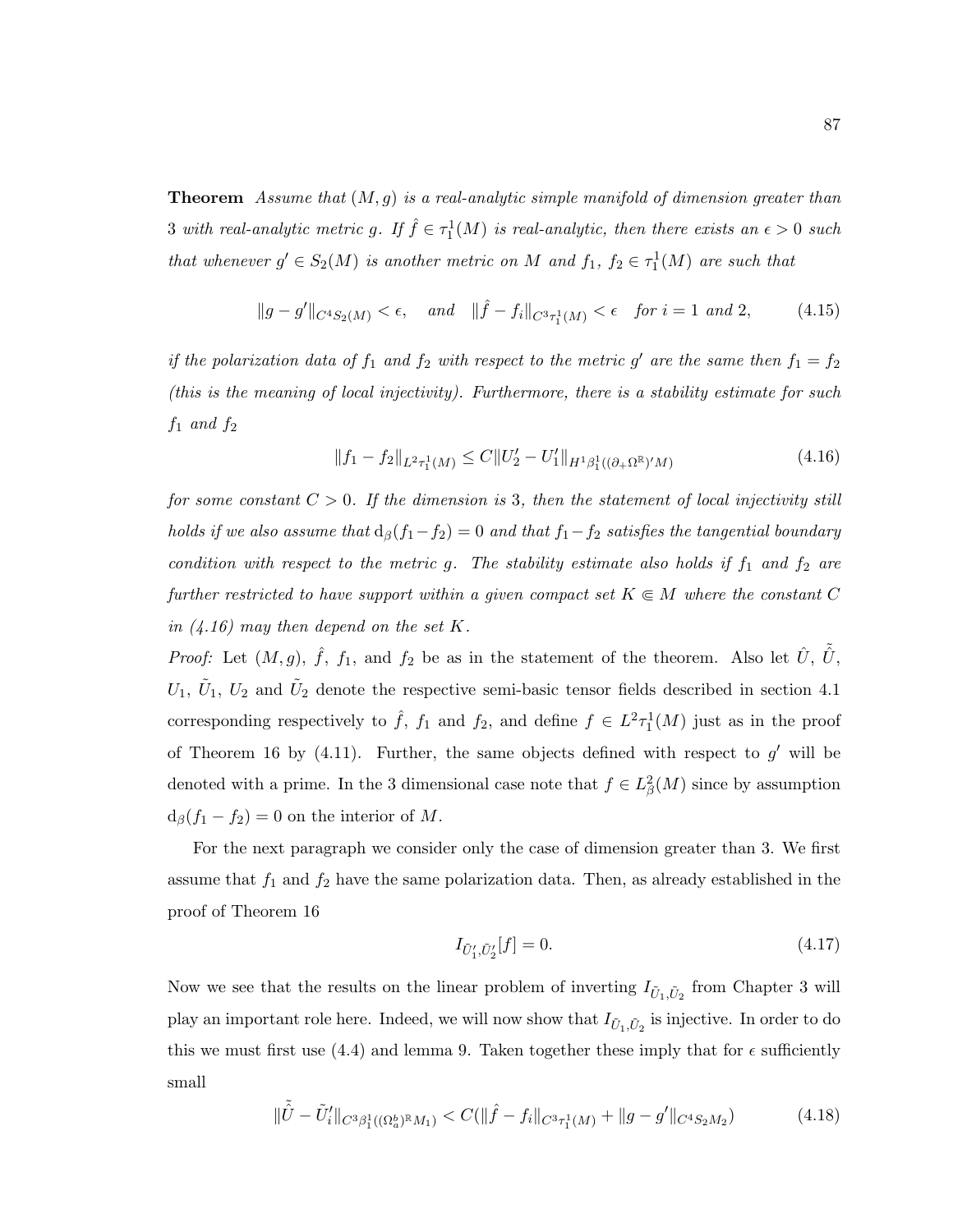for a constant  $C > 0$  that does not depend on  $f_i$  or  $g'$ . Now note that by Theorem 15  $I_{\tilde{U}, \tilde{U}}$ is injective on  $L^2 \tau_1^1(M)$ , since  $\tilde{U}$  is analytic, if the dimension is greater than 3. Therefore if  $\epsilon$  is taken to be small enough, by Theorem 12 we have the stability estimate

$$
||f||_{L^{2}\tau_{1}^{1}(M)} \leq C||\mathcal{N}_{\tilde{U}'_{1},\tilde{U}'_{2}}[f]||_{H^{1}\tau_{1}^{1}(M_{1})}.
$$
\n(4.19)

where  $\mathcal{N}_{\tilde{U}'_1, \tilde{U}'_2}$  is with respect to the g' metric. By (4.17) this implies that  $f = 0$ , or  $f_1 = f_2$ when the polarization data are the same. This proves the local injectivity part of the theorem in dimension greater than 3. We next prove the local injectivity in dimension 3.

In the case of dimension 3, (4.17) and (4.18) from the previous paragraph still apply. The difficulty in the rest of the proof is that Theorem 15 only shows that  $I_{\tilde{U}, \tilde{\tilde{U}}}$  is injective on  $C_{\beta}^{3} \tau_1^1(M)$ , which is not a closed subspace of  $L_{\beta}^{2} \tau_1^1(M)$  and so the stability estimate (3.18) may not hold. We avoid this difficulty however by noting that when  $d_{\beta}(f_1 - f_2) = 0$  on M and  $f_1 - f_2$  satisfies the tangential boundary condition with respect to g, and  $\epsilon$  is small enough, by Theorem 16  $f_1 - f_2$  vanishes to first order on  $\partial M$ . Therefore f is actually in  $L^2_{\beta} \tau_1^1(M_1)$  (with respect to g), and has support contained in M. Now we introduce an intermediate manifold  $M_{1/2}$  such that  $M \in M_{1/2} \in M_1$ . The subspace  $\mathcal{L}$  of  $L^2_{\beta} \tau_1^1(M_{1/2})$ consisting of tensor fields having support contained in M is a closed subspace of  $L^2_{\beta} \tau_1^1(M_{1/2}),$ and by Theorem 12 and Theorem 15 applied on the manifold  $M_{1/2}$ ,  $I_{\tilde{U}', \tilde{U}'}$  is injective on  $\mathcal{L}$ . Therefore, by Theorem 13 (3.18) holds for tensor fields in  $\mathcal{L}$ , and so (4.19) also holds there if  $\epsilon$  is small enough. Since f is in  $\mathcal{L}$ , this proves that  $f = 0$ , or  $f_1 = f_2$ .

Now we move to the proof of the local stability estimate (4.16). As above, we first work in the case of dimension greater than 3. Assuming that  $\epsilon$  is sufficiently small, most of the argument in the previous paragraph still holds, and we may still establish (4.19). By Theorem 11 this implies

$$
||f||_{L^{2}\tau_{1}^{1}(M)} \leq C||I_{\tilde{U}'_{1},\tilde{U}'_{2}}[f]||_{H^{1}\beta_{2}((\partial_{-}\Omega^{\mathbb{R}})'M_{1})}
$$
\n(4.20)

We no longer have that the right hand side is zero, but we still have  $(4.12)$ . Using  $(4.13)$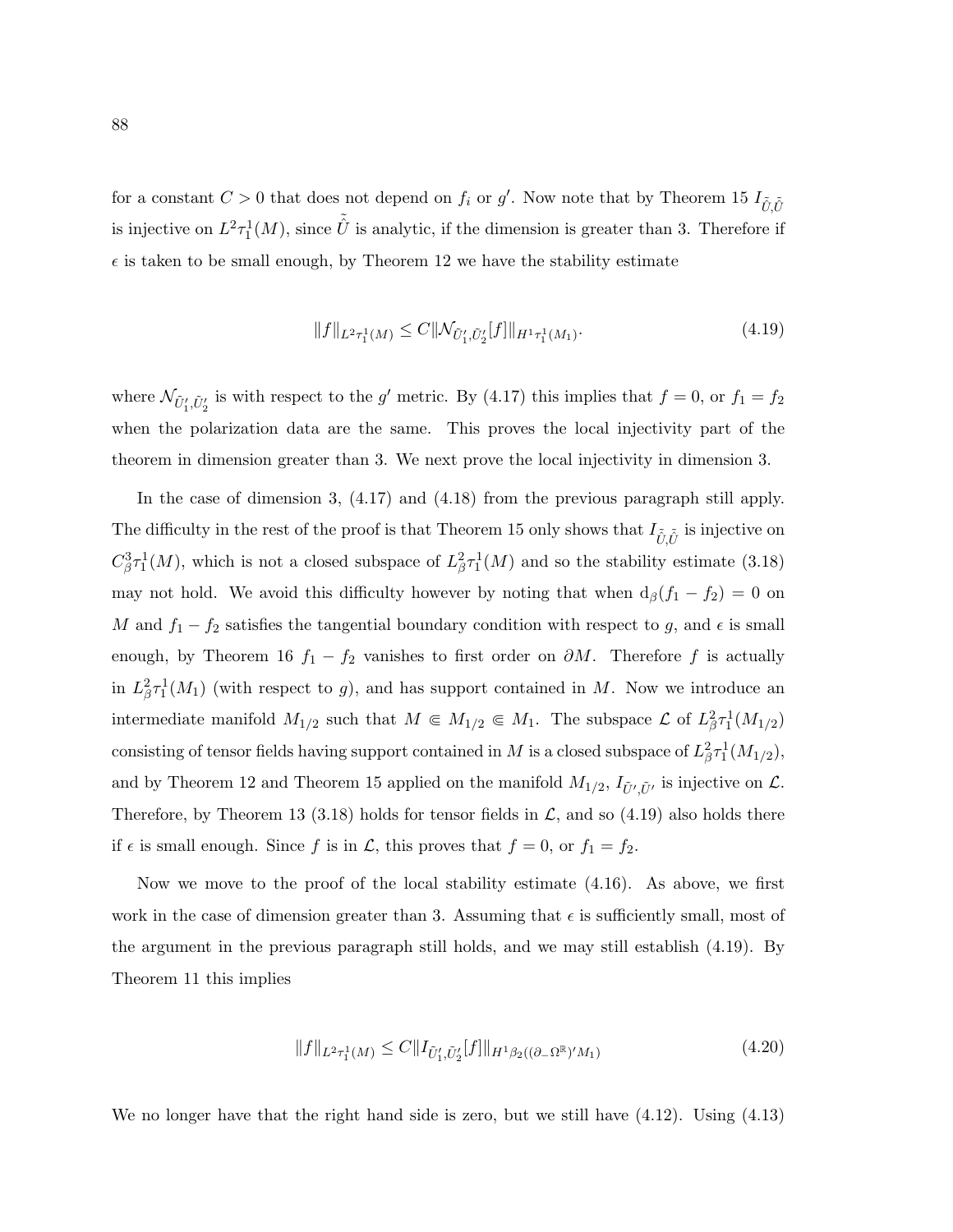with  $s = t_2$  we may rewrite (4.12) partially in terms of  $U'_1$  and  $U'_2$  as follows

$$
I_{\tilde{U}'_1, \tilde{U}'_2}[f](v)(\eta_0, \zeta) = \left\langle \mathcal{I}^{\gamma_v}_{t_2, 0}(\tilde{U}'_2)^{-1}(\xi(t_2)) \left( \tilde{U}'_1(\xi(t_2)) \mathcal{I}^{\gamma_v}_{t_1, t_2}(\tilde{U}'_1)^{-1}(\xi(t_1)) \right. \\ \left. - \tilde{U}'_2(\xi(t_2)) \mathcal{I}^{\gamma_v}_{t_1, t_2}(\tilde{U}'_2)^{-1}(\xi(t_1)) \right) \tilde{U}'_1(\xi(t_1)) \mathcal{I}^{\gamma_v}_{0, t_1} \eta_0, \zeta \right\rangle_{g(y)} = \left\langle \mathcal{I}^{\gamma_v}_{t_2, 0}(\tilde{U}'_2)^{-1}(\xi(t_2)) \left( U'_1(\xi(t_2)) - U'_2(\xi(t_2)) \right) \mathcal{I}^{\gamma_v}_{t_1, t_2}(\tilde{U}'_1(\xi(t_1)) \mathcal{I}^{\gamma_v}_{0, t_1} \eta_0, \zeta \right\rangle_{g(y)}.
$$

By (4.4) and the hypothesis that  $||f' - f_i||_{C^3 \tau_1^1(M)} < \epsilon$ , for  $\epsilon$  small enough the terms  $\tilde{U}_2^{-1}(\xi(t_2))$  and  $\tilde{U}_1(\xi(t_1))$  are bounded and have bounded derivatives, and so this last identity together with (4.20) shows that

$$
||f_1 - f_2||_{L^2 \tau_1^1(M)} = ||f||_{L^2 \tau_1^1(M)} \leq C||U'_2 - U'_1||_{H^1 \beta_1^1((\partial_+ \Omega^{\mathbb{R}})^\prime M)}.
$$

This completes the proof of the stability estimate for dimension greater than 3.

In dimension 3 we once again have the problem that  $I_{\tilde{U}, \tilde{U}}$  is only injective on  $C_{\beta}^3 \tau_1^1(M)$ , which is not a closed subspace of  $L^2_{\beta} \tau_1^1(M)$ . However, if we restrict to consider the space L of tensor fields in  $L^2_{\beta} \tau_1^1(M)$  having support within a fixed compact set  $K \in M$ , then by Theorems 13 and 15  $I_{\tilde{U}, \tilde{U}}$  is injective on  $\mathcal{L}$ . Therefore by Theorem 13 we have (4.19) for  $f \in \mathcal{L}$ , and the remainder of the proof follows as in the higher dimensional case.

 $\Box$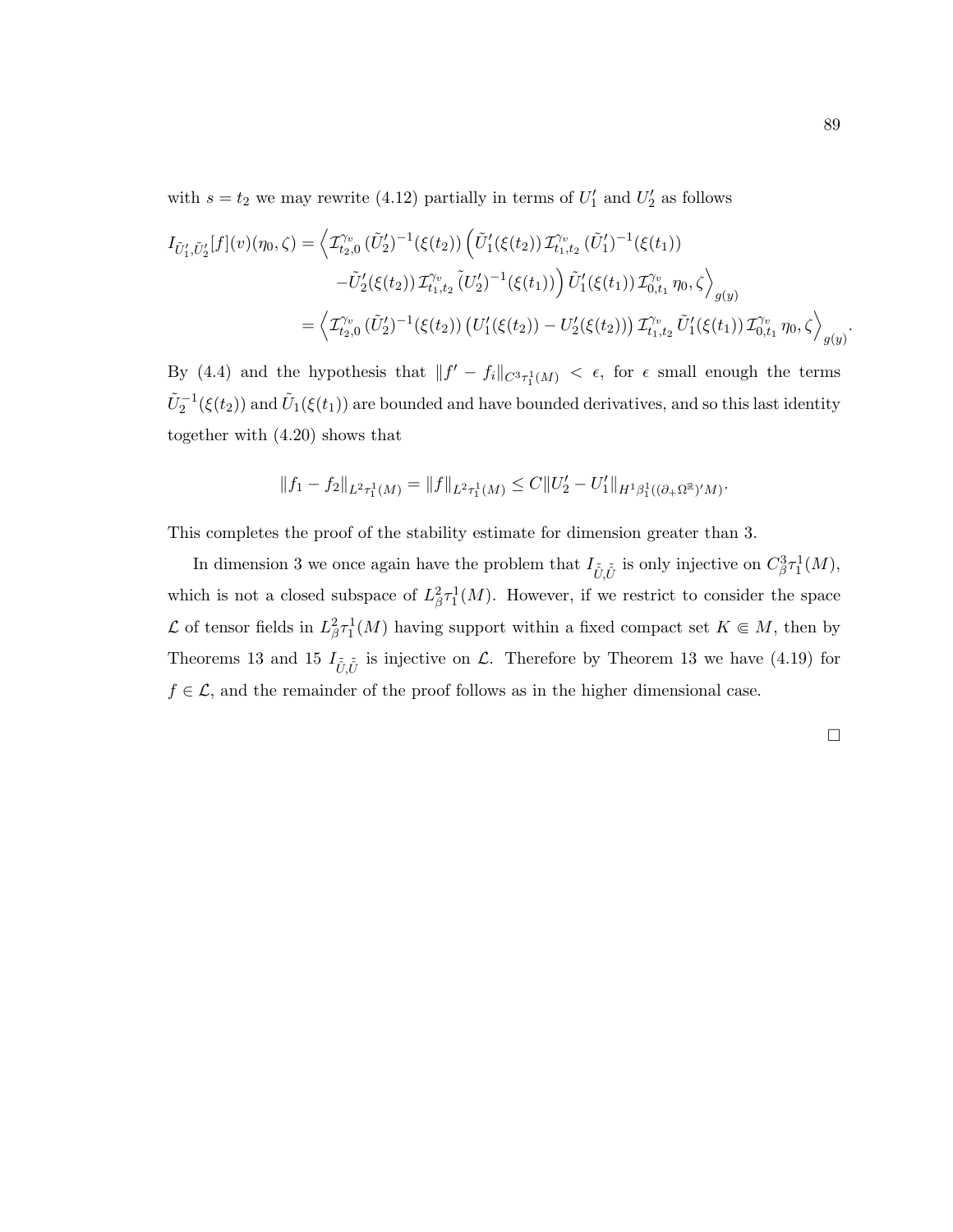## BIBLIOGRAPHY

- [1] H. Aben. Integrated Photoelasticity. McGraw-Hill, 1979. 203 pp.
- [2] L. Ainola and H. Aben. Principal formulas of integrated photoelasticity in terms of characteristic parameters. J. Opt. Soc. A, 22:1181–1186, 2005.
- [3] L. Ainola and H. Aben. Factorization of the polarization transformation matrix in integrated photoelasticity. J. Opt. Soc. A, 24(11):3397–3402, 2007.
- [4] Earl A. Coddington and Norman Levinson. Theory of ordinary differential equations. New York, Toronto, London: McGill-Hill Book Company, Inc. XII, 429 p. , 1955.
- [5] Nurlan Dairbekov, Gabriel Paternain, Plamen Stefanov, and Gunther Uhlmann. The boundary rigidity problem in the presence of a magnetic field. Adv. Math., 216(2):535– 609, 2006.
- [6] Bela Frigyik, Plamen Stefanov, and Gunther Uhlmann. The X-ray transform for a generic family of curves and weights. J. Geom. Anal., 18(1):89–108, 2008.
- [7] H Hammer and B. Lionheart. Application of Sharafutdinov's ray transform in Integrated photoelasticity. J. Elasticity, 75(3):229–246, 2005.
- [8] H Hammer and W. R. B. Lionheart. Reconstruction of spatially inhomogeneous dielectric tensors through optical tomography. J. Opt. Soc. Am.  $A$ , 22(2):250–255, 2005.
- [9] Sean Holman. Boundary determination from polarization data. Inverse Problems, 25(3), 2009.
- [10] Sean Holman and Plamen Stefanov. The weighted doppler transform. arXiv: 0905.2375.
- [11] Lars Hörmander. The analysis of linear partial differential operators. III, volume 274 of Grundlehren der Mathematischen Wissenschaften [Fundamental Principles of Mathematical Sciences]. Springer-Verlag, Berlin, 1985. Pseudodifferential operators.
- [12] Yu. A. Kravtsov. 'Quasi-isotropic' approximation in geometrical optics. Sov. Phys. Dokl., 13(11):1125–1127, 1969.
- [13] Yu. A. Kravtsov and Yu. I. Orlov. Geometrical Optics of Inhomogeneous Media. Springer Series on Wave Phenomena, 6. Springer-Verlag, Berlin, 1990. 312 pp.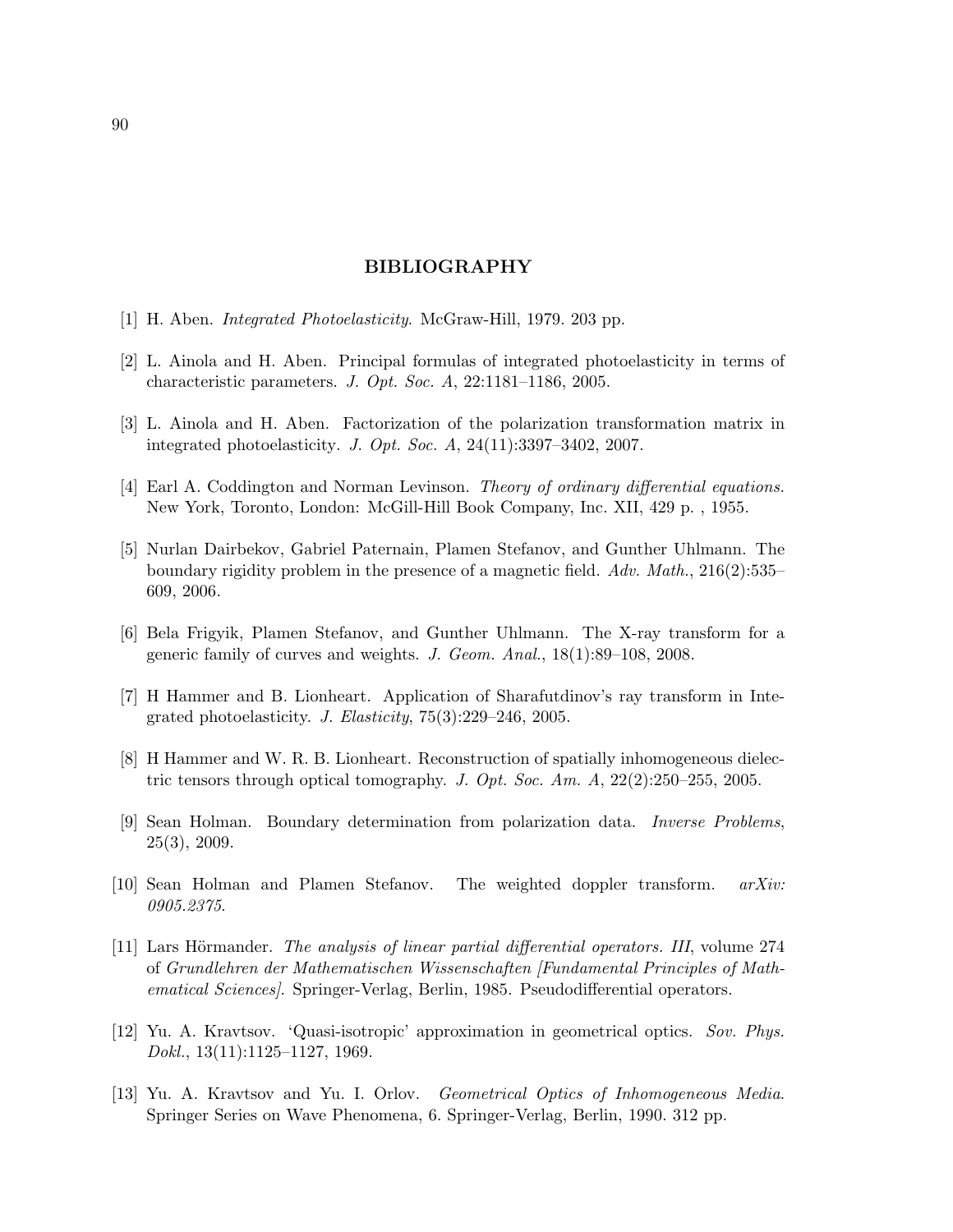- [14] Solomon G. Mikhlin and Siegfried Prössdorf. Singular integral operators. Springer-Verlag, Berlin, 1986. Translated from the German by Albrecht Böttcher and Reinhard Lehmann.
- [15] R. Novikov and V. A. Sharafutdinov. On the problem of polarization tomography. I. Inverse Probl., 23(3):1229–1257, 2007.
- [16] G. Schwarz. Hodge decomposition A Method for Solving Boundary Value Problems. Lecture Notes in Mathematics, 1607. Springer-Verlag, Berlin, 1995. 155 p.
- [17] R. Seeley. Extension of  $C^{\infty}$  functions defined in a half space. *Proc. Am. Math. Soc.*, 15:625–626, 1964.
- [18] V. A. Sharafutdinov. Integral geometry of tensor fields. Inverse and Ill-posed Problems Series. VSP, Utrecht, 1994.
- [19] V. A. Sharafutdinov. Ray transform on Riemannian manifolds, lecture notes, UW–Seattle. available at: http://www.ima.umn.edu/talks/workshops/7-16- 27.2001/sharafutdinov/, 1999.
- [20] Vladimir Sharafutdinov. The problem of polarization tomography. II. Inverse Problems, 24(3), 2008.
- [21] Johannes Sjöstrand. Singularités analytiques microlocales. In Astérisque, 95, volume 95 of Astérisque, pages 1–166. Soc. Math. France, Paris, 1982.
- [22] Plamen Stefanov and Gunther Uhlmann. Rigidity for metrics with the same lengths of geodesics. Math. Res. Lett., 5(1-2):83–96, 1998.
- [23] Plamen Stefanov and Gunther Uhlmann. Stability estimates for the X-ray transform of tensor fields and boundary rigidity. Duke Math. J., 123(3):445–467, 2004.
- [24] Plamen Stefanov and Gunther Uhlmann. Boundary rigidity and stability for generic simple metrics. J. Amer. Math. Soc., 18(4):975–1003, 2005.
- [25] Plamen Stefanov and Gunther Uhlmann. Integral geometry of tensor fields on a class of non-simple Riemannian manifolds. Amer. J. Math., 130(1):239–268, 2008.
- [26] Plamen Stefanov and Gunther Uhlmann. Linearizing non-linear inverse problems and an application to inverse backscattering. J. Funct. Anal., to appear, 2009.
- [27] Michael E. Taylor. Pseudodifferential operators, volume 34 of Princeton Mathematical Series. Princeton University Press, Princeton, N.J., 1981.